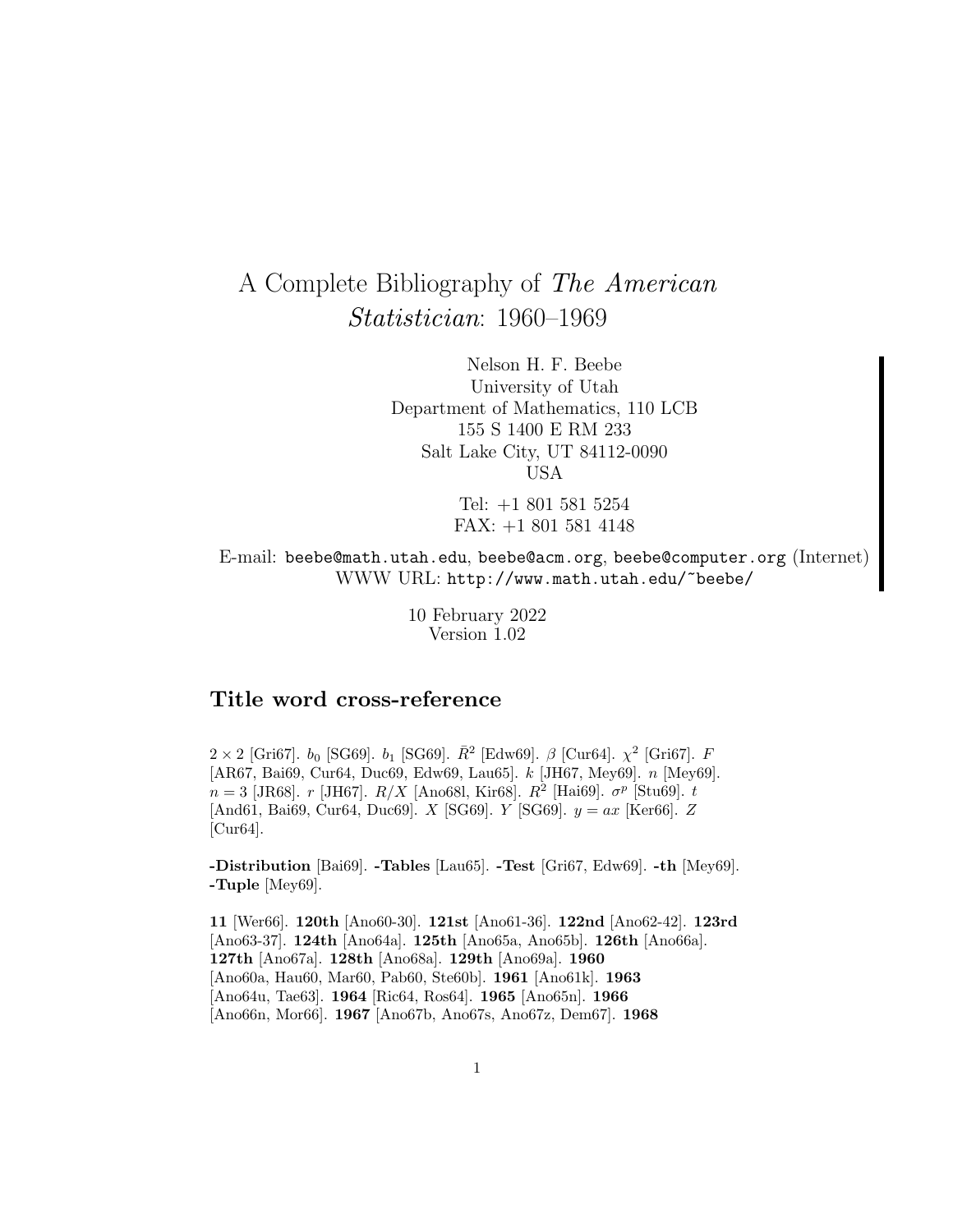[Ano68m, Cla68, SK68, Wor68]. **1969** [Eck69, GT69, Lew69a, Lew69b, Sib69].

**26** [Ano60a].

**A.S.A.** [Van68]. **Absolute** [Beh67, Sem64, Sha69]. **Abstract** [Col65]. **Access** [KHH<sup>+</sup>69]. **Accurate** [Shi60]. **Acknowledgement** [Mar68b]. **Act** [Bur62]. **Actions** [Mos67]. **Activities** [Ano60o, Ano60p, Ano60q, Ano60r, Ano60s, Ano61l, Ano61m, Ano61s, Ano61t, Ano61u, Ano61v, Ano61w, Ano61x, Ano62k, Ano62l, Ano62m, Ano62n, Ano62o, Ano62u, Ano62v, Ano62w, Ano62x, Ano62y, Ano62z, Ano62-27, Ano62-28, Ano63l, Ano63m, Ano63n, Ano63o, Ano63u, Ano63v, Ano63w, Ano63x, Ano63y, Ano63z, Ano64k, Ano64l, Ano64m, Ano64n, Ano64t, Ano64v, Ano64w, Ano64x, Ano64y, Ano65p, Ano65q, Ano65r, Ano65s, Ano65t, Ano65z, Ano65-28, Ano65-29, Ano65-30, Ano65-31, Ano65-32, Ano66p, Ano66q, Ano66r, Ano66s, Ano66y, Ano66z, Ano66-27, Ano66-28, Ano66-29, Ano66-30, Ano66-44, Ano67u, Ano67v, Ano67w, Ano67x, Ano67y, Ano68t, Ano68u, Ano68v, Ano68w, Ano69v, BTGK60, BKH61, KCSP61, LCD60, MWR60, RK60, Smi63, SBFC60, WGW<sup>+</sup>61]. **Activities** [WDC<sup>+</sup>60]. **Adding** [Hor60]. **Additional** [Li64]. **Adjustment** [Sie68]. **Adventures** [Mei60]. **Advisory** [Ano69o, SBB<sup>+</sup>65]. **Age** [Ano66-41, Kar64]. **Agencies** [Ano66o, Ano69n, DS64]. **Agricultural** [Bea67a, HB67]. **Aid** [Nat60, War69]. **Air** [Har62]. **Ajgaonkar** [Han68]. **Algebraic** [SG69]. **Alternate** [Jae66]. **Alternative** [Mit69]. **Alternatives** [Che68]. **American** [Ano60-30, Ano61-36, Ano65-45, Ano66-45, Ano69-34, Jaf60, Ano62-40, Ano63k, Ano64u, BH68, RBB65, SBB<sup>+</sup>65, Wal65a]. **Analogue** [Els69]. **Analysis** [And61, Arm67, Bro63, Cor66, Edg63, Hah68, Men68, Mit69, Pri67, SS66, Smi64a, War69, Ano65-44, Ano68-34]. **Analytical** [Har65]. **Andrew** [Hau60]. **Anniversaries** [Eis65, Eis67, EB67]. **Anniversary** [Ano65a, Ano69o]. **Annual** [Ano60a, Ano60-30, Ano61-36, Ano62-42, Ano63-37, Ano64a, Ano65b, Ano66a, Ano67b, Ano67a, Ano68a, Ano69a]. **Answers** [Ano66m, Ano67m, Rub60b, Rub60c, RS60, Rub60d, Rub61, RE61, RR61, RH61, RS61, Rub62a, Rub62b, Rub62c, Rub62d, Rub62e, Rub63a, Rub63b, RPG<sup>+</sup>63, RCF63, Rub63c, Rub64a, Rub64b, Rub64c, Rub64d, Rub65a, Rub65b, RR65, Rub65c, Rub65d, RH66, RA66, RNWR66, Rub66a, Rub66b, RNCE67, Rub67a, RR67, Rub67b, RM67, Rub68a, Rub68b, Rub68c, Rub68d, Rub68e, Rub69a, Rub69b, Rub69c, RG69, Rub69d]. **Ante** [BM64]. **Anticipations** [Fer66, Fer67, Kat67]. **Appeal** [oH69]. **Application** [Ano66-44, Ano68l, Cox68, Kir68, Kul68]. **Applications** [Bak66, Bak67, LS61]. **Applied** [GS65, Lun68]. **Approach** [Jae66, Mit69, Sie68]. **Approximate** [Smi69]. **Approximately** [Sea67]. **Approximation** [Hoy68]. **Approximations** [BHW68]. **Archival** [oH69]. **Area** [BGB68, Bla68]. **Army** [Mal62]. **Arthur** [Sib69]. **ASA** [Ano62-29, Ano62-41, Ano64-34, Ano65c, Ano66b, Ano66-41, Ano66-42, Ano66-43, Ano66-44, GMN66, Mos67, Zar69]. **Association**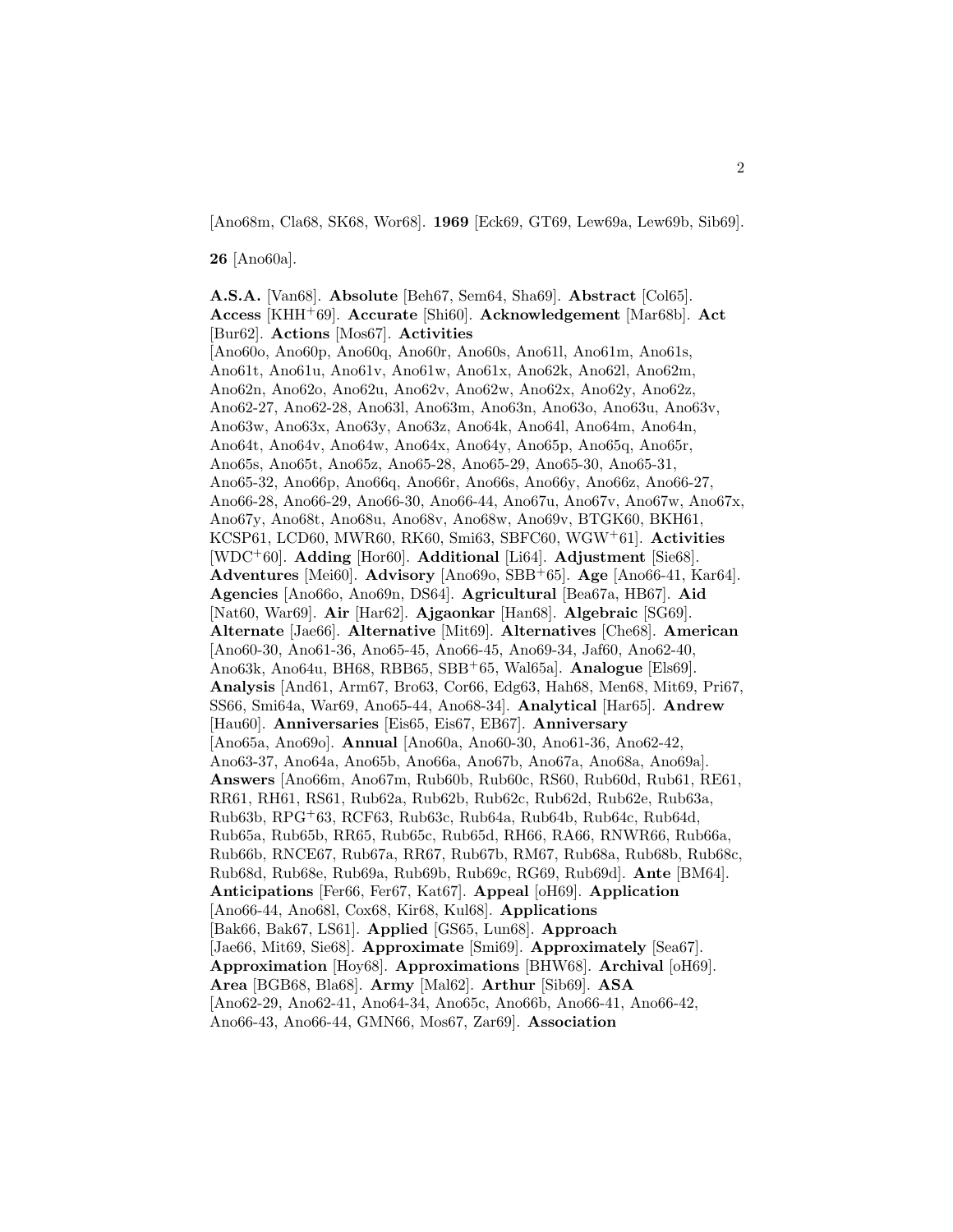[Ano65-45, Ano66-45, Ano69-34, Jaf60, Ano60-30, Ano61-36, Ano62-40, Ano63k, RBB65, SBB<sup>+</sup>65, Wal65a]. **ASTI** [Lun68]. **ASTM** [Wer66]. **Attainments** [Ano66-42]. **August** [Ano60a, Ano64u]. **Automation** [LS61]. **Averages** [Man69a].

**B** [Ano65-27]. **Back** [Ano60b, Ano60c, Ano60d, Ano61a, Ano61b, Ano61c, Ano61d, Ano61e, Ano62a, Ano62b, Ano62c, Ano62d, Ano62e, Ano63a, Ano63b, Ano63c, Ano63d, Ano63e, Ano64b, Ano64c, Ano64d, Ano64e, Ano65d, Ano65e, Ano65f, Ano65g, Ano65h, Ano66c, Ano66d, Ano66e, Ano66f, Ano66g, Ano67c, Ano67d, Ano67e, Ano67f, Ano67g, Ano68b, Ano68c, Ano68d, Ano68e, Ano68f, Ano69b, Ano69c, Ano69d, Ano69e, Ano69f]. **Base** [Aub61]. **Based** [Bra67, Lit67]. **Basic** [Sch63b, Was63]. **Bathtub** [Bak67]. **Bayes** [Har63]. **Bayesian** [Ans61]. **Be** [Pet65]. **Bean** [Sha67]. **Behavior** [Fer66, Fer67, Kat67]. **Behrens** [Els69]. **Bershad** [GT69]. **Between** [Bli69, Bon69, Duc69, Edw69, RC69, Sea69, Har65, Nat60]. **Bias** [FU64, Smi69]. **Bidwell** [Wor65]. **Binomial** [BHW68, Hog68]. **Biologists** [Bli69]. **Biomedical** [Bah68]. **Biometric** [Ano64-34, Ano65-45, Ano66-45, Ano69-34]. **Biometricians** [Zel69]. **Biometrics** [Ano65-45, Ano66-45, Ano69-34, GMN66]. **Biometry** [Tay66]. **Birth** [GS65, Ric67]. **Birthday** [Geh68, Nau68]. **Bivariate** [HAB69]. **Block** [Add69]. **Boston** [Col65]. **Both** [Ker66]. **British** [Cha68]. **Bulb** [Man69b]. **Burdick** [Ano61k]. **Bureau** [Men68]. **Burgess** [Eck69, Ano69-35]. **Bursk** [Ham63]. **Business** [Cox65, Har65, Lee60, Sch63b]. **Butterbaugh** [Pab60]. **Buying** [LB69]. **By-Laws** [Ano62-40, Ano63k]. **Byer** [Ano65-27].

**C** [Ano64j, Mar60]. **C.** [Kru68]. **Calculation** [Stu63]. **Calculus** [Dar69]. **Canada** [Ano61s, Ano62u, Ano62v, Ano62w, Ano63u, Ano64t, Ano65z, Ano66y, Bea60, MWR60]. **Cancer** [Ber63, NFE68]. **Card** [Hor60]. **Career** [Ips65]. **Careers** [Smi68a]. **Case** [Bli69]. **Cautionary** [Mih69]. **Celebration** [Ano65a]. **Census** [Ano69o, Cor63a, SBB<sup>+</sup>65]. **Centenary** [HB67]. **Center** [Dun67, GRW67]. **Central** [AR67, Edg63, Mih69]. **Century** [Ano65c]. **Certain** [Kul68]. **Challenge** [Bro61, Rob66]. **Challenges** [DG69]. **Chapter** [Ano60e, Ano60f, Ano60g, Ano60h, Ano60i, Ano61f, Ano61g, Ano61h, Ano61i, Ano61j, Ano62f, Ano62g, Ano62h, Ano62i, Ano62j, Ano63f, Ano63g, Ano63h, Ano63i, Ano63j, Ano64f, Ano64g, Ano64h, Ano64i, Ano65i, Ano65j, Ano65k, Ano65l, Ano65m, Ano66h, Ano66i, Ano66j, Ano66k, Ano66l, Ano67h, Ano67i, Ano67j, Ano67k, Ano67l, Ano68g, Ano68h, Ano68i, Ano68j, Ano68k, Ano69g, Ano69h, Ano69i, Ano69j, Ano69k]. **Characteristics** [Jaf60, RBB65]. **Charles** [Kin66]. **Chi** [AR67]. **Chi-Squared** [AR67]. **Choice** [GD68]. **Class** [MP68, Spr69, Ter68]. **Classical** [Duc69]. **Classifications** [Stu63]. **Classroom** [Kna62, Mos62]. **Coats** [Ste60b]. **Coefficient** [Sea67]. **Coefficients** [Duc69, Li64, RC69]. **Colleges** [Ban60a]. **Column** [Ano61-35, Bow64a, Bow64b, Bow63a, Bow63b, Bow63c, Bow63d, Bow63e, Gai61a, Gai61b, Gai61c, Gai61d, Han60a, Han60b, Han60c, Han60d, Han60e,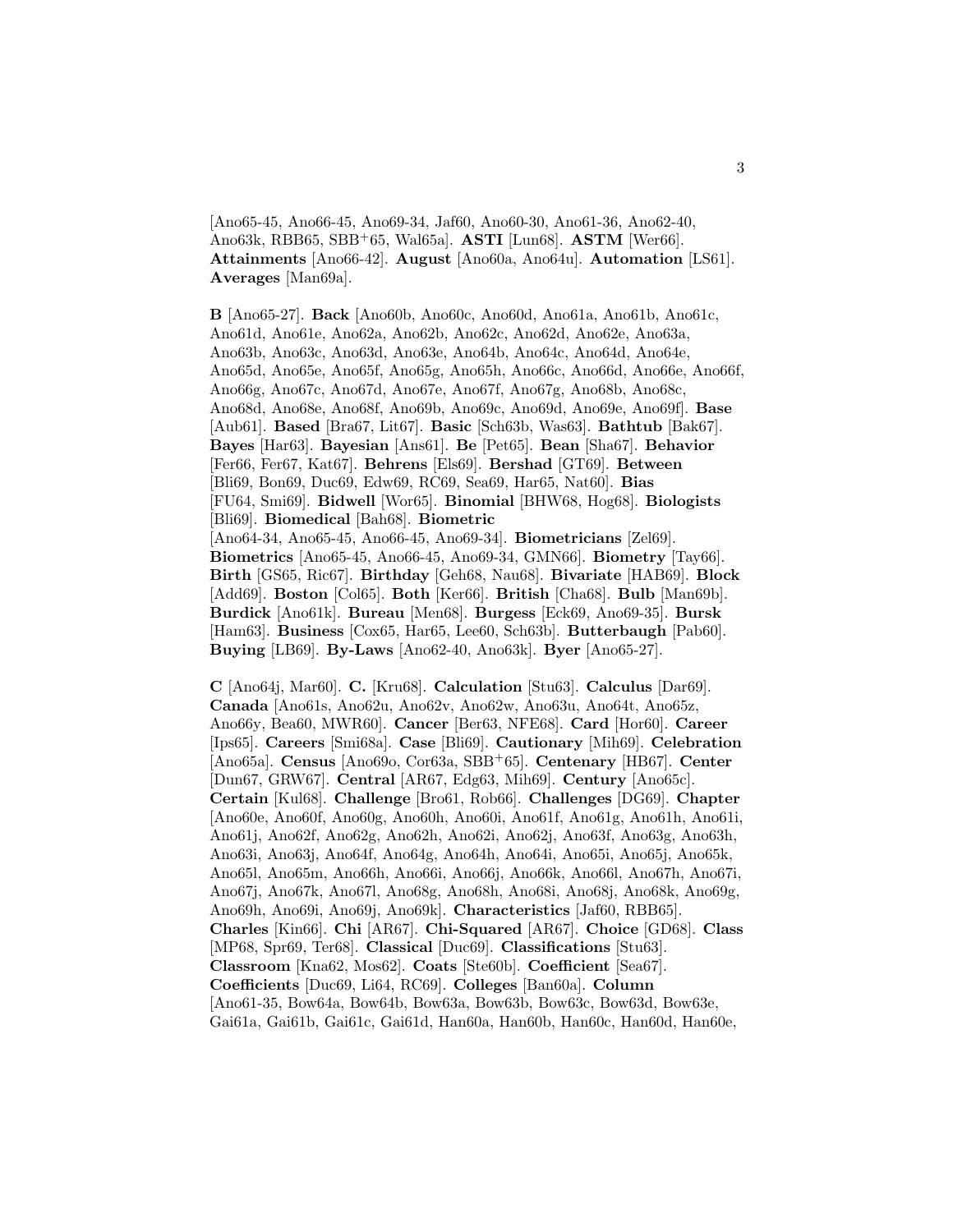Hau62a, Hau62b, Hau62c, Hau62d, Hau62e, Wal65b, Wal65c]. **Combinatorial** [Dub65, Wis66]. **Comments** [Bow64c, CFG63]. **Committee** [Ano62-29, Ano64-35, Ano69o, HHH65, MS69, SBB+69, TMW67, Wer66, Ano69l, Con65, SBB<sup>+</sup>65]. **Communication** [Bli69]. **Comparison** [BHW68, Klo69, RC69, Sak69]. **Comparisons** [Bra67]. **Complement** [Cox62]. **Complete** [Ban61]. **Components** [Hai66]. **Composition** [Ano66-43]. **Computation** [And61, Ano69m, Lie61]. **Computer** [Goo68, Joh65, Men68]. **Computerized** [CC69]. **Computers** [BGB68, Bla68, Hah68, Van68]. **Computing** [Ban61, Kur68, Cha68]. **Conception** [Ric67]. **Conditions** [Wol65]. **Conference** [Ano69m]. **Confidence** [Gue69, McH61, Nat60]. **Confidential** [Cor63a]. **Connor** [Ano65-46]. **Considerations** [Ano62-41]. **Constitution** [Ano62-40, Ano63k]. **Construct** [Par69]. **Consulting** [Har63]. **Consumer** [Fer66, Fer67, Kat67]. **Continental** [Mos62]. **Continuity** [Gri67, MG68]. **Contrasts** [Klo69]. **Controversy** [Bro63]. **Convexity** [Gur68]. **Cooperation** [MS69, You63]. **Coordinate** [Mey69]. **COPSS** [HHH65]. **Corrado** [Ano65n]. **Correction** [Ano66m, Ano68l, Bro64a, Cur68a, Gri67, MG68]. **Correlation** [Ano68n, BP68, Bra63, Duc69, Gib68, IG67, RC69, Sea69]. **Corrigenda** [Ano67m]. **Costa** [Sas61]. **Council** [TMW67]. **Counting** [Mul69]. **Course** [Cra61, Mos62, Sch63b, Was63]. **Covariance** [Ser67]. **Craps** [Smi68b]. **Criteria** [Ano69n, DFSM65]. **Crops** [Bea67a]. **Croxton** [Mar60]. **Crump** [Dut63]. **Curious** [Can69]. **Current** [DG69]. **Curve** [WD69]. **Cut** [Hud68]. **Cuts** [Whi64].

**Dana** [WCC<sup>+</sup>60]. **Data** [CC69, Dun67, GRW67, IG67, Kna62, SS66]. **Data-Dredging** [SS66]. **December** [Ano64u, Ros64]. **Decision** [Lit67, Shu69, Web65]. **Decision-Making** [Web65]. **Decisions** [Har65]. **Degree** [BH68]. **Demand** [RF60]. **Demographic** [Aub61]. **Density** [Hoy68]. **Departments** [Ler68]. **Dependency** [Tur62]. **Dependent** [Rot67]. **Depleted** [Nel67]. **Derivation** [Arm67]. **Derived** [Gur68]. **Deriving** [Dar69]. **Design** [Add69, GRW67, JH67]. **Determination** [McH61]. **Development** [Ban60b, Kot65, Mal62]. **Deviation** [Bol68, Bru69, Cur68a, Cur68b, JR68, Mar68a, Mar68b]. **Deviations** [Sem64]. **Device** [Coh69, Wat65]. **Dewhurst** [Ano67z]. **Diagramming** [Hul66]. **Diagrams** [Bra63]. **Difference** [Bon69]. **Differences** [Edg63]. **Different** [Sak69]. **Diplomacy** [Fre63a]. **Discrete** [Dub66, San67]. **Discussant** [CFG63]. **Discussion** [Wer66]. **Distinction** [Har65]. **Distribution** [Ahu68, Ano66o, Ano66-41, Bai69, BHW68, Che68, HAB69, Hog68, Mar68a, Mar68b, Nem69, PD69, Ras69, San67, SH68]. **Distribution-Free** [Nem69]. **Distributions** [AR67, Dub66, Kul68]. **Dogma** [Bro61, Rob66]. **Dorn** [Cor63b]. **Dorothy** [Ano65o]. **Double** [Goo69b]. **Double-Headers** [Goo69b]. **Douglass** [Ano61k]. **Dr.** [Har63, Ken65]. **Dredging** [SS66]. **Dublin** [Lew69a]. **Durand** [WCC<sup>+</sup>60].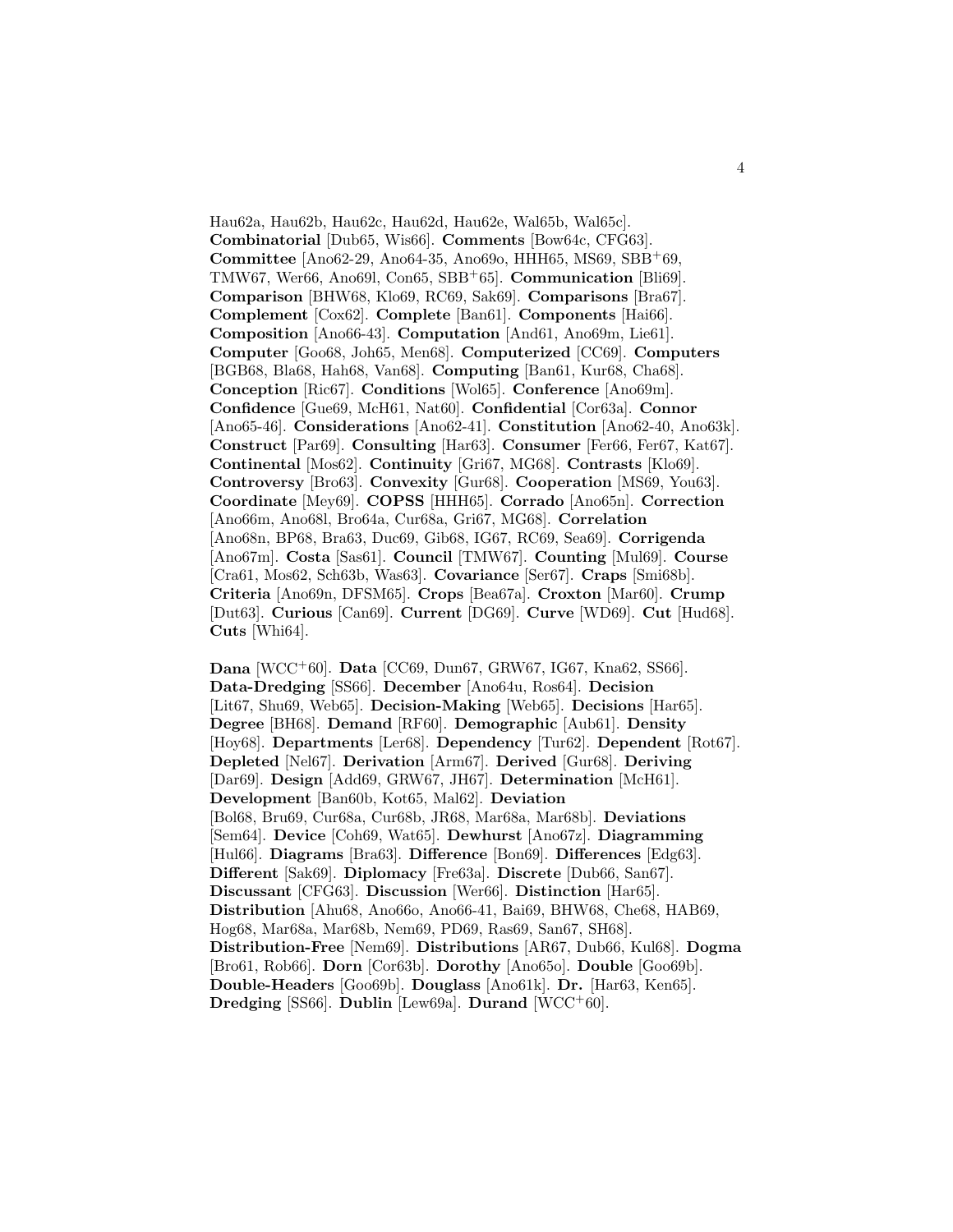**E-11** [Wer66]. **E.** [Ano61k, WCC<sup>+</sup>60, Wor68]. **Eastern** [Ano65-45, Ano66-45, Ano69-34]. **Easy** [Gar68]. **Economic** [Ano69p, Ano69-33, Ano69-36, McC69, Men68, Tho67, Zar69]. **Economics** [Cox62]. **Economist** [Sam60]. **Editor** [AFD<sup>+</sup>67, BHD<sup>+</sup>65, BRG<sup>+</sup>68,  $BCU^{+}64$ , Dem62, EH63, FNG<sup>+</sup>67, Gol61, GFG<sup>+</sup>65, Goo65, GBC69,  $GKH+68$ ,  $GKK+69$ ,  $GFB+66$ , HDC63, Ham61, HGH61, HPWQ63, HSG+67,  $KGvdB+64, KDMS61, KJ62, Kym68, LOG+69, MDS+65, MING66, MNC+66,$ Ost62, PKC67, PH68, PWBR65, Pra62, PGH<sup>+</sup>69, QGS<sup>+</sup>67, RGH66, SLG<sup>+</sup>64, Sch63a, SBSK66, Tay65, Ury63, VKT<sup>+</sup>69]. **Education** [CL63, Lee60, Zel69]. **Educational** [Ano66-42, Kep63, Mei60]. **Edward** [Ano64j, Ano68m]. **Edwin** [Wor65]. **Effect** [Ajg67, Han68]. **Effective** [War69]. **Effectiveness** [Ros68]. **Efficiency** [Gea66]. **Eighths** [Ano65c]. **Electric** [Arm67]. **Elementary** [Nem69]. **Emil** [Fre67]. **Employment** [Bur62]. **ENAR** [Ano64-34, Ano65-45, Ano66-45, Ano69-34]. **Engineering** [Ano64-34, Ano65-45, Ano66-45, Ano69-34]. **Engineers** [And66]. **English** [Kot65]. **Engquist** [Ken65]. **Enumerative** [Har65]. **Equations** [Kar64, Som67]. **Ernest** [Ken65]. **Errare** [Bow64c]. **Erratum** [Ano68n]. **Error** [Mar68a, Mar68b, Pet65, Stu69]. **Errors** [Fre63b, Ker66, Smi64a, SG69]. **Estimated** [Pet65]. **Estimates** [Hoy69]. **Estimating** [Hud68, SG69, TE61]. **Estimation** [Bol68, Bru69, Cur68a, Cur68b, Gea66, GD68, Jae66, Koo68, Mar68a, Mar68b, Nel67, Stu69]. **Estimator** [Ajg67, Han68]. **Estimators** [Can69, Sak69]. **Euler** [Cox68]. **European** [O'T66a, O'T66b]. **Events** [Gib68, Gor64, Rot67]. **Example** [You63]. **Examples** [Hoy69]. **Exclusive** [Gib68]. **Exercise** [Jar68, Koo68]. **Expectation** [Beh67, Chi66, Fle66, Gur67, MP66, Pil68, SSV67]. **Expectations** [Gur68]. **Expected** [Lit67, Tur62]. **Experience** [Sch68]. **Experimental** [Bon69]. **Extension** [Nau68]. **Extra** [Por67]. **Extra-Point** [Por67].

**F** [Col65, Kin66, WL61]. **Factor** [Arm67]. **Faculty** [Ano66b, Ano66n]. **Family** [Ano66o]. **Federal** [Ano61l, Ano61m, Ano62k, Ano62l, Ano62m, Ano62n, Ano62o, Ano63l, Ano63m, Ano63n, Ano63o, Ano64k, Ano64l, Ano64m, Ano64n, Ano65p, Ano65q, Ano65r, Ano65s, Ano65t, Ano66o, Ano66p, Ano66q, Ano66r, Ano66s, BTGK60, BKH61, KCSP61, LCD60, RK60, Smi63, SBFC60, WGW<sup>+</sup>61, WDC<sup>+</sup>60, Ano69n, GRW67, You63]. **Feedback** [Smi64b]. **Fellow** [Ano62-41]. **Fide** [BM64]. **Field** [DS64]. **Fields** [Ano66-44]. **Fieller** [Els69]. **Fifteen** [MS69]. **Fiftieth** [Ano69o]. **Filtering** [Tan60]. **Finite** [Coh69]. **Firm** [Smi64c]. **First** [Ano69p, Cra61, Sha69]. **Fisher** [Els69]. **Fitting** [Ker66, WD69]. **Football** [Por67]. **Force** [Har62, KHH<sup>+</sup>69]. **Forecast** [Smi64b]. **Forecasts** [Zar69]. **Formations** [Aub61]. **Forms** [Hul66]. **Formulae** [Smi69]. **Formulas** [Pet65]. **Foundations** [Bir62, Was63]. **Fourfold** [Mit69]. **Francis** [Ric64, Joh68]. **Frank** [Bra66, SK68]. **Fred** [Cor63b, Mar60]. **Frederic** [Ano67z]. **Free** [Nem69]. **Front**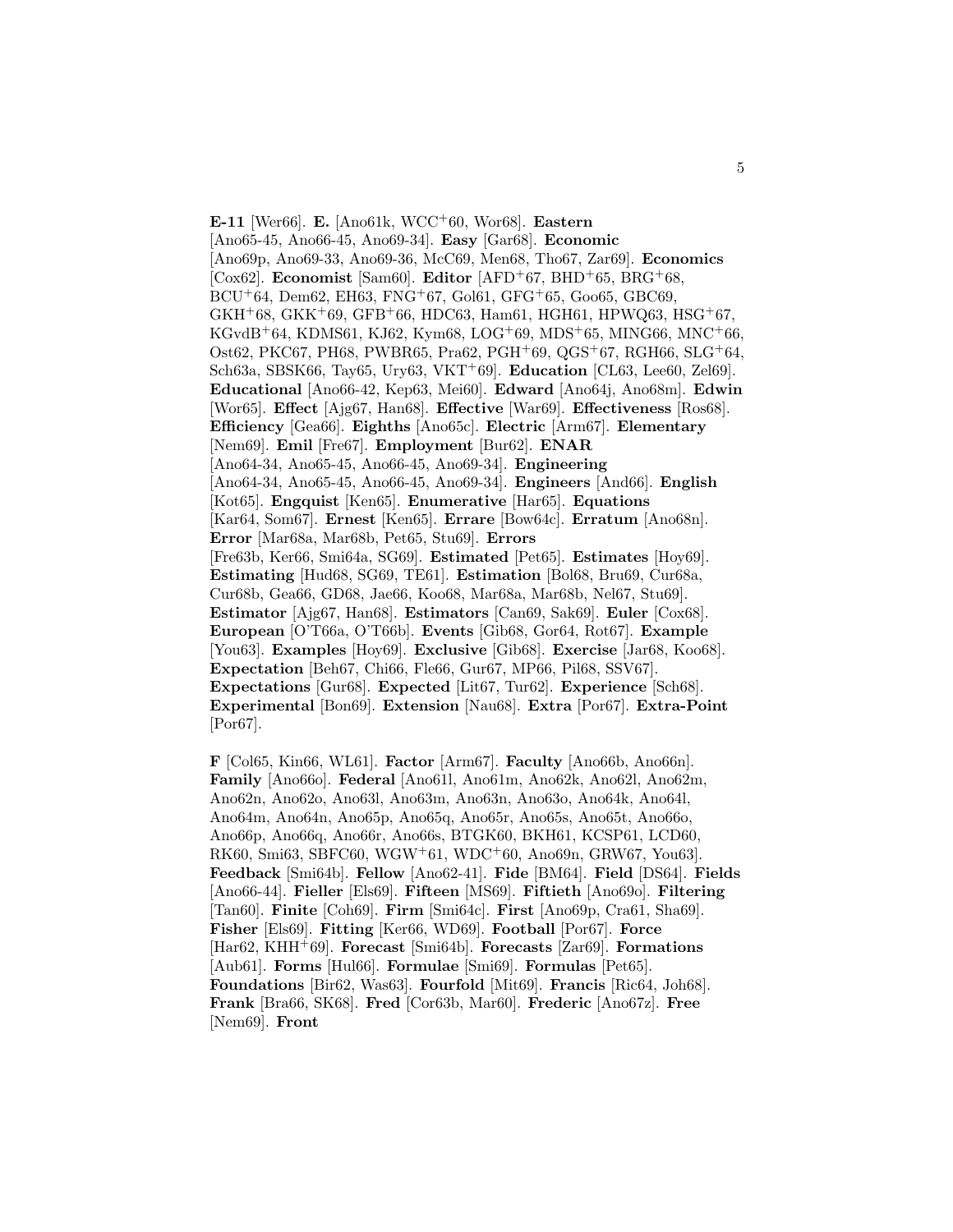[Ano60j, Ano60k, Ano60l, Ano60m, Ano60n, Ano61n, Ano61o, Ano61p, Ano61q, Ano61r, Ano62p, Ano62q, Ano62r, Ano62s, Ano62t, Ano63p, Ano63q, Ano63r, Ano63s, Ano63t, Ano64o, Ano64p, Ano64q, Ano64r, Ano64s, Ano65u, Ano65v, Ano65w, Ano65x, Ano65y, Ano66t, Ano66u, Ano66v, Ano66w, Ano66x, Ano67n, Ano67o, Ano67p, Ano67q, Ano67r, Ano68o, Ano68p, Ano68q, Ano68r, Ano68s, Ano69q, Ano69r, Ano69s, Ano69t, Ano69u]. **Function** [Hoy68, Pil68]. **Functional** [Man69a]. **Functions** [Bra67, Kul68]. **Further** [SSV67]. **Future** [Gor64].

**Game** [McC69, Smi68b]. **Generalized** [Add69]. **Generation** [CC69]. **Geographic** [Ano66-43]. **Geological** [Tan60]. **Gestation** [Ric67]. **Gini** [Ano65n]. **Gladys** [Ano67s]. **Goals** [Was63]. **Government** [KHH<sup>+</sup>69, Sub63, Ano61s, Ano62u, Ano62v, Ano62w, Ano63u, Ano64t, Ano65z, Ano66y, Ano69n, MWR60]. **Governmental** [You63]. **Grade** [Ano62-41]. **Gram** [Wat65]. **Grant** [Pab60]. **Graphic** [Lie61]. **Graphical** [Dub66]. **Greece** [CL63]. **Gumbel** [Fre67]. **Guterman** [Ano67t].

**Hagood** [Tae63]. **Hamilton** [Ste60b]. **Harold** [And60, Cor63b, Mad60, Sam60]. **Hawaii** [Sch68]. **Headers** [Goo69b]. **Health** [Bah68, DG69, Ler68]. **Henry** [Cox62]. **Herman** [Ano65-27, Ano67t]. **Heterovariance** [Gea66]. **Hinton** [Ano65o]. **Historical** [Goo68]. **History** [Jar68]. **Hotelling** [And60, Mad60, Sam60]. **Household** [Aub61]. **Hurdles**

[Ips65]. **Hypergeometric** [BHW68]. **Hypothesis** [Bon69].

**IASI** [Ric67]. **Idea** [Dun67]. **Implementation** [Sch63b]. **Incidence** [Goo69b]. **Incipit** [Bow64c]. **Income** [Ano66o]. **Inconsistency** [Rot67]. **Increasing** [Ajg67, Han68]. **Independence** [Gib68, PD69]. **Independent** [Mul67]. **Index** [Ano64u]. **India** [BS60, Sub63]. **Indicators** [Coh68]. **Industrial** [Smi64c]. **Inequalities** [Gur68]. **Inequality** [Ano68l, Gur67, Kir68]. **Inference** [McH61]. **Infinite** [Rob69]. **Information** [SH68]. **Institute** [Ano64-34, Ano65-45, Ano66-45, Ano69-34, Lun68]. **Instruction** [Ban60a, Tar67]. **Instructional** [Joh65]. **Instructive** [Hoy69]. **Insurance** [Ano62-29]. **Integer** [Par69]. **Integrity** [Fre63a]. **Interchangeable** [KY67]. **Interest** [Eis65, Eis67, EB67]. **Interface** [Goo68]. **International** [Ano60o, Ano60p, Ano60q, Ano60r, Ano60s, Ano61t, Ano61u, Ano61v, Ano61w, Ano61x, Ano62x, Ano62y, Ano62z, Ano62-27, Ano62-28, Ano63v, Ano63w, Ano63x, Ano63y, Ano63z, Ano64v, Ano64w, Ano64x, Ano64y, Ano65-28, Ano65-29, Ano65-30, Ano65-31, Ano65-32, Ano65-44, Ano66z, Ano66-27, Ano66-28, Ano66-29, Ano66-30, Ano67u, Ano67v, Ano67w, Ano67x, Ano67y, Ano68t, Ano68u, Ano68v, Ano68w, Ano68-34, Ano69v]. **Interpolation** [Lau65]. **Interval** [McH61]. **Intervals** [Gue69, Nat60]. **Inventory** [Tay66]. **Invocation** [Mih69]. **Irrational** [Pil68]. **Isbell** [Mur62]. **Island** [Sch68]. **Issue** [Dun67]. **Italy** [Bar60].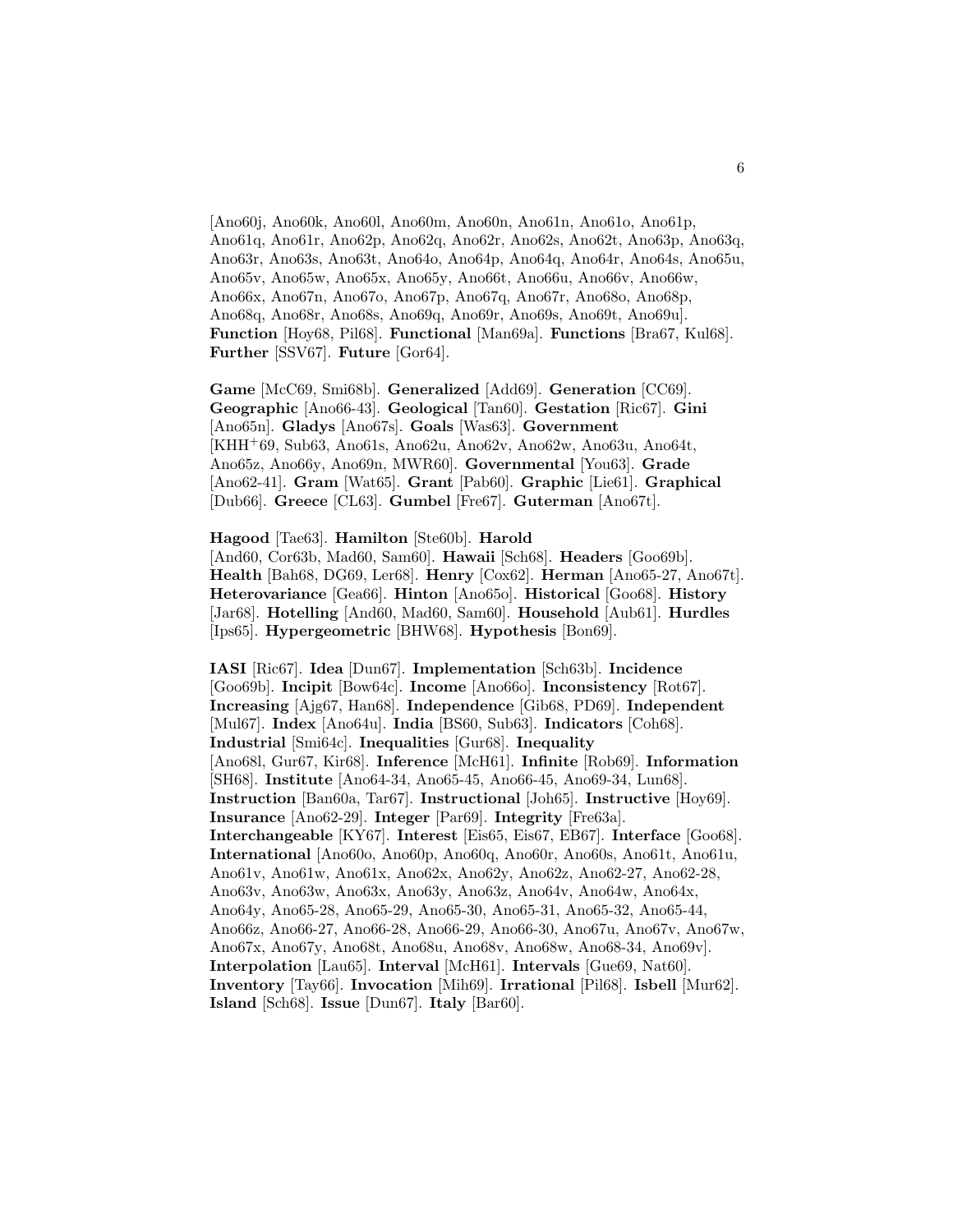**J** [Fre67, Ken65, Mor66, Wor68]. **J.** [Ham63]. **Jacob** [Cla68]. **James** [Ano67z]. **January** [Ano66n]. **Japan** [BA60]. **Jarman** [Tae63]. **Joint** [Ano62-42, Ano63-37, Ano64a, Ano65b, Ano66a, Ano67a, Ano68a, Ano69a, Edg63]. **Joseph** [B.63]. **Journal** [GS65]. **July** [Ros64].

**Kendall** [Lie61]. **Kenichi** [Dem65]. **Key** [Mah65]. **King** [Mur62]. **Kitchen** [Bak66]. **Knowledge** [GD68, Rub68f]. **Known** [Pet65, Sea67]. **Knudsen** [Ano65-33]. **Koyanagi** [Dem65].

**L** [Ano67s, Her63]. **Labor** [Men68, Shu69]. **Lags** [Ste60a]. **Largest** [Mey69]. **Law** [Smi64b]. **Laws** [Ano62-40, Ano63k]. **Layout** [Klo69]. **Learning** [War69]. **Least** [Dar69, Duc69, Sie68]. **Least-Squares** [Dar69, Sie68]. **Lee** [Dut63]. **Letter** [Dem62, EH63, Gol61, Goo65, HGH61, Ost62, Pra62, Sch63a, Ury63]. **Letters**  $[AFD+67, BHD+65, BRG+68, BCU+64, FNG+67, GFG+65, GBC69, GKH+68,$  $GKK^+69, GFB^+66, HDC63, HPWQ63, HSG^+67, KGvdB^+64, KDMS61,$ KJ62, Kym68, LOG<sup>+</sup>69, MDS<sup>+</sup>65, MING66, MNC<sup>+</sup>66, PKC67, PH68, PWBR65, PGH+69, QGS+67, RGH66, SLG+64, SBSK66, Tay65, VKT+69]. **Life** [Pri67, Wol65]. **Light** [Kot65, Man69b]. **Likelihood** [Cor66, Hoy69]. **Lila** [Ano65-33]. **Limit** [Mih69]. **Limits** [Ter68]. **Line** [Ker66]. **Linear** [Can69, Li64, WD69]. **Linguistic** [Bro63]. **Living** [Ros66]. **Lloyd** [Ano67-27]. **Location** [JH67]. **Logarithmic** [Ahu68]. **Lottery** [LB69]. **Louis** [Lew69a]. **Lowell** [Mor66]. **Lung** [Ber63].

**M.** [B.63]. **Machine** [Hor60, Arm67]. **Maintain** [Fre63a]. **Major** [Mos67]. **Majors** [Hog69]. **Making** [Shu69, Web65]. **Manuscripts** [Sch67]. **March** [Ric64]. **Margaret** [Tae63]. **Martin** [Hau68]. **Masters** [BH68]. **Materials** [Wer66, oH69]. **Mathematical**

[Ano64-34, Ano65-45, Ano66-45, Ano69-34, Bah68, Cra61, Sam60]. **Matrix** [SH68]. **Matter**

[Ano60b, Ano60c, Ano60d, Ano60j, Ano60k, Ano60l, Ano60m, Ano60n, Ano61a, Ano61b, Ano61c, Ano61d, Ano61e, Ano61n, Ano61o, Ano61p, Ano61q, Ano61r, Ano62a, Ano62b, Ano62c, Ano62d, Ano62e, Ano62p, Ano62q, Ano62r, Ano62s, Ano62t, Ano63a, Ano63b, Ano63c, Ano63d, Ano63e, Ano63p, Ano63q, Ano63r, Ano63s, Ano63t, Ano64b, Ano64c, Ano64d, Ano64e, Ano64o, Ano64p, Ano64q, Ano64r, Ano64s, Ano65d, Ano65e, Ano65f, Ano65g, Ano65h, Ano65u, Ano65v, Ano65w, Ano65x, Ano65y, Ano66c, Ano66d, Ano66e, Ano66f, Ano66g, Ano66t, Ano66u, Ano66v, Ano66w, Ano66x, Ano67c, Ano67d, Ano67e,

Ano67f, Ano67g, Ano67n, Ano67o, Ano67p, Ano67q, Ano67r, Ano68b, Ano68c, Ano68d, Ano68e, Ano68f, Ano68o, Ano68p, Ano68q, Ano68r, Ano68s, Ano69b]. **Matter**

[Ano69c, Ano69d, Ano69e, Ano69f, Ano69q, Ano69r, Ano69s, Ano69t, Ano69u]. **Max** [GT69]. **Maximization** [Hai69]. **Maximum** [Hoy69]. **Mayor** [Col65]. **McIntyre** [Joh68]. **Mean** [JR68, Mar68a, Mar68b, Ros68, Stu69].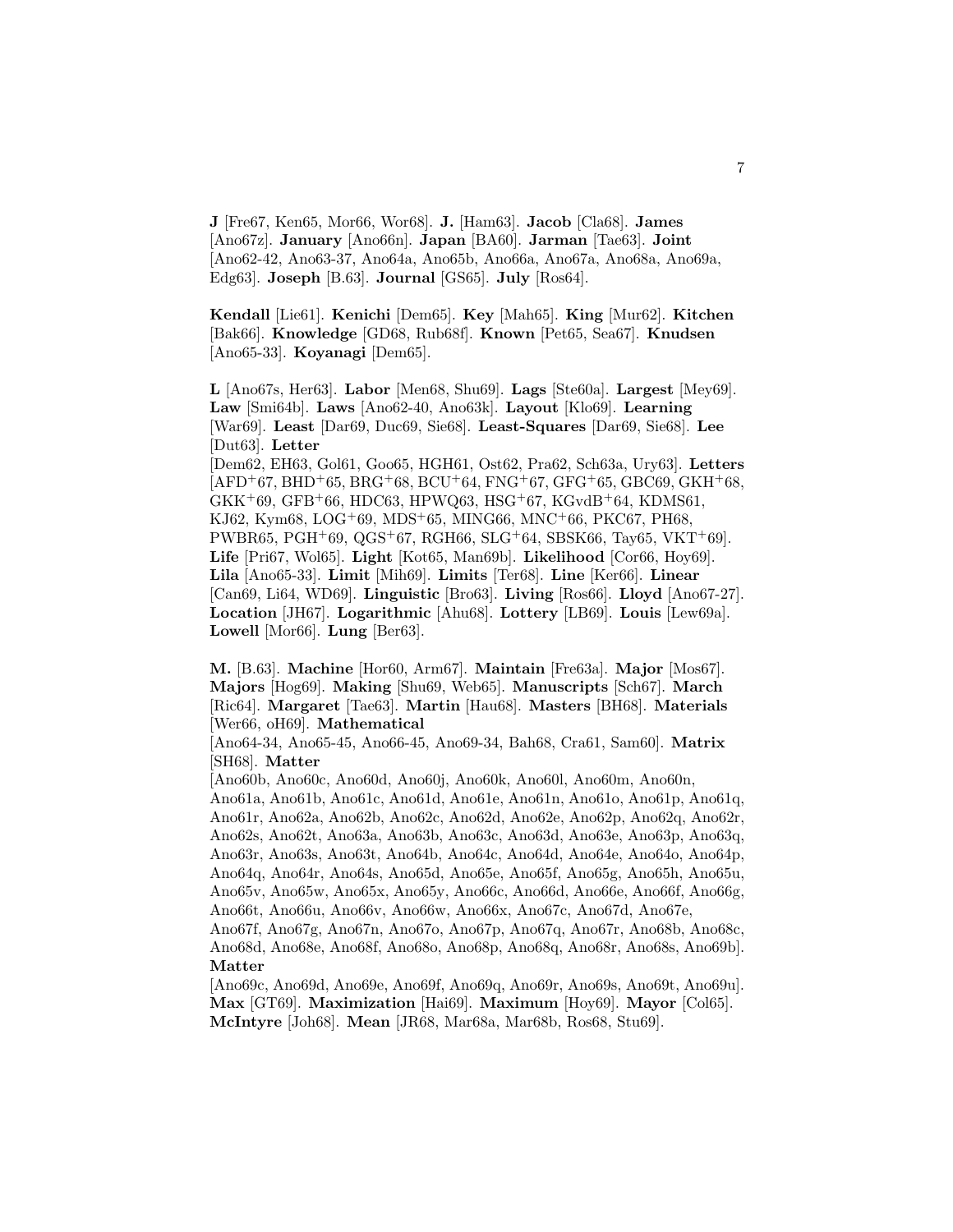**Mean-Square-Error** [Mar68a, Mar68b, Stu69]. **Meaning** [BM62]. **Means** [Arm67, Bon69, Sea69]. **Measure** [IG67, Ros68]. **Measurement** [BM62]. **Medical** [Ips65, Sch67]. **Meehan** [B.63]. **Meeting** [Ano60a, Ano60-30, Ano61-36, Ano62-42, Ano62-29, Ano63-37, Ano64a, Ano64-34, Ano65b, Ano66a, Ano67a, Ano68a, Ano69a, Ano67b]. **Meetings** [Ano64a, Ano65-45, Ano66-45, Ano69-34, Ano62-42, Ano63-37, Ano65b, Ano66a, Ano67a, Ano68a, Ano69a]. **Members** [Ano60y, Ano60z, Ano60-27, Ano60-28, Ano60-29, Ano66-42, Ano66-44, GMN66]. **Membership** [Ano66-41, Ano66-43, Con65, Jaf60, RBB65]. **Meteorology** [Lun63]. **Method** [Hud68, SH68, Som67]. **Methodological** [Ano66-44]. **Methods** [HB67, Lun63]. **Midpoints** [Ter68]. **Migration** [Sch68]. **Minimal** [SG69]. **Minimizing** [Sem64]. **Minimum** [Can69, JH67, Mar68a, Mar68b, Sha69]. **Minor** [Jar68]. **Missing** [Jae66]. **Models** [War69]. **Molina** [Ano64j]. **Moment** [Sha69]. **Moments** [Bai69]. **Monetary** [Lit67]. **Monotonicity** [Gur68]. **Monroe** [Her63]. **Moore** [Cox62]. **Morgenstern** [Bow64c]. **Mortimer** [Lew69b]. **Mr** [Bea67b]. **Mr.** [Sha67]. **Multiple** [GL68, GD68, Klo69, Kra66, Som67]. **Multiple-Choice** [GD68]. **Multivariate** [Ano65-44, Ano68-34, SH68]. **Must** [Pet65]. **Mutually** [Gib68].

**Nath** [Ros64]. **National** [Sch61, Shu69, Con65, Dun67]. **Nature** [Wol65]. **NBER** [Zar69]. **Nearly** [Nem69]. **Negligible** [Bon69]. **Negro** [Had67]. **Network** [Pri67]. **News** [Ano60y, Ano60z, Ano60-27, Ano60-28, Ano60-29, Ano60t, Ano60u, Ano60v, Ano60w, Ano60x, Ano61y, Ano61z, Ano61-27, Ano61-28, Ano61-29, Ano61-30, Ano61-31, Ano61-32, Ano61-33, Ano61-34, Ano62-30, Ano62-31, Ano62-32, Ano62-33, Ano62-34, Ano62-35, Ano62-36, Ano62-37, Ano62-38, Ano62-39, Ano63-27, Ano63-28, Ano63-29, Ano63-30, Ano63-31, Ano63-32, Ano63-33, Ano63-34, Ano63-35, Ano63-36, Ano64z, Ano64-27, Ano64-28, Ano64-29, Ano64-30, Ano64-31, Ano64-32, Ano64-33, Ano65-34, Ano65-35, Ano65-36, Ano65-37, Ano65-38, Ano65-39, Ano65-40, Ano65-41, Ano65-42, Ano65-43, Ano66-31, Ano66-32, Ano66-33, Ano66-34, Ano66-35, Ano66-36, Ano66-37, Ano66-38, Ano66-39, Ano66-40, Ano67-28, Ano67-29, Ano67-30, Ano67-31, Ano67-32, Ano67-33, Ano67-34, Ano67-35, Ano67-36, Ano67-37, Ano68x, Ano68y, Ano68z, Ano68-27, Ano68-28, Ano68-29, Ano68-30, Ano68-31, Ano68-32, Ano68-33, Ano69w]. **News** [Ano69x, Ano69y, Ano69z, Ano69-27, Ano69-28, Ano69-29, Ano69-30, Ano69-31, Ano69-32]. **Next** [Wal65a]. **No** [Gar68]. **Nominal** [IG67]. **Non** [AR67, Lie61, Pet65, WD69]. **Non-Central** [AR67]. **Non-Graphic** [Lie61]. **Non-Linear** [WD69]. **Non-Occurrences** [Pet65]. **Noncentral** [Bai69]. **Norden** [Her63]. **Normal** [Che68, Hoy68, Mar68a, Mar68b, PD69, SH68, Stu69]. **Notation** [HHH65, Kra66, HHH65]. **Note**

[Ano68n, Aub61, BP68, Bru69, Fle66, Gea66, Geh68, Hai66, Hai69, Ham61, HAB69, Har65, Ifr69, Jaf60, Joh65, Kar64, Kru68, Mih69, Mul67, Mul69, MP66,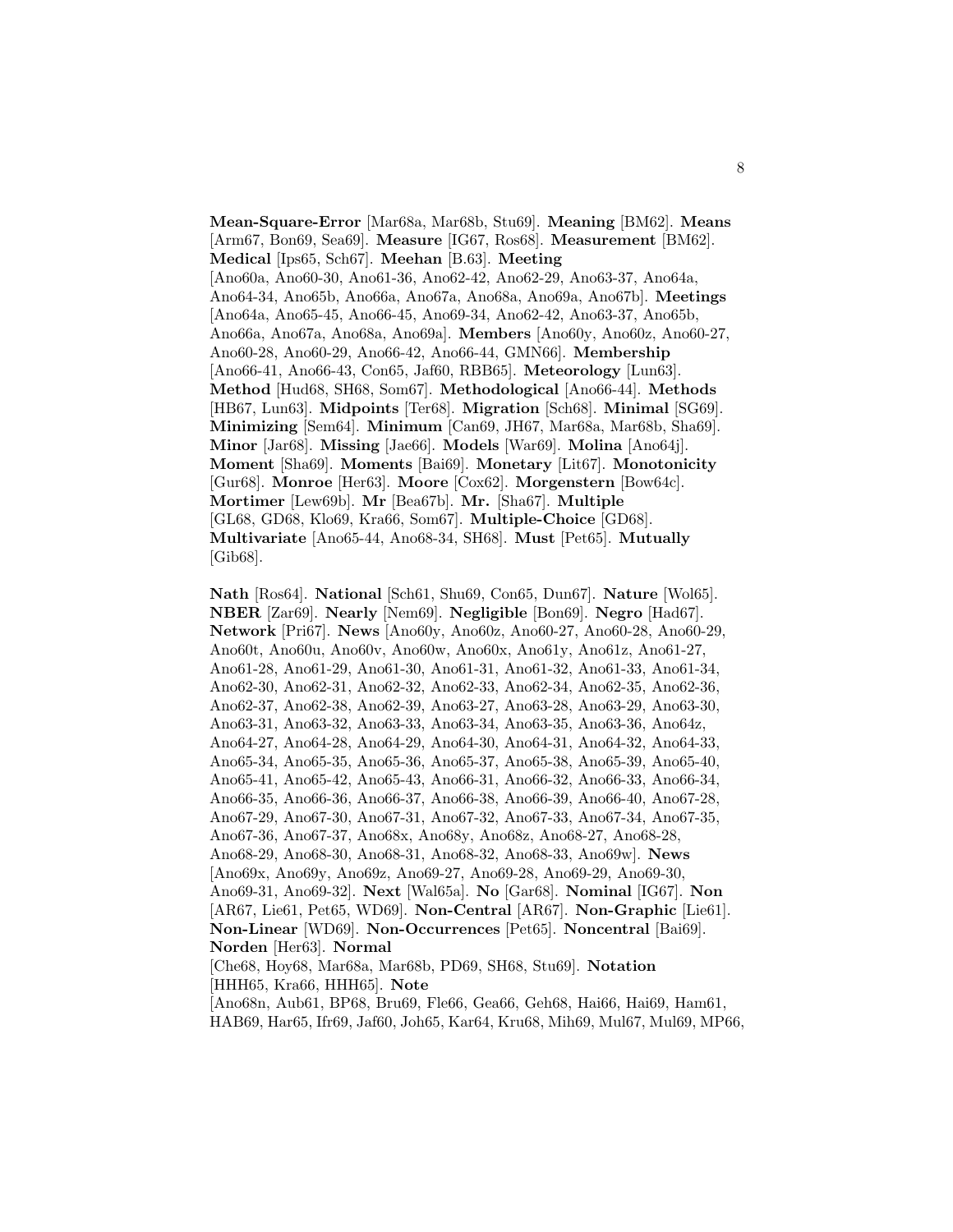NFE68, Pil68, RC69, Ras69, San67, Sea67, Ser67, Spr69, WW69, WD69]. **Notes** [Ano60e, Ano60f, Ano60g, Ano60h, Ano60i, Ano61f, Ano61g, Ano61h, Ano61i, Ano61j, Ano62f, Ano62g, Ano62h, Ano62i, Ano62j, Ano63f, Ano63g, Ano63h, Ano63i, Ano63j, Ano64f, Ano64g, Ano64h, Ano64i, Ano65i, Ano65j, Ano65k, Ano65l, Ano65m, Ano66h, Ano66i, Ano66j, Ano66k, Ano66l, Ano67h, Ano67i, Ano67j, Ano67k, Ano67l, Ano68g, Ano68h, Ano68i, Ano68j, Ano68k, Ano69g, Ano69h, Ano69i, Ano69j, Ano69k]. **Notice** [Ano68n]. **numbers** [Goo69a]. **Numerare** [Bow64c].

**O** [Wat65]. **Observation** [Ker66]. **Observations** [Hog69]. **Obtaining** [SH68]. **Occasions** [Coh69]. **Occupancy** [Git69, MP68, Spr69]. **Occurrences** [Pet65]. **October** [Ric64]. **Off** [Smi64a]. **Office** [LS61]. **Official** [DS64]. **One** [Hud68, Klo69, Rob66]. **One-Way** [Klo69]. **Only** [Hud68]. **Operations** [Bak66, Bak67]. **Opportunities** [BGB68, Bla68]. **Order** [Bra63, Bra67, Hud68, JH67, Kna62]. **Ordered** [Mey69, Stu63]. **Organization** [Ban60a]. **Organizational** [Ban61]. **Original** [RC69]. **Oskar** [Bow64c]. **Other** [Ano69n, Bak66, Bak67]. **Outlook** [Ano69p, Ano69-33, Ano69-36].

**P.** [Tae64]. **Pairing** [Had67]. **Palmer** [Ano67s]. **Paper** [Han68, Smi64a]. **Paradox** [Fre65]. **Parameters** [Hud68]. **Parker** [Ham63]. **Particle** [Mul69]. **Parts** [Ano68n, BP68, Sea69]. **Party** [Cha68]. **Past** [Gor64]. **Pedagogical** [Wat65]. **Percentages** [NFE68]. **Perimeters** [Rub68f]. **Perlman** [Cla68]. **Permutation** [JF67]. **Personal** [Ano61-30, Ano61-31, Ano61-32, Ano61-33, Ano61-34, Ano62-35, Ano62-36, Ano62-37, Ano62-38, Ano62-39, Ano63-32, Ano63-33, Ano63-34, Ano63-35, Ano63-36, Ano64-30, Ano64-31, Ano64-32, Ano64-33, Ano65-39, Ano65-40, Ano65-41, Ano65-42, Ano65-43, Ano66-36, Ano66-37, Ano66-38, Ano66-39, Ano66-40, Ano67-33, Ano67-34, Ano67-35, Ano67-36, Ano67-37, Ano68-29, Ano68-30, Ano68-31, Ano68-32, Ano68-33, Ano69-28, Ano69-29, Ano69-30, Ano69-31, Ano69-32, Dun67]. **Personnel** [Ler68]. **Perspective** [Goo68]. **Philippines** [Ban60b]. **Physical** [Ano64-34, Ano65-45, Ano66-45, Ano69-34]. **Pillai** [Kru68]. **Plan** [McC69]. **Plans** [Ban61]. **Play** [FW64]. **Plotting** [Bra63]. **Point** [Hog68, Por67, Tar67]. **Points** [Bra63]. **Poisson** [HAB69]. **Policy** [Coh68, Kep63, McC69]. **Polynomial** [JH67]. **Pools** [Wil68]. **Population** [Hog68, Nel67]. **Populations** [Coh69]. **Positive** [SSV67]. **Post** [LS61]. **Practical** [Ban61]. **Precision** [Ajg67, Han68]. **Predicted** [WW69]. **Preface** [Rub60a]. **Preparation** [Bah68]. **Present** [Ker66, Sub63]. **Presentational** [Wat65]. **Preservation** [oH69]. **President** [Ano61-35, Bow64a, Bow64b, Bow63a, Bow63b, Bow63c, Bow63d, Bow63e, Gai61a, Gai61b, Gai61c, Gai61d, Han60a, Han60b, Han60c, Han60d, Han60e, Hau62a, Hau62b, Hau62c, Hau62d, Hau62e, Mos67, Wal65b, Wal65c]. **Presidents** [Ano69l]. **Price** [LB69]. **Prime** [Pri67]. **Principal** [Hai66]. **Principle** [Cor66, Rot67]. **Principles** [DFSM65]. **Priority**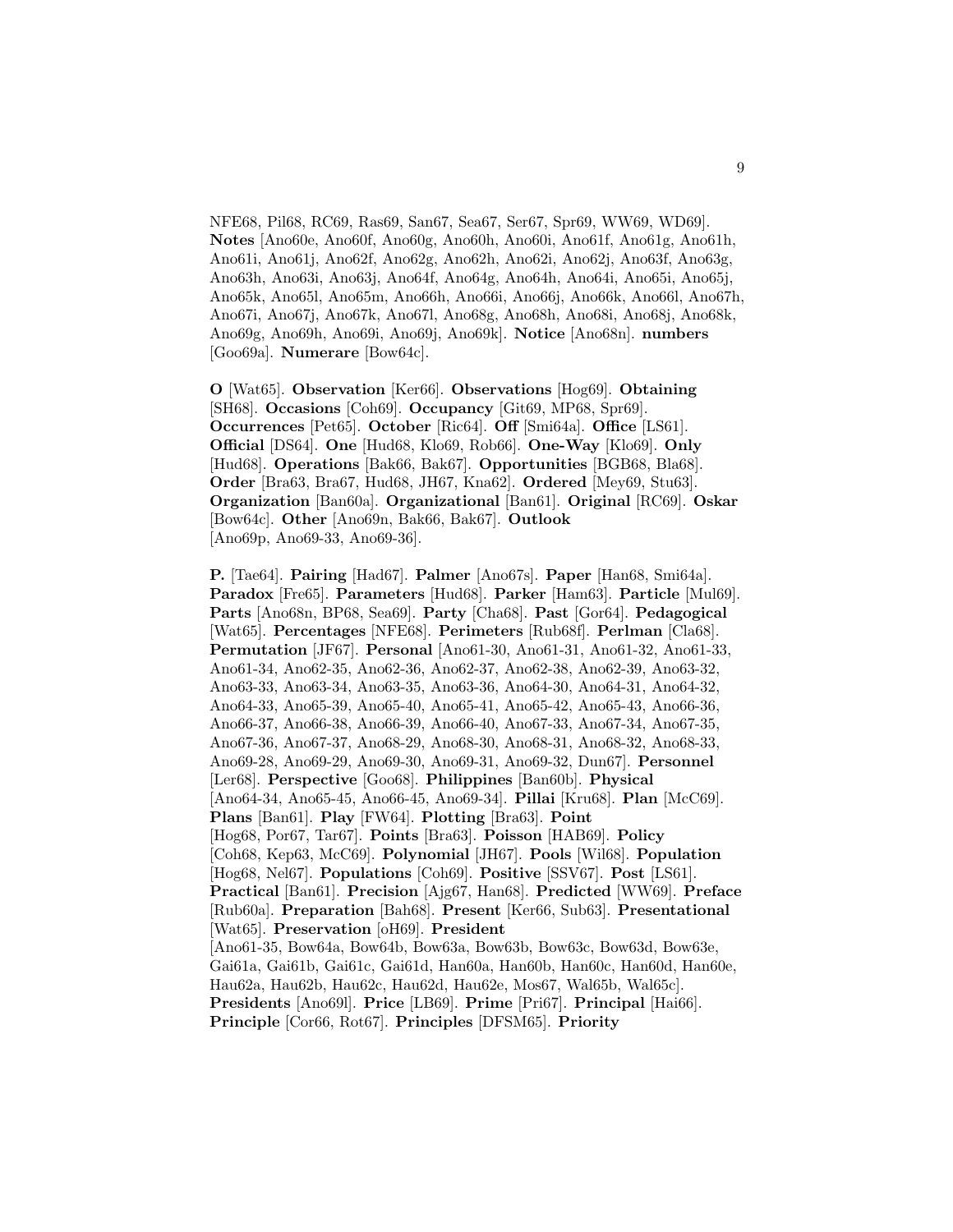[Cur68a, Mar68b]. **Privacy** [Dun67]. **Probability** [Ano64-35, GS65, Gor64, Gri68, Hoy68, Mos62, O'T66a, O'T66b, Smi68b, Tho67]. **Problem** [Dub65, Els69, Geh68, Git69, Nau68, Rob69, War69, Wis66]. **Problems** [DS64, MP68, Smi68b, Spr69]. **Procedures** [SS66]. **Prochnow** [Ano67-27]. **Professor** [Tar67]. **Profile** [Ano66-41, Ano66-42, Ano66-43, Ano66-44, HB67]. **Profile-Age** [Ano66-41]. **Profile-Educational** [Ano66-42]. **Profile-Geographic** [Ano66-43]. **Profile-Statistical** [Ano66-44]. **Profit** [Rot67]. **Program** [Sch67, Ano60-30, Ano61-36, Ano64-34, Ano65-44, Ano68-34, Har62]. **Programmed** [Tar67]. **Programming** [Par69]. **Programs** [Hog69, Pri67]. **Proof** [Klo69, Nem69, SG69]. **Property** [KY67, Sha69]. **Proposed** [Ano62-40]. **Public** [Bah68, Coh68]. **Publications** [SBB<sup>+</sup>69]. **Published** [Ano66o]. **Pure** [Cox62]. **Puzzle** [Fre65].

**Quadratic** [Hul66]. **Quarter** [Ano69p, Ano69-33, Ano69-36]. **Questions** [Ano66m, Ano67m, Rub60b, Rub60c, RS60, Rub60d, Rub61, RE61, RR61, RH61, RS61, Rub62a, Rub62b, Rub62c, Rub62d, Rub62e, Rub63a, Rub63b, RPG<sup>+</sup>63, RCF63, Rub63c, Rub64a, Rub64b, Rub64c, Rub64d, Rub65a, Rub65b, RR65, Rub65c, Rub65d, RH66, RA66, RNWR66, Rub66a, Rub66b, RNCE67, Rub67a, RR67, Rub67b, RM67, Rub68a, Rub68b, Rub68c, Rub68d, Rub68e, Rub69a, Rub69b, Rub69c, RG69, Rub69d]. **Qui** [Bow64c].

**Randolph** [Ano65-33]. **Random** [Beh67, Chi66, Fle66, Gur67, Gur68, Had67, Ker61, KY67, Mul67, MP66, Pil68, SSV67, Ser67, Goo69a]. **Randomized** [Add69]. **Range** [JR68]. **Rank** [Bra63, Kna62]. **Rank-Order** [Kna62]. **Ratio** [Koo68, Mul67]. **Ratios** [Smi69]. **Really** [Bro64a, Bro64b]. **Recession** [Moo67]. **Reciprocal** [Chi66, Fle66, Gur67, MP66, SSV67, Ser67]. **Recommended** [HHH65]. **Recruitment** [DS64]. **Reduced** [Stu69]. **Reed** [Mor66]. **Reflections** [Bur62]. **Regarding** [Mih69]. **Region** [Ano65-45, Ano66-45, Ano69-34]. **Regional** [Ano64-34, Ano65-45, Ano66-45, Ano69-34, MS69]. **Regression** [Duc69, Fre63b, Gea66, GL68, Hai66, Kar64, Kra66, Li64, Smi64a, Som67, WW69, War69]. **Rejoinder** [Bea67b, Fer67]. **Relation** [Edw69, Nat60]. **Relationship** [Duc69]. **Relative** [Hul66]. **Remarks** [Col65, Han68, Ker61, SSV67, Smi64a]. **Report** [And66, Ano64-35, BM62, Con65, Cox65, DFSM65, KHH+69, SBB+65, SBB+69, Tay66, Wer66. **Reports** [Cor63a, Mos67]. **Representatives** [Ano66b, Ano66n]. **Required** [Sch63b, TE61, Was63]. **Requirements** [BH68]. **Research** [And60, Bak66, Bak67, Har62, Kur68, Mal62, TMW67]. **Residual** [Gea66]. **Response** [NFE68, Rob66, WW69]. **Response-to-Treatment** [NFE68]. **Results** [Can69]. **Reviewing** [Sch67]. **Revolution** [Bea67a]. **Rho** [Stu63]. **Rica** [Sas61]. **Rice** [Ano69-35, Sib69]. **Rice/Robert** [Ano69-35]. **Robert** [Ano69-35, Eck69, Ste60b]. **Role** [Kur68]. **Room** [Har63]. **Roommate** [Had67]. **Root** [MP66]. **Ross** [SK68]. **Round** [Smi64a, Wer66]. **Round-Off**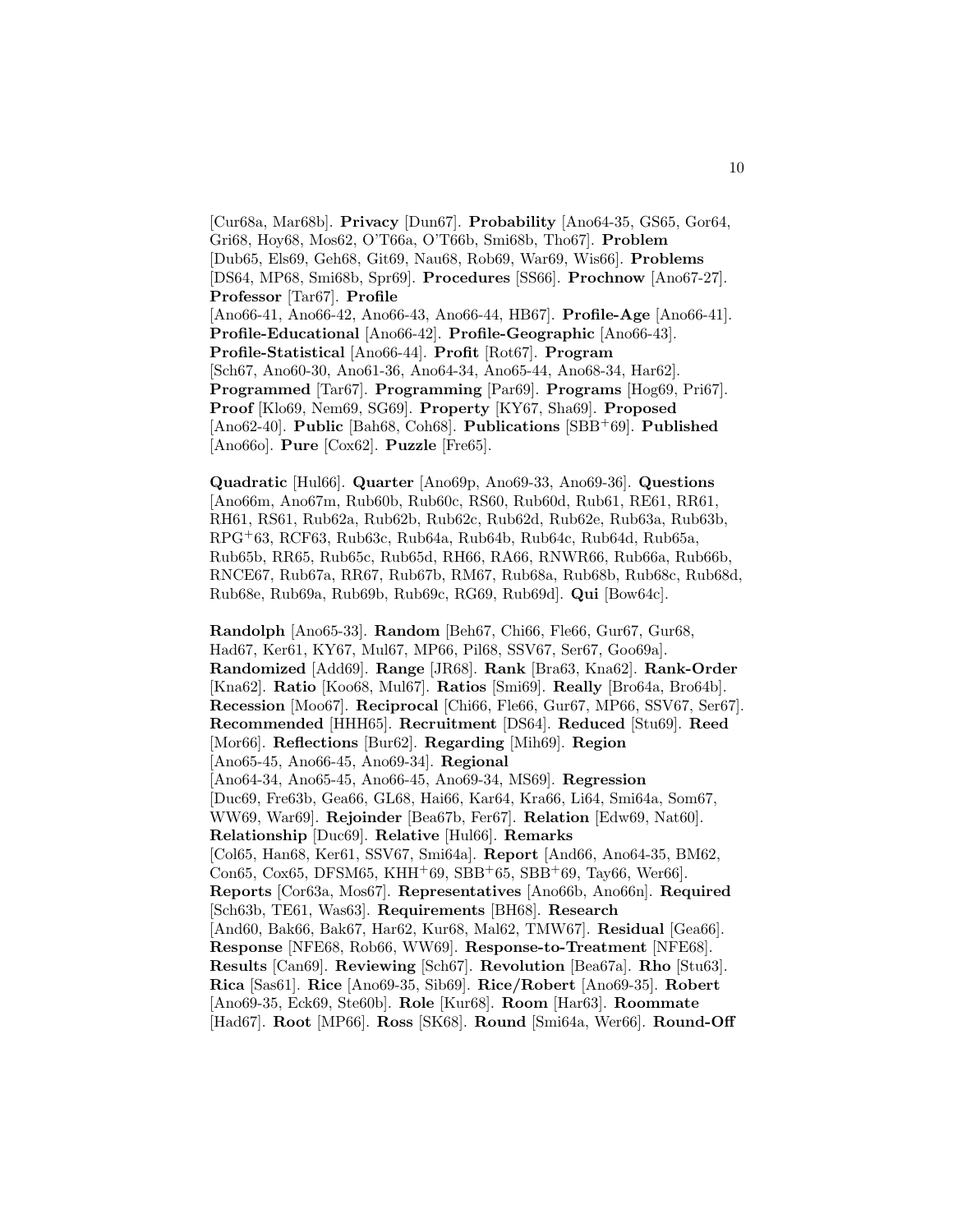[Smi64a]. **Roundoff** [Fre63b]. **Roy** [Ros64]. **Russian** [Kot65].

**S** [Ano65-46, Kru68, Mos64]. **S.** [Dut63]. **Samarendra** [Ros64]. **Sample** [Ajg67, Bra67, Han68, Hog68, McH61, TE61]. **Samples** [Stu69]. **Sampling** [Ano68l, Coh69, Kir68, Nel67, Tan60]. **Samuel** [Hau60, Mos64]. **Sarle** [Kin66]. **Satisfied** [Gur67]. **Scatter** [Bra63]. **Scheffe** [Els69, Klo69]. **School** [Ano64-35]. **Schools** [Cox65, O'T66a]. **Science** [Bah68, Goo68, TMW67, Van68]. **Sciences** [Ano64-34, Ano65-45, Ano66-45, Ano69-34]. **Second** [Ano68-34, Ano69-33]. **Secondary** [Ano64-35, O'T66a]. **Section** [Ano64-34, Ano65-45, Ano66-45, Ano69-34, GMN66]. **Sed** [BM64]. **Selling** [LB69]. **Sequential** [Cor66, Ifr69]. **Series** [Ahu68, Wil68]. **Service** [Ban61]. **Set** [Hud68]. **Sex** [Gri68]. **Sharing** [Hah68, Kur68]. **Shewhart** [Dem67]. **Short** [Hud68]. **Shortest** [Gue69]. **Significance** [GL68, Nat60]. **Significant** [Rot67]. **Simple** [Duc69, Hoy68, Klo69, Kra66, SH68, Som67]. **Simplified** [Som67]. **Simulation** [Sak69]. **Sink** [Bak66]. **Size** [Ajg67, Bra67, Han68, McH61, TE61]. **Smoking** [Ber63]. **Smoothing** [Ste60a]. **Social** [Ano62-29, Coh68, Van68, TMW67]. **Societies** [Ano69l]. **Society** [Ano64-34, Ano65-45, Ano66-45, Ano69-34]. **Solution** [Els69, Wis66]. **Solutions** [Dub65]. **Solving** [Som67]. **Some** [Ano62-41, Bur62, Can69, Che68, Hah68, Han68, Hog69, O'T66b, Pet65, Smi68b]. **Southern** [MS69]. **Spain** [Poc60]. **Spearman** [Stu63]. **Special** [BM62]. **Spiegelman** [Lew69b]. **Spring** [Ano65-45, Ano66-45, Ano69-34]. **Square** [Mar68a, Mar68b, MP66, Stu69]. **Squared** [AR67, SG69]. **Squares** [Dar69, Duc69, Sie68]. **Stamp** [Rob69]. **Standard** [Bol68, Bru69, Cur68a, Cur68b, Hoy68, Mar68a, Mar68b]. **Standards** [HHH65, Web65]. **State** [Ler68, Sch68, Sub63, You63]. **Statehood** [Sch61]. **Statesman** [Mos64]. **Statist** [WL61]. **Statistic** [Ras69]. **Statistical** [Ano60o, Ano60p, Ano60q, Ano60r, Ano60s, Ano60-30, Ano61l, Ano61m, Ano61s, Ano61t, Ano61u, Ano61v, Ano61w, Ano61x, Ano61-36, Ano62-42, Ano62k, Ano62l, Ano62m, Ano62n, Ano62o, Ano62u, Ano62v, Ano62w, Ano62x, Ano62y, Ano62z, Ano62-27, Ano62-28, Ano62-40, Ano63-37, Ano63k, Ano63l, Ano63m, Ano63n, Ano63o, Ano63u, Ano63v, Ano63w, Ano63x, Ano63y, Ano63z, Ano64a, Ano64k, Ano64l, Ano64m, Ano64n, Ano64t, Ano64v, Ano64w, Ano64x, Ano64y, Ano65b, Ano65p, Ano65q, Ano65r, Ano65s, Ano65t, Ano65z, Ano65-28, Ano65-29, Ano65-30, Ano65-31, Ano65-32, Ano65-45, Ano66a, Ano66p, Ano66q, Ano66r, Ano66s, Ano66y, Ano66z, Ano66-27, Ano66-28, Ano66-29, Ano66-30, Ano66-44, Ano66-45, Ano67a, Ano67u, Ano67v, Ano67w, Ano67x, Ano67y, Ano68a]. **Statistical** [Ano68t, Ano68u, Ano68v, Ano68w, Ano69a, Ano69l, Ano69m, Ano69v, Ano69-34, Ban60a, Ban60b, BTGK60, BKH61, Bro61, Bro63, Cha68, CL63, Cox62, Cox68, DS64, Dub65, FW64, GRW67, Hah68, HHH65, Ips65, Jaf60, KCSP61, Kot65, Kur68, LCD60, Ler68, Lun63, MWR60, Par69, RK60, Rob66, RBB65, Sch67, SBB<sup>+</sup>65, Smi63, Smi64c, SBFC60, TMW67, Wal65a,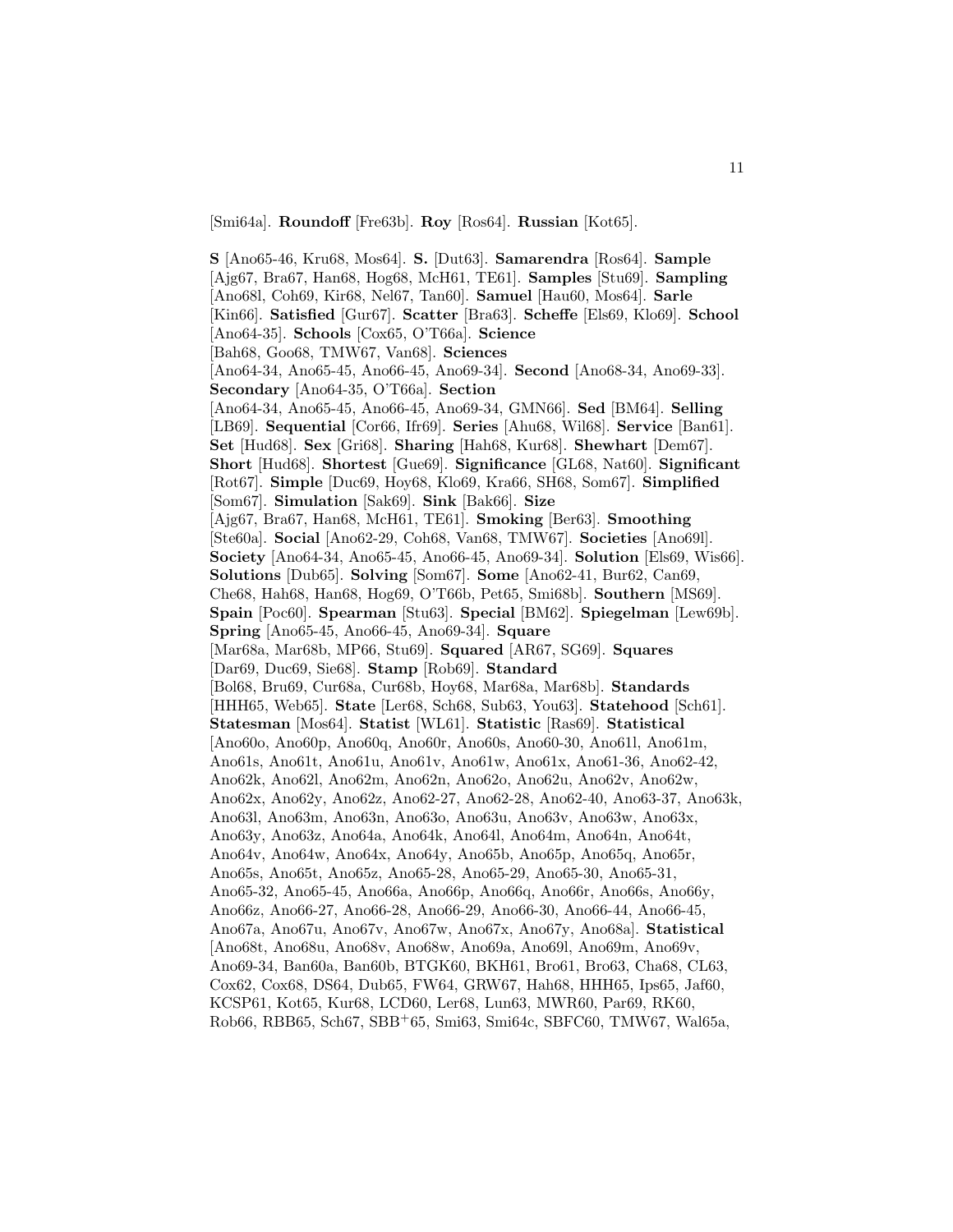Web65, Wis66, WGW<sup>+</sup>61, WDC<sup>+</sup>60]. **Statistician** [Ano64u]. **Statisticians** [Bah68, BGB68, Bla68, Bli69, DG69, Eis65, Eis67, EB67, Fre63a, RF60, Van68, Whi64, Zar69]. **Statistics** [And60, And66, Ano62-29, Ano64-34, Ano64-35, Ano65-45, Ano66o, Ano66-45, Ano69-34, Ans61, BA60, Bar60, Bea60, Bir62, BM62, Bra67, BS60, CC69, Coh68, Cox65, Cra61, Duc69, Fer66, Fer67, Goo68, Har62, Hof61, Hog69, Hud68, Joh65, Kat67, KHH<sup>+</sup>69, Kep63, Kot65, Lee60, LS61, Lun68, Mah65, Mal62, Man69b, Mei60, Mos62, Mos64, O'T66a, O'T66b, Poc60, R.68, Rub68f, Sas61, Sch63b, Sch61, Sch68, Shu69, Smi68a, Sub63, Tar67, Tuk65, Was63, Wer66, Wil65, You63, BH68, Men68, MS69]. **Status** [Cor63a, O'T66b]. **Storage** [KHH<sup>+</sup>69]. **Stouffer** [Hau60]. **Strategy** [Por67]. **Stuart** [Ano69-35, Sib69]. **Students** [Had67, Tur62]. **Studies** [Sak69]. **Study** [Bli69, R.68]. **Subcommittee** [DFSM65]. **Successive** [Coh69]. **Sum** [SG69]. **Summary** [And66, Cox65]. **Supermatrix** [Sie68]. **Supply** [RF60]. **Survey** [Ano69p, Ano69-33, Ano69-36, SS66, Zar69]. **Surveys** [Ano69n, Har65, HB67]. **Swept** [Goo69b]. **Swift** [Arm67]. **Symbols** [HHH65, Ros66]. **Symmetric** [KY67, Kul68]. **Symposium** [Ano65-44, Ano68-34]. **Synthesizing** [War69].

**Table** [Mit69, Pri67, Wer66]. **Tables** [Gri67, Kul68, Lau65]. **Tabulation** [Hor60]. **Taitel** [Hau68]. **Task** [KHH<sup>+</sup>69]. **Tau** [Lie61]. **Teacher** [Mad60]. **Teaching** [And66, BA60, Bar60, Bea60, CC69, Cox65, Hof61, Nat60, O'T66a, Poc60, Sas61]. **Technical** [Tuk65]. **Technique** [Par69]. **Techniques** [Ano66-44]. **Technology** [Mah65]. **Television** [Pri67]. **Ten** [Ano65c]. **Ten-Eighths** [Ano65c]. **Tendency** [Edg63]. **Terminology** [Kot65]. **Test** [Bon69, Edw69, Gri67, Nem69, Ras69, Wat65]. **Test-O-Gram** [Wat65]. **Testing** [Mal62, Wer66]. **Tests** [Dub66, GL68, GD68, Ifr69, Nat60, Par69]. **th** [JH67, Mey69]. **Their** [Fre63a]. **Theorem** [Els69, JF67, Klo69, Mih69, Cox68]. **Theorems** [Hul66]. **Theory** [Arm67]. **Thesis** [BH68]. **Third** [Ano69-36]. **Three** [Mos67]. **Time** [Hah68, Kur68, Pri67, Ros68]. **Time-Sharing** [Hah68, Kur68]. **Tom** [Arm67]. **Tool** [Joh65]. **Tools** [Tuk65]. **Training** [Bah68, Fre63a, Ler68, Lun68, Smi64c, Ano62-29, TMW67]. **Transformed** [RC69]. **Treatment** [Kar64, NFE68]. **Trials** [Cor66]. **Tribute** [Ken65]. **Tuple** [Mey69]. **TV** [Mei60, Mos62]. **Two** [Hog68, Hoy69, Hud68, Li64, Mul67, Stu63]. **Two-Point** [Hog68]. **Two-Way** [Stu63].

**U.S.S.R.** [Kot65]. **Unbiased** [Bol68, Bru69, Can69, Cur68a, Cur68b]. **Undergraduate** [Hog69]. **Undertaking** [Ano69n]. **Unemployment** [BM62]. **Uniform** [San67]. **Universities** [Ban60a, BH68, O'T66b]. **University** [Ban61]. **Unkind** [Whi64]. **Use** [Kna62, Sea67]. **Useful** [Che68]. **Uses** [Hah68]. **Using** [Can69, Els69].

**Value** [Beh67, Jae66]. **Values** [Lit67]. **Variability** [Edg63]. **Variable**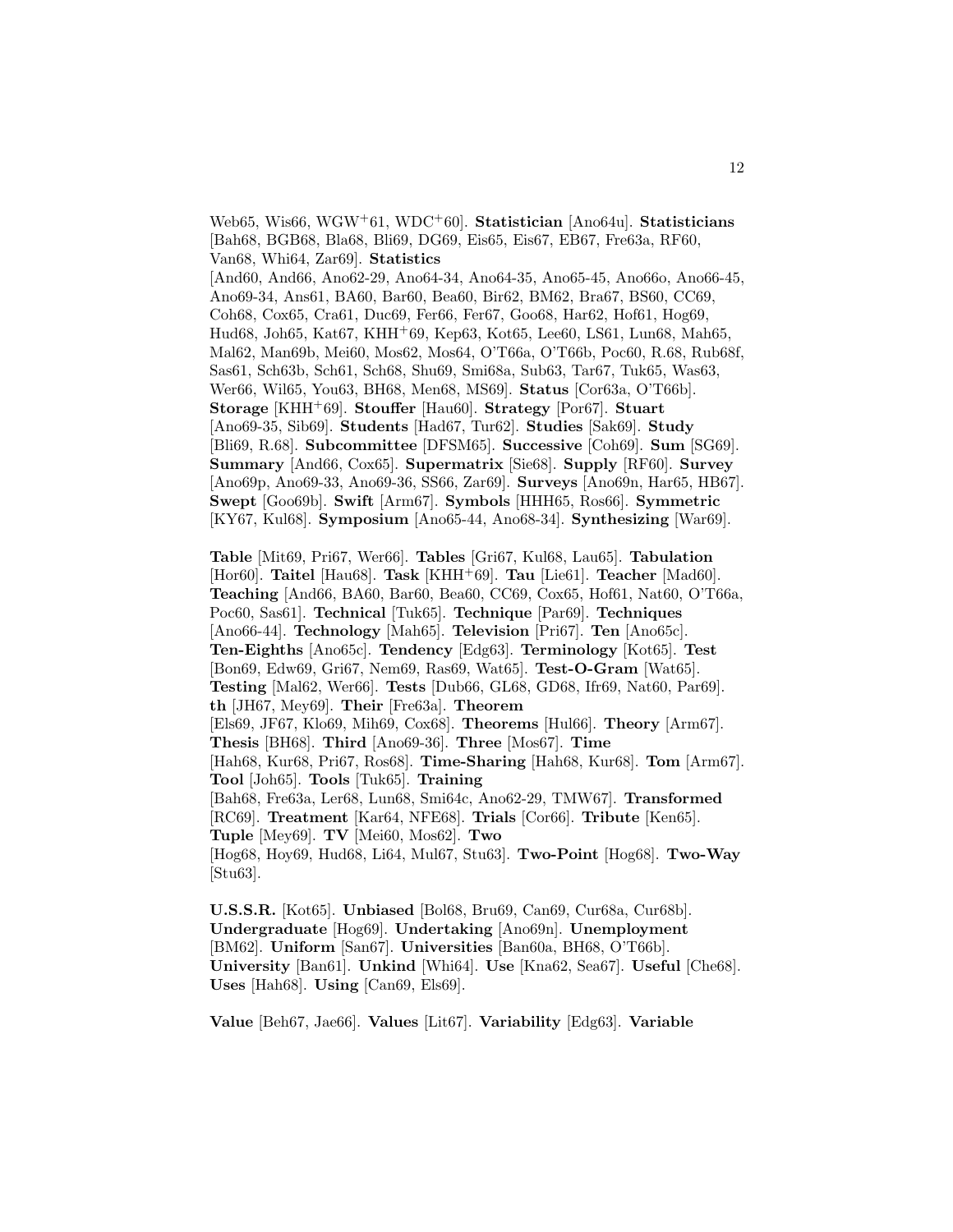[Chi66, Fle66, Gur67, Kar64, Man69a, MP66, Pil68, SSV67, Ser67]. **Variables** [Ano68l, Gur68, JH67, Ker66, Kir68, KY67, Mul67, RC69]. **Variance** [And61, Can69, Hog68, San67, Smi69, WW69]. **Variances** [Nem69, TE61]. **Variation** [Sea67]. **Vector** [Beh67]. **Via** [SG69, Mei60]. **Victories** [Gar68]. **Vide** [BM64]. **View** [Bir62, Tar67]. **Views** [Li64]. **Voting** [FU64]. **vs** [Gor64, Kot65].

**W** [Ano69-35]. **Waiting** [Ros68]. **Walter** [Dem67, Ric64, WL61]. **Warning** [Fre63b]. **Way** [Klo69, Stu63]. **Weather** [Bea67a, Bea67b, Sha67]. **Weights** [Dar69]. **Western** [O'T66a]. **Whelpton** [Tae64]. **White** [Ano68m, Had67]. **Wholes** [Ano68n, BP68, Sea69]. **Wilbur** [Eck69]. **Wilcoxon** [Bra66]. **Wilks** [Mos64]. **Willcox** [Ric64, WL61]. **Willford** [Mur62]. **William** [Ano65-46]. **Wilson** [Wor65]. **within** [Smi64c]. **without** [Bra63, Dar69]. **Word** [FW64]. **Working** [Cha68, Wol65]. **World** [Wil68]. **Wrong** [Bro64a, Bro64b].

**Years** [MS69, Wal65a].

**Zero** [Gib68].

# **References**

# **Addelman:1969:GRB**

[Add69] Sidney Addelman. The generalized randomized block design. The American Statistician, 23(4):35–36, October 1969. CODEN AS-TAAJ. ISSN 0003-1305 (print), 1537-2731 (electronic). URL http://www.jstor.org/stable/2681737.

# **Aidenoff:1967:LE**

[AFD<sup>+</sup>67] Layle Silbert Aidenoff, Joseph L. Fleiss, James M. Dickey, Wolfgang Buhler, William Kruskal, Douglas K. Spiegel, William J. Blot, V. R. Rao Uppuluri, Paul W. Eaton, Lawrence J. Remington, Kenneth E. Schnelle, L. R. Shenton, Hans Ury, Robert Brandwein, C. J. Thomas, Roy W. Meadows, Hartwig Harders, and F. L. Abraham. Letters to the Editor. The American Statistician, 21(4):49–55, October 1967. CODEN ASTAAJ. ISSN 0003- 1305 (print), 1537-2731 (electronic). URL http://www.jstor. org/stable/2682109.

# **Ahuja:1968:LSD**

[Ahu68] J. C. Ahuja. On the logarithmic series distribution. The American Statistician, 22(4):37, October 1968. CODEN ASTAAJ. ISSN 0003-1305 (print), 1537-2731 (electronic). URL http:// www.jstor.org/stable/2682023.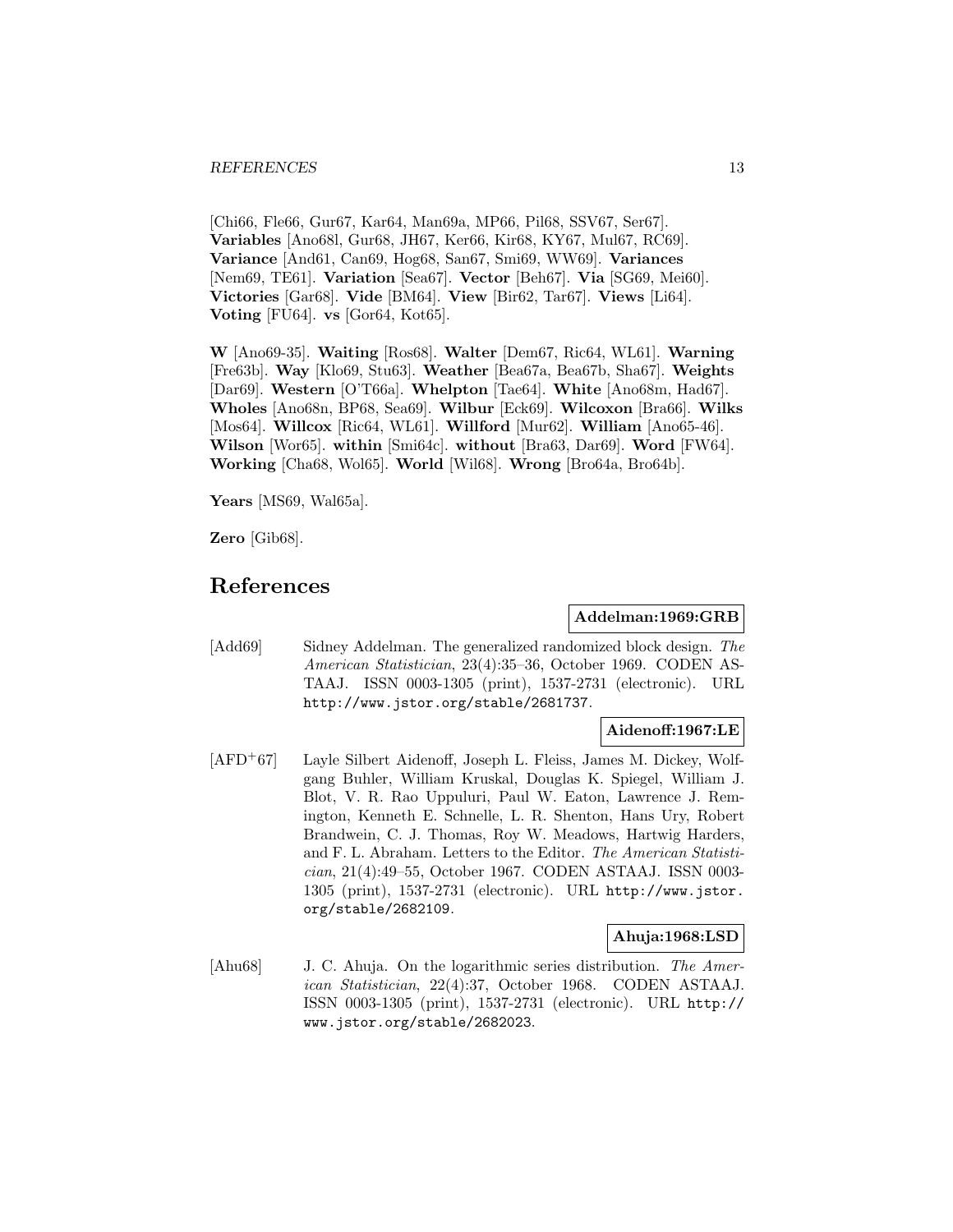# **Ajgaonkar:1967:EIS**

[Ajg67] S. G. Prabhu Ajgaonkar. The effect of increasing sample size on the precision of an estimator. The American Statistician, 21 (4):26–28, October 1967. CODEN ASTAAJ. ISSN 0003-1305 (print), 1537-2731 (electronic). URL http://www.jstor.org/ stable/2682102. See remarks [Han68].

# **Anderson:1960:HHR**

[And60] T. W. Anderson. Harold Hotelling's research in statistics. The American Statistician, 14(3):17–21, June 1960. CODEN AS-TAAJ. ISSN 0003-1305 (print), 1537-2731 (electronic). URL http://www.jstor.org/stable/2682167.

# **Anderson:1961:CAV**

[And61] Kenneth E. Anderson. Computation of t by analysis of variance. The American Statistician, 15(2):18–19, April 1961. CODEN AS-TAAJ. ISSN 0003-1305 (print), 1537-2731 (electronic). URL http://www.jstor.org/stable/2682728.

#### **Anderson:1966:TSE**

[And66] Virgil L. Anderson. The teaching of statistics for engineers – summary report. The American Statistician, 20(1):14–17, February 1966. CODEN ASTAAJ. ISSN 0003-1305 (print), 1537-2731 (electronic). URL http://www.jstor.org/stable/2681670.

# **Anonymous:1960:AMA**

[Ano60a] Anonymous. 1960 Annual Meeting — August 23–26. The American Statistician, 14(3):26–27, June 1960. CODEN ASTAAJ. ISSN 0003-1305 (print), 1537-2731 (electronic). URL http:// www.jstor.org/stable/2682169.

# **Anonymous:1960:BMa**

[Ano60b] Anonymous. Back matter. The American Statistician, 14(2):33, April 1960. CODEN ASTAAJ. ISSN 0003-1305 (print), 1537-2731 (electronic). URL http://www.jstor.org/stable/2682251.

#### **Anonymous:1960:BMb**

[Ano60c] Anonymous. Back matter. The American Statistician, 14(3):46, June 1960. CODEN ASTAAJ. ISSN 0003-1305 (print), 1537-2731 (electronic). URL http://www.jstor.org/stable/2682174.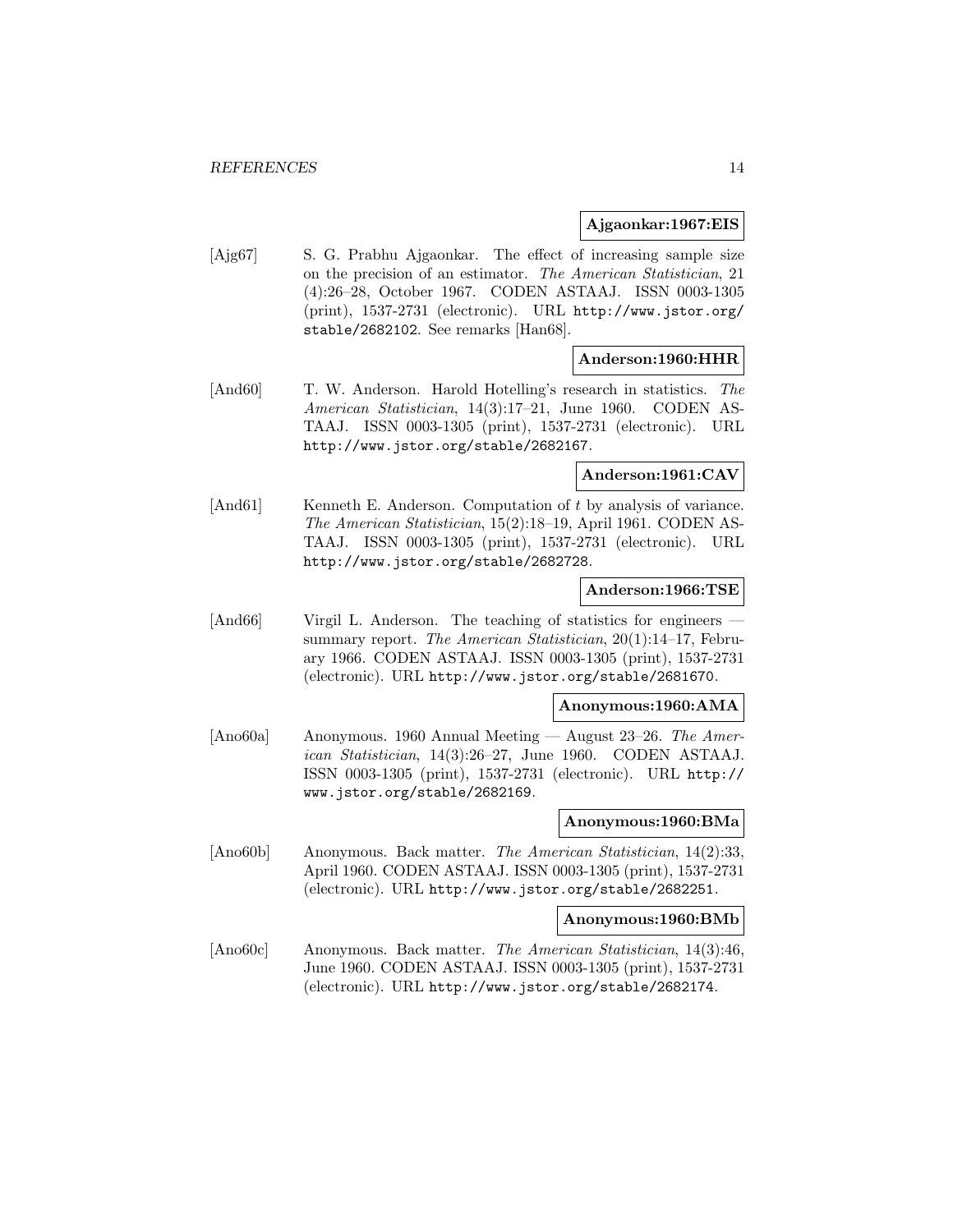#### **Anonymous:1960:BMc**

[Ano60d] Anonymous. Back matter. The American Statistician, 14(4): 42, October 1960. CODEN ASTAAJ. ISSN 0003-1305 (print), 1537-2731 (electronic). URL http://www.jstor.org/stable/ 2681386.

# **Anonymous:1960:CNa**

[Ano60e] Anonymous. Chapter notes. The American Statistician, 14(1):35– 37, February 1960. CODEN ASTAAJ. ISSN 0003-1305 (print), 1537-2731 (electronic). URL http://www.jstor.org/stable/ 2682134.

# **Anonymous:1960:CNb**

[Ano60f] Anonymous. Chapter notes. The American Statistician, 14(2): 30–32, April 1960. CODEN ASTAAJ. ISSN 0003-1305 (print), 1537-2731 (electronic). URL http://www.jstor.org/stable/ 2682250.

#### **Anonymous:1960:CNc**

[Ano60g] Anonymous. Chapter notes. The American Statistician, 14(3): 41–43, June 1960. CODEN ASTAAJ. ISSN 0003-1305 (print), 1537-2731 (electronic). URL http://www.jstor.org/stable/ 2682172.

# **Anonymous:1960:CNd**

[Ano60h] Anonymous. Chapter notes. The American Statistician, 14(4): 37–39, October 1960. CODEN ASTAAJ. ISSN 0003-1305 (print), 1537-2731 (electronic). URL http://www.jstor.org/stable/ 2681385.

#### **Anonymous:1960:CNe**

[Ano60i] Anonymous. Chapter notes. The American Statistician, 14(5):22– 24, December 1960. CODEN ASTAAJ. ISSN 0003-1305 (print), 1537-2731 (electronic). URL http://www.jstor.org/stable/ 2682481.

### **Anonymous:1960:FMa**

[Ano60j] Anonymous. Front matter. The American Statistician, 14(1):26– 32, February 1960. CODEN ASTAAJ. ISSN 0003-1305 (print), 1537-2731 (electronic). URL http://www.jstor.org/stable/ 2682122.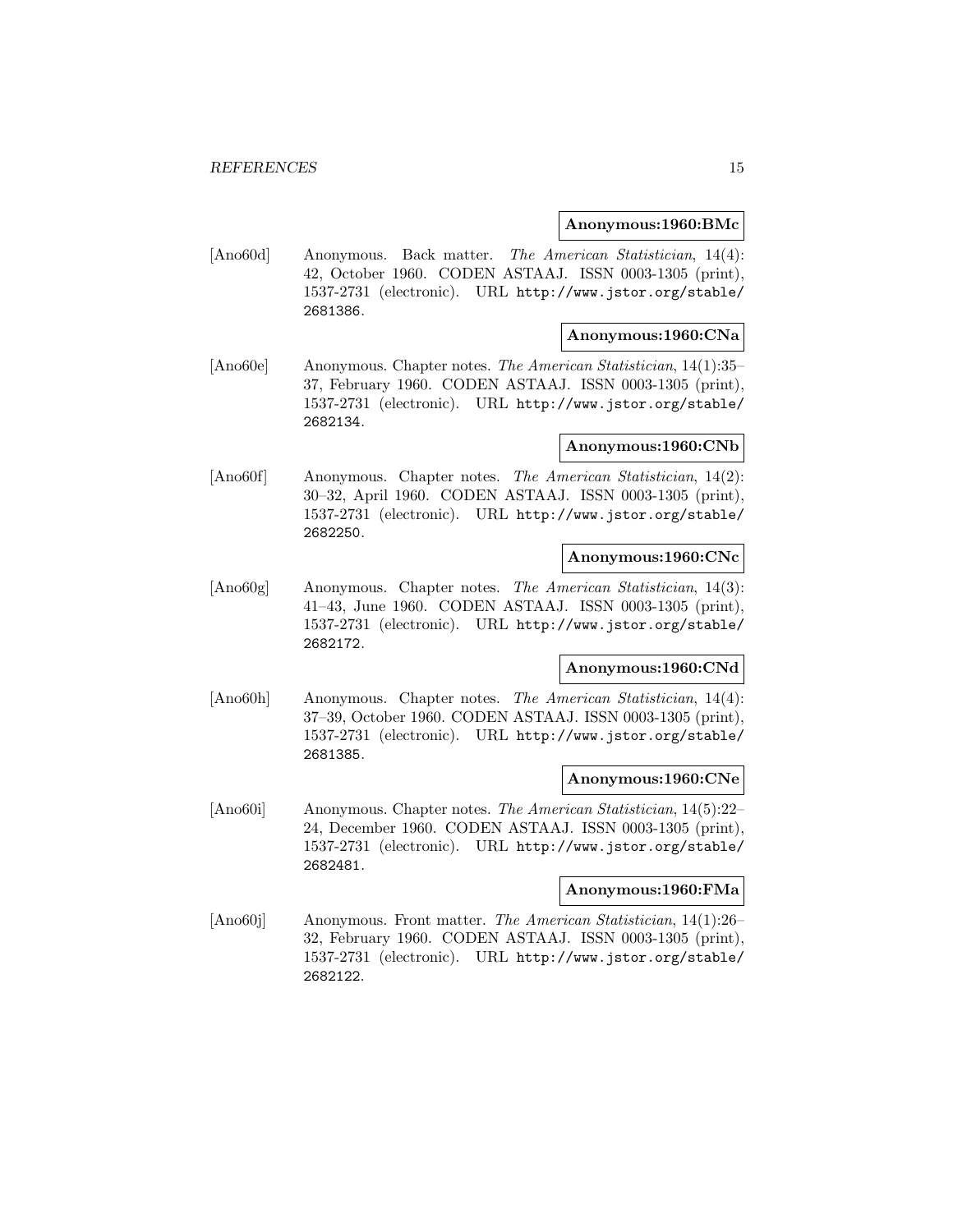# **Anonymous:1960:FMb**

[Ano60k] Anonymous. Front matter. The American Statistician, 14(2): 7–26, April 1960. CODEN ASTAAJ. ISSN 0003-1305 (print), 1537-2731 (electronic). URL http://www.jstor.org/stable/ 2682237.

# **Anonymous:1960:FMc**

[Ano60l] Anonymous. Front matter. The American Statistician, 14(3): 8–44, June 1960. CODEN ASTAAJ. ISSN 0003-1305 (print), 1537-2731 (electronic). URL http://www.jstor.org/stable/ 2682160.

# **Anonymous:1960:FMd**

[Ano60m] Anonymous. Front matter. The American Statistician, 14(4):18– 31, October 1960. CODEN ASTAAJ. ISSN 0003-1305 (print), 1537-2731 (electronic). URL http://www.jstor.org/stable/ 2681373.

#### **Anonymous:1960:FMe**

[Ano60n] Anonymous. Front matter. The American Statistician, 14(5): 9, December 1960. CODEN ASTAAJ. ISSN 0003-1305 (print), 1537-2731 (electronic). URL http://www.jstor.org/stable/ 2682471.

# **Anonymous:1960:ISAa**

[Ano60o] Anonymous. International statistical activities. The American Statistician, 14(1):8–9, February 1960. CODEN ASTAAJ. ISSN 0003-1305 (print), 1537-2731 (electronic). URL http://www. jstor.org/stable/2682125.

#### **Anonymous:1960:ISAb**

[Ano60p] Anonymous. International statistical activities. The American Statistician, 14(2):6, April 1960. CODEN ASTAAJ. ISSN 0003- 1305 (print), 1537-2731 (electronic). URL http://www.jstor. org/stable/2682240.

# **Anonymous:1960:ISAc**

[Ano60q] Anonymous. International statistical activities. The American Statistician, 14(3):9–10, June 1960. CODEN ASTAAJ. ISSN 0003-1305 (print), 1537-2731 (electronic). URL http://www. jstor.org/stable/2682163.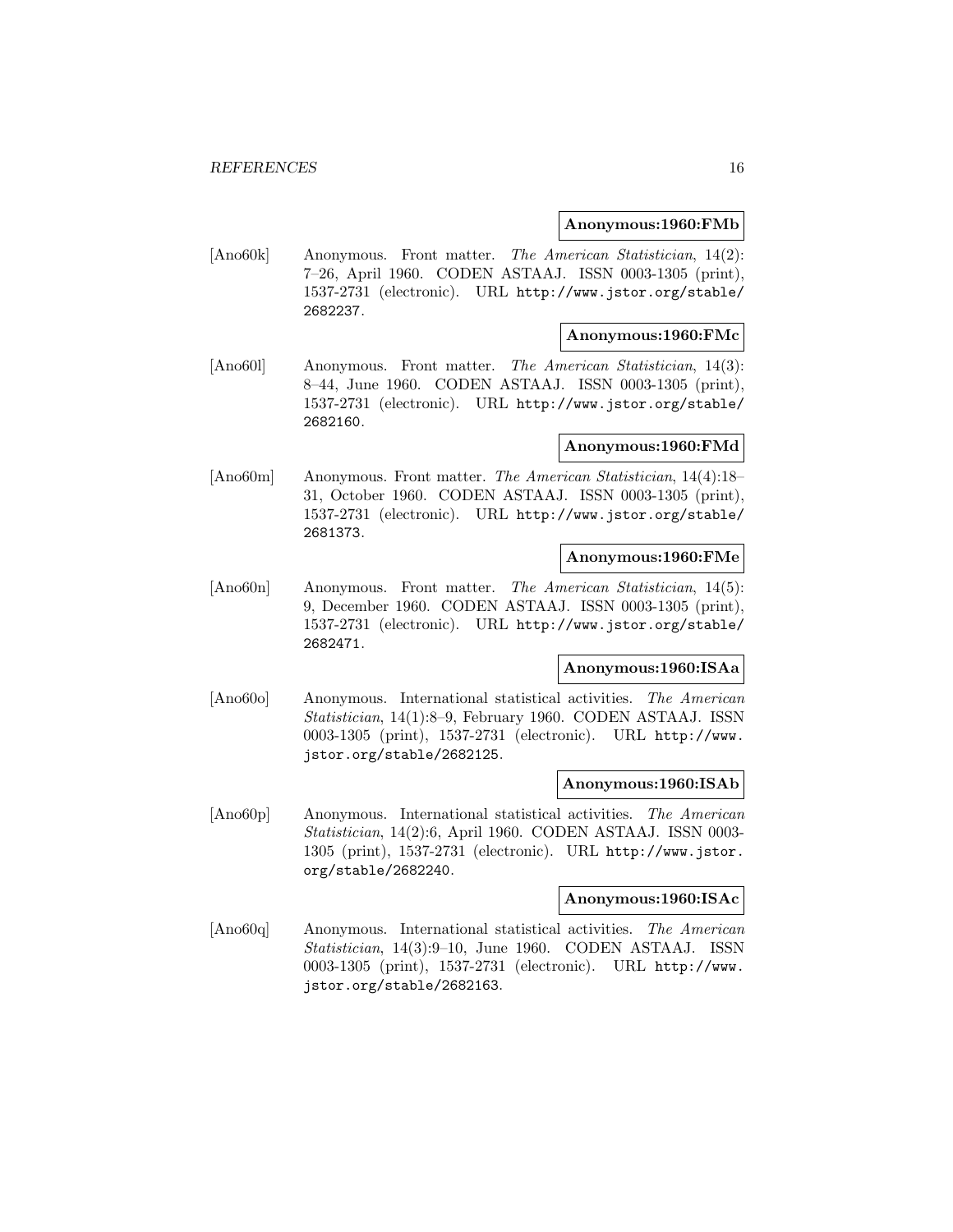# **Anonymous:1960:ISAd**

[Ano60r] Anonymous. International statistical activities. The American Statistician, 14(4):8–10, October 1960. CODEN ASTAAJ. ISSN 0003-1305 (print), 1537-2731 (electronic). URL http://www. jstor.org/stable/2681376.

# **Anonymous:1960:ISAe**

[Ano60s] Anonymous. International statistical activities. The American Statistician, 14(5):6–8, December 1960. CODEN ASTAAJ. ISSN 0003-1305 (print), 1537-2731 (electronic). URL http://www. jstor.org/stable/2682474.

# **Anonymous:1960:Na**

[Ano60t] Anonymous. News. The American Statistician, 14(1):2–7, February 1960. CODEN ASTAAJ. ISSN 0003-1305 (print), 1537-2731 (electronic). URL http://www.jstor.org/stable/2682124.

#### **Anonymous:1960:Nb**

[Ano60u] Anonymous. News. The American Statistician, 14(2):2–5, April 1960. CODEN ASTAAJ. ISSN 0003-1305 (print), 1537-2731 (electronic). URL http://www.jstor.org/stable/2682239.

# **Anonymous:1960:Nc**

[Ano60v] Anonymous. News. The American Statistician, 14(3):2–7, June 1960. CODEN ASTAAJ. ISSN 0003-1305 (print), 1537-2731 (electronic). URL http://www.jstor.org/stable/2682162.

# **Anonymous:1960:Nd**

[Ano60w] Anonymous. News. The American Statistician, 14(4):2–40, October 1960. CODEN ASTAAJ. ISSN 0003-1305 (print), 1537-2731 (electronic). URL http://www.jstor.org/stable/2681375.

#### **Anonymous:1960:Ne**

[Ano60x] Anonymous. News. The American Statistician, 14(5):2–5, December 1960. CODEN ASTAAJ. ISSN 0003-1305 (print), 1537-2731 (electronic). URL http://www.jstor.org/stable/2682473.

#### **Anonymous:1960:NAMa**

[Ano60y] Anonymous. News about members. The American Statistician, 14(1):33–34, February 1960. CODEN ASTAAJ. ISSN 0003-1305 (print), 1537-2731 (electronic). URL http://www.jstor.org/ stable/2682133.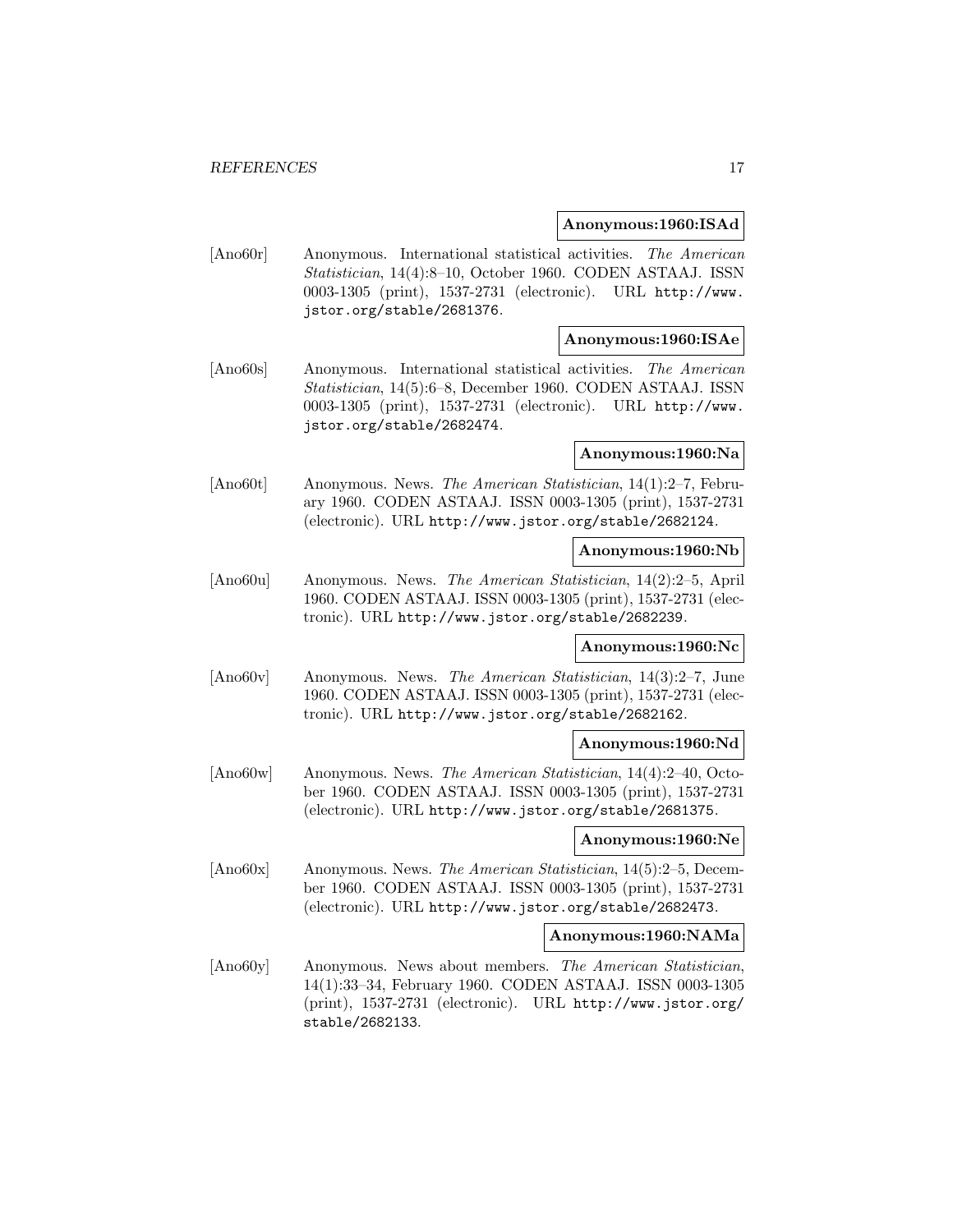#### **Anonymous:1960:NAMb**

[Ano60z] Anonymous. News about members. The American Statistician, 14(2):27, April 1960. CODEN ASTAAJ. ISSN 0003-1305 (print), 1537-2731 (electronic). URL http://www.jstor.org/stable/ 2682247.

# **Anonymous:1960:NAMc**

[Ano60-27] Anonymous. News about members. The American Statistician, 14(3):40, June 1960. CODEN ASTAAJ. ISSN 0003-1305 (print), 1537-2731 (electronic). URL http://www.jstor.org/stable/ 2682171.

# **Anonymous:1960:NAMd**

[Ano60-28] Anonymous. News about members. The American Statistician, 14(4):33–35, October 1960. CODEN ASTAAJ. ISSN 0003-1305 (print), 1537-2731 (electronic). URL http://www.jstor.org/ stable/2681383.

#### **Anonymous:1960:NAMe**

[Ano60-29] Anonymous. News about members. The American Statistician, 14(5):25, December 1960. CODEN ASTAAJ. ISSN 0003-1305 (print), 1537-2731 (electronic). URL http://www.jstor.org/ stable/2682483.

# **Anonymous:1960:PAM**

[Ano60-30] Anonymous. Program of the 120th Annual Meeting of the American Statistical Association. The American Statistician, 14(3): 28–38, June 1960. CODEN ASTAAJ. ISSN 0003-1305 (print), 1537-2731 (electronic). URL http://www.jstor.org/stable/ 2682170.

# **Anonymous:1961:BMa**

[Ano61a] Anonymous. Back matter. The American Statistician, 15(1): ??, February 1961. CODEN ASTAAJ. ISSN 0003-1305 (print), 1537-2731 (electronic). URL http://www.jstor.org/stable/ 2682511.

# **Anonymous:1961:BMb**

[Ano61b] Anonymous. Back matter. The American Statistician, 15(2): 31–32, April 1961. CODEN ASTAAJ. ISSN 0003-1305 (print), 1537-2731 (electronic). URL http://www.jstor.org/stable/ 2682732.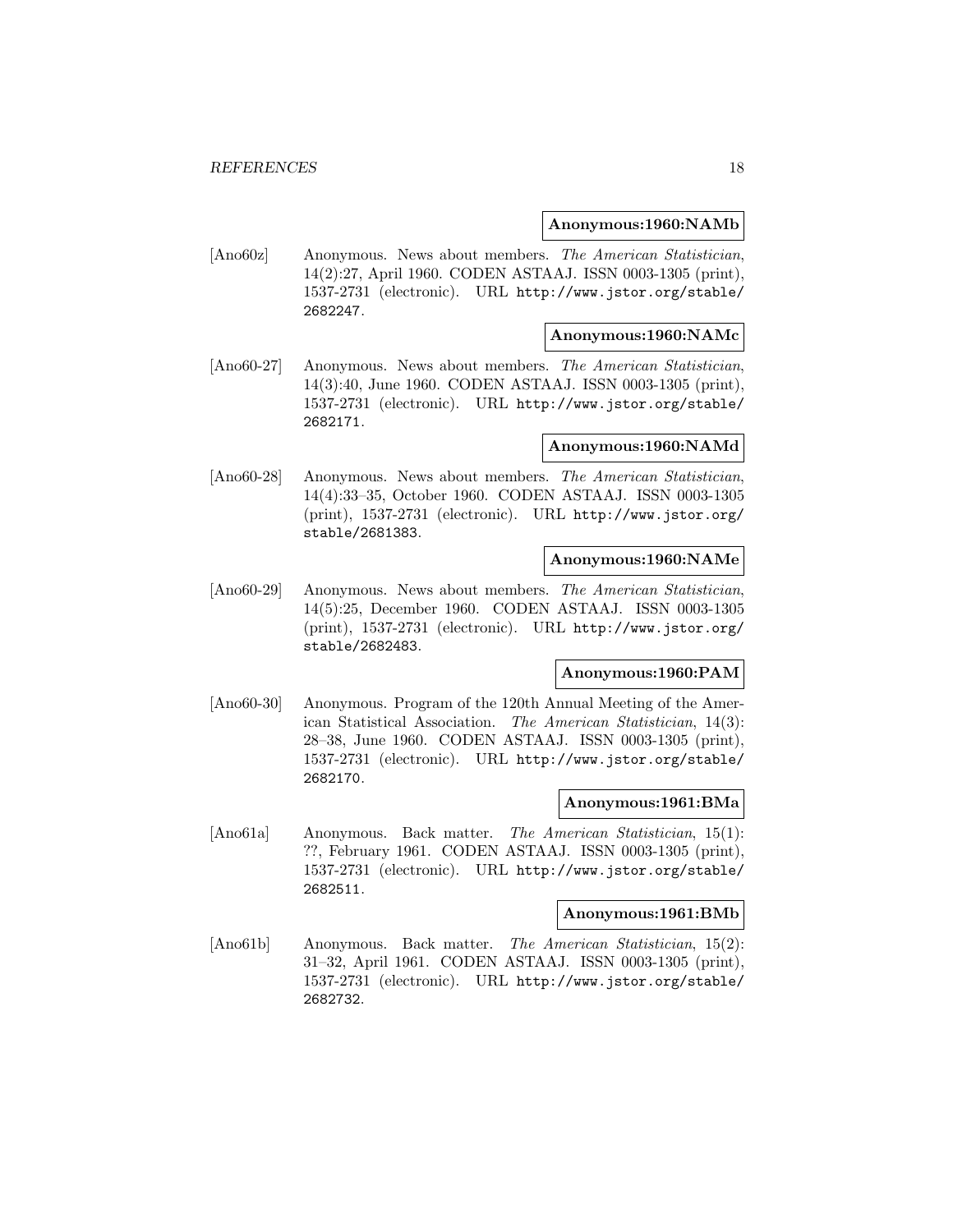# **Anonymous:1961:BMc**

[Ano61c] Anonymous. Back matter. The American Statistician, 15(3):32, June 1961. CODEN ASTAAJ. ISSN 0003-1305 (print), 1537-2731 (electronic). URL http://www.jstor.org/stable/2682631.

# **Anonymous:1961:BMd**

[Ano61d] Anonymous. Back matter. The American Statistician, 15(4):43– 44, October 1961. CODEN ASTAAJ. ISSN 0003-1305 (print), 1537-2731 (electronic). URL http://www.jstor.org/stable/ 2681828.

# **Anonymous:1961:BMe**

[Ano61e] Anonymous. Back matter. The American Statistician, 15(5):??, December 1961. CODEN ASTAAJ. ISSN 0003-1305 (print), 1537-2731 (electronic). URL http://www.jstor.org/stable/ 2681617.

# **Anonymous:1961:CNa**

[Ano61f] Anonymous. Chapter notes. The American Statistician, 15(1):32– 34, February 1961. CODEN ASTAAJ. ISSN 0003-1305 (print), 1537-2731 (electronic). URL http://www.jstor.org/stable/ 2682509.

# **Anonymous:1961:CNb**

[Ano61g] Anonymous. Chapter notes. The American Statistician, 15(2): 29–30, April 1961. CODEN ASTAAJ. ISSN 0003-1305 (print), 1537-2731 (electronic). URL http://www.jstor.org/stable/ 2682731.

### **Anonymous:1961:CNc**

[Ano61h] Anonymous. Chapter notes. The American Statistician, 15(3): 28–30, June 1961. CODEN ASTAAJ. ISSN 0003-1305 (print), 1537-2731 (electronic). URL http://www.jstor.org/stable/ 2682630.

#### **Anonymous:1961:CNd**

[Ano61i] Anonymous. Chapter notes. The American Statistician, 15(4): 35–37, October 1961. CODEN ASTAAJ. ISSN 0003-1305 (print), 1537-2731 (electronic). URL http://www.jstor.org/stable/ 2681827.

# **Anonymous:1961:CNe**

[Ano61j] Anonymous. Chapter notes. The American Statistician, 15(5):22– 23, December 1961. CODEN ASTAAJ. ISSN 0003-1305 (print),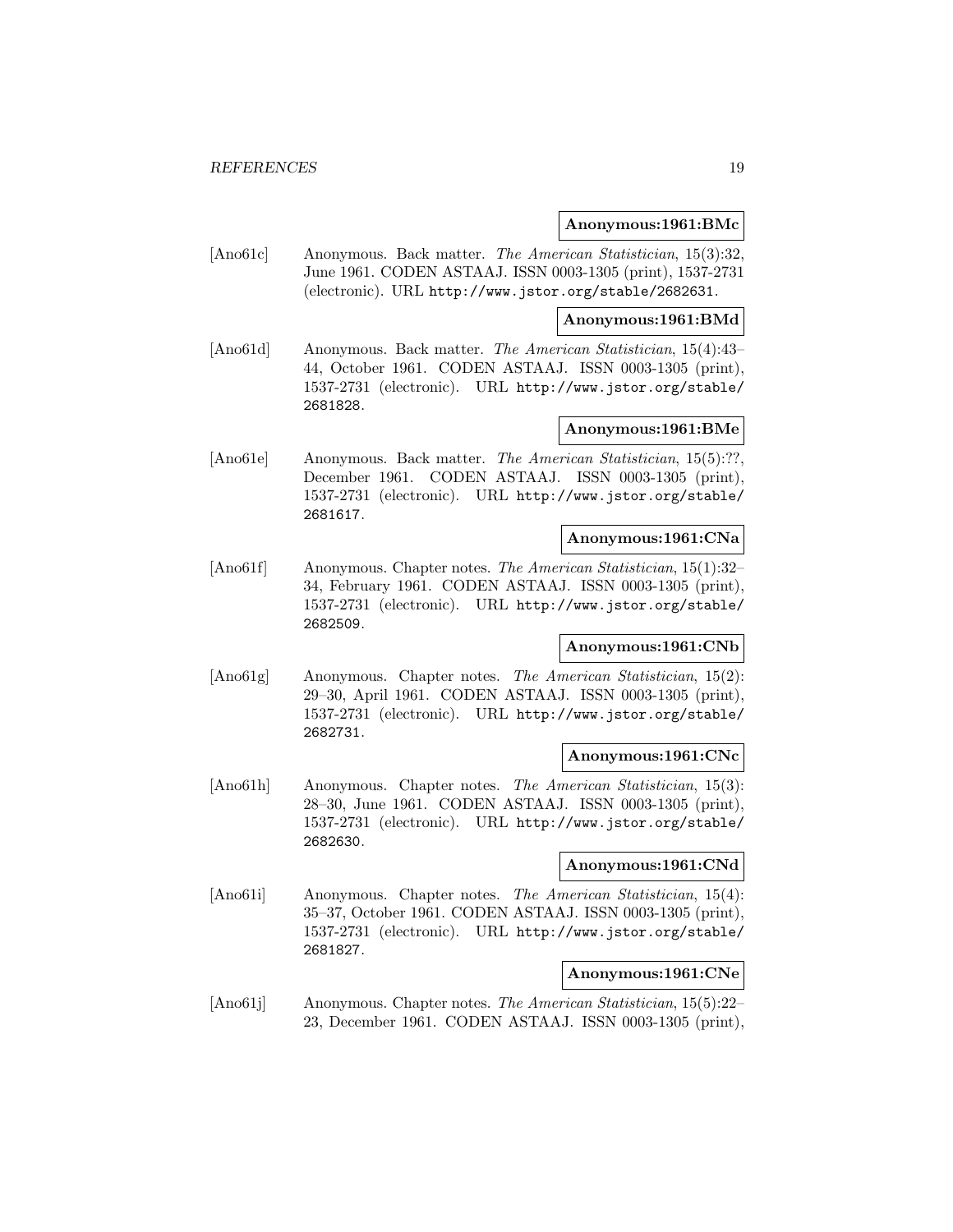1537-2731 (electronic). URL http://www.jstor.org/stable/ 2681616.

#### **Anonymous:1961:DB**

[Ano61k] Anonymous. E. Douglass Burdick, 1905–1961. The American Statistician, 15(1):26, February 1961. CODEN ASTAAJ. ISSN 0003-1305 (print), 1537-2731 (electronic). URL http://www. jstor.org/stable/2682506.

# **Anonymous:1961:FSAa**

[Ano61l] Anonymous. Federal statistical activities. The American Statistician, 15(4):9–11, October 1961. CODEN ASTAAJ. ISSN 0003- 1305 (print), 1537-2731 (electronic). URL http://www.jstor. org/stable/2681820.

# **Anonymous:1961:FSAb**

[Ano61m] Anonymous. Federal statistical activities. The American Statistician, 15(5):8–9, December 1961. CODEN ASTAAJ. ISSN 0003- 1305 (print), 1537-2731 (electronic). URL http://www.jstor. org/stable/2681611.

# **Anonymous:1961:FMa**

[Ano61n] Anonymous. Front matter. The American Statistician, 15(1): 31, February 1961. CODEN ASTAAJ. ISSN 0003-1305 (print), 1537-2731 (electronic). URL http://www.jstor.org/stable/ 2682496.

# **Anonymous:1961:FMb**

[Ano61o] Anonymous. Front matter. The American Statistician, 15(2):??, April 1961. CODEN ASTAAJ. ISSN 0003-1305 (print), 1537-2731 (electronic). URL http://www.jstor.org/stable/2682721.

# **Anonymous:1961:FMc**

[Ano61p] Anonymous. Front matter. The American Statistician, 15(3):??, June 1961. CODEN ASTAAJ. ISSN 0003-1305 (print), 1537-2731 (electronic). URL http://www.jstor.org/stable/2682619.

# **Anonymous:1961:FMd**

[Ano61q] Anonymous. Front matter. The American Statistician, 15(4):13– 19, October 1961. CODEN ASTAAJ. ISSN 0003-1305 (print), 1537-2731 (electronic). URL http://www.jstor.org/stable/ 2681815.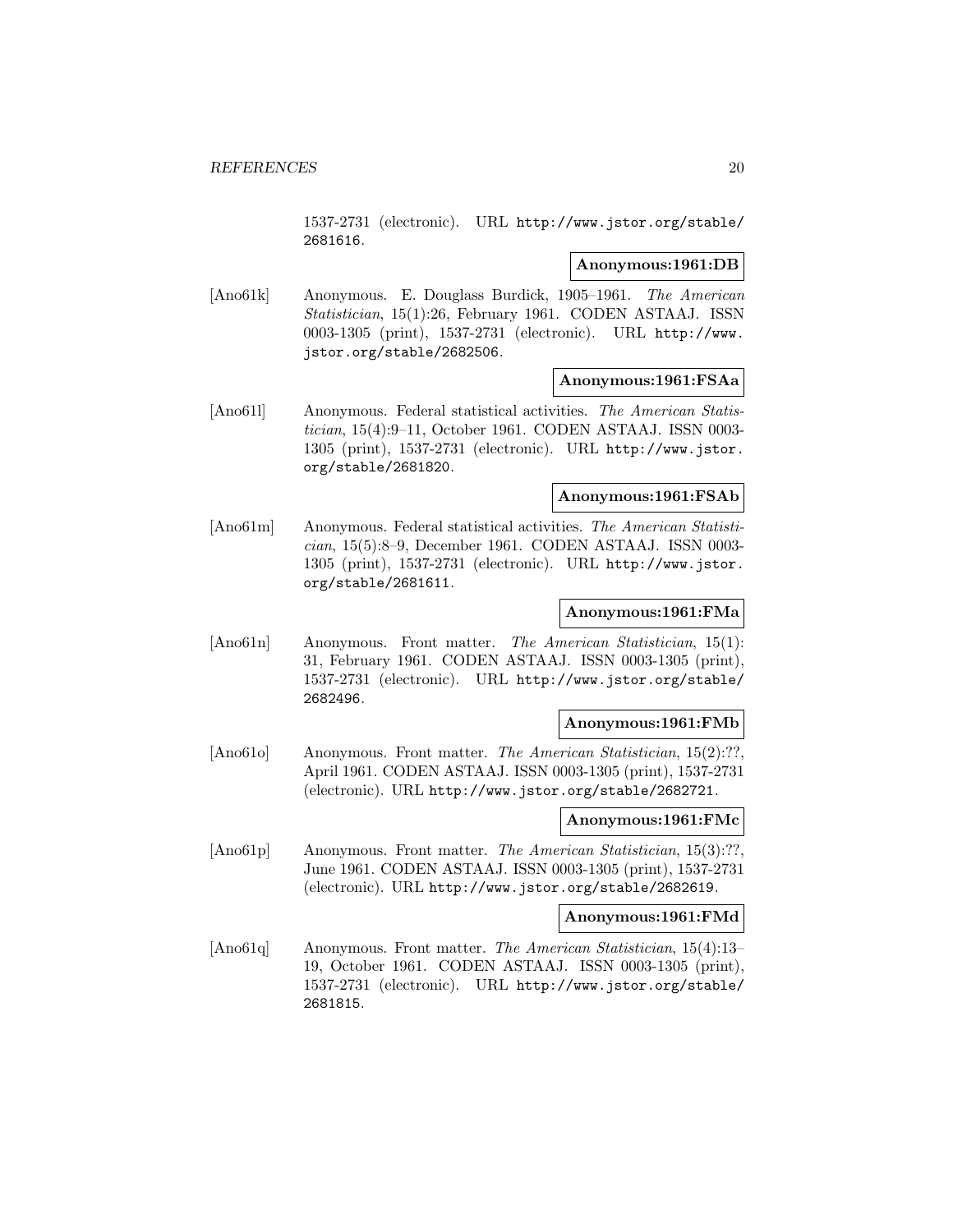# **Anonymous:1961:FMe**

[Ano61r] Anonymous. Front matter. The American Statistician, 15(5): ??, December 1961. CODEN ASTAAJ. ISSN 0003-1305 (print), 1537-2731 (electronic). URL http://www.jstor.org/stable/ 2681606.

# **Anonymous:1961:GCS**

[Ano61s] Anonymous. Government of Canada statistical activities. The American Statistician, 15(4):12, October 1961. CODEN ASTAAJ. ISSN 0003-1305 (print), 1537-2731 (electronic). URL http:// www.jstor.org/stable/2681821.

# **Anonymous:1961:ISAa**

[Ano61t] Anonymous. International statistical activities. The American Statistician, 15(1):8–9, February 1961. CODEN ASTAAJ. ISSN 0003-1305 (print), 1537-2731 (electronic). URL http://www. jstor.org/stable/2682501.

# **Anonymous:1961:ISAb**

[Ano61u] Anonymous. International statistical activities. The American Statistician, 15(2):8–10, April 1961. CODEN ASTAAJ. ISSN 0003-1305 (print), 1537-2731 (electronic). URL http://www. jstor.org/stable/2682725.

# **Anonymous:1961:ISAc**

[Ano61v] Anonymous. International statistical activities. The American Statistician, 15(3):8–10, June 1961. CODEN ASTAAJ. ISSN 0003-1305 (print), 1537-2731 (electronic). URL http://www. jstor.org/stable/2682622.

#### **Anonymous:1961:ISAd**

[Ano61w] Anonymous. International statistical activities. The American Statistician, 15(4):7–8, October 1961. CODEN ASTAAJ. ISSN 0003-1305 (print), 1537-2731 (electronic). URL http://www. jstor.org/stable/2681818.

# **Anonymous:1961:ISAe**

[Ano61x] Anonymous. International statistical activities. The American Statistician, 15(5):6–7, December 1961. CODEN ASTAAJ. ISSN 0003-1305 (print), 1537-2731 (electronic). URL http://www. jstor.org/stable/2681609.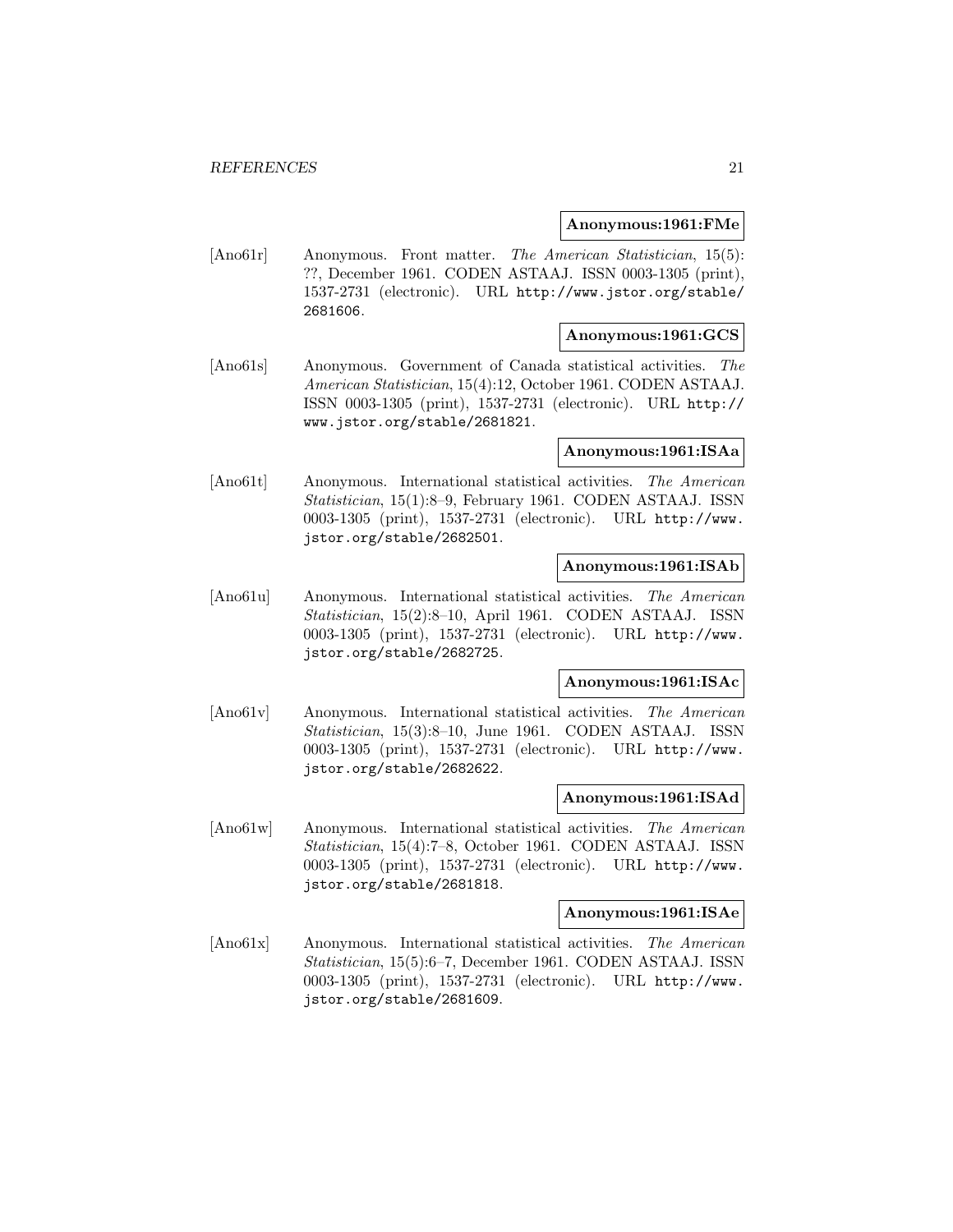#### **Anonymous:1961:Na**

[Ano61y] Anonymous. News. The American Statistician, 15(1):2–7, February 1961. CODEN ASTAAJ. ISSN 0003-1305 (print), 1537-2731 (electronic). URL http://www.jstor.org/stable/2682499.

**Anonymous:1961:Nb**

[Ano61z] Anonymous. News. The American Statistician, 15(2):2–8, April 1961. CODEN ASTAAJ. ISSN 0003-1305 (print), 1537-2731 (electronic). URL http://www.jstor.org/stable/2682723.

# **Anonymous:1961:Nc**

[Ano61-27] Anonymous. News. The American Statistician, 15(3):2–8, June 1961. CODEN ASTAAJ. ISSN 0003-1305 (print), 1537-2731 (electronic). URL http://www.jstor.org/stable/2682621.

#### **Anonymous:1961:Nd**

[Ano61-28] Anonymous. News. The American Statistician, 15(4):2–6, October 1961. CODEN ASTAAJ. ISSN 0003-1305 (print), 1537-2731 (electronic). URL http://www.jstor.org/stable/2681817.

# **Anonymous:1961:Ne**

[Ano61-29] Anonymous. News. The American Statistician, 15(5):2–6, December 1961. CODEN ASTAAJ. ISSN 0003-1305 (print), 1537-2731 (electronic). URL http://www.jstor.org/stable/2681608.

# **Anonymous:1961:PNa**

[Ano61-30] Anonymous. Personal news. The American Statistician, 15(1): 7–35, February 1961. CODEN ASTAAJ. ISSN 0003-1305 (print), 1537-2731 (electronic). URL http://www.jstor.org/stable/ 2682500.

# **Anonymous:1961:PNb**

[Ano61-31] Anonymous. Personal news. The American Statistician, 15(2):8, April 1961. CODEN ASTAAJ. ISSN 0003-1305 (print), 1537-2731 (electronic). URL http://www.jstor.org/stable/2682724.

#### **Anonymous:1961:PNc**

[Ano61-32] Anonymous. Personal news. The American Statistician, 15(3): 13–31, June 1961. CODEN ASTAAJ. ISSN 0003-1305 (print), 1537-2731 (electronic). URL http://www.jstor.org/stable/ 2682624.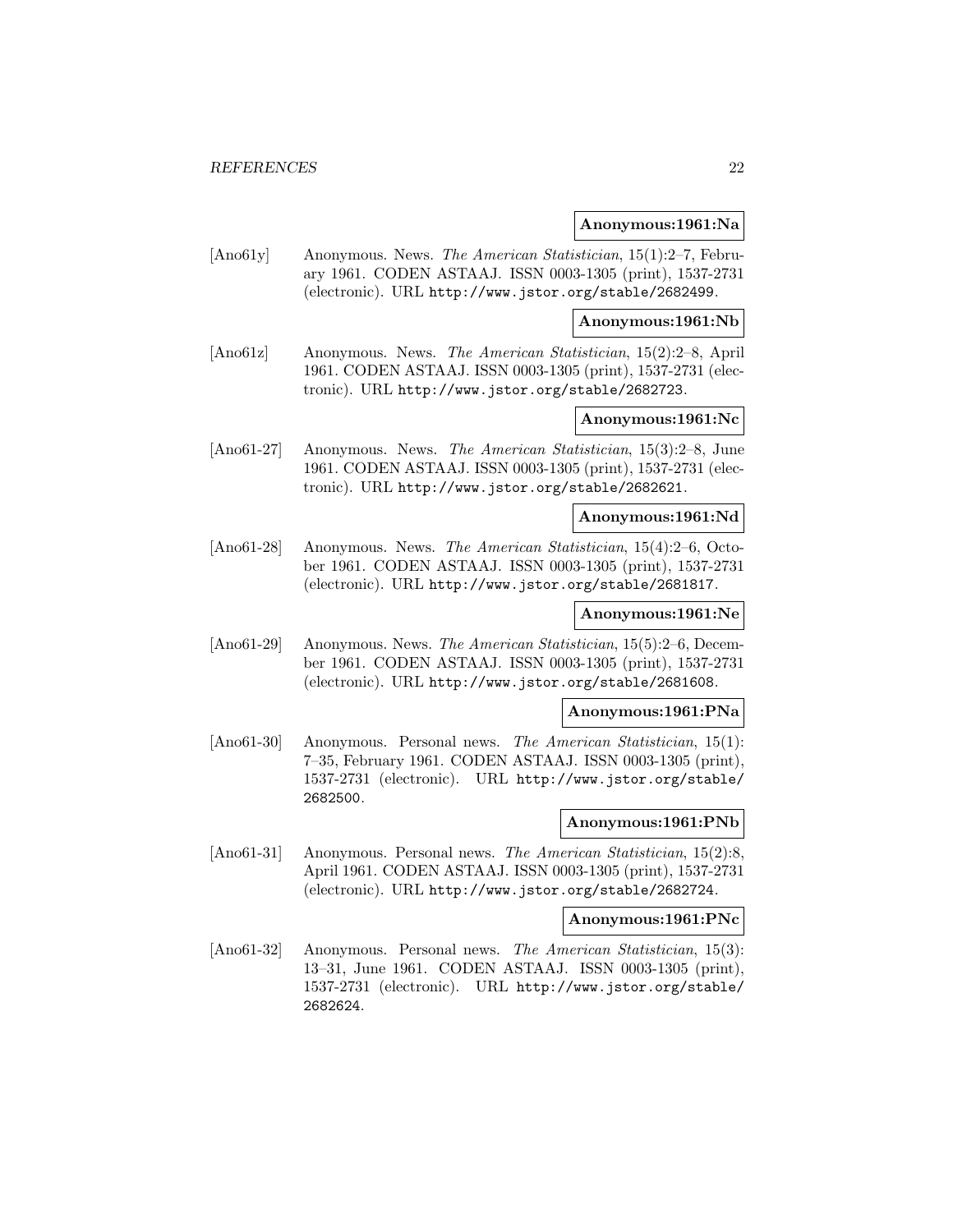# **Anonymous:1961:PNd**

[Ano61-33] Anonymous. Personal news. The American Statistician, 15(4):8– 42, October 1961. CODEN ASTAAJ. ISSN 0003-1305 (print), 1537-2731 (electronic). URL http://www.jstor.org/stable/ 2681819.

# **Anonymous:1961:PNe**

[Ano61-34] Anonymous. Personal news. The American Statistician, 15(5):7– 25, December 1961. CODEN ASTAAJ. ISSN 0003-1305 (print), 1537-2731 (electronic). URL http://www.jstor.org/stable/ 2681610.

# **Anonymous:1961:PC**

[Ano61-35] Anonymous. The President's column. The American Statistician, 15(1):1–20, February 1961. CODEN ASTAAJ. ISSN 0003- 1305 (print), 1537-2731 (electronic). URL http://www.jstor. org/stable/2682497.

# **Anonymous:1961:PAM**

[Ano61-36] Anonymous. Program of the 121st Annual Meeting of the American Statistical Association. The American Statistician, 15(4):24– 31, October 1961. CODEN ASTAAJ. ISSN 0003-1305 (print), 1537-2731 (electronic). URL http://www.jstor.org/stable/ 2681825.

# **Anonymous:1962:BMa**

[Ano62a] Anonymous. Back matter. The American Statistician, 16(1): ??, February 1962. CODEN ASTAAJ. ISSN 0003-1305 (print), 1537-2731 (electronic). URL http://www.jstor.org/stable/ 2681951.

# **Anonymous:1962:BMb**

[Ano62b] Anonymous. Back matter. The American Statistician, 16(2):??, April 1962. CODEN ASTAAJ. ISSN 0003-1305 (print), 1537-2731 (electronic). URL http://www.jstor.org/stable/2681541.

# **Anonymous:1962:BMc**

[Ano62c] Anonymous. Back matter. The American Statistician, 16(3): 47–48, June 1962. CODEN ASTAAJ. ISSN 0003-1305 (print), 1537-2731 (electronic). URL http://www.jstor.org/stable/ 2682077.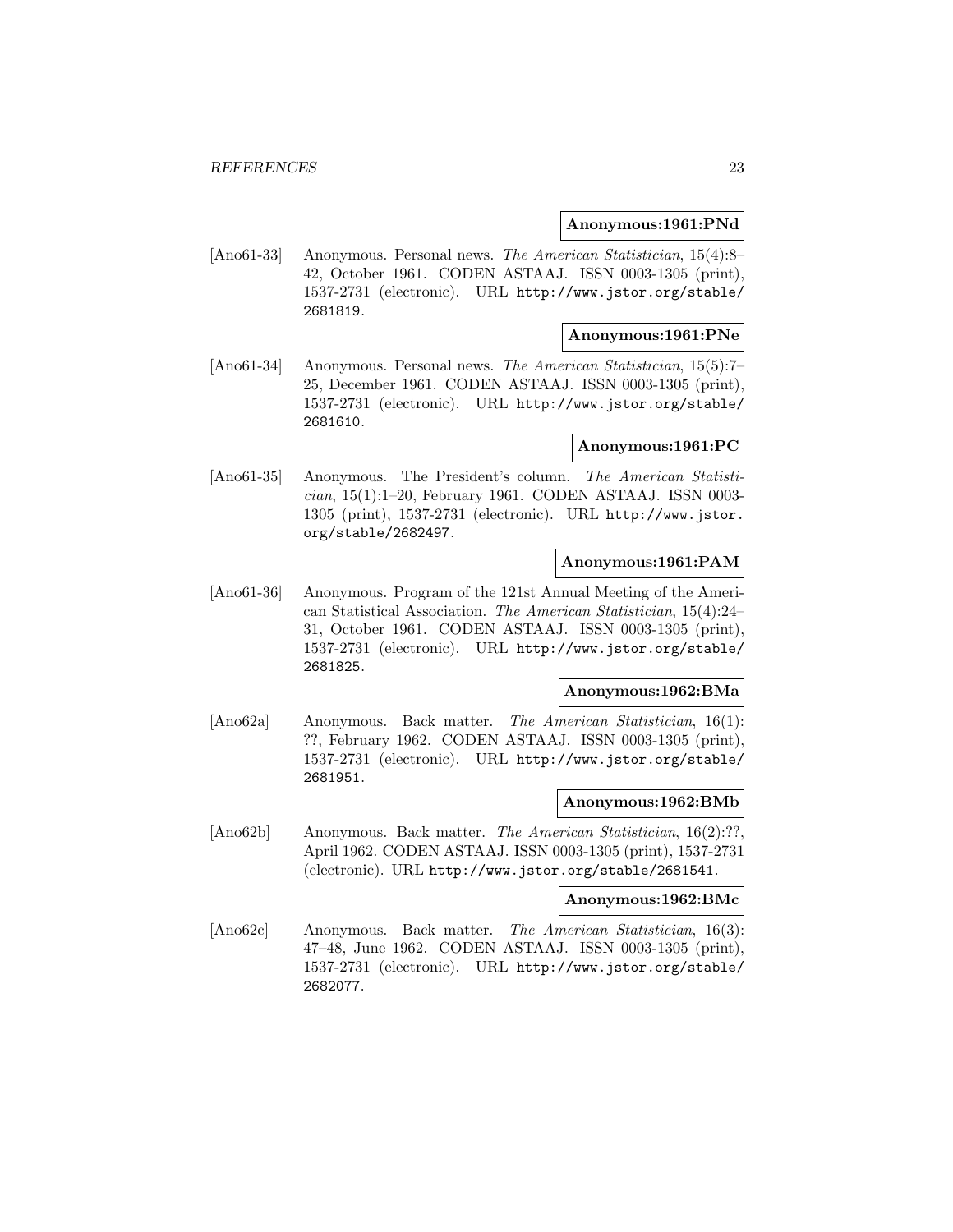# **Anonymous:1962:BMd**

[Ano62d] Anonymous. Back matter. The American Statistician, 16(4): ??, October 1962. CODEN ASTAAJ. ISSN 0003-1305 (print), 1537-2731 (electronic). URL http://www.jstor.org/stable/ 2681438.

# **Anonymous:1962:BMe**

[Ano62e] Anonymous. Back matter. The American Statistician, 16(5):??, December 1962. CODEN ASTAAJ. ISSN 0003-1305 (print), 1537-2731 (electronic). URL http://www.jstor.org/stable/ 2681965.

# **Anonymous:1962:CNa**

[Ano62f] Anonymous. Chapter notes. The American Statistician, 16(1):27– 29, February 1962. CODEN ASTAAJ. ISSN 0003-1305 (print), 1537-2731 (electronic). URL http://www.jstor.org/stable/ 2681950.

#### **Anonymous:1962:CNb**

[Ano62g] Anonymous. Chapter notes. The American Statistician, 16(2): 18–21, April 1962. CODEN ASTAAJ. ISSN 0003-1305 (print), 1537-2731 (electronic). URL http://www.jstor.org/stable/ 2681539.

# **Anonymous:1962:CNc**

[Ano62h] Anonymous. Chapter notes. The American Statistician, 16(3): 42–44, June 1962. CODEN ASTAAJ. ISSN 0003-1305 (print), 1537-2731 (electronic). URL http://www.jstor.org/stable/ 2682076.

#### **Anonymous:1962:CNd**

[Ano62i] Anonymous. Chapter notes. The American Statistician, 16(4): 35–36, October 1962. CODEN ASTAAJ. ISSN 0003-1305 (print), 1537-2731 (electronic). URL http://www.jstor.org/stable/ 2681437.

# **Anonymous:1962:CNe**

[Ano62j] Anonymous. Chapter notes. The American Statistician, 16(5):31– 33, December 1962. CODEN ASTAAJ. ISSN 0003-1305 (print), 1537-2731 (electronic). URL http://www.jstor.org/stable/ 2681963.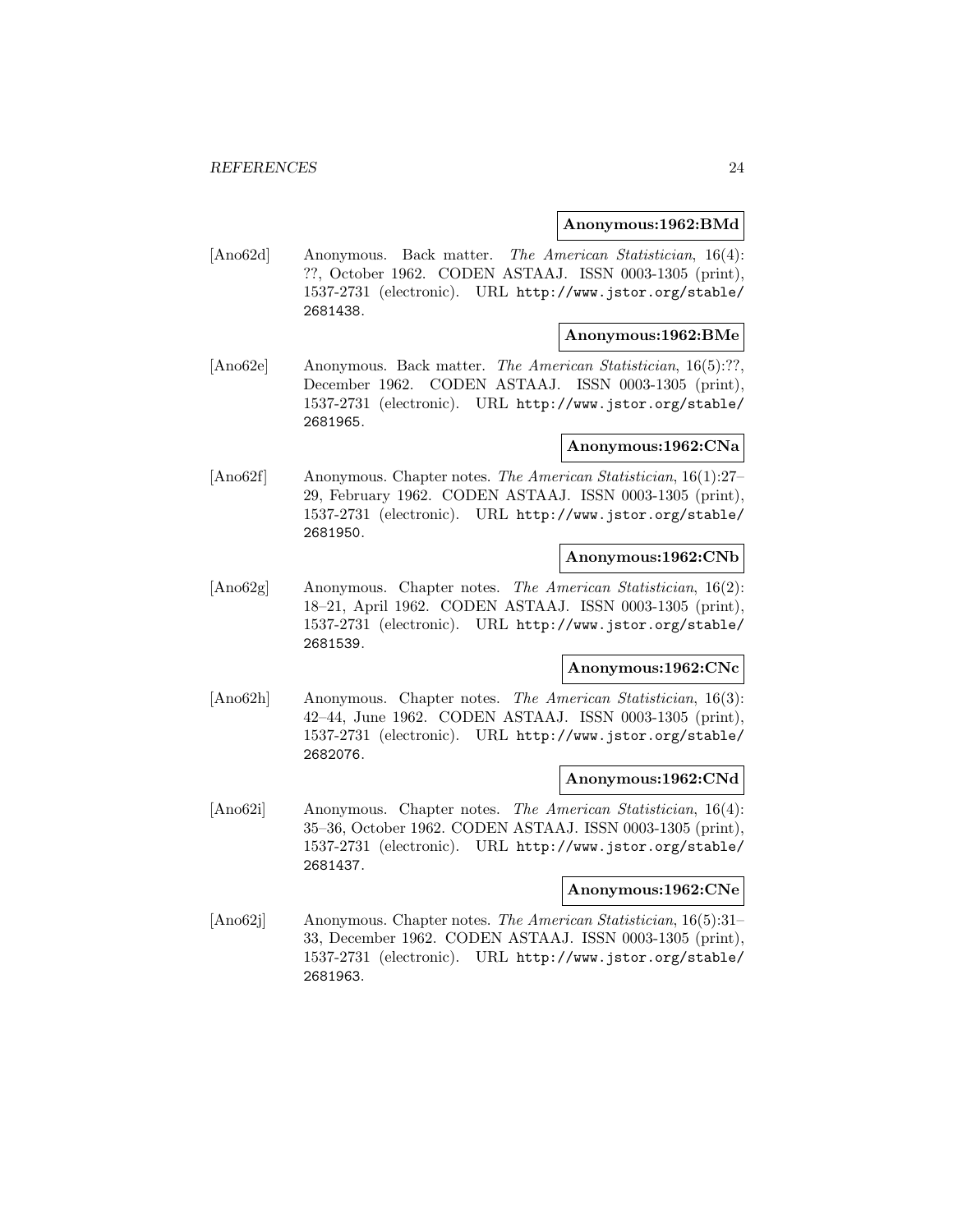#### **Anonymous:1962:FSAa**

[Ano62k] Anonymous. Federal statistical activities. The American Statistician, 16(1):13–15, February 1962. CODEN ASTAAJ. ISSN 0003- 1305 (print), 1537-2731 (electronic). URL http://www.jstor. org/stable/2681945.

# **Anonymous:1962:FSAb**

[Ano62l] Anonymous. Federal statistical activities. The American Statistician, 16(2):8–9, April 1962. CODEN ASTAAJ. ISSN 0003- 1305 (print), 1537-2731 (electronic). URL http://www.jstor. org/stable/2681535.

#### **Anonymous:1962:FSAc**

[Ano62m] Anonymous. Federal statistical activities. The American Statistician, 16(3):11–45, June 1962. CODEN ASTAAJ. ISSN 0003- 1305 (print), 1537-2731 (electronic). URL http://www.jstor. org/stable/2682068.

# **Anonymous:1962:FSAd**

[Ano62n] Anonymous. Federal statistical activities. The American Statistician, 16(4):12–13, October 1962. CODEN ASTAAJ. ISSN 0003- 1305 (print), 1537-2731 (electronic). URL http://www.jstor. org/stable/2681431.

#### **Anonymous:1962:FSAe**

[Ano62o] Anonymous. Federal statistical activities. The American Statistician, 16(5):7–8, December 1962. CODEN ASTAAJ. ISSN 0003- 1305 (print), 1537-2731 (electronic). URL http://www.jstor. org/stable/2681958.

# **Anonymous:1962:FMa**

[Ano62p] Anonymous. Front matter. The American Statistician, 16(1):7– 26, February 1962. CODEN ASTAAJ. ISSN 0003-1305 (print), 1537-2731 (electronic). URL http://www.jstor.org/stable/ 2681940.

# **Anonymous:1962:FMb**

[Ano62q] Anonymous. Front matter. The American Statistician, 16(2):??, April 1962. CODEN ASTAAJ. ISSN 0003-1305 (print), 1537-2731 (electronic). URL http://www.jstor.org/stable/2681530.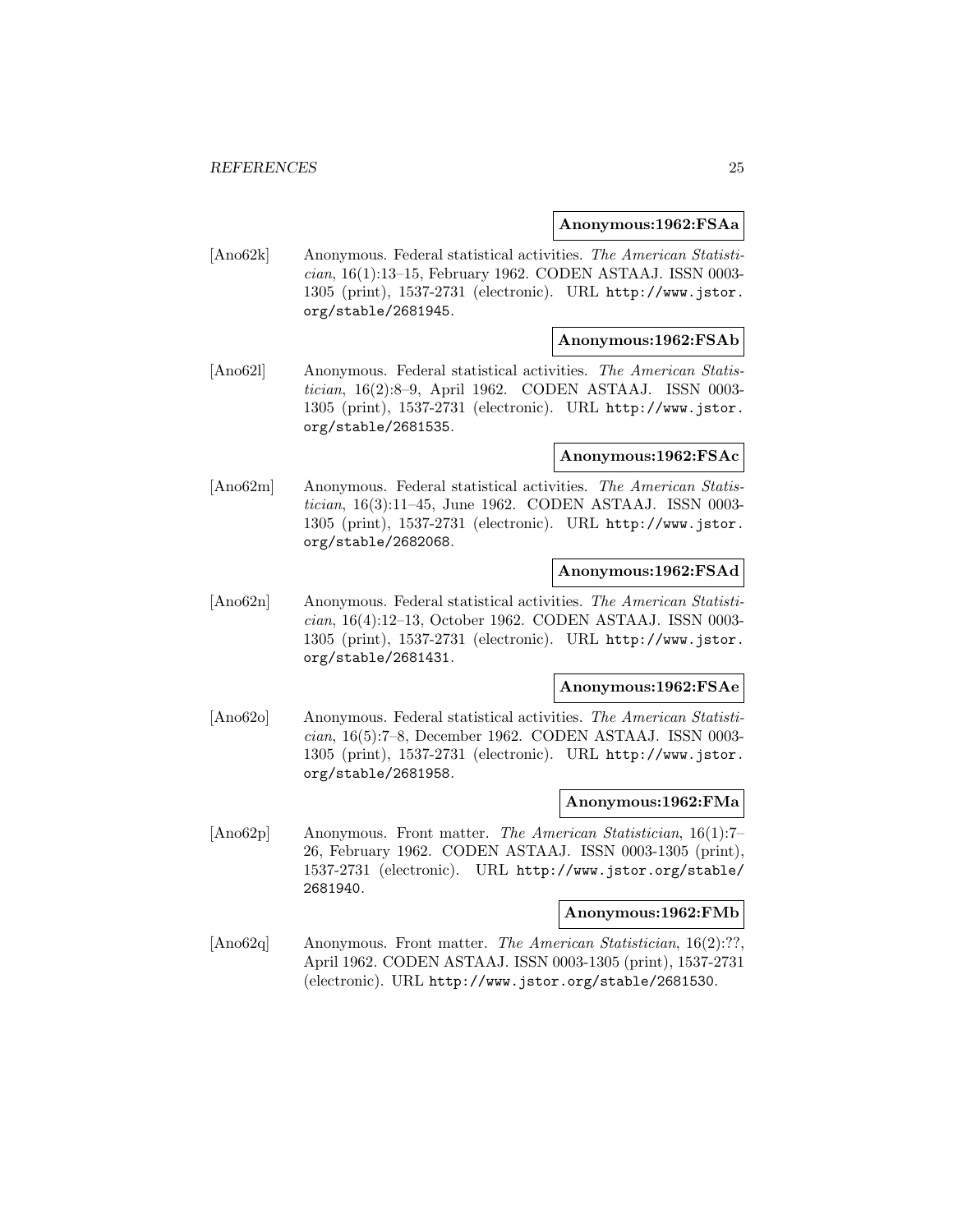# **Anonymous:1962:FMc**

[Ano62r] Anonymous. Front matter. The American Statistician, 16(3):18, June 1962. CODEN ASTAAJ. ISSN 0003-1305 (print), 1537-2731 (electronic). URL http://www.jstor.org/stable/2682063.

#### **Anonymous:1962:FMd**

[Ano62s] Anonymous. Front matter. The American Statistician, 16(4): 31, October 1962. CODEN ASTAAJ. ISSN 0003-1305 (print), 1537-2731 (electronic). URL http://www.jstor.org/stable/ 2681426.

# **Anonymous:1962:FMe**

[Ano62t] Anonymous. Front matter. The American Statistician, 16(5):9– 26, December 1962. CODEN ASTAAJ. ISSN 0003-1305 (print), 1537-2731 (electronic). URL http://www.jstor.org/stable/ 2681952.

# **Anonymous:1962:GCSa**

[Ano62u] Anonymous. Government of Canada statistical activities. The American Statistician, 16(1):16, February 1962. CODEN AS-TAAJ. ISSN 0003-1305 (print), 1537-2731 (electronic). URL http://www.jstor.org/stable/2681946.

#### **Anonymous:1962:GCSb**

[Ano62v] Anonymous. Government of Canada statistical activities. The American Statistician, 16(4):11–12, October 1962. CODEN AS-TAAJ. ISSN 0003-1305 (print), 1537-2731 (electronic). URL http://www.jstor.org/stable/2681430.

# **Anonymous:1962:GCSc**

[Ano62w] Anonymous. Government of Canada statistical activities. The American Statistician, 16(5):6–7, December 1962. CODEN AS-TAAJ. ISSN 0003-1305 (print), 1537-2731 (electronic). URL http://www.jstor.org/stable/2681957.

### **Anonymous:1962:ISAa**

[Ano62x] Anonymous. International statistical activities. The American Statistician, 16(1):11–12, February 1962. CODEN ASTAAJ. ISSN 0003-1305 (print), 1537-2731 (electronic). URL http://www. jstor.org/stable/2681944.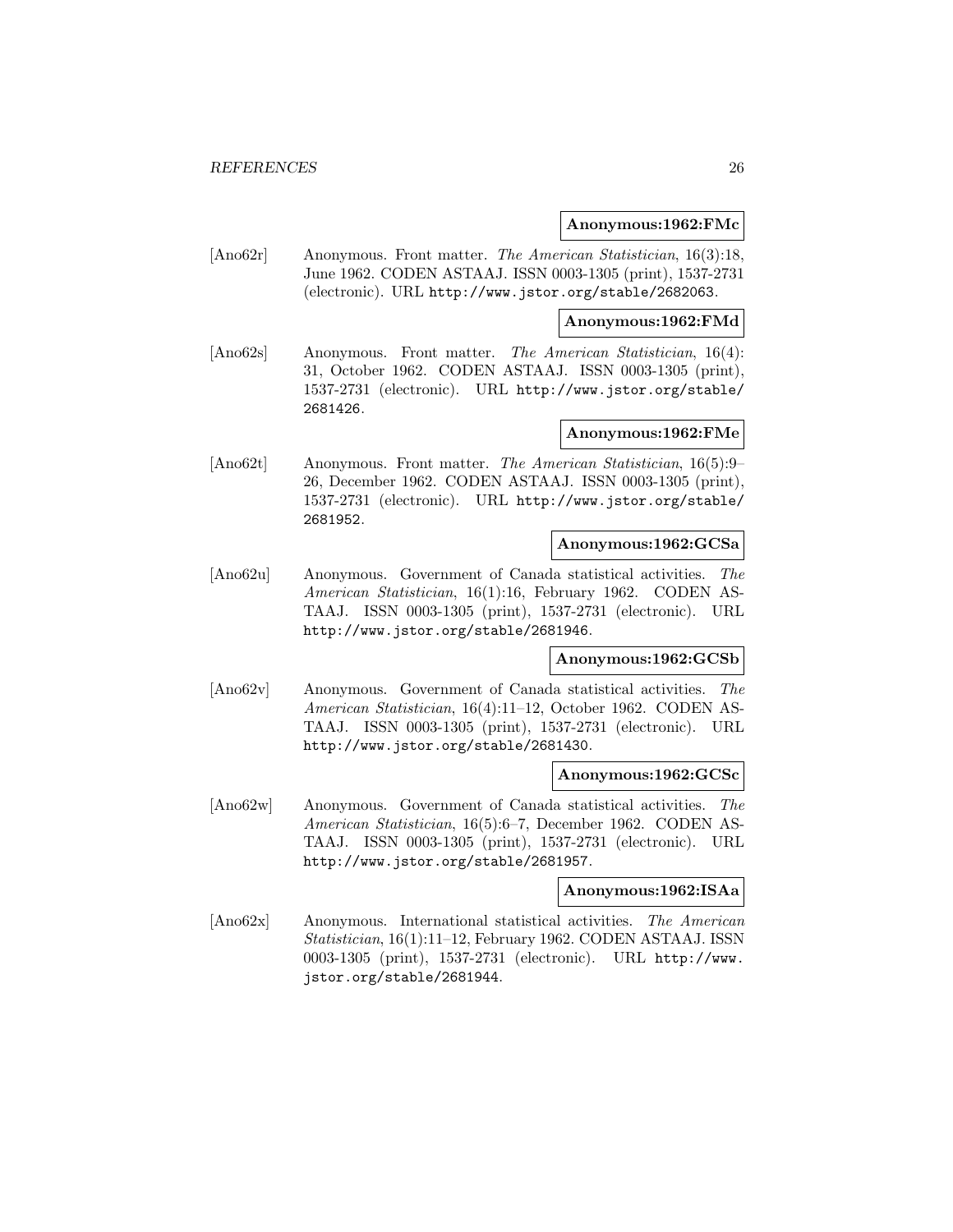# **Anonymous:1962:ISAb**

[Ano62y] Anonymous. International statistical activities. The American Statistician, 16(2):7–8, April 1962. CODEN ASTAAJ. ISSN 0003- 1305 (print), 1537-2731 (electronic). URL http://www.jstor. org/stable/2681534.

# **Anonymous:1962:ISAc**

[Ano62z] Anonymous. International statistical activities. The American Statistician, 16(3):10–11, June 1962. CODEN ASTAAJ. ISSN 0003-1305 (print), 1537-2731 (electronic). URL http://www. jstor.org/stable/2682067.

#### **Anonymous:1962:ISAd**

[Ano62-27] Anonymous. International statistical activities. The American Statistician, 16(4):10–11, October 1962. CODEN ASTAAJ. ISSN 0003-1305 (print), 1537-2731 (electronic). URL http://www. jstor.org/stable/2681429.

# **Anonymous:1962:ISAe**

[Ano62-28] Anonymous. International statistical activities. The American Statistician, 16(5):6, December 1962. CODEN ASTAAJ. ISSN 0003-1305 (print), 1537-2731 (electronic). URL http://www. jstor.org/stable/2681956.

#### **Anonymous:1962:MAC**

[Ano62-29] Anonymous. Meeting of ASA Committee on Social Insurance Statistics and Training. The American Statistician, 16(3):40–41, June 1962. CODEN ASTAAJ. ISSN 0003-1305 (print), 1537-2731 (electronic). URL http://www.jstor.org/stable/2682075.

# **Anonymous:1962:Na**

[Ano62-30] Anonymous. News. The American Statistician, 16(1):2–10, February 1962. CODEN ASTAAJ. ISSN 0003-1305 (print), 1537-2731 (electronic). URL http://www.jstor.org/stable/2681942.

# **Anonymous:1962:Nb**

[Ano62-31] Anonymous. News. The American Statistician, 16(2):2–6, April 1962. CODEN ASTAAJ. ISSN 0003-1305 (print), 1537-2731 (electronic). URL http://www.jstor.org/stable/2681532.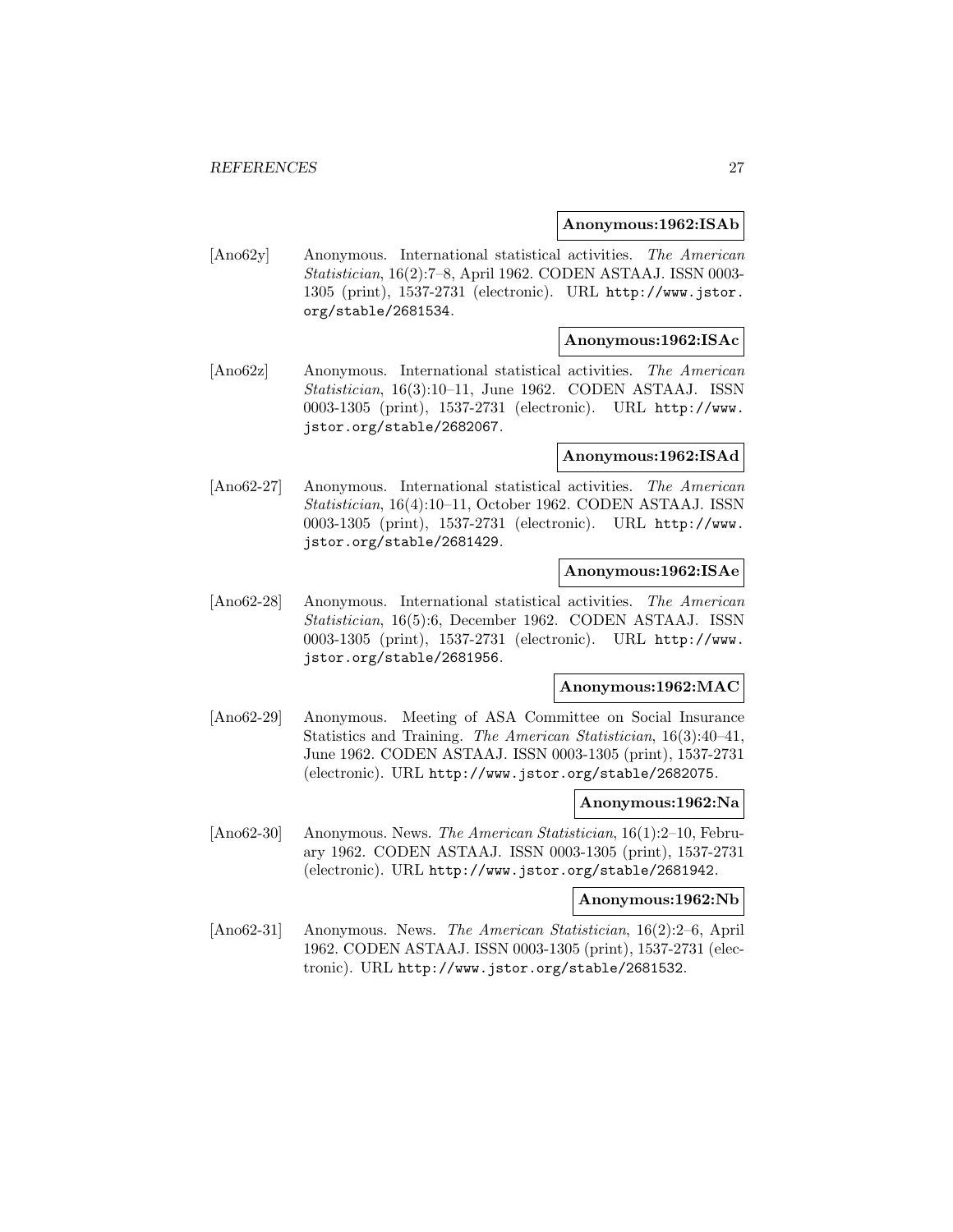#### **Anonymous:1962:Nc**

[Ano62-32] Anonymous. News. The American Statistician, 16(3):2–9, June 1962. CODEN ASTAAJ. ISSN 0003-1305 (print), 1537-2731 (electronic). URL http://www.jstor.org/stable/2682065.

**Anonymous:1962:Nd**

[Ano62-33] Anonymous. News. The American Statistician, 16(4):2–9, October 1962. CODEN ASTAAJ. ISSN 0003-1305 (print), 1537-2731 (electronic). URL http://www.jstor.org/stable/2681428.

# **Anonymous:1962:Ne**

[Ano62-34] Anonymous. News. The American Statistician, 16(5):2–5, December 1962. CODEN ASTAAJ. ISSN 0003-1305 (print), 1537-2731 (electronic). URL http://www.jstor.org/stable/2681954.

#### **Anonymous:1962:PNa**

[Ano62-35] Anonymous. Personal news. The American Statistician, 16(1):10– 31, February 1962. CODEN ASTAAJ. ISSN 0003-1305 (print), 1537-2731 (electronic). URL http://www.jstor.org/stable/ 2681943.

# **Anonymous:1962:PNb**

[Ano62-36] Anonymous. Personal news. The American Statistician, 16(2): 6–22, April 1962. CODEN ASTAAJ. ISSN 0003-1305 (print), 1537-2731 (electronic). URL http://www.jstor.org/stable/ 2681533.

#### **Anonymous:1962:PNd**

[Ano62-37] Anonymous. Personal news. The American Statistician, 16(3): 9–45, June 1962. CODEN ASTAAJ. ISSN 0003-1305 (print), 1537-2731 (electronic). URL http://www.jstor.org/stable/ 2682066.

# **Anonymous:1962:PNe**

[Ano62-38] Anonymous. Personal news. The American Statistician, 16(4): 32–34, October 1962. CODEN ASTAAJ. ISSN 0003-1305 (print), 1537-2731 (electronic). URL http://www.jstor.org/stable/ 2681436.

# **Anonymous:1962:PNf**

[Ano62-39] Anonymous. Personal news. The American Statistician, 16(5):5– 35, December 1962. CODEN ASTAAJ. ISSN 0003-1305 (print),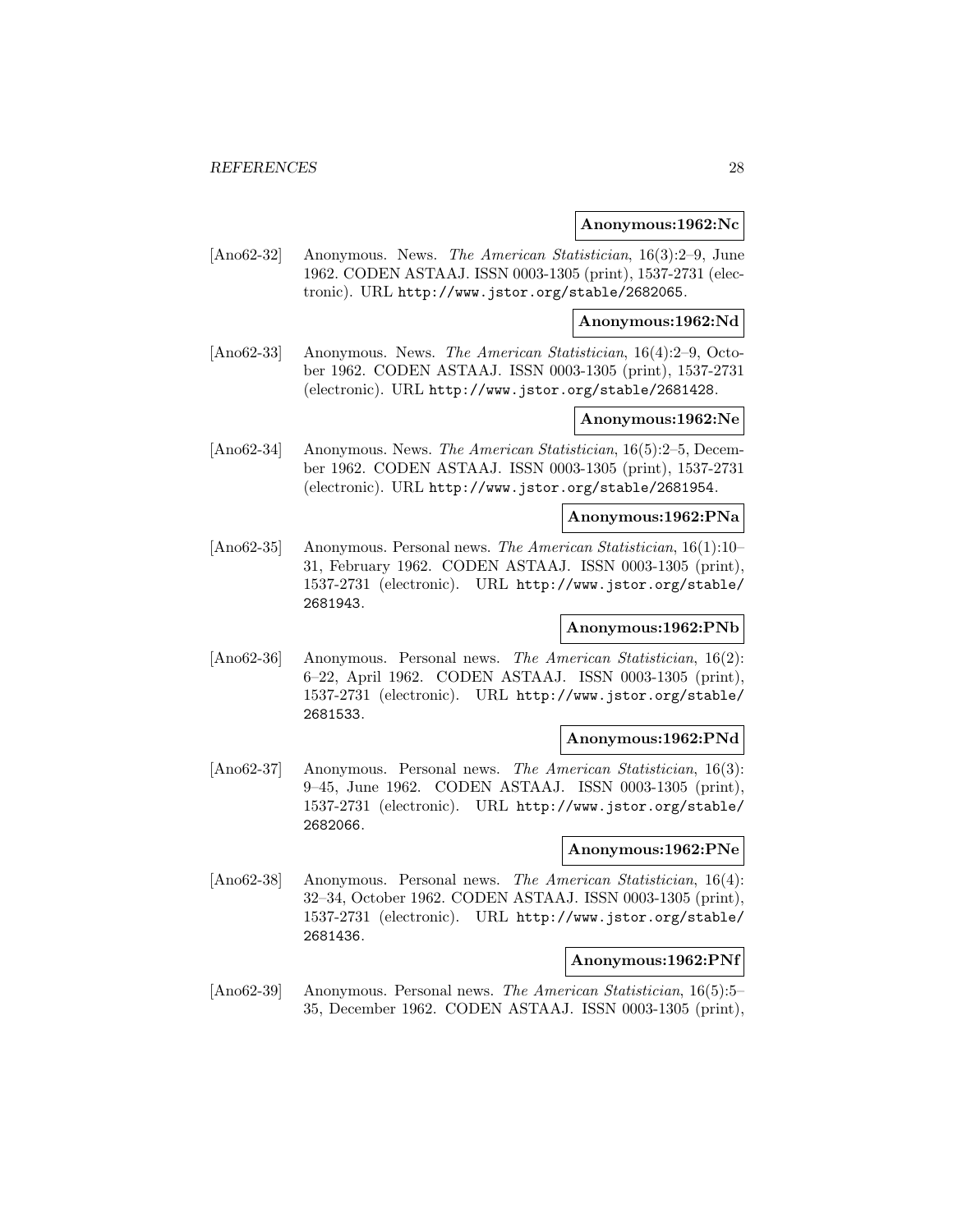1537-2731 (electronic). URL http://www.jstor.org/stable/ 2681955.

# **Anonymous:1962:PNC**

[Ano62-40] Anonymous. Proposed new constitution and by-laws of the American Statistical Association. The American Statistician, 16(3): 19–25, June 1962. CODEN ASTAAJ. ISSN 0003-1305 (print), 1537-2731 (electronic). URL http://www.jstor.org/stable/ 2682070.

# **Anonymous:1962:SCG**

[Ano62-41] Anonymous. Some considerations on the grade of Fellow in the ASA. The American Statistician, 16(3):25–28, June 1962. CO-DEN ASTAAJ. ISSN 0003-1305 (print), 1537-2731 (electronic). URL http://www.jstor.org/stable/2682071.

# **Anonymous:1962:AMJ**

[Ano62-42] Anonymous. The 122nd Annual Meeting: Joint Statistical Meetings. The American Statistician, 16(3):29–36, June 1962. CODEN ASTAAJ. ISSN 0003-1305 (print), 1537-2731 (electronic). URL http://www.jstor.org/stable/2682072.

# **Anonymous:1963:BMa**

[Ano63a] Anonymous. Back matter. The American Statistician, 17(1): ??, February 1963. CODEN ASTAAJ. ISSN 0003-1305 (print), 1537-2731 (electronic). URL http://www.jstor.org/stable/ 2682495.

#### **Anonymous:1963:BMb**

[Ano63b] Anonymous. Back matter. The American Statistician, 17(2):??, April 1963. CODEN ASTAAJ. ISSN 0003-1305 (print), 1537-2731 (electronic). URL http://www.jstor.org/stable/2685520.

# **Anonymous:1963:BMc**

[Ano63c] Anonymous. Back matter. The American Statistician, 17(3): 55–56, June 1963. CODEN ASTAAJ. ISSN 0003-1305 (print), 1537-2731 (electronic). URL http://www.jstor.org/stable/ 2681351.

#### **Anonymous:1963:BMd**

[Ano63d] Anonymous. Back matter. The American Statistician, 17(4):38– 40, October 1963. CODEN ASTAAJ. ISSN 0003-1305 (print), 1537-2731 (electronic). URL http://www.jstor.org/stable/ 2682600.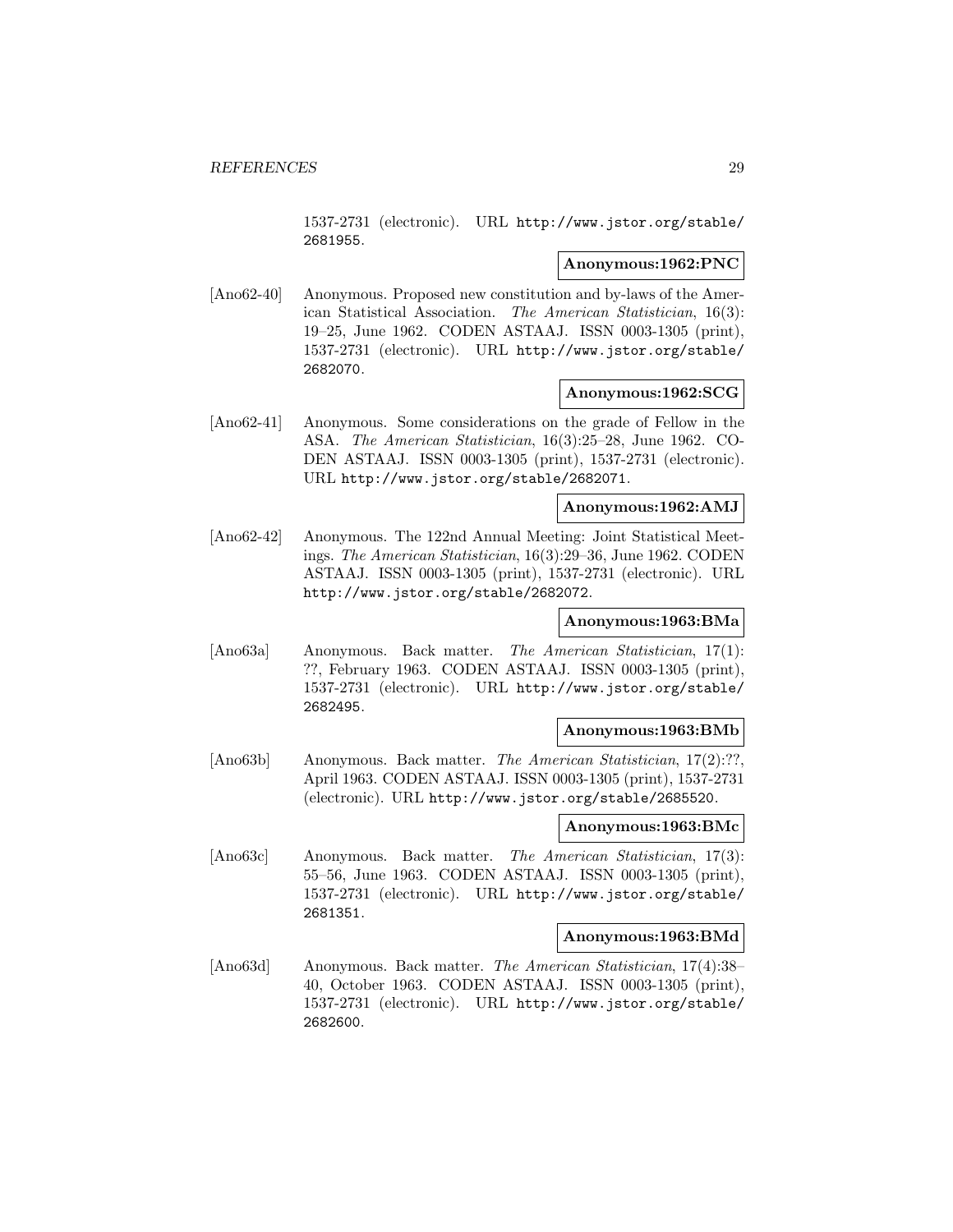# **Anonymous:1963:BMe**

[Ano63e] Anonymous. Back matter. The American Statistician, 17(5):28, December 1963. CODEN ASTAAJ. ISSN 0003-1305 (print), 1537-2731 (electronic). URL http://www.jstor.org/stable/ 2685675.

# **Anonymous:1963:CNa**

[Ano63f] Anonymous. Chapter notes. The American Statistician, 17(1):28– 30, February 1963. CODEN ASTAAJ. ISSN 0003-1305 (print), 1537-2731 (electronic). URL http://www.jstor.org/stable/ 2682494.

# **Anonymous:1963:CNb**

[Ano63g] Anonymous. Chapter notes. The American Statistician, 17(2): 31–33, April 1963. CODEN ASTAAJ. ISSN 0003-1305 (print), 1537-2731 (electronic). URL http://www.jstor.org/stable/ 2685518.

#### **Anonymous:1963:CNc**

[Ano63h] Anonymous. Chapter notes. The American Statistician, 17(3): 50–52, June 1963. CODEN ASTAAJ. ISSN 0003-1305 (print), 1537-2731 (electronic). URL http://www.jstor.org/stable/ 2681344.

# **Anonymous:1963:CNd**

[Ano63i] Anonymous. Chapter notes. The American Statistician, 17(4): 33–35, October 1963. CODEN ASTAAJ. ISSN 0003-1305 (print), 1537-2731 (electronic). URL http://www.jstor.org/stable/ 2682598.

#### **Anonymous:1963:CNe**

[Ano63j] Anonymous. Chapter notes. The American Statistician, 17(5):25– 26, December 1963. CODEN ASTAAJ. ISSN 0003-1305 (print), 1537-2731 (electronic). URL http://www.jstor.org/stable/ 2685674.

# **Anonymous:1963:CLA**

[Ano63k] Anonymous. Constitution and by-laws of the American Statistical Association. The American Statistician, 17(2):25–29, April 1963. CODEN ASTAAJ. ISSN 0003-1305 (print), 1537-2731 (electronic). URL http://www.jstor.org/stable/2685516.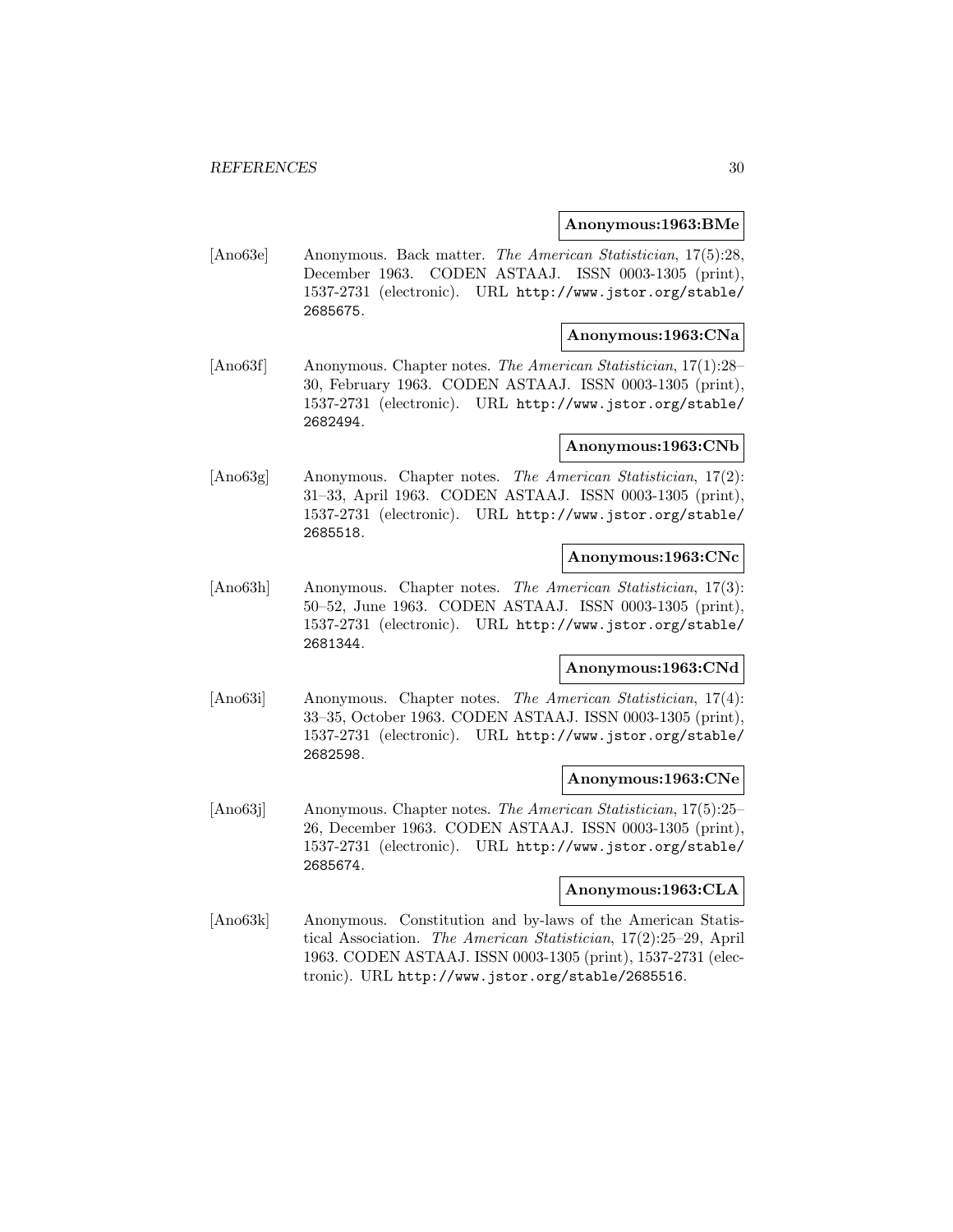#### **Anonymous:1963:FSAa**

[Ano63l] Anonymous. Federal statistical activities. The American Statistician, 17(1):13–15, February 1963. CODEN ASTAAJ. ISSN 0003- 1305 (print), 1537-2731 (electronic). URL http://www.jstor. org/stable/2682489.

# **Anonymous:1963:FSAb**

[Ano63m] Anonymous. Federal statistical activities. The American Statistician, 17(2):10–24, April 1963. CODEN ASTAAJ. ISSN 0003- 1305 (print), 1537-2731 (electronic). URL http://www.jstor. org/stable/2685511.

# **Anonymous:1963:FSAc**

[Ano63n] Anonymous. Federal statistical activities. The American Statistician, 17(4):12–30, October 1963. CODEN ASTAAJ. ISSN 0003- 1305 (print), 1537-2731 (electronic). URL http://www.jstor. org/stable/2682592.

# **Anonymous:1963:FSAd**

[Ano63o] Anonymous. Federal statistical activities. The American Statistician, 17(5):8–20, December 1963. CODEN ASTAAJ. ISSN 0003- 1305 (print), 1537-2731 (electronic). URL http://www.jstor. org/stable/2685668.

# **Anonymous:1963:FMa**

[Ano63p] Anonymous. Front matter. The American Statistician, 17(1):16– 31, February 1963. CODEN ASTAAJ. ISSN 0003-1305 (print), 1537-2731 (electronic). URL http://www.jstor.org/stable/ 2682484.

#### **Anonymous:1963:FMb**

[Ano63q] Anonymous. Front matter. The American Statistician, 17(2):34, April 1963. CODEN ASTAAJ. ISSN 0003-1305 (print), 1537-2731 (electronic). URL http://www.jstor.org/stable/2685507.

# **Anonymous:1963:FMc**

[Ano63r] Anonymous. Front matter. The American Statistician, 17(3):27, June 1963. CODEN ASTAAJ. ISSN 0003-1305 (print), 1537-2731 (electronic). URL http://www.jstor.org/stable/2681330.

# **Anonymous:1963:FMd**

[Ano63s] Anonymous. Front matter. The American Statistician, 17(4):25– 26, October 1963. CODEN ASTAAJ. ISSN 0003-1305 (print),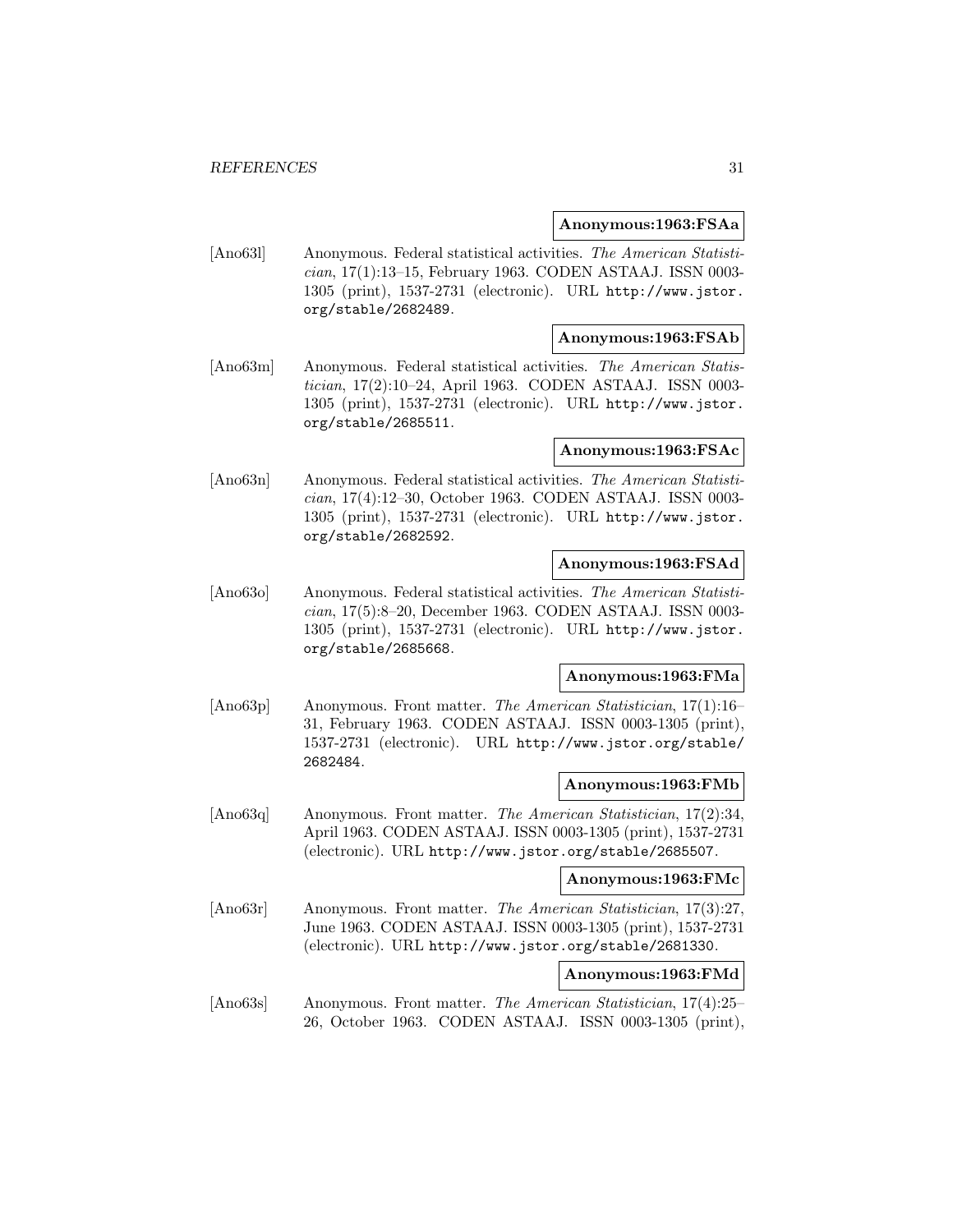1537-2731 (electronic). URL http://www.jstor.org/stable/ 2682586.

# **Anonymous:1963:FMe**

[Ano63t] Anonymous. Front matter. The American Statistician, 17(5): 6, December 1963. CODEN ASTAAJ. ISSN 0003-1305 (print), 1537-2731 (electronic). URL http://www.jstor.org/stable/ 2685663.

# **Anonymous:1963:GCS**

[Ano63u] Anonymous. Government of Canada statistical activities. The American Statistician, 17(4):9, October 1963. CODEN ASTAAJ. ISSN 0003-1305 (print), 1537-2731 (electronic). URL http:// www.jstor.org/stable/2682589.

# **Anonymous:1963:ISAa**

[Ano63v] Anonymous. International statistical activities. The American Statistician, 17(1):10–12, February 1963. CODEN ASTAAJ. ISSN 0003-1305 (print), 1537-2731 (electronic). URL http://www. jstor.org/stable/2682487.

# **Anonymous:1963:ISAb**

[Ano63w] Anonymous. International statistical activities. The American Statistician, 17(2):8–9, April 1963. CODEN ASTAAJ. ISSN 0003- 1305 (print), 1537-2731 (electronic). URL http://www.jstor. org/stable/2685510.

# **Anonymous:1963:ISAc**

[Ano63x] Anonymous. International statistical activities. The American Statistician, 17(3):11–12, June 1963. CODEN ASTAAJ. ISSN 0003-1305 (print), 1537-2731 (electronic). URL http://www. jstor.org/stable/2681334.

#### **Anonymous:1963:ISAd**

[Ano63y] Anonymous. International statistical activities. The American Statistician, 17(4):10–11, October 1963. CODEN ASTAAJ. ISSN 0003-1305 (print), 1537-2731 (electronic). URL http://www. jstor.org/stable/2682590.

# **Anonymous:1963:ISAe**

[Ano63z] Anonymous. International statistical activities. The American Statistician, 17(5):7, December 1963. CODEN ASTAAJ. ISSN 0003-1305 (print), 1537-2731 (electronic). URL http://www. jstor.org/stable/2685666.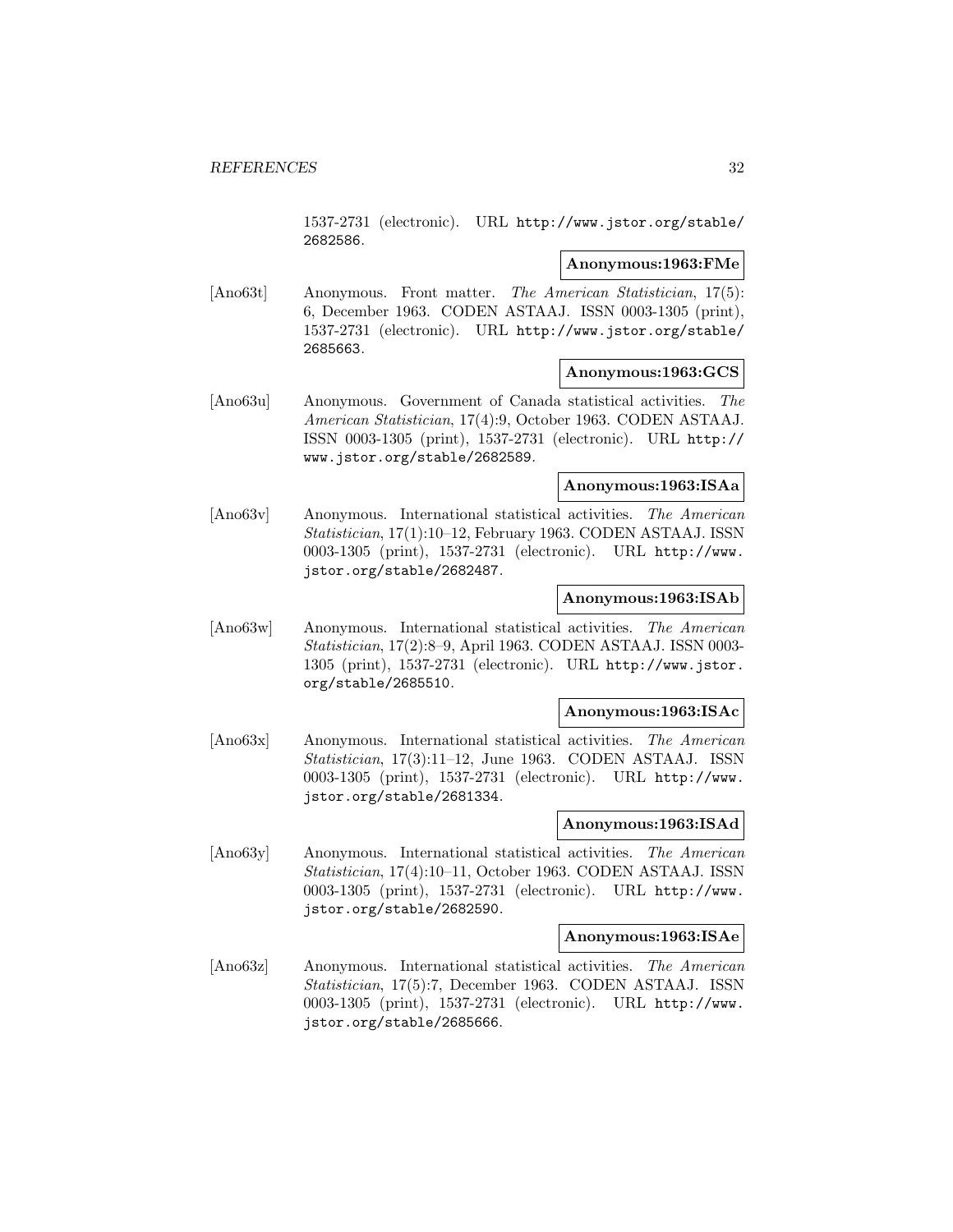#### **Anonymous:1963:Na**

[Ano63-27] Anonymous. News. The American Statistician, 17(1):2–9, February 1963. CODEN ASTAAJ. ISSN 0003-1305 (print), 1537-2731 (electronic). URL http://www.jstor.org/stable/2682486.

**Anonymous:1963:Nb**

[Ano63-28] Anonymous. News. The American Statistician, 17(2):2–7, April 1963. CODEN ASTAAJ. ISSN 0003-1305 (print), 1537-2731 (electronic). URL http://www.jstor.org/stable/2685509.

# **Anonymous:1963:Nc**

[Ano63-29] Anonymous. News. The American Statistician, 17(3):2–10, June 1963. CODEN ASTAAJ. ISSN 0003-1305 (print), 1537-2731 (electronic). URL http://www.jstor.org/stable/2681332.

# **Anonymous:1963:Nd**

[Ano63-30] Anonymous. News. The American Statistician, 17(4):2–9, October 1963. CODEN ASTAAJ. ISSN 0003-1305 (print), 1537-2731 (electronic). URL http://www.jstor.org/stable/2682588.

# **Anonymous:1963:Ne**

[Ano63-31] Anonymous. News. The American Statistician, 17(5):2–5, December 1963. CODEN ASTAAJ. ISSN 0003-1305 (print), 1537-2731 (electronic). URL http://www.jstor.org/stable/2685665.

# **Anonymous:1963:PNa**

[Ano63-32] Anonymous. Personal news. The American Statistician, 17(1):12– 15, February 1963. CODEN ASTAAJ. ISSN 0003-1305 (print), 1537-2731 (electronic). URL http://www.jstor.org/stable/ 2682488.

# **Anonymous:1963:PNb**

[Ano63-33] Anonymous. Personal news. The American Statistician, 17(2): 30–31, April 1963. CODEN ASTAAJ. ISSN 0003-1305 (print), 1537-2731 (electronic). URL http://www.jstor.org/stable/ 2685517.

# **Anonymous:1963:PNc**

[Ano63-34] Anonymous. Personal news. The American Statistician, 17(3): 10–53, June 1963. CODEN ASTAAJ. ISSN 0003-1305 (print), 1537-2731 (electronic). URL http://www.jstor.org/stable/ 2681333.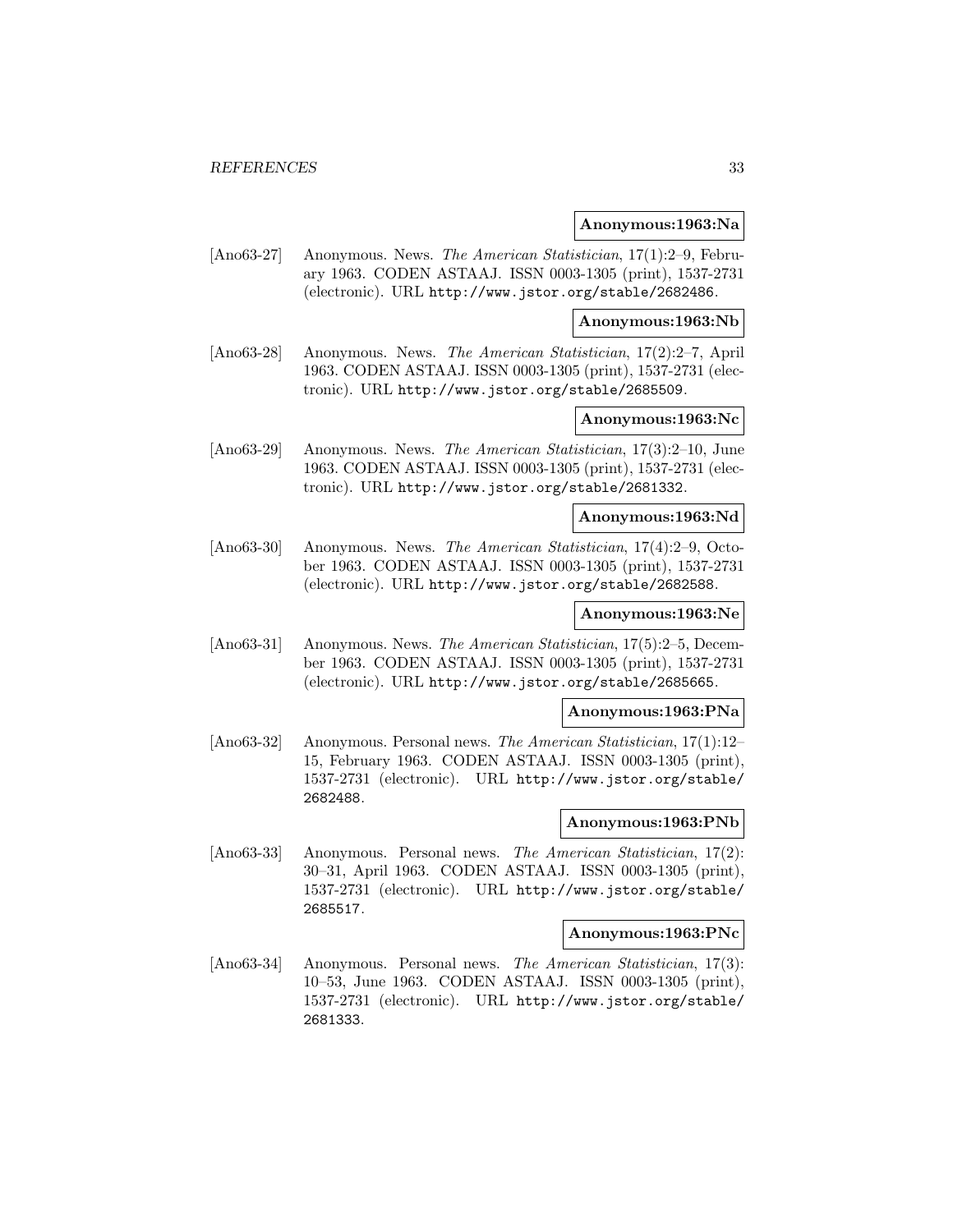#### **Anonymous:1963:PNd**

[Ano63-35] Anonymous. Personal news. The American Statistician, 17(4): 11–36, October 1963. CODEN ASTAAJ. ISSN 0003-1305 (print), 1537-2731 (electronic). URL http://www.jstor.org/stable/ 2682591.

# **Anonymous:1963:PNe**

[Ano63-36] Anonymous. Personal news. The American Statistician, 17(5):7– 27, December 1963. CODEN ASTAAJ. ISSN 0003-1305 (print), 1537-2731 (electronic). URL http://www.jstor.org/stable/ 2685667.

# **Anonymous:1963:AMJ**

[Ano63-37] Anonymous. The 123rd Annual Meeting: Joint Statistical Meetings. The American Statistician, 17(3):43–49, June 1963. CODEN ASTAAJ. ISSN 0003-1305 (print), 1537-2731 (electronic). URL http://www.jstor.org/stable/2681343.

# **Anonymous:1964:AMJ**

[Ano64a] Anonymous. 124th annual meeting: Joint statistical meetings. The American Statistician, 18(4):29–37, October 1964. CODEN ASTAAJ. ISSN 0003-1305 (print), 1537-2731 (electronic). URL http://www.jstor.org/stable/2682155.

# **Anonymous:1964:BMa**

[Ano64b] Anonymous. Back matter. The American Statistician, 18(2): 35–36, April 1964. CODEN ASTAAJ. ISSN 0003-1305 (print), 1537-2731 (electronic). URL http://www.jstor.org/stable/ 2682402.

#### **Anonymous:1964:BMb**

[Ano64c] Anonymous. Back matter. The American Statistician, 18(3):??, June 1964. CODEN ASTAAJ. ISSN 0003-1305 (print), 1537-2731 (electronic). URL http://www.jstor.org/stable/2681486.

#### **Anonymous:1964:BMc**

[Ano64d] Anonymous. Back matter. The American Statistician, 18(4): ??, October 1964. CODEN ASTAAJ. ISSN 0003-1305 (print), 1537-2731 (electronic). URL http://www.jstor.org/stable/ 2682159.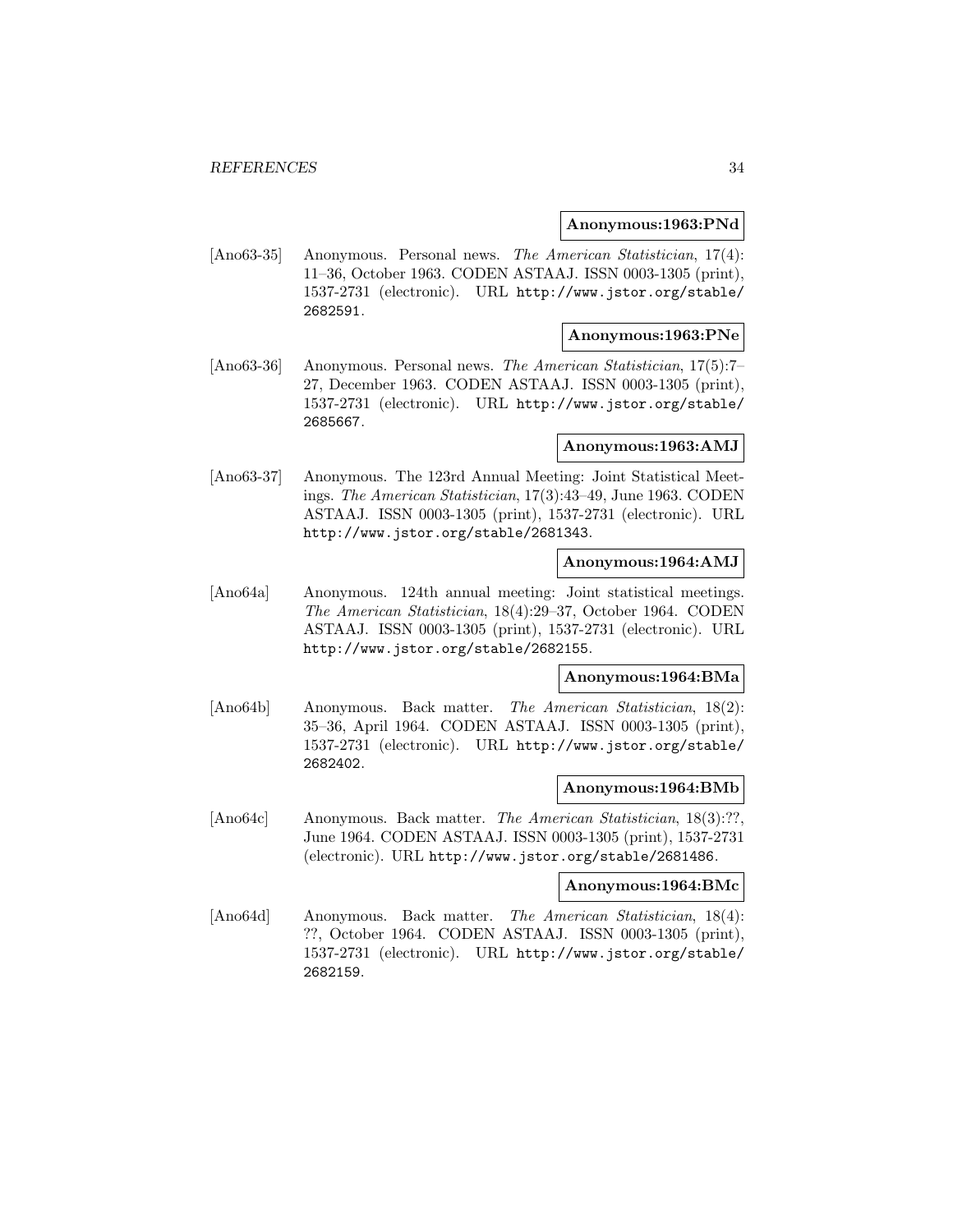# **Anonymous:1964:BMd**

[Ano64e] Anonymous. Back matter. The American Statistician, 18(5):32, December 1964. CODEN ASTAAJ. ISSN 0003-1305 (print), 1537-2731 (electronic). URL http://www.jstor.org/stable/ 2682470.

# **Anonymous:1964:CNa**

[Ano64f] Anonymous. Chapter notes. The American Statistician, 18(2): 32–34, April 1964. CODEN ASTAAJ. ISSN 0003-1305 (print), 1537-2731 (electronic). URL http://www.jstor.org/stable/ 2682401.

# **Anonymous:1964:CNb**

[Ano64g] Anonymous. Chapter notes. The American Statistician, 18(3): 33–36, June 1964. CODEN ASTAAJ. ISSN 0003-1305 (print), 1537-2731 (electronic). URL http://www.jstor.org/stable/ 2681484.

#### **Anonymous:1964:CNc**

[Ano64h] Anonymous. Chapter notes. The American Statistician, 18(4): 45–47, October 1964. CODEN ASTAAJ. ISSN 0003-1305 (print), 1537-2731 (electronic). URL http://www.jstor.org/stable/ 2682158.

# **Anonymous:1964:CNd**

[Ano64i] Anonymous. Chapter notes. The American Statistician, 18(5):29– 31, December 1964. CODEN ASTAAJ. ISSN 0003-1305 (print), 1537-2731 (electronic). URL http://www.jstor.org/stable/ 2682469.

#### **Anonymous:1964:ECM**

[Ano64j] Anonymous. Edward C. Molina. The American Statistician, 18 (3):36, June 1964. CODEN ASTAAJ. ISSN 0003-1305 (print), 1537-2731 (electronic). URL http://www.jstor.org/stable/ 2681485.

### **Anonymous:1964:FSAa**

[Ano64k] Anonymous. Federal statistical activities. The American Statistician, 18(2):9–10, April 1964. CODEN ASTAAJ. ISSN 0003- 1305 (print), 1537-2731 (electronic). URL http://www.jstor. org/stable/2682391.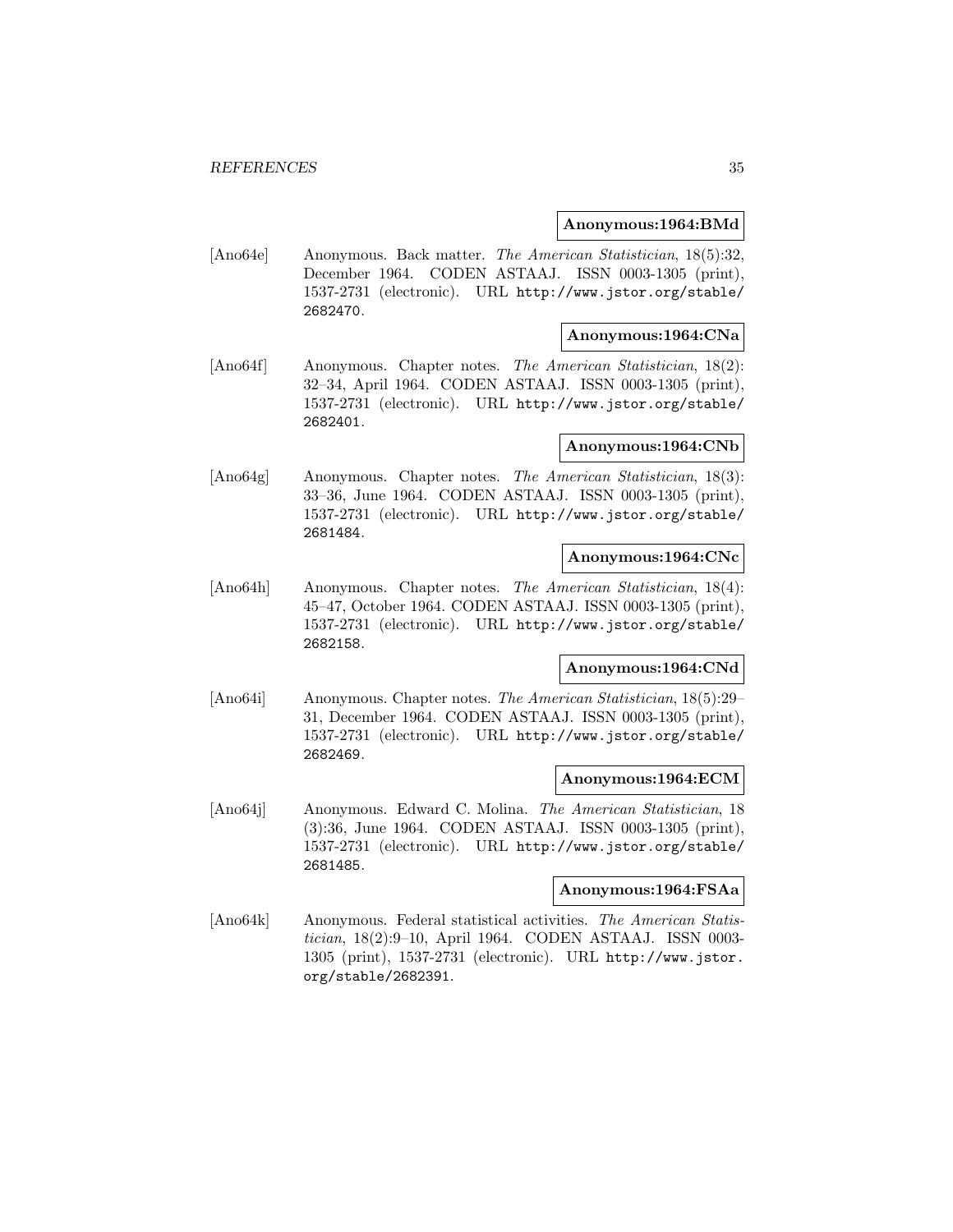#### **Anonymous:1964:FSAb**

[Ano64l] Anonymous. Federal statistical activities. The American Statistician, 18(3):8–9, June 1964. CODEN ASTAAJ. ISSN 0003-1305 (print), 1537-2731 (electronic). URL http://www.jstor.org/ stable/2681477.

# **Anonymous:1964:FSAc**

[Ano64m] Anonymous. Federal statistical activities. The American Statistician, 18(4):14–48, October 1964. CODEN ASTAAJ. ISSN 0003- 1305 (print), 1537-2731 (electronic). URL http://www.jstor. org/stable/2682150.

#### **Anonymous:1964:FSAd**

[Ano64n] Anonymous. Federal statistical activities. The American Statistician, 18(5):9–10, December 1964. CODEN ASTAAJ. ISSN 0003- 1305 (print), 1537-2731 (electronic). URL http://www.jstor. org/stable/2682460.

# **Anonymous:1964:FMa**

[Ano64o] Anonymous. Front matter. The American Statistician, 18(1): 1, February 1964. CODEN ASTAAJ. ISSN 0003-1305 (print), 1537-2731 (electronic). URL http://www.jstor.org/stable/ 2681604.

#### **Anonymous:1964:FMb**

[Ano64p] Anonymous. Front matter. The American Statistician, 18(2): 1–21, April 1964. CODEN ASTAAJ. ISSN 0003-1305 (print), 1537-2731 (electronic). URL http://www.jstor.org/stable/ 2682387.

#### **Anonymous:1964:FMc**

[Ano64q] Anonymous. Front matter. The American Statistician, 18(3): 1–35, June 1964. CODEN ASTAAJ. ISSN 0003-1305 (print), 1537-2731 (electronic). URL http://www.jstor.org/stable/ 2681473.

# **Anonymous:1964:FMd**

[Ano64r] Anonymous. Front matter. The American Statistician, 18(4): 1, October 1964. CODEN ASTAAJ. ISSN 0003-1305 (print), 1537-2731 (electronic). URL http://www.jstor.org/stable/ 2682143.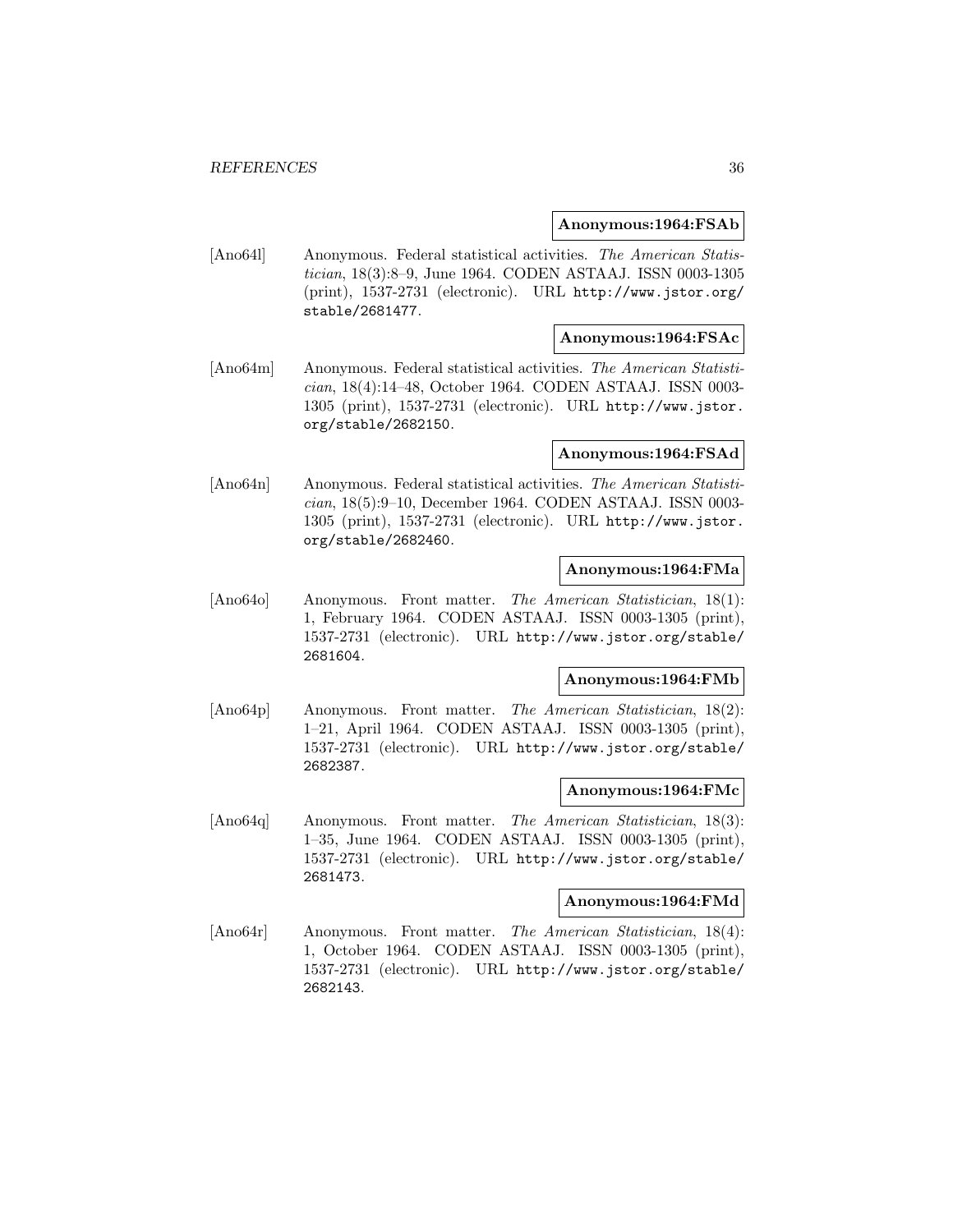### **Anonymous:1964:FMe**

[Ano64s] Anonymous. Front matter. The American Statistician, 18(5):1– 21, December 1964. CODEN ASTAAJ. ISSN 0003-1305 (print), 1537-2731 (electronic). URL http://www.jstor.org/stable/ 2682456.

# **Anonymous:1964:GCS**

[Ano64t] Anonymous. Government of Canada statistical activities. The American Statistician, 18(4):12–13, October 1964. CODEN AS-TAAJ. ISSN 0003-1305 (print), 1537-2731 (electronic). URL http://www.jstor.org/stable/2682149.

### **Anonymous:1964:IAS**

[Ano64u] Anonymous. Index to the American Statistician August 1947 through December 1963. The American Statistician, 18(1):2– 8, February 1964. CODEN ASTAAJ. ISSN 0003-1305 (print), 1537-2731 (electronic). URL http://www.jstor.org/stable/ 2681605.

### **Anonymous:1964:ISAa**

[Ano64v] Anonymous. International statistical activities. The American Statistician, 18(2):8–34, April 1964. CODEN ASTAAJ. ISSN 0003-1305 (print), 1537-2731 (electronic). URL http://www. jstor.org/stable/2682390.

### **Anonymous:1964:ISAb**

[Ano64w] Anonymous. International statistical activities. The American Statistician, 18(3):7, June 1964. CODEN ASTAAJ. ISSN 0003- 1305 (print), 1537-2731 (electronic). URL http://www.jstor. org/stable/2681476.

#### **Anonymous:1964:ISAc**

[Ano64x] Anonymous. International statistical activities. The American Statistician, 18(4):12, October 1964. CODEN ASTAAJ. ISSN 0003-1305 (print), 1537-2731 (electronic). URL http://www. jstor.org/stable/2682148.

#### **Anonymous:1964:ISAd**

[Ano64y] Anonymous. International statistical activities. The American Statistician, 18(5):8–9, December 1964. CODEN ASTAAJ. ISSN 0003-1305 (print), 1537-2731 (electronic). URL http://www. jstor.org/stable/2682459.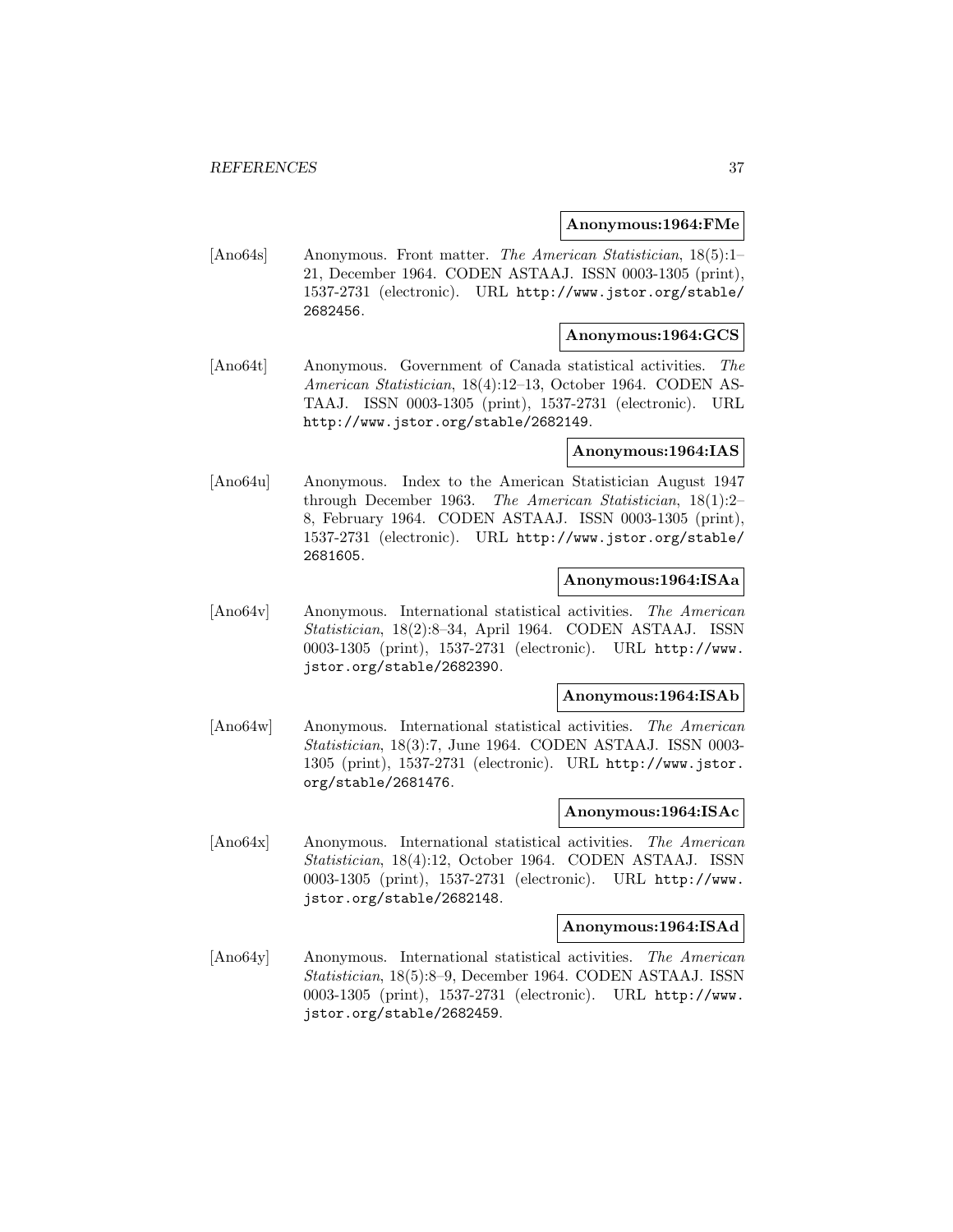#### **Anonymous:1964:Na**

[Ano64z] Anonymous. News. The American Statistician, 18(2):3–7, April 1964. CODEN ASTAAJ. ISSN 0003-1305 (print), 1537-2731 (electronic). URL http://www.jstor.org/stable/2682389.

**Anonymous:1964:Nb**

[Ano64-27] Anonymous. News. The American Statistician, 18(3):2–6, June 1964. CODEN ASTAAJ. ISSN 0003-1305 (print), 1537-2731 (electronic). URL http://www.jstor.org/stable/2681474.

# **Anonymous:1964:Nc**

[Ano64-28] Anonymous. News. The American Statistician, 18(4):3–11, October 1964. CODEN ASTAAJ. ISSN 0003-1305 (print), 1537-2731 (electronic). URL http://www.jstor.org/stable/2682145.

# **Anonymous:1964:Nd**

[Ano64-29] Anonymous. News. The American Statistician, 18(5):2–7, December 1964. CODEN ASTAAJ. ISSN 0003-1305 (print), 1537-2731 (electronic). URL http://www.jstor.org/stable/2682457.

### **Anonymous:1964:PNa**

[Ano64-30] Anonymous. Personal news. The American Statistician, 18(2): 10–34, April 1964. CODEN ASTAAJ. ISSN 0003-1305 (print), 1537-2731 (electronic). URL http://www.jstor.org/stable/ 2682392.

# **Anonymous:1964:PNb**

[Ano64-31] Anonymous. Personal news. The American Statistician, 18(3): 6–9, June 1964. CODEN ASTAAJ. ISSN 0003-1305 (print), 1537-2731 (electronic). URL http://www.jstor.org/stable/ 2681475.

# **Anonymous:1964:PNc**

[Ano64-32] Anonymous. Personal news. The American Statistician, 18(4): 11–48, October 1964. CODEN ASTAAJ. ISSN 0003-1305 (print), 1537-2731 (electronic). URL http://www.jstor.org/stable/ 2682147.

# **Anonymous:1964:PNd**

[Ano64-33] Anonymous. Personal news. The American Statistician, 18(5):7– 31, December 1964. CODEN ASTAAJ. ISSN 0003-1305 (print), 1537-2731 (electronic). URL http://www.jstor.org/stable/ 2682458.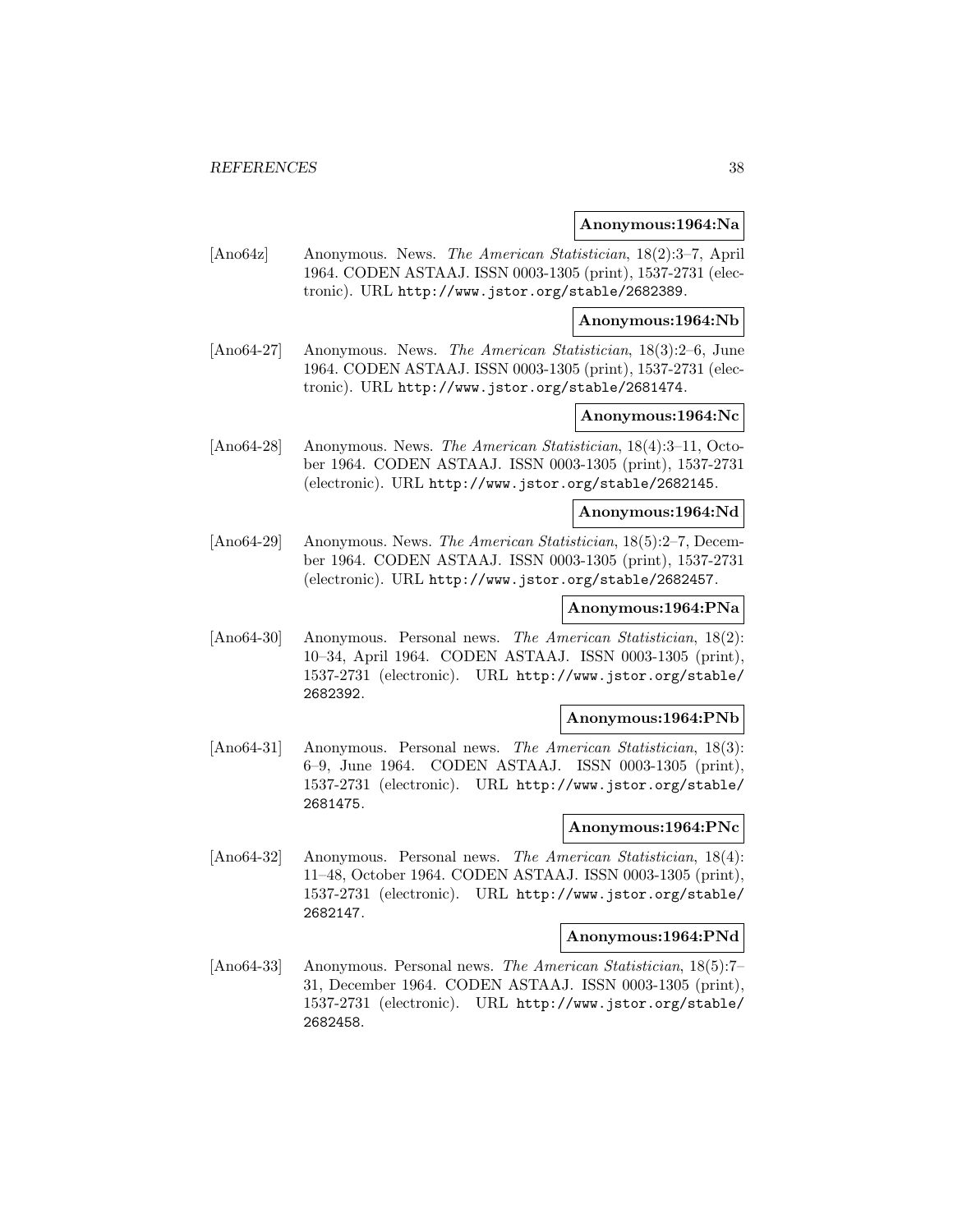#### **Anonymous:1964:PRM**

[Ano64-34] Anonymous. Program of the Regional Meeting of The Institute of Mathematical Statistics, The Biometric Society (ENAR) with the Section on Physical and Engineering Sciences, ASA. The American Statistician, 18(2):18–19, April 1964. CODEN ASTAAJ. ISSN 0003-1305 (print), 1537-2731 (electronic). URL http:// www.jstor.org/stable/2682394.

## **Anonymous:1964:RCP**

[Ano64-35] Anonymous. Report of the committee on probability and statistics in the secondary school. The American Statistician, 18(4): 17–25, October 1964. CODEN ASTAAJ. ISSN 0003-1305 (print), 1537-2731 (electronic). URL http://www.jstor.org/stable/ 2682152.

#### **Anonymous:1965:AC**

[Ano65a] Anonymous. 125th Anniversary Celebration. The American Statistician, 19(2):18, April 1965. CODEN ASTAAJ. ISSN 0003- 1305 (print), 1537-2731 (electronic). URL http://www.jstor. org/stable/2682371.

## **Anonymous:1965:AMJ**

[Ano65b] Anonymous. 125th Annual Meeting: Joint Statistical Meetings. The American Statistician, 19(3):26–35, June 1965. CODEN AS-TAAJ. ISSN 0003-1305 (print), 1537-2731 (electronic). URL http://www.jstor.org/stable/2681420.

#### **Anonymous:1965:ATN**

[Ano65c] Anonymous. ASA: Then and now: Ten-eighths of a century. The American Statistician, 19(2):29–36, April 1965. CODEN ASTAAJ. ISSN 0003-1305 (print), 1537-2731 (electronic). URL http://www.jstor.org/stable/2682375.

### **Anonymous:1965:BMa**

[Ano65d] Anonymous. Back matter. The American Statistician, 19(1): ??, February 1965. CODEN ASTAAJ. ISSN 0003-1305 (print), 1537-2731 (electronic). URL http://www.jstor.org/stable/ 2682333.

#### **Anonymous:1965:BMb**

[Ano65e] Anonymous. Back matter. The American Statistician, 19(2): 59–64, April 1965. CODEN ASTAAJ. ISSN 0003-1305 (print),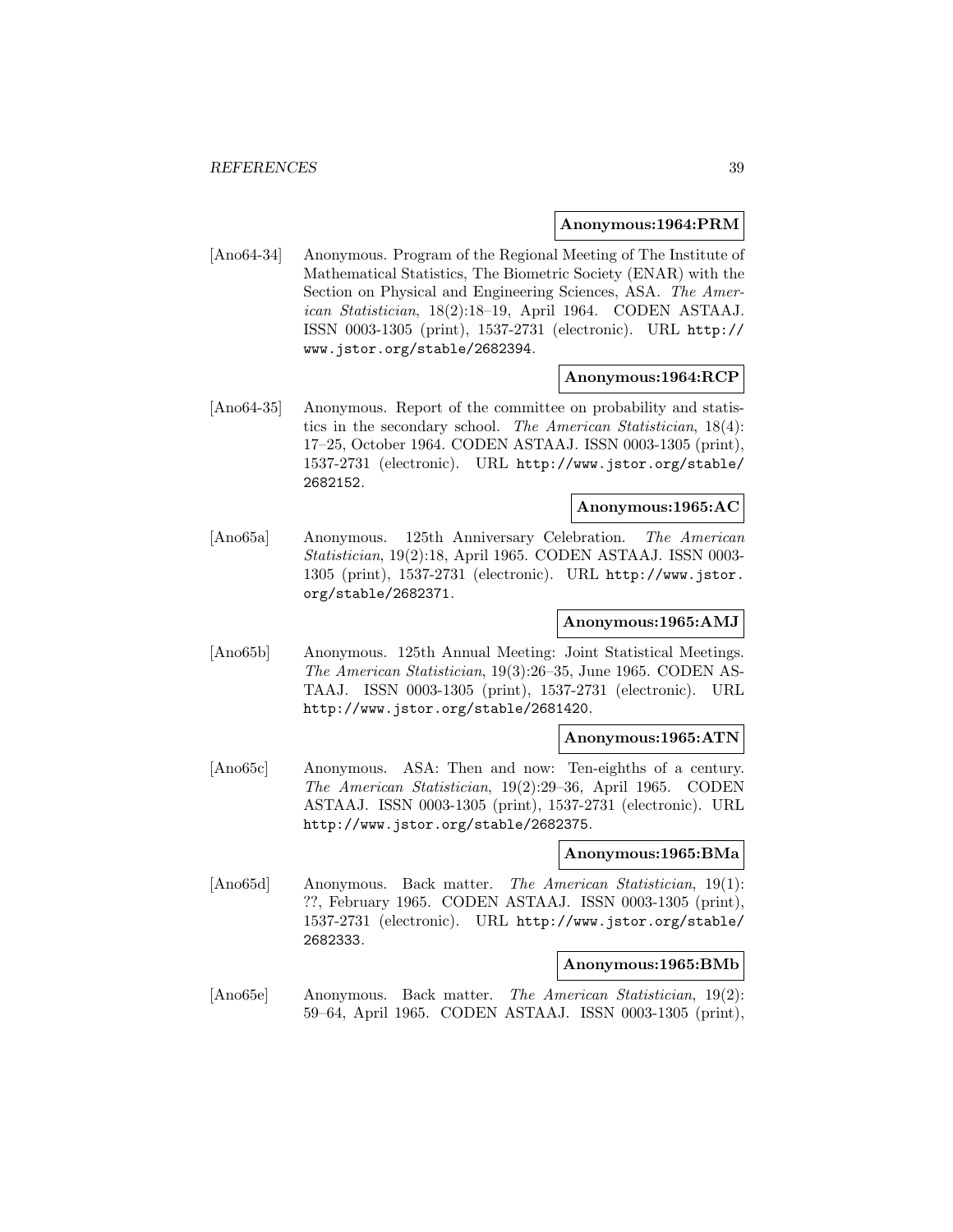1537-2731 (electronic). URL http://www.jstor.org/stable/ 2682386.

# **Anonymous:1965:BMc**

[Ano65f] Anonymous. Back matter. The American Statistician, 19(3):48, June 1965. CODEN ASTAAJ. ISSN 0003-1305 (print), 1537-2731 (electronic). URL http://www.jstor.org/stable/2681425.

## **Anonymous:1965:BMd**

[Ano65g] Anonymous. Back matter. The American Statistician, 19(4): 48, October 1965. CODEN ASTAAJ. ISSN 0003-1305 (print), 1537-2731 (electronic). URL http://www.jstor.org/stable/ 2681581.

# **Anonymous:1965:BMe**

[Ano65h] Anonymous. Back matter. The American Statistician, 19(5):44, December 1965. CODEN ASTAAJ. ISSN 0003-1305 (print), 1537-2731 (electronic). URL http://www.jstor.org/stable/ 2681902.

### **Anonymous:1965:CNa**

[Ano65i] Anonymous. Chapter notes. The American Statistician, 19(1):38– 40, February 1965. CODEN ASTAAJ. ISSN 0003-1305 (print), 1537-2731 (electronic). URL http://www.jstor.org/stable/ 2682332.

# **Anonymous:1965:CNb**

[Ano65j] Anonymous. Chapter notes. The American Statistician, 19(2): 55–57, April 1965. CODEN ASTAAJ. ISSN 0003-1305 (print), 1537-2731 (electronic). URL http://www.jstor.org/stable/ 2682384.

### **Anonymous:1965:CNc**

[Ano65k] Anonymous. Chapter notes. The American Statistician, 19(3): 45–47, June 1965. CODEN ASTAAJ. ISSN 0003-1305 (print), 1537-2731 (electronic). URL http://www.jstor.org/stable/ 2681424.

### **Anonymous:1965:CNd**

[Ano65l] Anonymous. Chapter notes. The American Statistician, 19(4): 41–43, October 1965. CODEN ASTAAJ. ISSN 0003-1305 (print), 1537-2731 (electronic). URL http://www.jstor.org/stable/ 2681576.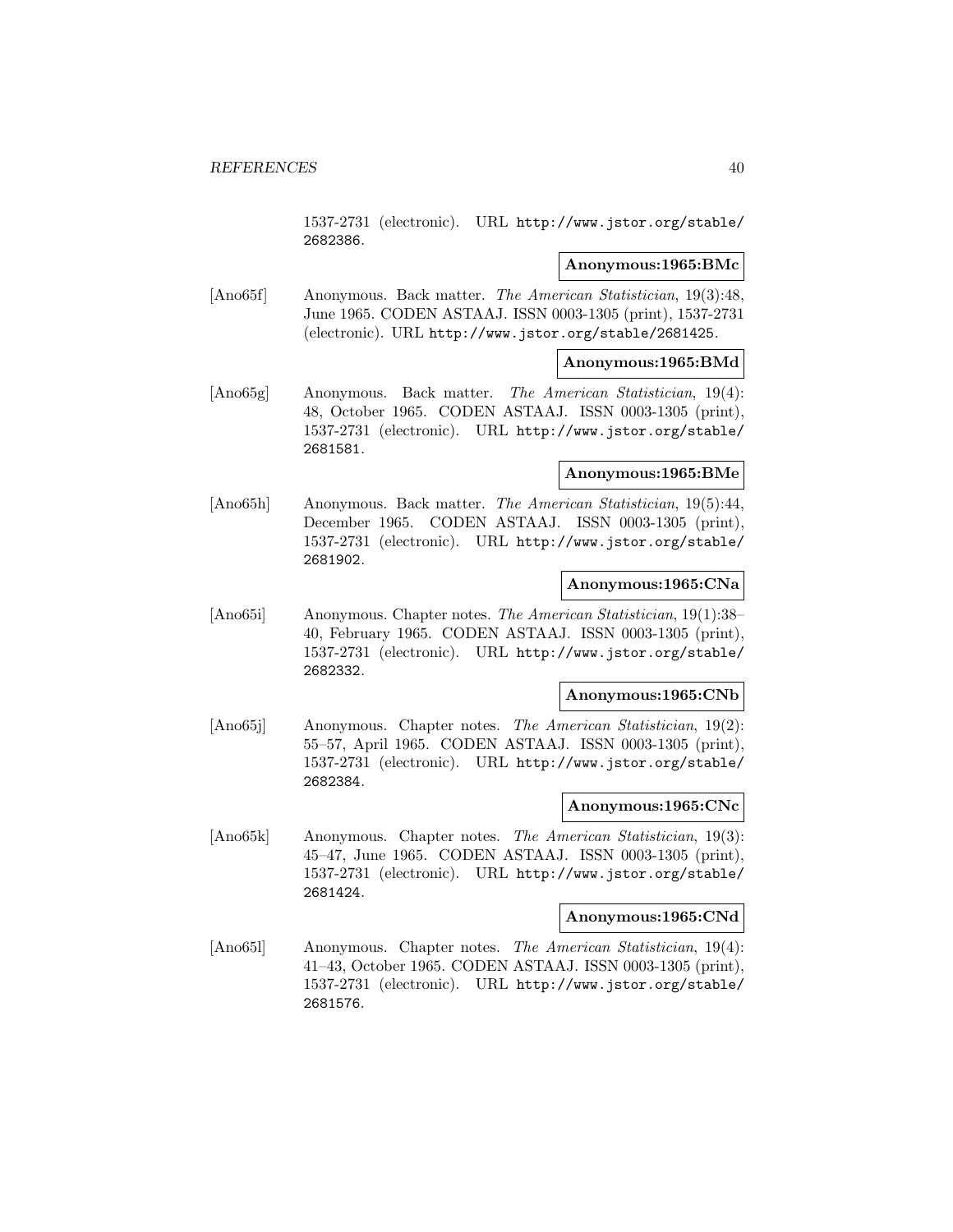#### **Anonymous:1965:CNe**

[Ano65m] Anonymous. Chapter notes. The American Statistician, 19(5):42– 43, December 1965. CODEN ASTAAJ. ISSN 0003-1305 (print), 1537-2731 (electronic). URL http://www.jstor.org/stable/ 2681901.

## **Anonymous:1965:CG**

[Ano65n] Anonymous. Corrado Gini, 1884–1965. The American Statistician, 19(5):40, December 1965. CODEN ASTAAJ. ISSN 0003- 1305 (print), 1537-2731 (electronic). URL http://www.jstor. org/stable/2681899.

# **Anonymous:1965:DH**

[Ano65o] Anonymous. Dorothy Hinton. The American Statistician, 19(4): 45, October 1965. CODEN ASTAAJ. ISSN 0003-1305 (print), 1537-2731 (electronic). URL http://www.jstor.org/stable/ 2681580.

# **Anonymous:1965:FSAa**

[Ano65p] Anonymous. Federal statistical activities. The American Statistician, 19(1):14–16, February 1965. CODEN ASTAAJ. ISSN 0003- 1305 (print), 1537-2731 (electronic). URL http://www.jstor. org/stable/2682324.

### **Anonymous:1965:FSAb**

[Ano65q] Anonymous. Federal statistical activities. The American Statistician, 19(2):14–15, April 1965. CODEN ASTAAJ. ISSN 0003- 1305 (print), 1537-2731 (electronic). URL http://www.jstor. org/stable/2682370.

### **Anonymous:1965:FSAc**

[Ano65r] Anonymous. Federal statistical activities. The American Statistician, 19(3):10–11, June 1965. CODEN ASTAAJ. ISSN 0003- 1305 (print), 1537-2731 (electronic). URL http://www.jstor. org/stable/2681416.

## **Anonymous:1965:FSAd**

[Ano65s] Anonymous. Federal statistical activities. The American Statistician, 19(4):14–15, October 1965. CODEN ASTAAJ. ISSN 0003- 1305 (print), 1537-2731 (electronic). URL http://www.jstor. org/stable/2681567.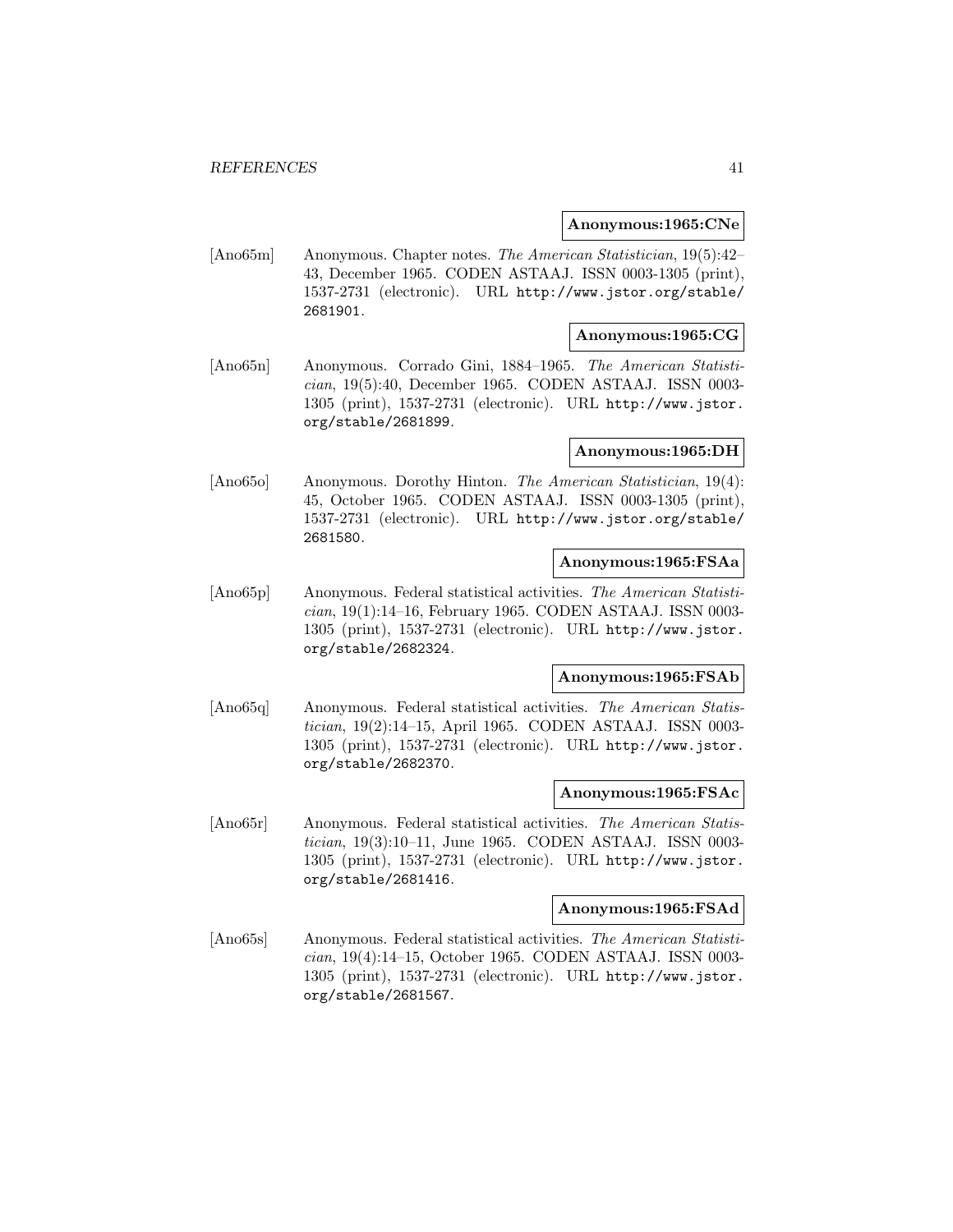#### **Anonymous:1965:FSAe**

[Ano65t] Anonymous. Federal statistical activities. The American Statistician, 19(5):12–13, December 1965. CODEN ASTAAJ. ISSN 0003- 1305 (print), 1537-2731 (electronic). URL http://www.jstor. org/stable/2681892.

# **Anonymous:1965:FMa**

[Ano65u] Anonymous. Front matter. The American Statistician, 19(1):1– 37, February 1965. CODEN ASTAAJ. ISSN 0003-1305 (print), 1537-2731 (electronic). URL http://www.jstor.org/stable/ 2682318.

### **Anonymous:1965:FMb**

[Ano65v] Anonymous. Front matter. The American Statistician, 19(2): 1–17, April 1965. CODEN ASTAAJ. ISSN 0003-1305 (print), 1537-2731 (electronic). URL http://www.jstor.org/stable/ 2682366.

# **Anonymous:1965:FMc**

[Ano65w] Anonymous. Front matter. The American Statistician, 19(3): 1–41, June 1965. CODEN ASTAAJ. ISSN 0003-1305 (print), 1537-2731 (electronic). URL http://www.jstor.org/stable/ 2681412.

# **Anonymous:1965:FMd**

[Ano65x] Anonymous. Front matter. The American Statistician, 19(4):1– 38, October 1965. CODEN ASTAAJ. ISSN 0003-1305 (print), 1537-2731 (electronic). URL http://www.jstor.org/stable/ 2681563.

#### **Anonymous:1965:FMe**

[Ano65y] Anonymous. Front matter. The American Statistician, 19(5):1– 15, December 1965. CODEN ASTAAJ. ISSN 0003-1305 (print), 1537-2731 (electronic). URL http://www.jstor.org/stable/ 2681888.

#### **Anonymous:1965:GCS**

[Ano65z] Anonymous. Government of Canada statistical activities. The American Statistician, 19(4):16–17, October 1965. CODEN AS-TAAJ. ISSN 0003-1305 (print), 1537-2731 (electronic). URL http://www.jstor.org/stable/2681568.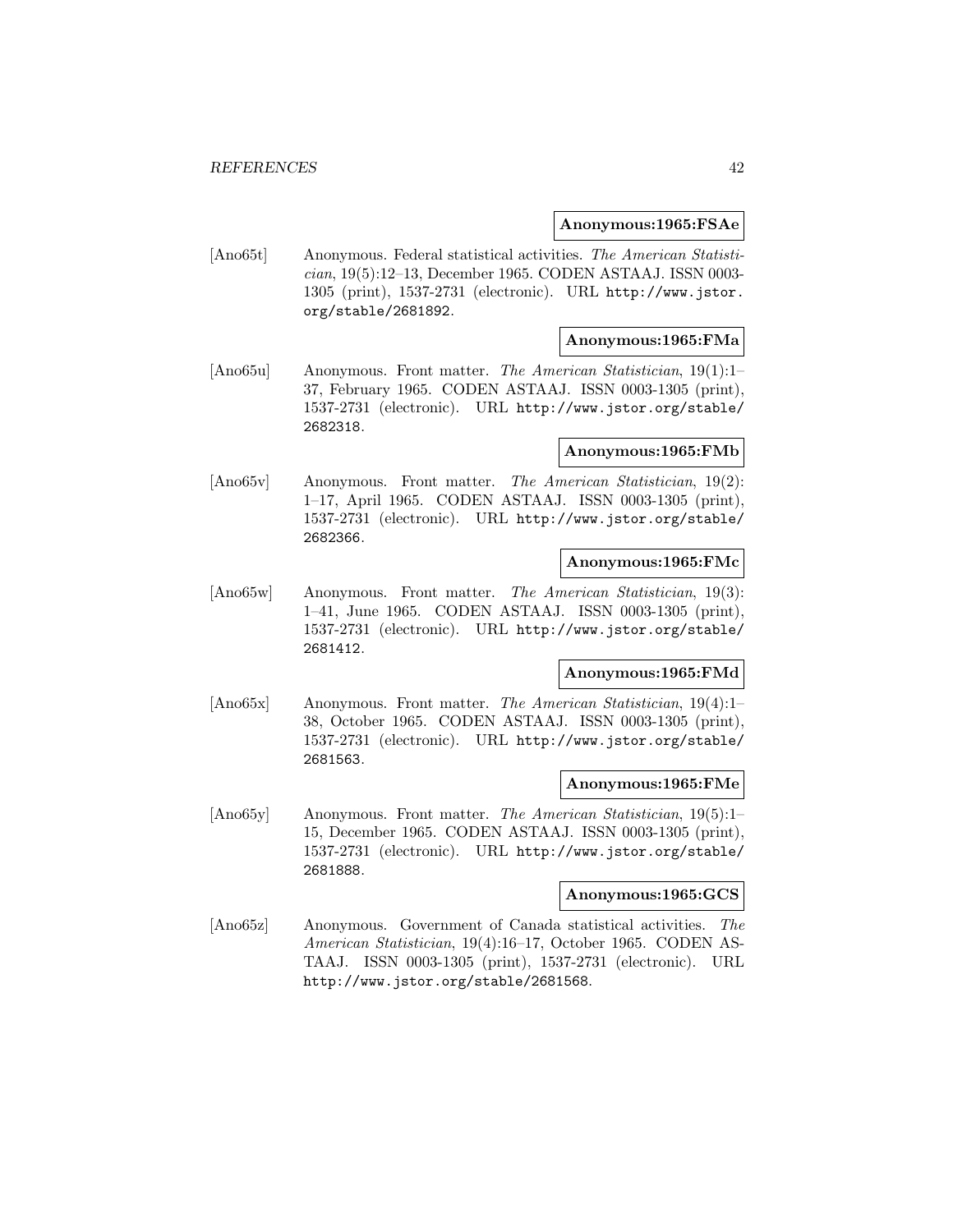### **Anonymous:1965:HBB**

[Ano65-27] Anonymous. Herman B. Byer. The American Statistician, 19(4): 45, October 1965. CODEN ASTAAJ. ISSN 0003-1305 (print), 1537-2731 (electronic). URL http://www.jstor.org/stable/ 2681579.

### **Anonymous:1965:ISAa**

[Ano65-28] Anonymous. International statistical activities. The American Statistician, 19(1):12–13, February 1965. CODEN ASTAAJ. ISSN 0003-1305 (print), 1537-2731 (electronic). URL http://www. jstor.org/stable/2682323.

# **Anonymous:1965:ISAb**

[Ano65-29] Anonymous. International statistical activities. The American Statistician, 19(2):12–15, April 1965. CODEN ASTAAJ. ISSN 0003-1305 (print), 1537-2731 (electronic). URL http://www. jstor.org/stable/2682369.

# **Anonymous:1965:ISAc**

[Ano65-30] Anonymous. International statistical activities. The American Statistician, 19(3):9, June 1965. CODEN ASTAAJ. ISSN 0003- 1305 (print), 1537-2731 (electronic). URL http://www.jstor. org/stable/2681414.

# **Anonymous:1965:ISAd**

[Ano65-31] Anonymous. International statistical activities. The American Statistician, 19(4):12–13, October 1965. CODEN ASTAAJ. ISSN 0003-1305 (print), 1537-2731 (electronic). URL http://www. jstor.org/stable/2681565.

### **Anonymous:1965:ISAe**

[Ano65-32] Anonymous. International statistical activities. The American Statistician, 19(5):11–20, December 1965. CODEN ASTAAJ. ISSN 0003-1305 (print), 1537-2731 (electronic). URL http:// www.jstor.org/stable/2681891.

### **Anonymous:1965:LKR**

[Ano65-33] Anonymous. Lila Knudsen Randolph. The American Statistician, 19(4):45, October 1965. CODEN ASTAAJ. ISSN 0003- 1305 (print), 1537-2731 (electronic). URL http://www.jstor. org/stable/2681578.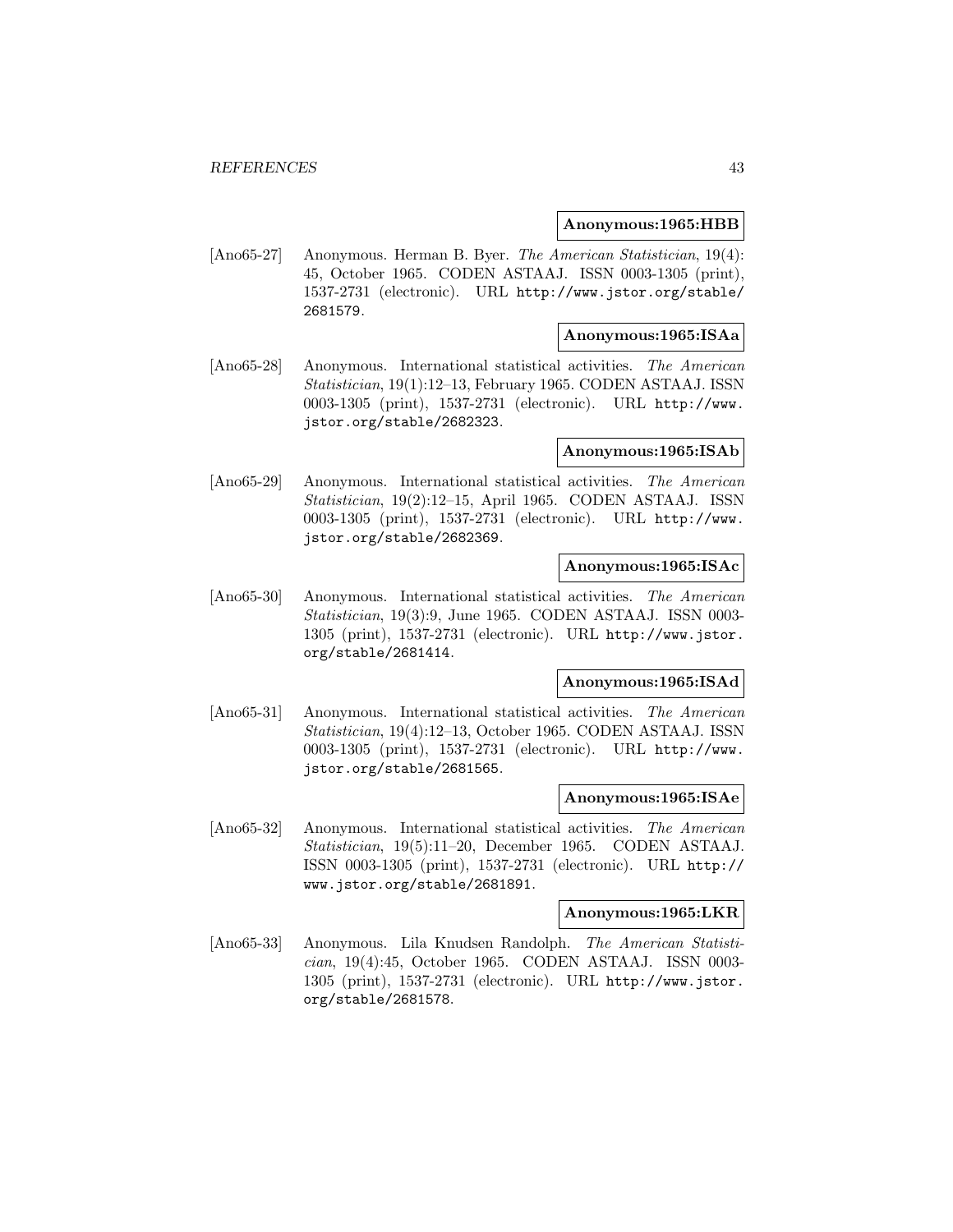#### **Anonymous:1965:Na**

[Ano65-34] Anonymous. News. The American Statistician, 19(1):3–11, February 1965. CODEN ASTAAJ. ISSN 0003-1305 (print), 1537-2731 (electronic). URL http://www.jstor.org/stable/2682321.

#### **Anonymous:1965:Nb**

[Ano65-35] Anonymous. News. The American Statistician, 19(2):3–15, April 1965. CODEN ASTAAJ. ISSN 0003-1305 (print), 1537-2731 (electronic). URL http://www.jstor.org/stable/2682368.

# **Anonymous:1965:Nc**

[Ano65-36] Anonymous. News. The American Statistician, 19(3):2–9, June 1965. CODEN ASTAAJ. ISSN 0003-1305 (print), 1537-2731 (electronic). URL http://www.jstor.org/stable/2681413.

#### **Anonymous:1965:Nd**

[Ano65-37] Anonymous. News. The American Statistician, 19(4):2–9, October 1965. CODEN ASTAAJ. ISSN 0003-1305 (print), 1537-2731 (electronic). URL http://www.jstor.org/stable/2681564.

## **Anonymous:1965:Ne**

[Ano65-38] Anonymous. News. The American Statistician, 19(5):2–10, December 1965. CODEN ASTAAJ. ISSN 0003-1305 (print), 1537-2731 (electronic). URL http://www.jstor.org/stable/ 2681889.

### **Anonymous:1965:PNa**

[Ano65-39] Anonymous. Personal news. The American Statistician, 19(1):11– 35, February 1965. CODEN ASTAAJ. ISSN 0003-1305 (print), 1537-2731 (electronic). URL http://www.jstor.org/stable/ 2682322.

### **Anonymous:1965:PNb**

[Ano65-40] Anonymous. Personal news. The American Statistician, 19(2):54, April 1965. CODEN ASTAAJ. ISSN 0003-1305 (print), 1537-2731 (electronic). URL http://www.jstor.org/stable/2682383.

### **Anonymous:1965:PNc**

[Ano65-41] Anonymous. Personal news. The American Statistician, 19(3): 9–14, June 1965. CODEN ASTAAJ. ISSN 0003-1305 (print), 1537-2731 (electronic). URL http://www.jstor.org/stable/ 2681415.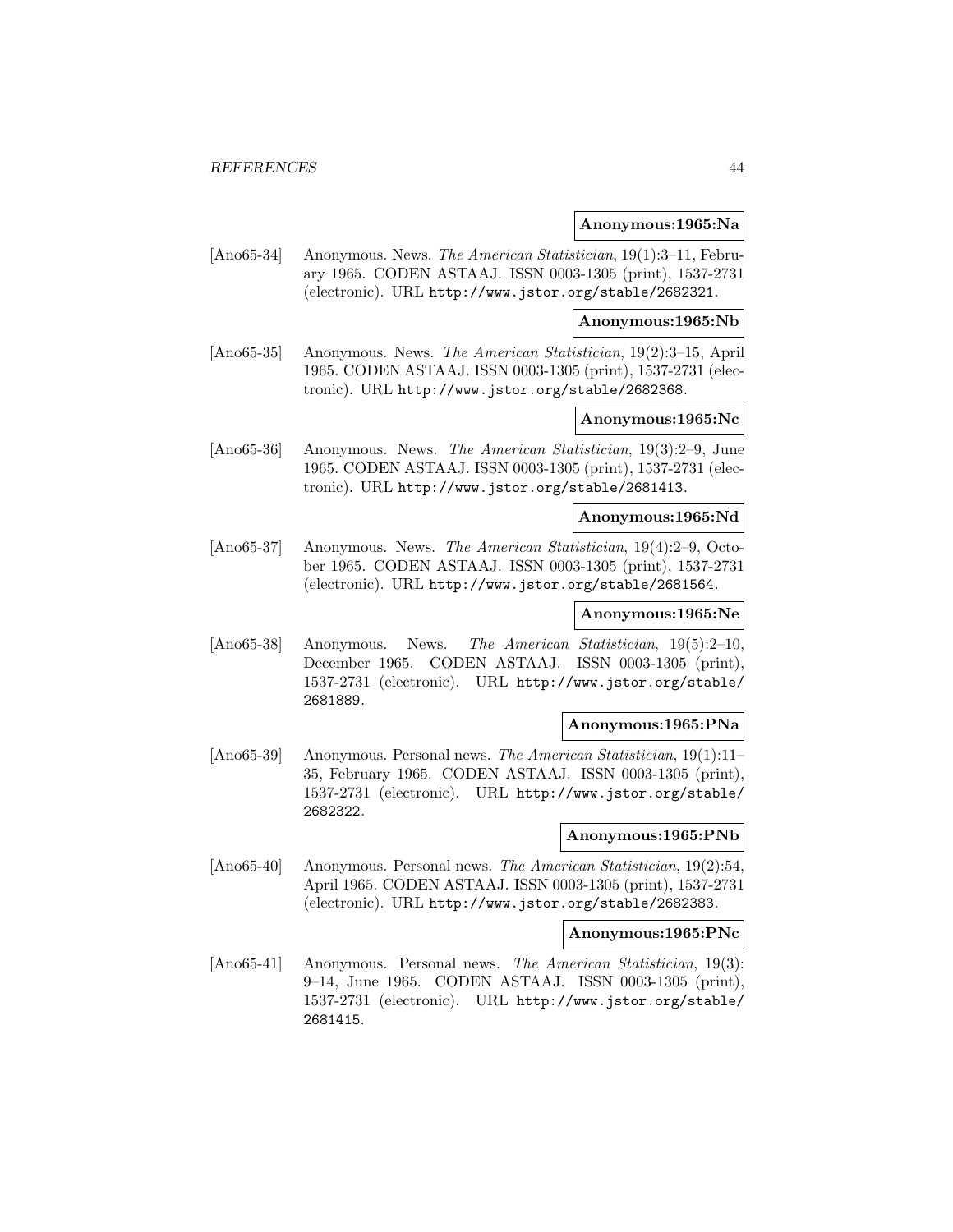#### **Anonymous:1965:PNd**

[Ano65-42] Anonymous. Personal news. The American Statistician, 19(4): 13–47, October 1965. CODEN ASTAAJ. ISSN 0003-1305 (print), 1537-2731 (electronic). URL http://www.jstor.org/stable/ 2681566.

# **Anonymous:1965:PNe**

[Ano65-43] Anonymous. Personal news. The American Statistician, 19(5): 10, December 1965. CODEN ASTAAJ. ISSN 0003-1305 (print), 1537-2731 (electronic). URL http://www.jstor.org/stable/ 2681890.

### **Anonymous:1965:PIS**

[Ano65-44] Anonymous. Program of the International Symposium on Multivariate Analysis. The American Statistician, 19(2):47–48, April 1965. CODEN ASTAAJ. ISSN 0003-1305 (print), 1537-2731 (electronic). URL http://www.jstor.org/stable/2682379.

## **Anonymous:1965:SRM**

[Ano65-45] Anonymous. Spring Regional Meetings of The Institute of Mathematical Statistics (Eastern Region), The Biometric Society (ENAR) and The American Statistical Association (Biometrics Section and Section on Physical and Engineering Sciences). The American Statistician, 19(1):30–32, February 1965. CODEN ASTAAJ. ISSN 0003-1305 (print), 1537-2731 (electronic). URL http://www.jstor.org/stable/2682330.

#### **Anonymous:1965:WC**

[Ano65-46] Anonymous. William S. Connor. The American Statistician, 19 (4):45, October 1965. CODEN ASTAAJ. ISSN 0003-1305 (print), 1537-2731 (electronic). URL http://www.jstor.org/stable/ 2681577.

# **Anonymous:1966:AMJ**

[Ano66a] Anonymous. 126th Annual Meeting: Joint Statistical Meetings. The American Statistician, 20(3):26–36, June 1966. CODEN AS-TAAJ. ISSN 0003-1305 (print), 1537-2731 (electronic). URL http://www.jstor.org/stable/2681497.

#### **Anonymous:1966:AFR**

[Ano66b] Anonymous. ASA faculty representatives. The American Statistician, 20(4):6, October 1966. CODEN ASTAAJ. ISSN 0003-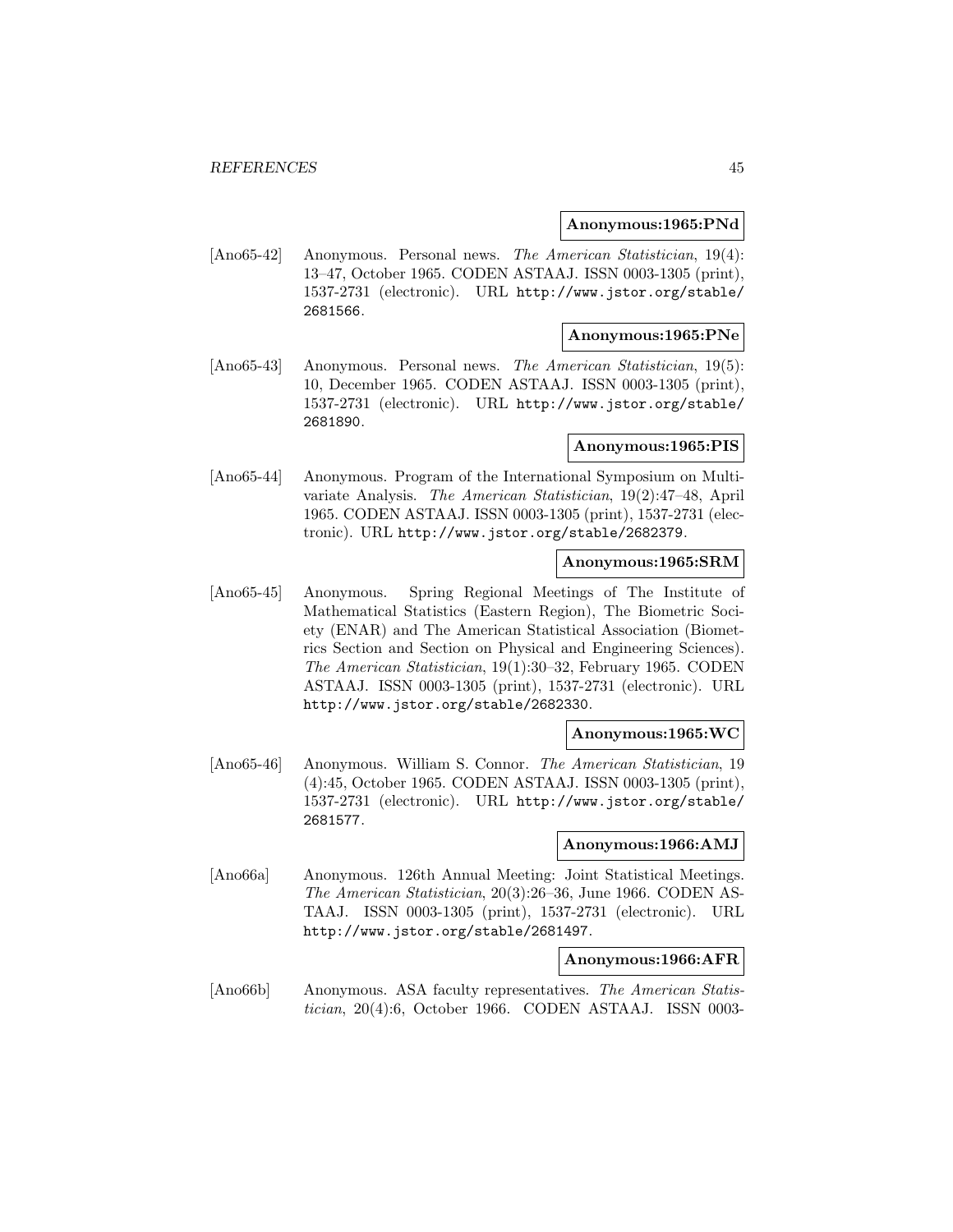1305 (print), 1537-2731 (electronic). URL http://www.jstor. org/stable/2685954.

#### **Anonymous:1966:BMa**

[Ano66c] Anonymous. Back matter. The American Statistician, 20(1): ??, February 1966. CODEN ASTAAJ. ISSN 0003-1305 (print), 1537-2731 (electronic). URL http://www.jstor.org/stable/ 2681679.

#### **Anonymous:1966:BMb**

[Ano66d] Anonymous. Back matter. The American Statistician, 20(2):44, April 1966. CODEN ASTAAJ. ISSN 0003-1305 (print), 1537-2731 (electronic). URL http://www.jstor.org/stable/2682720.

### **Anonymous:1966:BMc**

[Ano66e] Anonymous. Back matter. The American Statistician, 20(3):??, June 1966. CODEN ASTAAJ. ISSN 0003-1305 (print), 1537-2731 (electronic). URL http://www.jstor.org/stable/2681505.

### **Anonymous:1966:BMd**

[Ano66f] Anonymous. Back matter. The American Statistician, 20(4): 48, October 1966. CODEN ASTAAJ. ISSN 0003-1305 (print), 1537-2731 (electronic). URL http://www.jstor.org/stable/ 2685968.

### **Anonymous:1966:BMe**

[Ano66g] Anonymous. Back matter. The American Statistician, 20(5):??, December 1966. CODEN ASTAAJ. ISSN 0003-1305 (print), 1537-2731 (electronic). URL http://www.jstor.org/stable/ 2682645.

### **Anonymous:1966:CNa**

[Ano66h] Anonymous. Chapter notes. The American Statistician, 20(1):37– 39, February 1966. CODEN ASTAAJ. ISSN 0003-1305 (print), 1537-2731 (electronic). URL http://www.jstor.org/stable/ 2681678.

## **Anonymous:1966:CNb**

[Ano66i] Anonymous. Chapter notes. The American Statistician, 20(2): 39–41, April 1966. CODEN ASTAAJ. ISSN 0003-1305 (print), 1537-2731 (electronic). URL http://www.jstor.org/stable/ 2682717.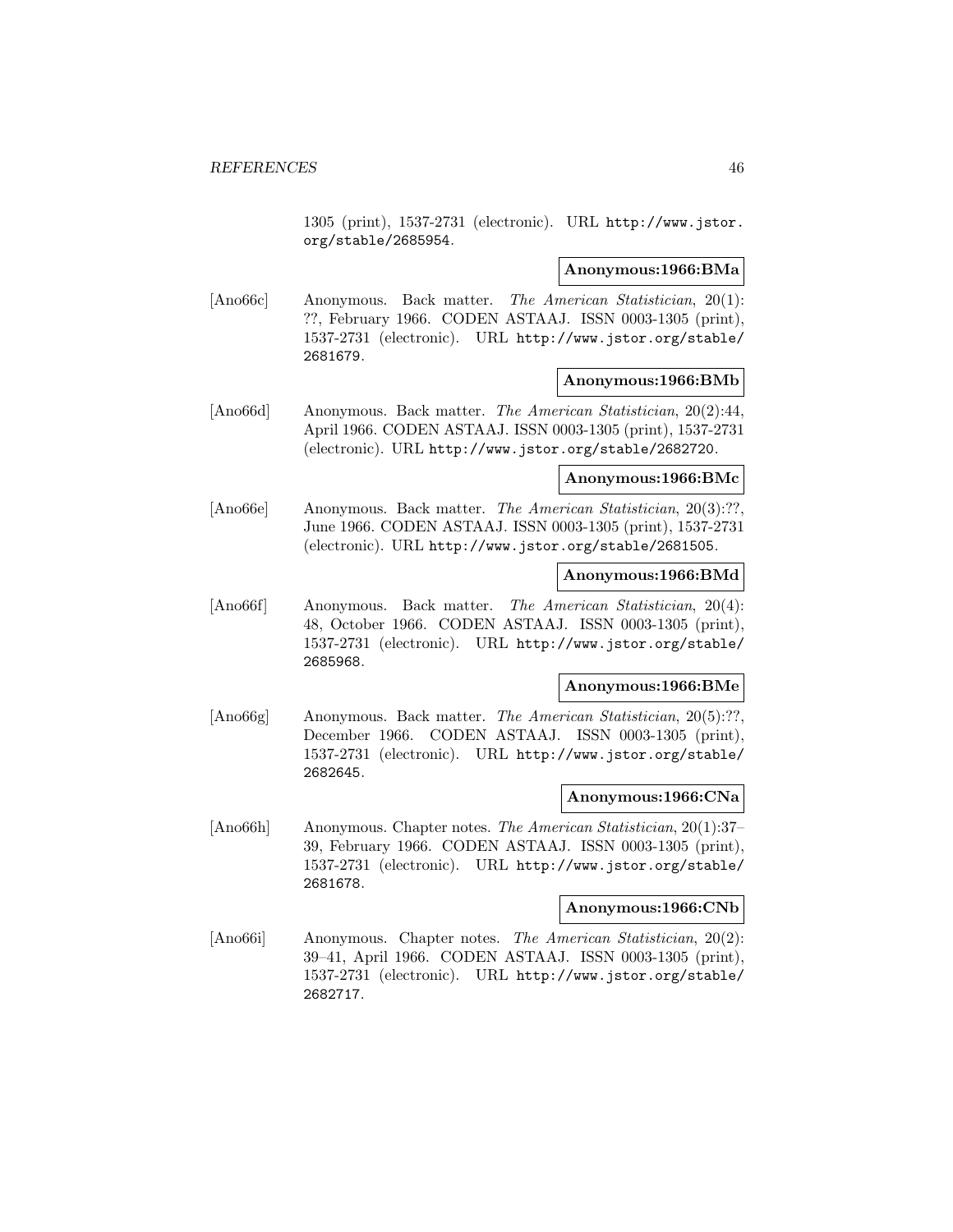#### **Anonymous:1966:CNc**

[Ano66j] Anonymous. Chapter notes. The American Statistician, 20(3): 51–54, June 1966. CODEN ASTAAJ. ISSN 0003-1305 (print), 1537-2731 (electronic). URL http://www.jstor.org/stable/ 2681504.

### **Anonymous:1966:CNd**

[Ano66k] Anonymous. Chapter notes. The American Statistician, 20(4): 44–45, October 1966. CODEN ASTAAJ. ISSN 0003-1305 (print), 1537-2731 (electronic). URL http://www.jstor.org/stable/ 2685967.

### **Anonymous:1966:CNe**

[Ano66l] Anonymous. Chapter notes. The American Statistician, 20(5):38– 40, December 1966. CODEN ASTAAJ. ISSN 0003-1305 (print), 1537-2731 (electronic). URL http://www.jstor.org/stable/ 2682644.

#### **Anonymous:1966:CQA**

[Ano66m] Anonymous. Correction: Questions and answers. The American Statistician, 20(3):43, June 1966. CODEN ASTAAJ. ISSN 0003- 1305 (print), 1537-2731 (electronic). URL http://www.jstor. org/stable/2681500.

# **Anonymous:1966:FRJ**

[Ano66n] Anonymous. Faculty representatives — January, 1966. The American Statistician, 20(2):41, April 1966. CODEN ASTAAJ. ISSN 0003-1305 (print), 1537-2731 (electronic). URL http://www. jstor.org/stable/2682718.

#### **Anonymous:1966:FID**

[Ano66o] Anonymous. Family income distribution statistics published by federal agencies. The American Statistician, 20(1):18–23, February 1966. CODEN ASTAAJ. ISSN 0003-1305 (print), 1537-2731 (electronic). URL http://www.jstor.org/stable/2681671.

### **Anonymous:1966:FSAa**

[Ano66p] Anonymous. Federal statistical activities. The American Statistician, 20(1):12–39, February 1966. CODEN ASTAAJ. ISSN 0003- 1305 (print), 1537-2731 (electronic). URL http://www.jstor. org/stable/2681669.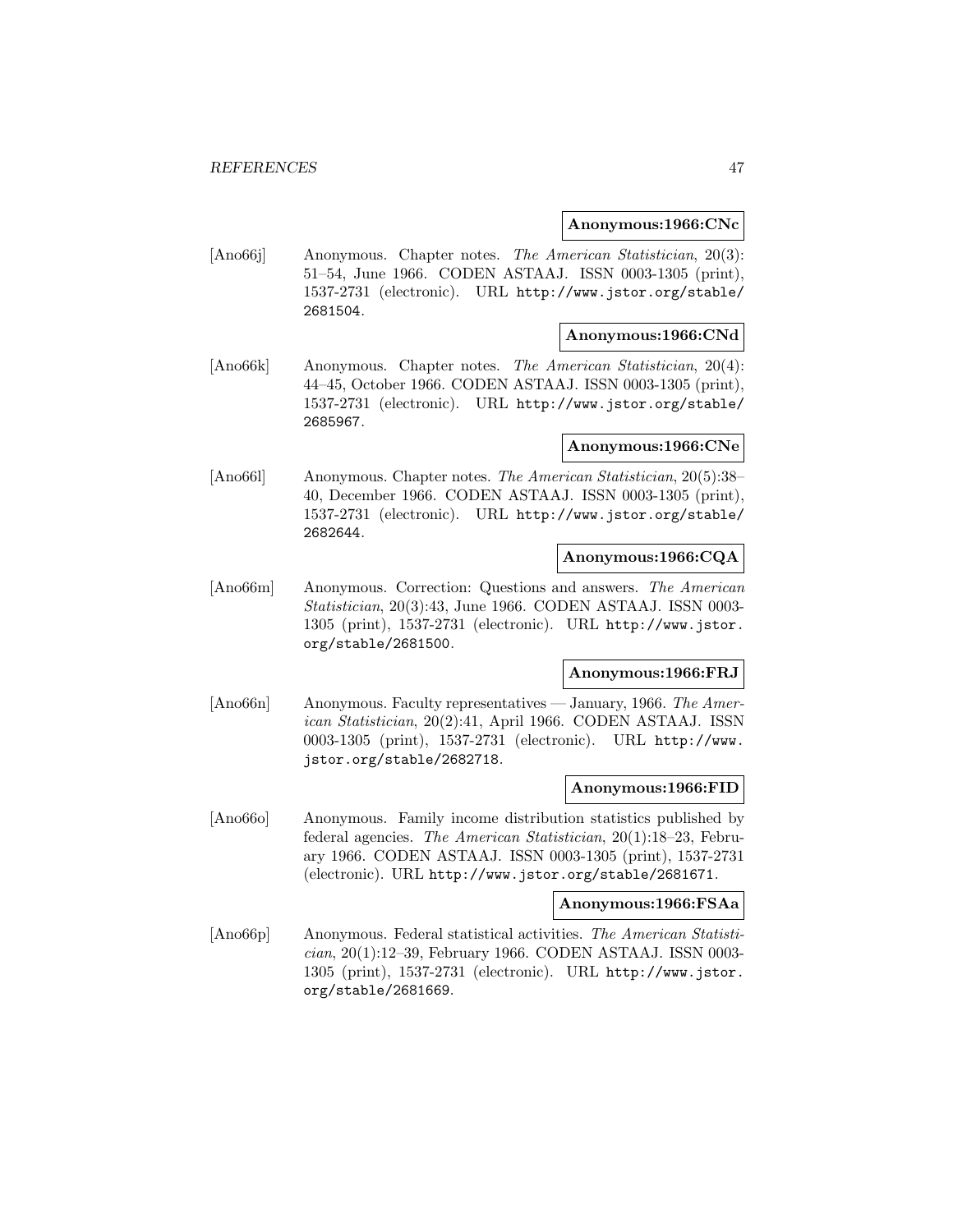#### **Anonymous:1966:FSAb**

[Ano66q] Anonymous. Federal statistical activities. The American Statistician, 20(2):12–13, April 1966. CODEN ASTAAJ. ISSN 0003- 1305 (print), 1537-2731 (electronic). URL http://www.jstor. org/stable/2682709.

# **Anonymous:1966:FSAc**

[Ano66r] Anonymous. Federal statistical activities. The American Statistician, 20(3):12–13, June 1966. CODEN ASTAAJ. ISSN 0003- 1305 (print), 1537-2731 (electronic). URL http://www.jstor. org/stable/2681491.

#### **Anonymous:1966:FSAd**

[Ano66s] Anonymous. Federal statistical activities. The American Statistician, 20(4):18–19, October 1966. CODEN ASTAAJ. ISSN 0003- 1305 (print), 1537-2731 (electronic). URL http://www.jstor. org/stable/2685957.

# **Anonymous:1966:FMa**

[Ano66t] Anonymous. Front matter. The American Statistician, 20(1):1– 6, February 1966. CODEN ASTAAJ. ISSN 0003-1305 (print), 1537-2731 (electronic). URL http://www.jstor.org/stable/ 2681665.

# **Anonymous:1966:FMb**

[Ano66u] Anonymous. Front matter. The American Statistician, 20(2): 1–17, April 1966. CODEN ASTAAJ. ISSN 0003-1305 (print), 1537-2731 (electronic). URL http://www.jstor.org/stable/ 2682705.

## **Anonymous:1966:FMc**

[Ano66v] Anonymous. Front matter. The American Statistician, 20(3): 1–55, June 1966. CODEN ASTAAJ. ISSN 0003-1305 (print), 1537-2731 (electronic). URL http://www.jstor.org/stable/ 2681487.

### **Anonymous:1966:FMd**

[Ano66w] Anonymous. Front matter. The American Statistician, 20(4):1– 40, October 1966. CODEN ASTAAJ. ISSN 0003-1305 (print), 1537-2731 (electronic). URL http://www.jstor.org/stable/ 2685952.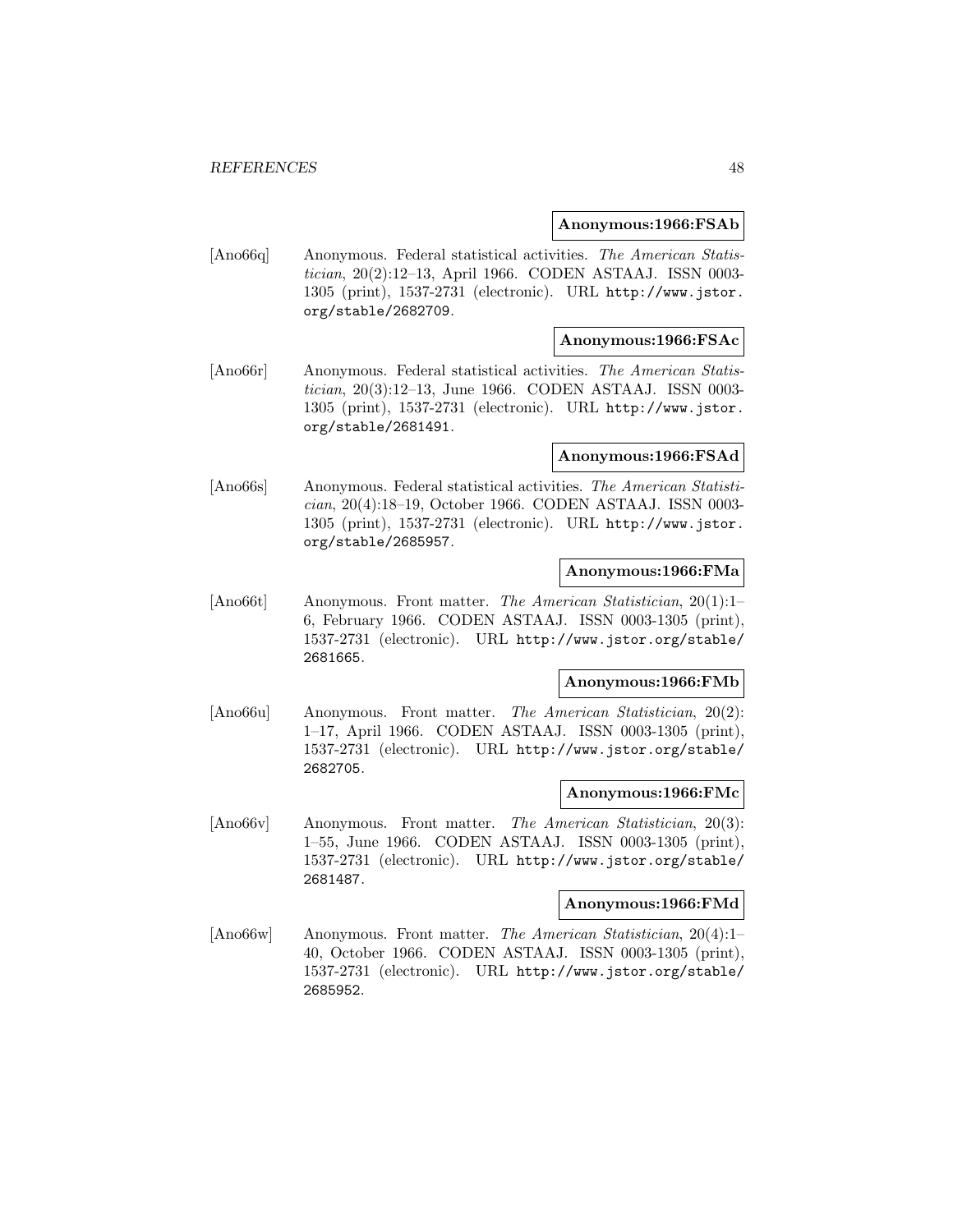### **Anonymous:1966:FMe**

[Ano66x] Anonymous. Front matter. The American Statistician, 20(5):1– 26, December 1966. CODEN ASTAAJ. ISSN 0003-1305 (print), 1537-2731 (electronic). URL http://www.jstor.org/stable/ 2682632.

# **Anonymous:1966:GCS**

[Ano66y] Anonymous. Government of Canada statistical activities. The American Statistician, 20(5):10–13, December 1966. CODEN AS-TAAJ. ISSN 0003-1305 (print), 1537-2731 (electronic). URL http://www.jstor.org/stable/2682634.

# **Anonymous:1966:ISAa**

[Ano66z] Anonymous. International statistical activities. The American Statistician, 20(1):11–39, February 1966. CODEN ASTAAJ. ISSN 0003-1305 (print), 1537-2731 (electronic). URL http://www. jstor.org/stable/2681668.

# **Anonymous:1966:ISAb**

[Ano66-27] Anonymous. International statistical activities. The American Statistician, 20(2):9, April 1966. CODEN ASTAAJ. ISSN 0003- 1305 (print), 1537-2731 (electronic). URL http://www.jstor. org/stable/2682707.

# **Anonymous:1966:ISAc**

[Ano66-28] Anonymous. International statistical activities. The American Statistician, 20(3):11, June 1966. CODEN ASTAAJ. ISSN 0003- 1305 (print), 1537-2731 (electronic). URL http://www.jstor. org/stable/2681489.

## **Anonymous:1966:ISAd**

[Ano66-29] Anonymous. International statistical activities. The American Statistician, 20(4):16–17, October 1966. CODEN ASTAAJ. ISSN 0003-1305 (print), 1537-2731 (electronic). URL http://www. jstor.org/stable/2685955.

# **Anonymous:1966:ISAe**

[Ano66-30] Anonymous. International statistical activities. The American Statistician, 20(5):14–15, December 1966. CODEN ASTAAJ. ISSN 0003-1305 (print), 1537-2731 (electronic). URL http:// www.jstor.org/stable/2682635.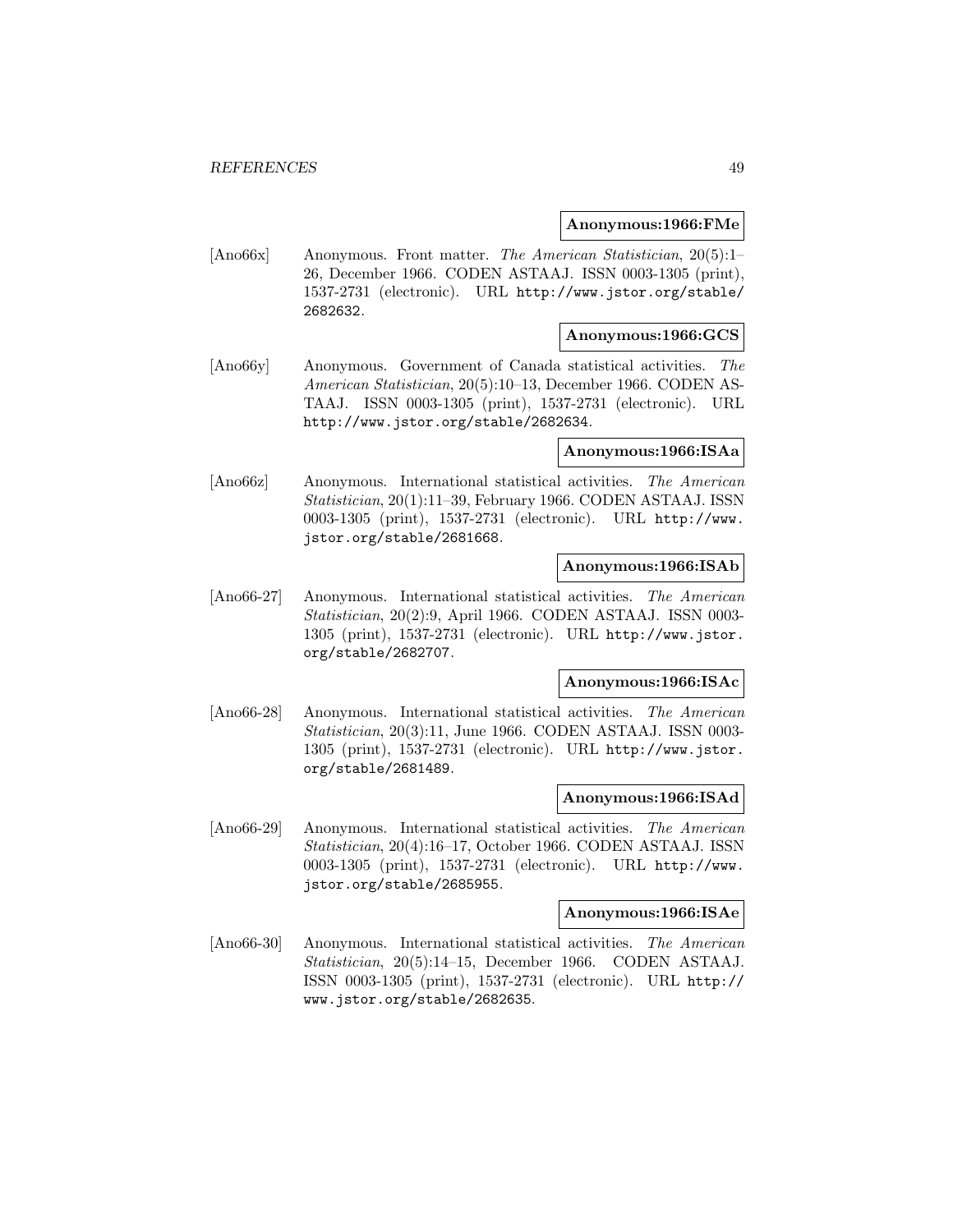#### **Anonymous:1966:Na**

[Ano66-31] Anonymous. News. The American Statistician, 20(1):2–10, February 1966. CODEN ASTAAJ. ISSN 0003-1305 (print), 1537-2731 (electronic). URL http://www.jstor.org/stable/2681666.

### **Anonymous:1966:Nb**

[Ano66-32] Anonymous. News. The American Statistician, 20(2):2–9, April 1966. CODEN ASTAAJ. ISSN 0003-1305 (print), 1537-2731 (electronic). URL http://www.jstor.org/stable/2682706.

## **Anonymous:1966:Nc**

[Ano66-33] Anonymous. News. The American Statistician, 20(3):2–10, June 1966. CODEN ASTAAJ. ISSN 0003-1305 (print), 1537-2731 (electronic). URL http://www.jstor.org/stable/2681488.

# **Anonymous:1966:Nd**

[Ano66-34] Anonymous. News. The American Statistician, 20(4):2–15, October 1966. CODEN ASTAAJ. ISSN 0003-1305 (print), 1537-2731 (electronic). URL http://www.jstor.org/stable/2685953.

### **Anonymous:1966:Ne**

[Ano66-35] Anonymous. News. The American Statistician, 20(5):2–10, December 1966. CODEN ASTAAJ. ISSN 0003-1305 (print), 1537-2731 (electronic). URL http://www.jstor.org/stable/ 2682633.

# **Anonymous:1966:PNa**

[Ano66-36] Anonymous. Personal news. The American Statistician, 20(1):10– 40, February 1966. CODEN ASTAAJ. ISSN 0003-1305 (print), 1537-2731 (electronic). URL http://www.jstor.org/stable/ 2681667.

# **Anonymous:1966:PNb**

[Ano66-37] Anonymous. Personal news. The American Statistician, 20(2): 9–11, April 1966. CODEN ASTAAJ. ISSN 0003-1305 (print), 1537-2731 (electronic). URL http://www.jstor.org/stable/ 2682708.

# **Anonymous:1966:PNc**

[Ano66-38] Anonymous. Personal news. The American Statistician, 20(3): 11–56, June 1966. CODEN ASTAAJ. ISSN 0003-1305 (print), 1537-2731 (electronic). URL http://www.jstor.org/stable/ 2681490.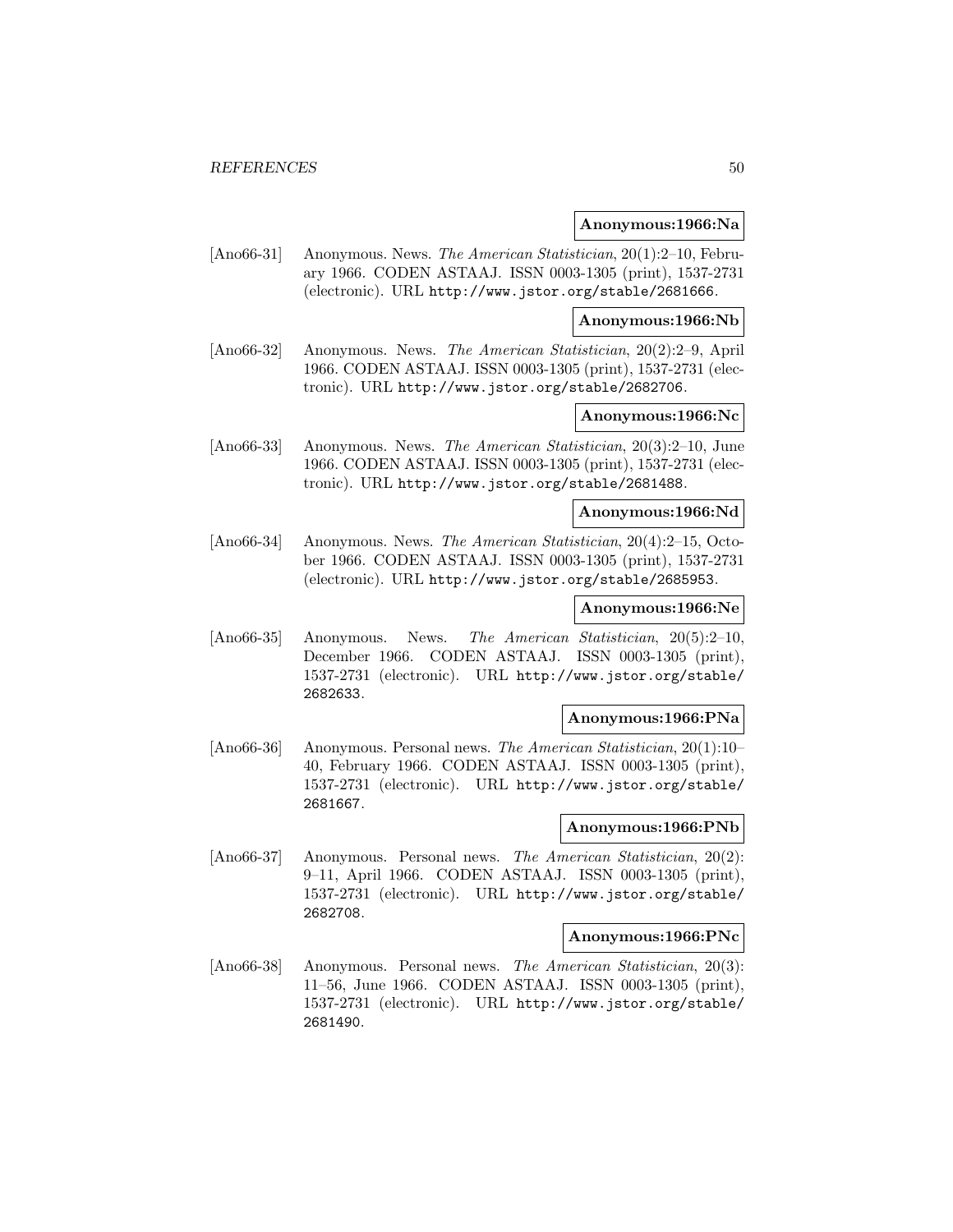#### **Anonymous:1966:PNd**

[Ano66-39] Anonymous. Personal news. The American Statistician, 20(4): 17–47, October 1966. CODEN ASTAAJ. ISSN 0003-1305 (print), 1537-2731 (electronic). URL http://www.jstor.org/stable/ 2685956.

### **Anonymous:1966:PNe**

[Ano66-40] Anonymous. Personal news. The American Statistician, 20(5):15– 34, December 1966. CODEN ASTAAJ. ISSN 0003-1305 (print), 1537-2731 (electronic). URL http://www.jstor.org/stable/ 2682636.

## **Anonymous:1966:PAD**

[Ano66-41] Anonymous. Profile-age distribution of ASA membership, 1964. The American Statistician, 20(2):25–28, April 1966. CODEN AS-TAAJ. ISSN 0003-1305 (print), 1537-2731 (electronic). URL http://www.jstor.org/stable/2682713.

# **Anonymous:1966:PEA**

[Ano66-42] Anonymous. Profile-educational attainments of ASA members, 1964. The American Statistician, 20(1):26–28, February 1966. CODEN ASTAAJ. ISSN 0003-1305 (print), 1537-2731 (electronic). URL http://www.jstor.org/stable/2681674.

## **Anonymous:1966:PGC**

[Ano66-43] Anonymous. Profile-geographic composition of ASA membership, 1964. The American Statistician, 20(3):37–41, June 1966. CO-DEN ASTAAJ. ISSN 0003-1305 (print), 1537-2731 (electronic). URL http://www.jstor.org/stable/2681498.

# **Anonymous:1966:PSA**

[Ano66-44] Anonymous. Profile-statistical activities, methodological techniques, and fields of application of ASA members, 1964. The American Statistician, 20(4):35–37, October 1966. CODEN AS-TAAJ. ISSN 0003-1305 (print), 1537-2731 (electronic). URL http://www.jstor.org/stable/2685964.

## **Anonymous:1966:SRM**

[Ano66-45] Anonymous. Spring Regional Meetings of The Institute of Mathematical Statistics (Eastern Region), The Biometric Society (ENAR) and The American Statistical Association (Biometrics Section and Section on Physical and Engineering Sciences).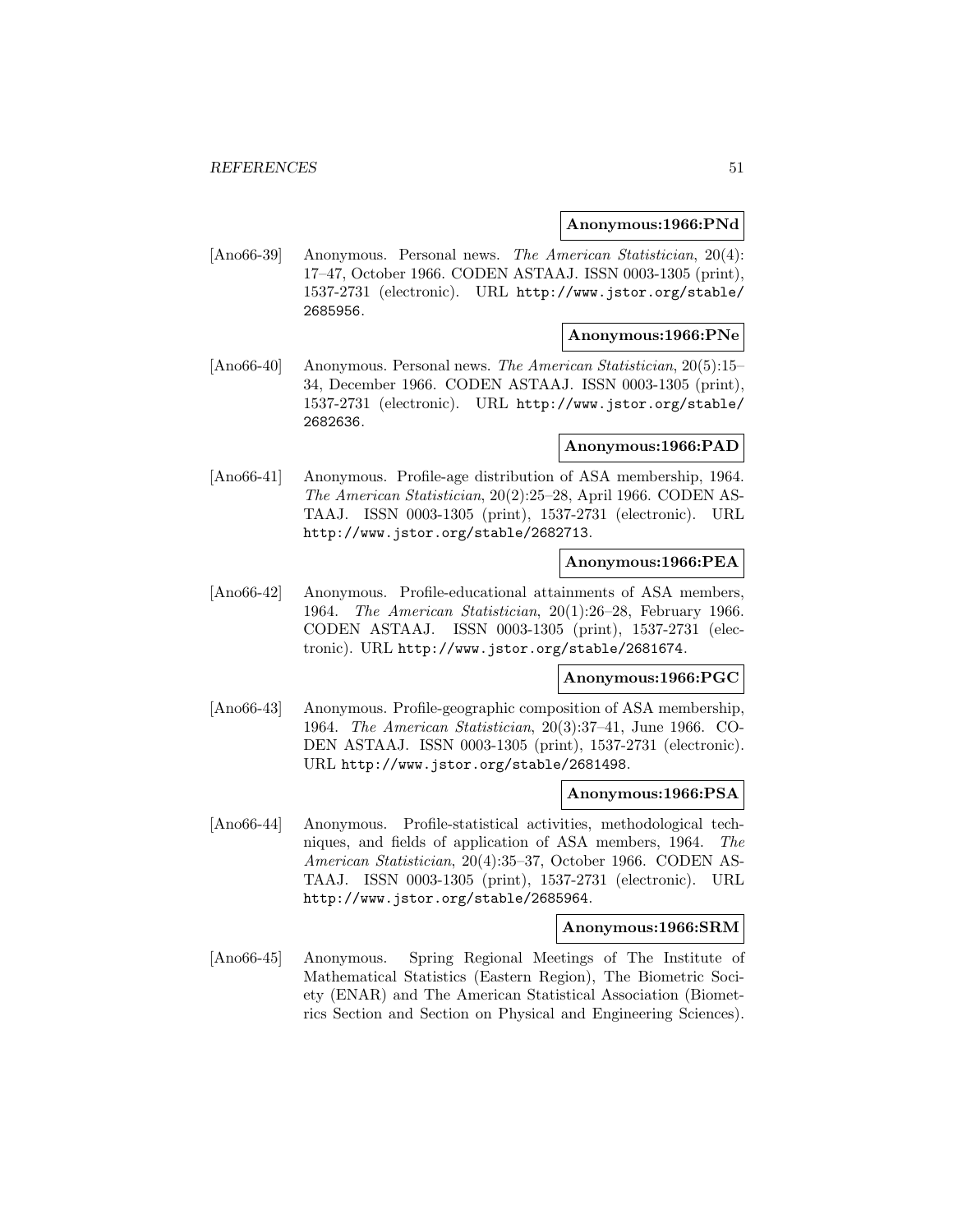The American Statistician, 20(2):34–36, April 1966. CODEN AS-TAAJ. ISSN 0003-1305 (print), 1537-2731 (electronic). URL http://www.jstor.org/stable/2682715.

### **Anonymous:1967:AMJ**

[Ano67a] Anonymous. 127th Annual Meeting: Joint Statistical Meetings. The American Statistician, 21(4):35–44, October 1967. CODEN ASTAAJ. ISSN 0003-1305 (print), 1537-2731 (electronic). URL http://www.jstor.org/stable/2682106.

#### **Anonymous:1967:AM**

[Ano67b] Anonymous. 1967 Annual Meeting. The American Statistician, 21(1):20, February 1967. CODEN ASTAAJ. ISSN 0003-1305 (print), 1537-2731 (electronic). URL http://www.jstor.org/ stable/2681909.

# **Anonymous:1967:BMa**

[Ano67c] Anonymous. Back matter. The American Statistician, 21(1): 44, February 1967. CODEN ASTAAJ. ISSN 0003-1305 (print), 1537-2731 (electronic). URL http://www.jstor.org/stable/ 2681918.

## **Anonymous:1967:BMb**

[Ano67d] Anonymous. Back matter. The American Statistician, 21(2): 47–48, April 1967. CODEN ASTAAJ. ISSN 0003-1305 (print), 1537-2731 (electronic). URL http://www.jstor.org/stable/ 2682618.

#### **Anonymous:1967:BMc**

[Ano67e] Anonymous. Back matter. The American Statistician, 21(3):??, June 1967. CODEN ASTAAJ. ISSN 0003-1305 (print), 1537-2731 (electronic). URL http://www.jstor.org/stable/2682047.

# **Anonymous:1967:BMd**

[Ano67f] Anonymous. Back matter. The American Statistician, 21(4): ??, October 1967. CODEN ASTAAJ. ISSN 0003-1305 (print), 1537-2731 (electronic). URL http://www.jstor.org/stable/ 2682111.

# **Anonymous:1967:BMe**

[Ano67g] Anonymous. Back matter. The American Statistician, 21(5):??, December 1967. CODEN ASTAAJ. ISSN 0003-1305 (print), 1537-2731 (electronic). URL http://www.jstor.org/stable/ 2682665.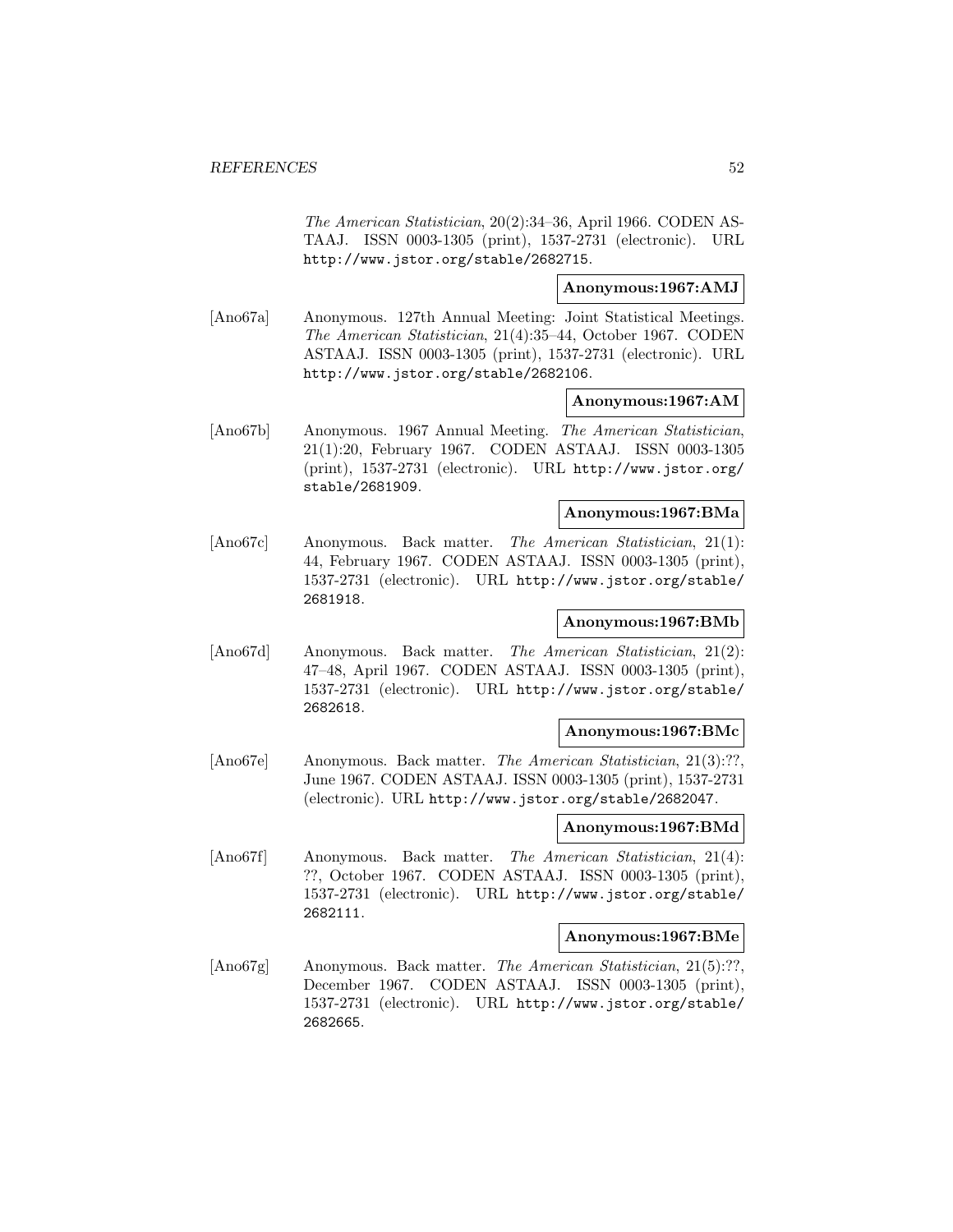### **Anonymous:1967:CNa**

[Ano67h] Anonymous. Chapter notes. The American Statistician, 21(1):42– 43, February 1967. CODEN ASTAAJ. ISSN 0003-1305 (print), 1537-2731 (electronic). URL http://www.jstor.org/stable/ 2681917.

### **Anonymous:1967:CNb**

[Ano67i] Anonymous. Chapter notes. The American Statistician, 21(2): 45–46, April 1967. CODEN ASTAAJ. ISSN 0003-1305 (print), 1537-2731 (electronic). URL http://www.jstor.org/stable/ 2682617.

### **Anonymous:1967:CNc**

[Ano67j] Anonymous. Chapter notes. The American Statistician, 21(3): 45–48, June 1967. CODEN ASTAAJ. ISSN 0003-1305 (print), 1537-2731 (electronic). URL http://www.jstor.org/stable/ 2682046.

#### **Anonymous:1967:CNd**

[Ano67k] Anonymous. Chapter notes. The American Statistician, 21(4): 56, October 1967. CODEN ASTAAJ. ISSN 0003-1305 (print), 1537-2731 (electronic). URL http://www.jstor.org/stable/ 2682110.

# **Anonymous:1967:CNe**

[Ano67l] Anonymous. Chapter notes. The American Statistician, 21(5): 36, December 1967. CODEN ASTAAJ. ISSN 0003-1305 (print), 1537-2731 (electronic). URL http://www.jstor.org/stable/ 2682664.

## **Anonymous:1967:CQA**

[Ano67m] Anonymous. Corrigenda: Questions and answers. The American Statistician, 21(4):48, October 1967. CODEN ASTAAJ. ISSN 0003-1305 (print), 1537-2731 (electronic). URL http:// www.jstor.org/stable/2682108.

### **Anonymous:1967:FMa**

[Ano67n] Anonymous. Front matter. The American Statistician, 21(1):1– 11, February 1967. CODEN ASTAAJ. ISSN 0003-1305 (print), 1537-2731 (electronic). URL http://www.jstor.org/stable/ 2681903.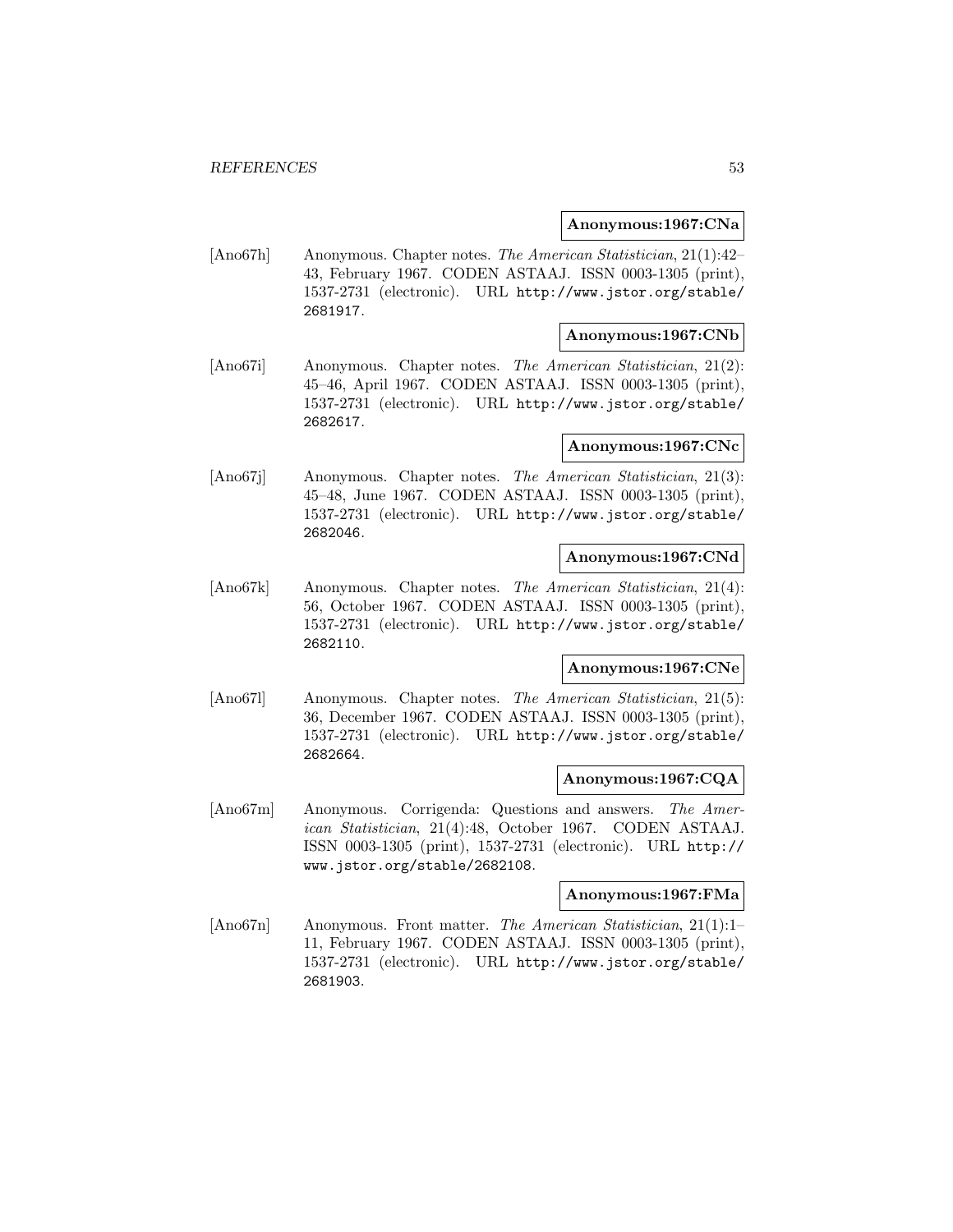### **Anonymous:1967:FMb**

[Ano67o] Anonymous. Front matter. The American Statistician, 21(2): 1–11, April 1967. CODEN ASTAAJ. ISSN 0003-1305 (print), 1537-2731 (electronic). URL http://www.jstor.org/stable/ 2682601.

# **Anonymous:1967:FMc**

[Ano67p] Anonymous. Front matter. The American Statistician, 21(3):1–9, June 1967. CODEN ASTAAJ. ISSN 0003-1305 (print), 1537-2731 (electronic). URL http://www.jstor.org/stable/2682033.

# **Anonymous:1967:FMd**

[Ano67q] Anonymous. Front matter. The American Statistician, 21(4): 1, October 1967. CODEN ASTAAJ. ISSN 0003-1305 (print), 1537-2731 (electronic). URL http://www.jstor.org/stable/ 2682091.

# **Anonymous:1967:FMe**

[Ano67r] Anonymous. Front matter. The American Statistician, 21(5): ??, December 1967. CODEN ASTAAJ. ISSN 0003-1305 (print), 1537-2731 (electronic). URL http://www.jstor.org/stable/ 2682646.

#### **Anonymous:1967:GP**

[Ano67s] Anonymous. Gladys L. Palmer, 1895–1967. The American Statistician, 21(5):35, December 1967. CODEN ASTAAJ. ISSN 0003- 1305 (print), 1537-2731 (electronic). URL http://www.jstor. org/stable/2682661.

### **Anonymous:1967:HG**

[Ano67t] Anonymous. Herman Guterman. The American Statistician, 21(5):36, December 1967. CODEN ASTAAJ. ISSN 0003-1305 (print), 1537-2731 (electronic). URL http://www.jstor.org/ stable/2682663.

#### **Anonymous:1967:ISAa**

[Ano67u] Anonymous. International statistical activities. The American Statistician, 21(1):8–9, February 1967. CODEN ASTAAJ. ISSN 0003-1305 (print), 1537-2731 (electronic). URL http://www. jstor.org/stable/2681906.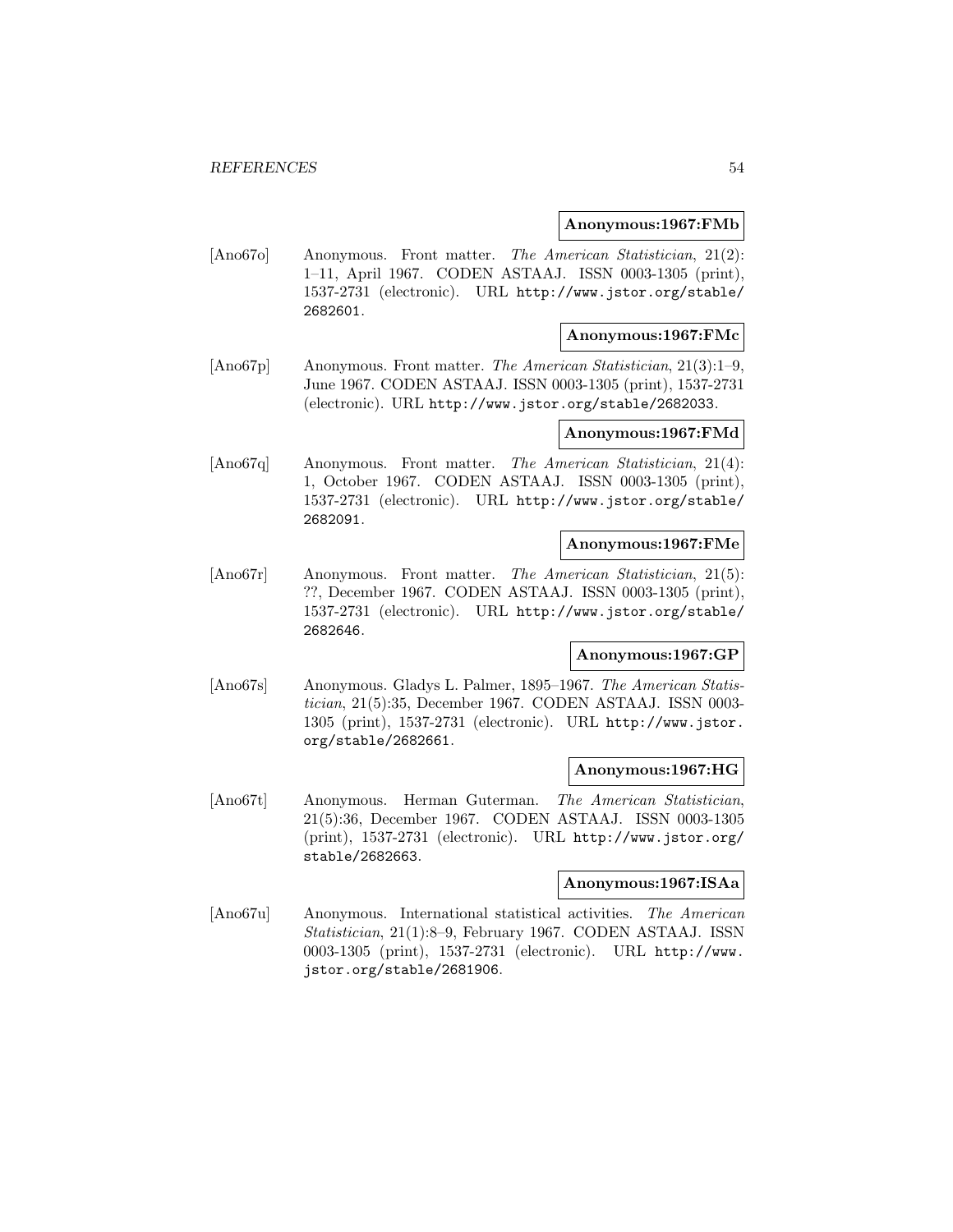### **Anonymous:1967:ISAb**

[Ano67v] Anonymous. International statistical activities. The American Statistician, 21(2):10, April 1967. CODEN ASTAAJ. ISSN 0003- 1305 (print), 1537-2731 (electronic). URL http://www.jstor. org/stable/2682604.

# **Anonymous:1967:ISAc**

[Ano67w] Anonymous. International statistical activities. The American Statistician, 21(3):8, June 1967. CODEN ASTAAJ. ISSN 0003- 1305 (print), 1537-2731 (electronic). URL http://www.jstor. org/stable/2682035.

#### **Anonymous:1967:ISAd**

[Ano67x] Anonymous. International statistical activities. The American Statistician, 21(4):13–14, October 1967. CODEN ASTAAJ. ISSN 0003-1305 (print), 1537-2731 (electronic). URL http://www. jstor.org/stable/2682094.

## **Anonymous:1967:ISAe**

[Ano67y] Anonymous. International statistical activities. The American Statistician, 21(5):9, December 1967. CODEN ASTAAJ. ISSN 0003-1305 (print), 1537-2731 (electronic). URL http://www. jstor.org/stable/2682649.

#### **Anonymous:1967:JFD**

[Ano67z] Anonymous. James Frederic Dewhurst, 1895–1967. The American Statistician, 21(5):35–36, December 1967. CODEN ASTAAJ. ISSN 0003-1305 (print), 1537-2731 (electronic). URL http:// www.jstor.org/stable/2682662.

### **Anonymous:1967:LP**

[Ano67-27] Anonymous. Lloyd A. Prochnow. The American Statistician, 21(1):41, February 1967. CODEN ASTAAJ. ISSN 0003-1305 (print), 1537-2731 (electronic). URL http://www.jstor.org/ stable/2681916.

#### **Anonymous:1967:Na**

[Ano67-28] Anonymous. News. The American Statistician, 21(1):2–7, February 1967. CODEN ASTAAJ. ISSN 0003-1305 (print), 1537-2731 (electronic). URL http://www.jstor.org/stable/2681904.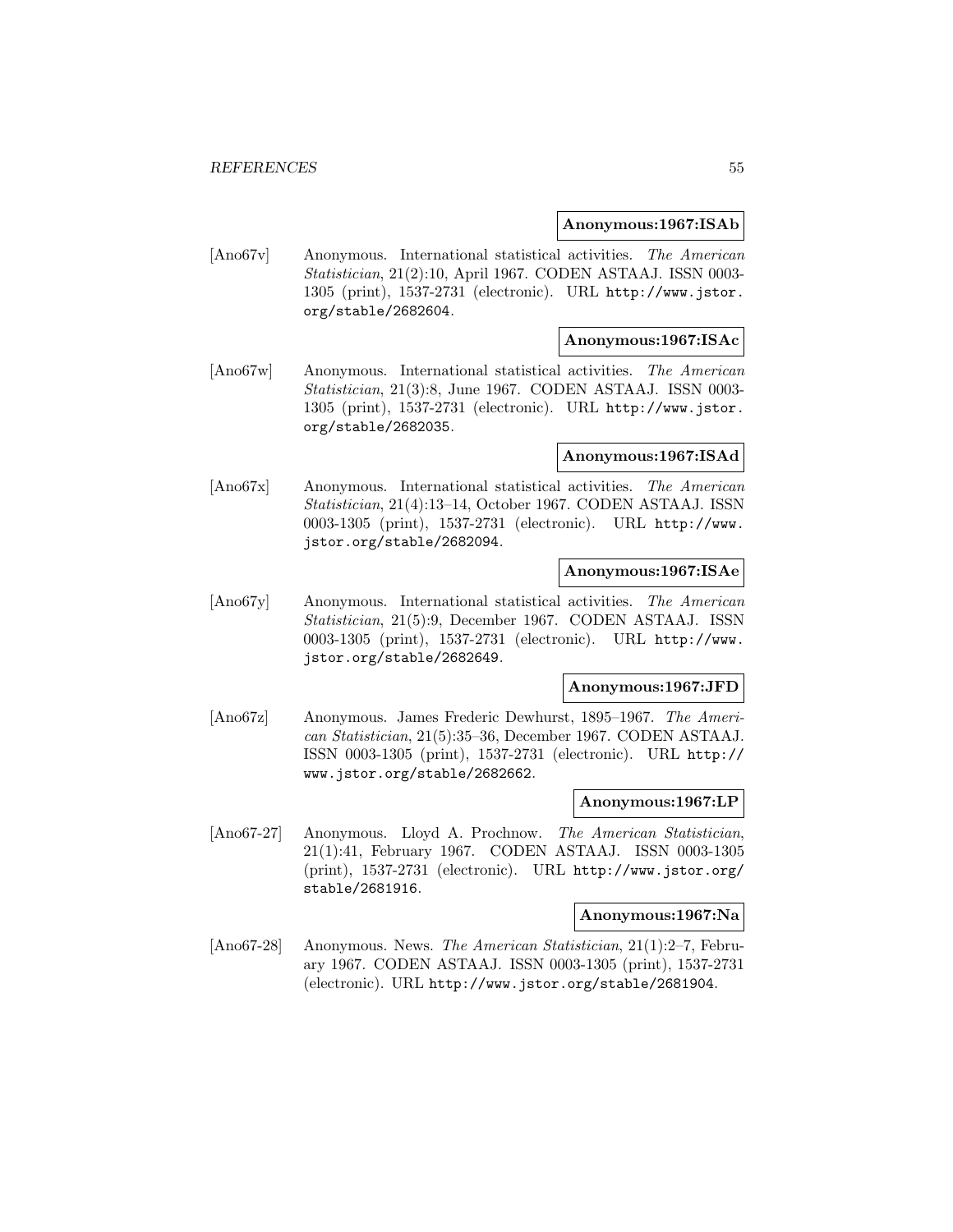#### **Anonymous:1967:Nb**

[Ano67-29] Anonymous. News. The American Statistician, 21(2):2–9, April 1967. CODEN ASTAAJ. ISSN 0003-1305 (print), 1537-2731 (electronic). URL http://www.jstor.org/stable/2682602.

### **Anonymous:1967:Nc**

[Ano67-30] Anonymous. News. The American Statistician, 21(3):2–7, June 1967. CODEN ASTAAJ. ISSN 0003-1305 (print), 1537-2731 (electronic). URL http://www.jstor.org/stable/2682034.

# **Anonymous:1967:Nd**

[Ano67-31] Anonymous. News. The American Statistician, 21(4):4–13, October 1967. CODEN ASTAAJ. ISSN 0003-1305 (print), 1537-2731 (electronic). URL http://www.jstor.org/stable/2682093.

# **Anonymous:1967:Ne**

[Ano67-32] Anonymous. News. The American Statistician, 21(5):1–8, December 1967. CODEN ASTAAJ. ISSN 0003-1305 (print), 1537-2731 (electronic). URL http://www.jstor.org/stable/2682647.

# **Anonymous:1967:PNa**

[Ano67-33] Anonymous. Personal news. The American Statistician, 21(1):7– 8, February 1967. CODEN ASTAAJ. ISSN 0003-1305 (print), 1537-2731 (electronic). URL http://www.jstor.org/stable/ 2681905.

# **Anonymous:1967:PNb**

[Ano67-34] Anonymous. Personal news. The American Statistician, 21(2): 9–10, April 1967. CODEN ASTAAJ. ISSN 0003-1305 (print), 1537-2731 (electronic). URL http://www.jstor.org/stable/ 2682603.

# **Anonymous:1967:PNc**

[Ano67-35] Anonymous. Personal news. The American Statistician, 21(3): 8–29, June 1967. CODEN ASTAAJ. ISSN 0003-1305 (print), 1537-2731 (electronic). URL http://www.jstor.org/stable/ 2682036.

# **Anonymous:1967:PNd**

[Ano67-36] Anonymous. Personal news. The American Statistician, 21(4): 14–15, October 1967. CODEN ASTAAJ. ISSN 0003-1305 (print), 1537-2731 (electronic). URL http://www.jstor.org/stable/ 2682095.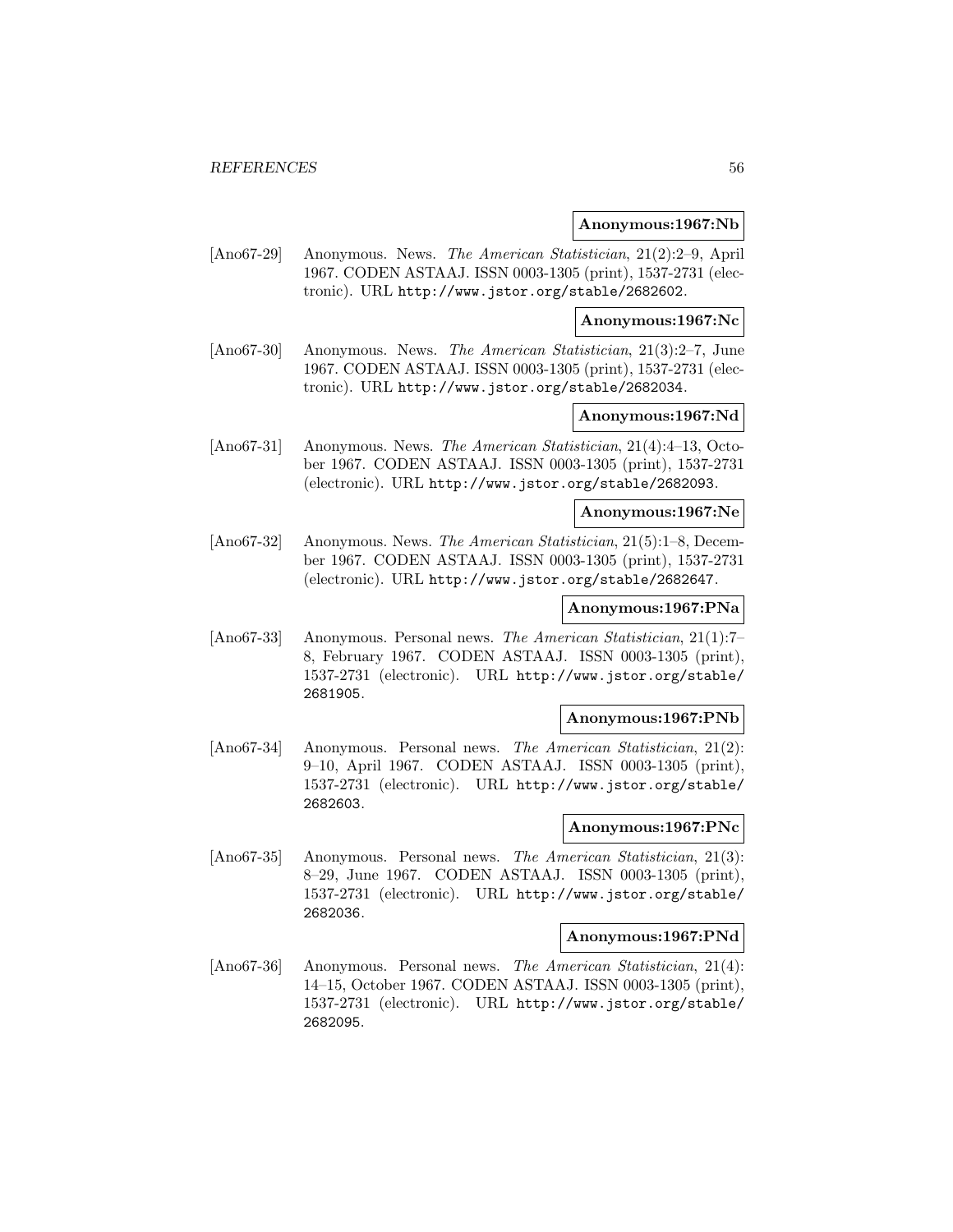#### **Anonymous:1967:PNe**

[Ano67-37] Anonymous. Personal news. The American Statistician, 21(5): 8, December 1967. CODEN ASTAAJ. ISSN 0003-1305 (print), 1537-2731 (electronic). URL http://www.jstor.org/stable/ 2682648.

# **Anonymous:1968:AMJ**

[Ano68a] Anonymous. 128th Annual Meeting: Joint Statistical Meetings. The American Statistician, 22(3):32–41, June 1968. CODEN AS-TAAJ. ISSN 0003-1305 (print), 1537-2731 (electronic). URL http://www.jstor.org/stable/2681809.

#### **Anonymous:1968:BMa**

[Ano68b] Anonymous. Back matter. The American Statistician, 22(1): 40, February 1968. CODEN ASTAAJ. ISSN 0003-1305 (print), 1537-2731 (electronic). URL http://www.jstor.org/stable/ 2681887.

#### **Anonymous:1968:BMb**

[Ano68c] Anonymous. Back matter. The American Statistician, 22(2): 39–40, April 1968. CODEN ASTAAJ. ISSN 0003-1305 (print), 1537-2731 (electronic). URL http://www.jstor.org/stable/ 2681993.

# **Anonymous:1968:BMc**

[Ano68d] Anonymous. Back matter. The American Statistician, 22(3):??, June 1968. CODEN ASTAAJ. ISSN 0003-1305 (print), 1537-2731 (electronic). URL http://www.jstor.org/stable/2681814.

#### **Anonymous:1968:BMd**

[Ano68e] Anonymous. Back matter. The American Statistician, 22(4): ??, October 1968. CODEN ASTAAJ. ISSN 0003-1305 (print), 1537-2731 (electronic). URL http://www.jstor.org/stable/ 2682032.

#### **Anonymous:1968:BMe**

[Ano68f] Anonymous. Back matter. The American Statistician, 22(5):??, December 1968. CODEN ASTAAJ. ISSN 0003-1305 (print), 1537-2731 (electronic). URL http://www.jstor.org/stable/ 2681847.

# **Anonymous:1968:CNa**

[Ano68g] Anonymous. Chapter notes. The American Statistician, 22(1):38– 39, February 1968. CODEN ASTAAJ. ISSN 0003-1305 (print),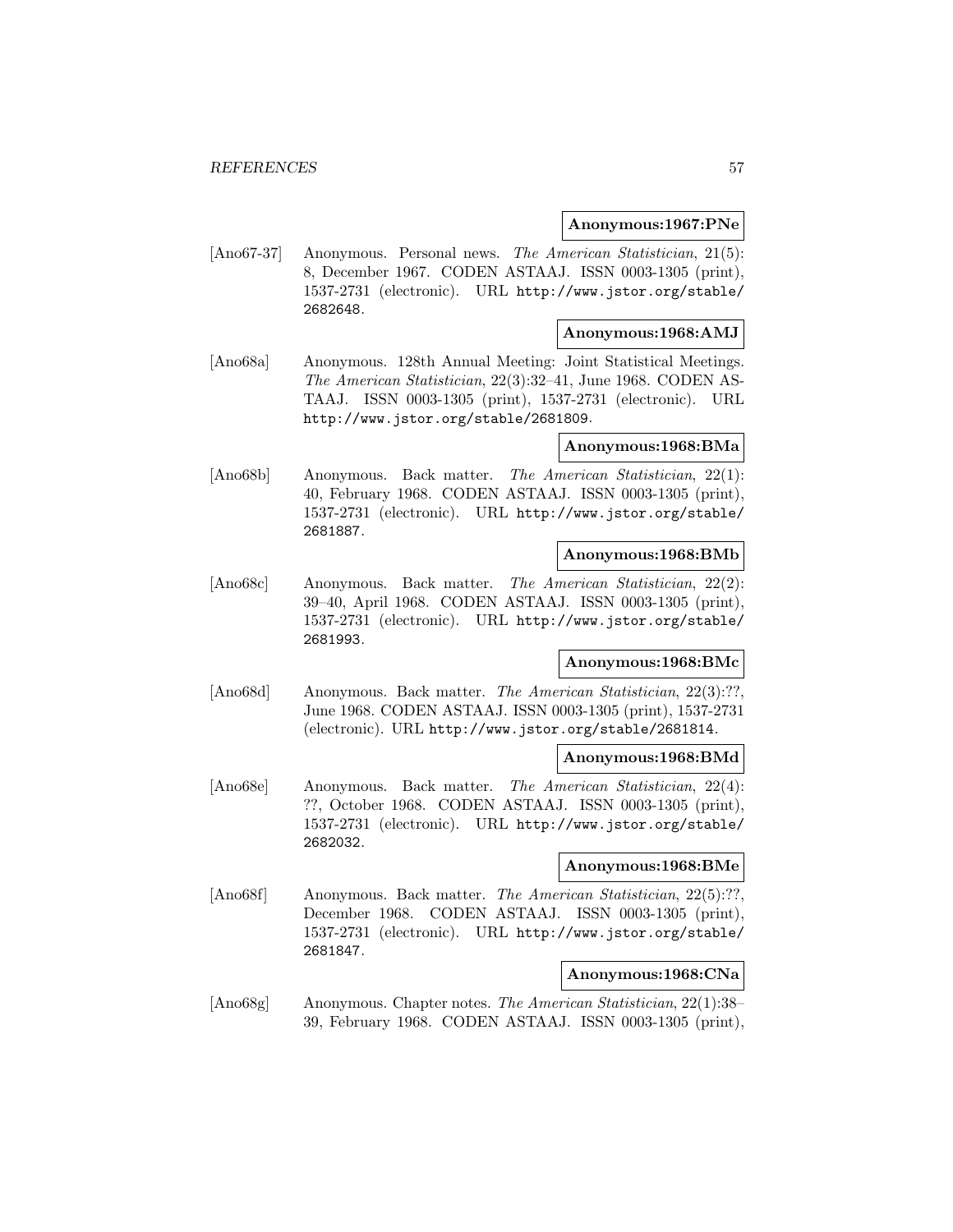1537-2731 (electronic). URL http://www.jstor.org/stable/ 2681886.

# **Anonymous:1968:CNb**

[Ano68h] Anonymous. Chapter notes. The American Statistician, 22(2): 36–38, April 1968. CODEN ASTAAJ. ISSN 0003-1305 (print), 1537-2731 (electronic). URL http://www.jstor.org/stable/ 2681992.

#### **Anonymous:1968:CNc**

[Ano68i] Anonymous. Chapter notes. The American Statistician, 22(3): 46–48, June 1968. CODEN ASTAAJ. ISSN 0003-1305 (print), 1537-2731 (electronic). URL http://www.jstor.org/stable/ 2681813.

# **Anonymous:1968:CNd**

[Ano68j] Anonymous. Chapter notes. The American Statistician, 22(4): 51–52, October 1968. CODEN ASTAAJ. ISSN 0003-1305 (print), 1537-2731 (electronic). URL http://www.jstor.org/stable/ 2682031.

# **Anonymous:1968:CNe**

[Ano68k] Anonymous. Chapter notes. The American Statistician, 22(5):39– 40, December 1968. CODEN ASTAAJ. ISSN 0003-1305 (print), 1537-2731 (electronic). URL http://www.jstor.org/stable/ 2681846.

# **Anonymous:1968:CIA**

[Ano681] Anonymous. Correction: An inequality for  $R/X$  — and an application to variables sampling. The American Statistician, 22(3):30, June 1968. CODEN ASTAAJ. ISSN 0003-1305 (print), 1537-2731 (electronic). URL http://www.jstor.org/stable/2681807. See [Kir68].

#### **Anonymous:1968:EW**

[Ano68m] Anonymous. Edward White, 1875–1968. The American Statistician, 22(3):16, June 1968. CODEN ASTAAJ. ISSN 0003-1305 (print), 1537-2731 (electronic). URL http://www.jstor.org/ stable/2681796.

# **Anonymous:1968:ENN**

[Ano68n] Anonymous. Erratum notice: "A Note on the Correlation of Parts with Wholes". The American Statistician, 22(5):21, December 1968. CODEN ASTAAJ. ISSN 0003-1305 (print), 1537-2731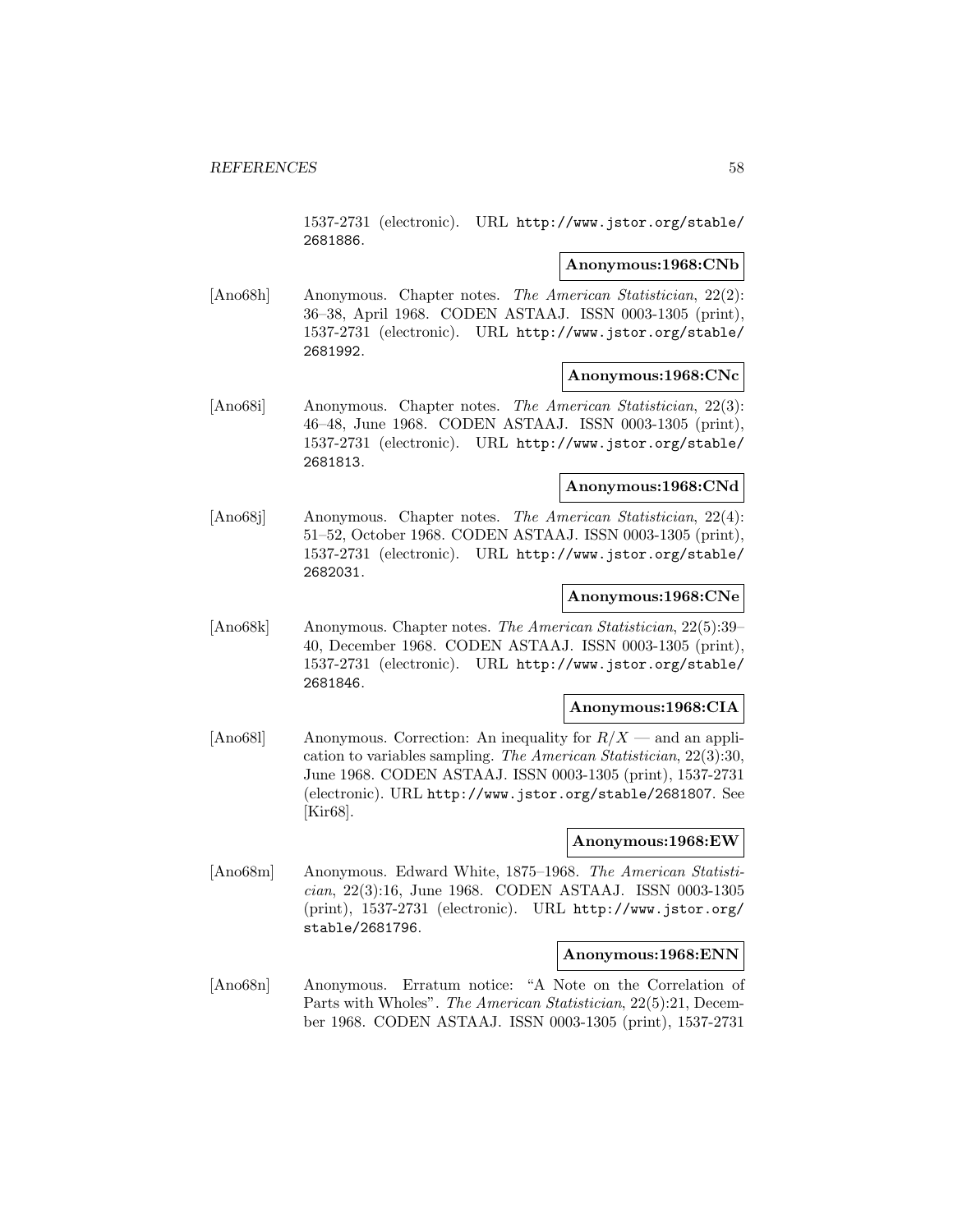(electronic). URL http://www.jstor.org/stable/2681834. See [BP68].

#### **Anonymous:1968:FMa**

[Ano68o] Anonymous. Front matter. The American Statistician, 22(1):1– 17, February 1968. CODEN ASTAAJ. ISSN 0003-1305 (print), 1537-2731 (electronic). URL http://www.jstor.org/stable/ 2681869.

### **Anonymous:1968:FMb**

[Ano68p] Anonymous. Front matter. The American Statistician, 22(2):1, April 1968. CODEN ASTAAJ. ISSN 0003-1305 (print), 1537-2731 (electronic). URL http://www.jstor.org/stable/2681975.

### **Anonymous:1968:FMc**

[Ano68q] Anonymous. Front matter. The American Statistician, 22(3):??, June 1968. CODEN ASTAAJ. ISSN 0003-1305 (print), 1537-2731 (electronic). URL http://www.jstor.org/stable/2681791.

### **Anonymous:1968:FMd**

[Ano68r] Anonymous. Front matter. The American Statistician, 22(4):1– 49, October 1968. CODEN ASTAAJ. ISSN 0003-1305 (print), 1537-2731 (electronic). URL http://www.jstor.org/stable/ 2682011.

### **Anonymous:1968:FMe**

[Ano68s] Anonymous. Front matter. The American Statistician, 22(5):12– 13, December 1968. CODEN ASTAAJ. ISSN 0003-1305 (print), 1537-2731 (electronic). URL http://www.jstor.org/stable/ 2681829.

# **Anonymous:1968:ISAa**

[Ano68t] Anonymous. International statistical activities. The American Statistician, 22(1):12–13, February 1968. CODEN ASTAAJ. ISSN 0003-1305 (print), 1537-2731 (electronic). URL http://www. jstor.org/stable/2681872.

### **Anonymous:1968:ISAb**

[Ano68u] Anonymous. International statistical activities. The American Statistician, 22(2):11–13, April 1968. CODEN ASTAAJ. ISSN 0003-1305 (print), 1537-2731 (electronic). URL http://www. jstor.org/stable/2681978.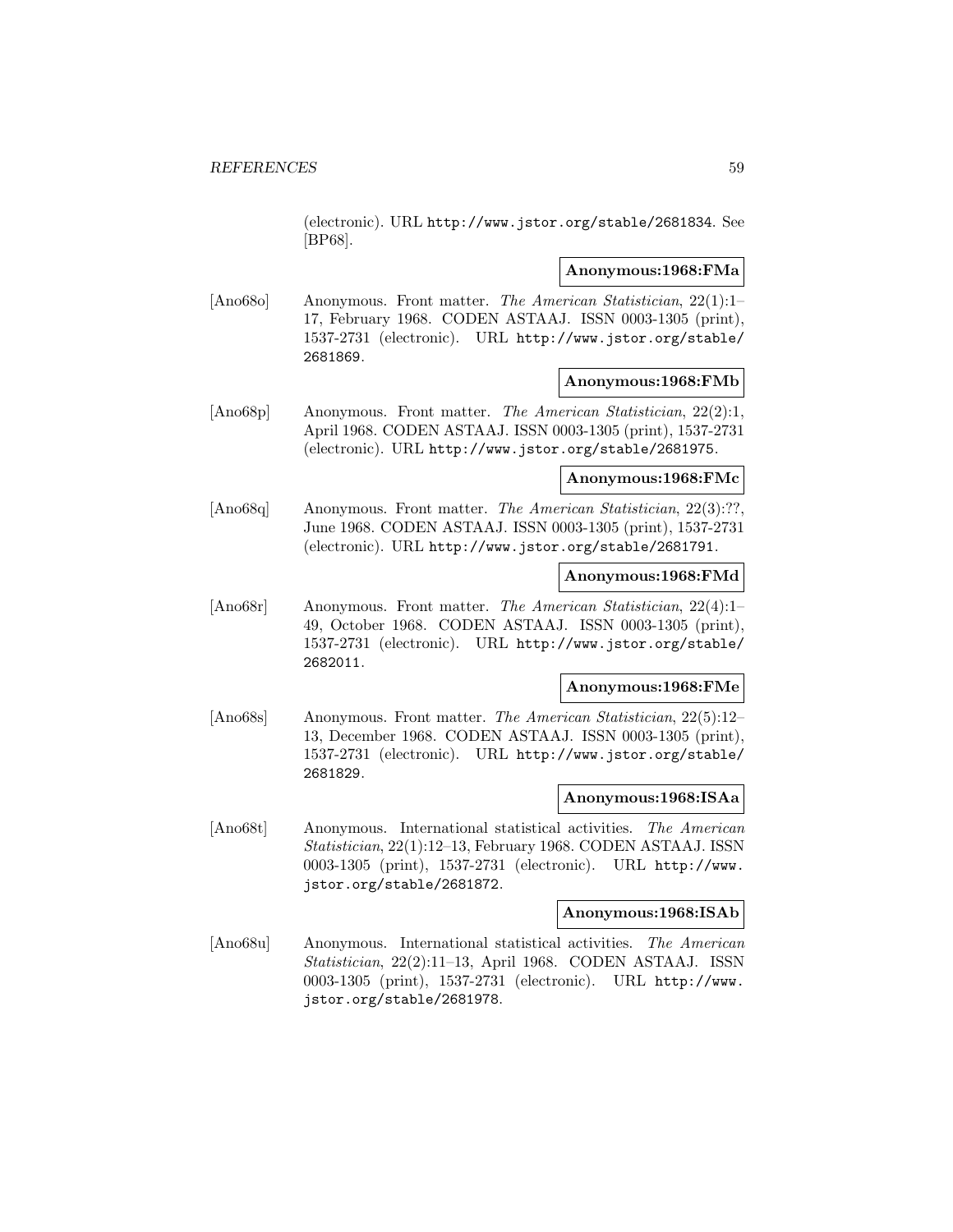#### **Anonymous:1968:ISAc**

[Ano68v] Anonymous. International statistical activities. The American Statistician, 22(3):15, June 1968. CODEN ASTAAJ. ISSN 0003- 1305 (print), 1537-2731 (electronic). URL http://www.jstor. org/stable/2681795.

### **Anonymous:1968:ISAd**

[Ano68w] Anonymous. International statistical activities. The American Statistician, 22(4):12, October 1968. CODEN ASTAAJ. ISSN 0003-1305 (print), 1537-2731 (electronic). URL http://www. jstor.org/stable/2682014.

## **Anonymous:1968:Na**

[Ano68x] Anonymous. News. The American Statistician, 22(1):2–11, February 1968. CODEN ASTAAJ. ISSN 0003-1305 (print), 1537-2731 (electronic). URL http://www.jstor.org/stable/2681870.

#### **Anonymous:1968:Nb**

[Ano68y] Anonymous. News. The American Statistician, 22(2):2–10, April 1968. CODEN ASTAAJ. ISSN 0003-1305 (print), 1537-2731 (electronic). URL http://www.jstor.org/stable/2681976.

#### **Anonymous:1968:Nc**

[Ano68z] Anonymous. News. The American Statistician, 22(3):1–13, June 1968. CODEN ASTAAJ. ISSN 0003-1305 (print), 1537-2731 (electronic). URL http://www.jstor.org/stable/2681792.

### **Anonymous:1968:Nd**

[Ano68-27] Anonymous. News. The American Statistician, 22(4):1–11, October 1968. CODEN ASTAAJ. ISSN 0003-1305 (print), 1537-2731 (electronic). URL http://www.jstor.org/stable/2682012.

### **Anonymous:1968:Ne**

[Ano68-28] Anonymous. News. The American Statistician, 22(5):1–10, December 1968. CODEN ASTAAJ. ISSN 0003-1305 (print), 1537-2731 (electronic). URL http://www.jstor.org/stable/ 2681830.

# **Anonymous:1968:PNa**

[Ano68-29] Anonymous. Personal news. The American Statistician, 22(1): 11, February 1968. CODEN ASTAAJ. ISSN 0003-1305 (print),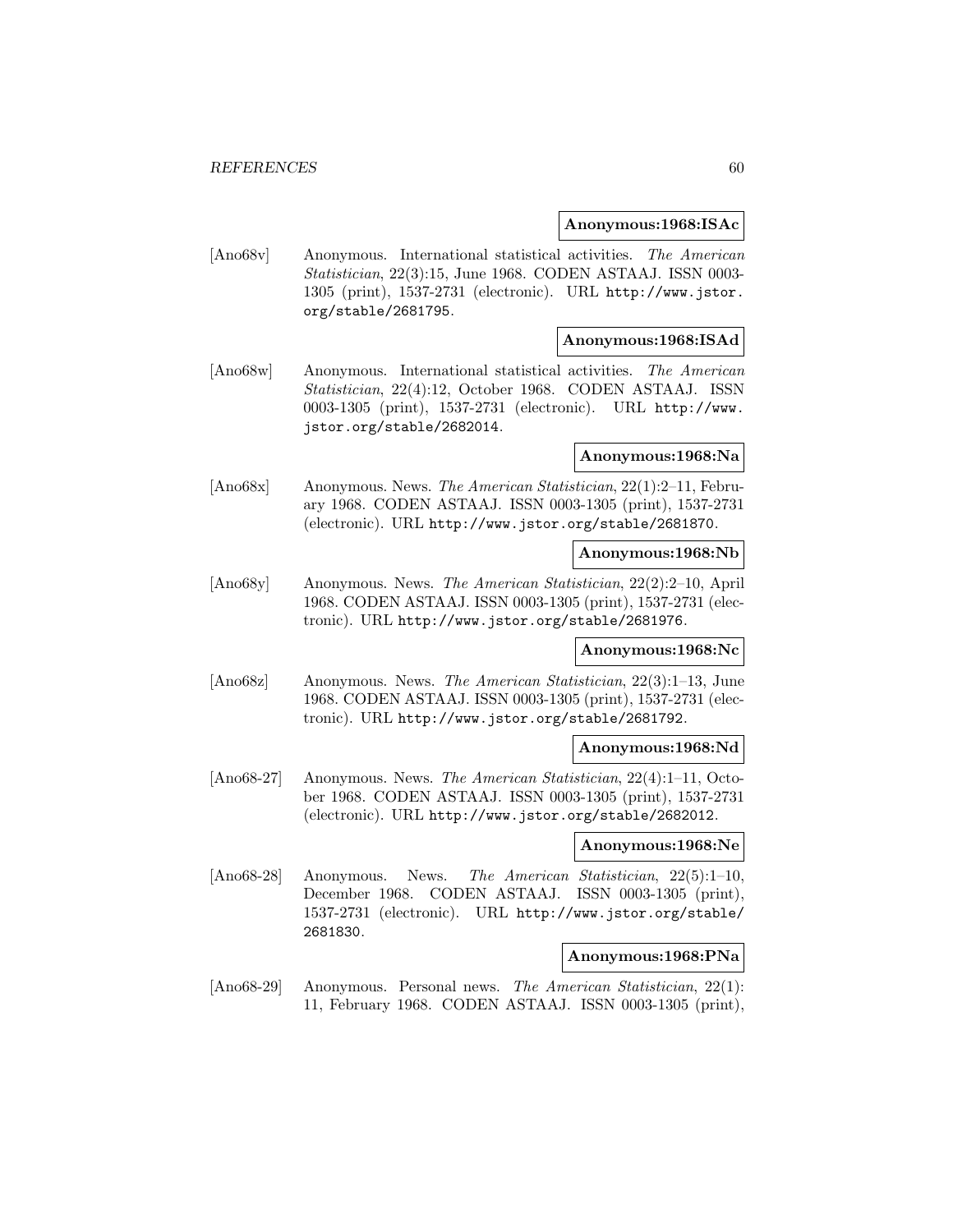1537-2731 (electronic). URL http://www.jstor.org/stable/ 2681871.

# **Anonymous:1968:PNb**

[Ano68-30] Anonymous. Personal news. The American Statistician, 22(2): 10–15, April 1968. CODEN ASTAAJ. ISSN 0003-1305 (print), 1537-2731 (electronic). URL http://www.jstor.org/stable/ 2681977.

#### **Anonymous:1968:PNc**

[Ano68-31] Anonymous. Personal news. The American Statistician, 22(3): 14–16, June 1968. CODEN ASTAAJ. ISSN 0003-1305 (print), 1537-2731 (electronic). URL http://www.jstor.org/stable/ 2681794.

# **Anonymous:1968:PNd**

[Ano68-32] Anonymous. Personal news. The American Statistician, 22(4): 11–45, October 1968. CODEN ASTAAJ. ISSN 0003-1305 (print), 1537-2731 (electronic). URL http://www.jstor.org/stable/ 2682013.

### **Anonymous:1968:PNe**

[Ano68-33] Anonymous. Personal news. The American Statistician, 22(5):10– 11, December 1968. CODEN ASTAAJ. ISSN 0003-1305 (print), 1537-2731 (electronic). URL http://www.jstor.org/stable/ 2681831.

#### **Anonymous:1968:PSI**

[Ano68-34] Anonymous. Program of the Second International Symposium on Multivariate Analysis. The American Statistician, 22(2):13–15, April 1968. CODEN ASTAAJ. ISSN 0003-1305 (print), 1537-2731 (electronic). URL http://www.jstor.org/stable/2681979.

# **Anonymous:1969:AMJ**

[Ano69a] Anonymous. 129th Annual Meeting: Joint Statistical Meetings. The American Statistician, 23(3):29–42, June 1969. CODEN AS-TAAJ. ISSN 0003-1305 (print), 1537-2731 (electronic). URL http://www.jstor.org/stable/2682579.

#### **Anonymous:1969:BMa**

[Ano69b] Anonymous. Back matter. The American Statistician, 23(1):39– 40, February 1969. CODEN ASTAAJ. ISSN 0003-1305 (print), 1537-2731 (electronic). URL http://www.jstor.org/stable/ 2681695.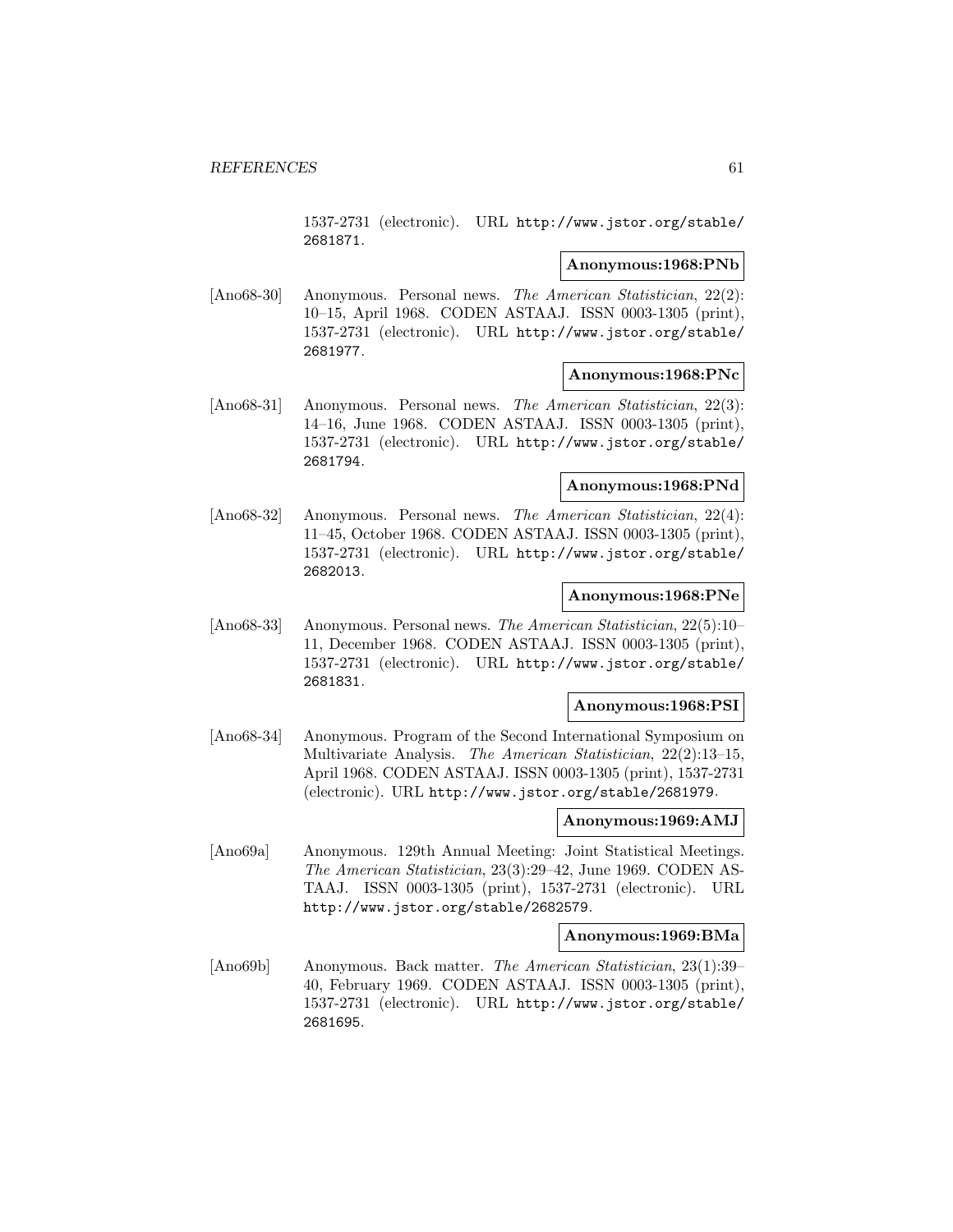#### **Anonymous:1969:BMb**

[Ano69c] Anonymous. Back matter. *The American Statistician*, 23(2):??, April 1969. CODEN ASTAAJ. ISSN 0003-1305 (print), 1537-2731 (electronic). URL http://www.jstor.org/stable/2681302.

#### **Anonymous:1969:BMc**

[Ano69d] Anonymous. Back matter. The American Statistician, 23(3):??, June 1969. CODEN ASTAAJ. ISSN 0003-1305 (print), 1537-2731 (electronic). URL http://www.jstor.org/stable/2682585.

# **Anonymous:1969:BMd**

[Ano69e] Anonymous. Back matter. The American Statistician, 23(4): ??, October 1969. CODEN ASTAAJ. ISSN 0003-1305 (print), 1537-2731 (electronic). URL http://www.jstor.org/stable/ 2681749.

# **Anonymous:1969:BMe**

[Ano69f] Anonymous. Back matter. The American Statistician, 23(5):56, December 1969. CODEN ASTAAJ. ISSN 0003-1305 (print), 1537-2731 (electronic). URL http://www.jstor.org/stable/ 2682199.

# **Anonymous:1969:CNa**

[Ano69g] Anonymous. Chapter notes. The American Statistician, 23(1):37– 38, February 1969. CODEN ASTAAJ. ISSN 0003-1305 (print), 1537-2731 (electronic). URL http://www.jstor.org/stable/ 2681694.

### **Anonymous:1969:CNb**

[Ano69h] Anonymous. Chapter notes. The American Statistician, 23(2): 39–40, April 1969. CODEN ASTAAJ. ISSN 0003-1305 (print), 1537-2731 (electronic). URL http://www.jstor.org/stable/ 2681301.

#### **Anonymous:1969:CNc**

[Ano69i] Anonymous. Chapter notes. The American Statistician, 23(3): 51–52, June 1969. CODEN ASTAAJ. ISSN 0003-1305 (print), 1537-2731 (electronic). URL http://www.jstor.org/stable/ 2682584.

# **Anonymous:1969:CNd**

[Ano69j] Anonymous. Chapter notes. The American Statistician, 23(4): 56, October 1969. CODEN ASTAAJ. ISSN 0003-1305 (print),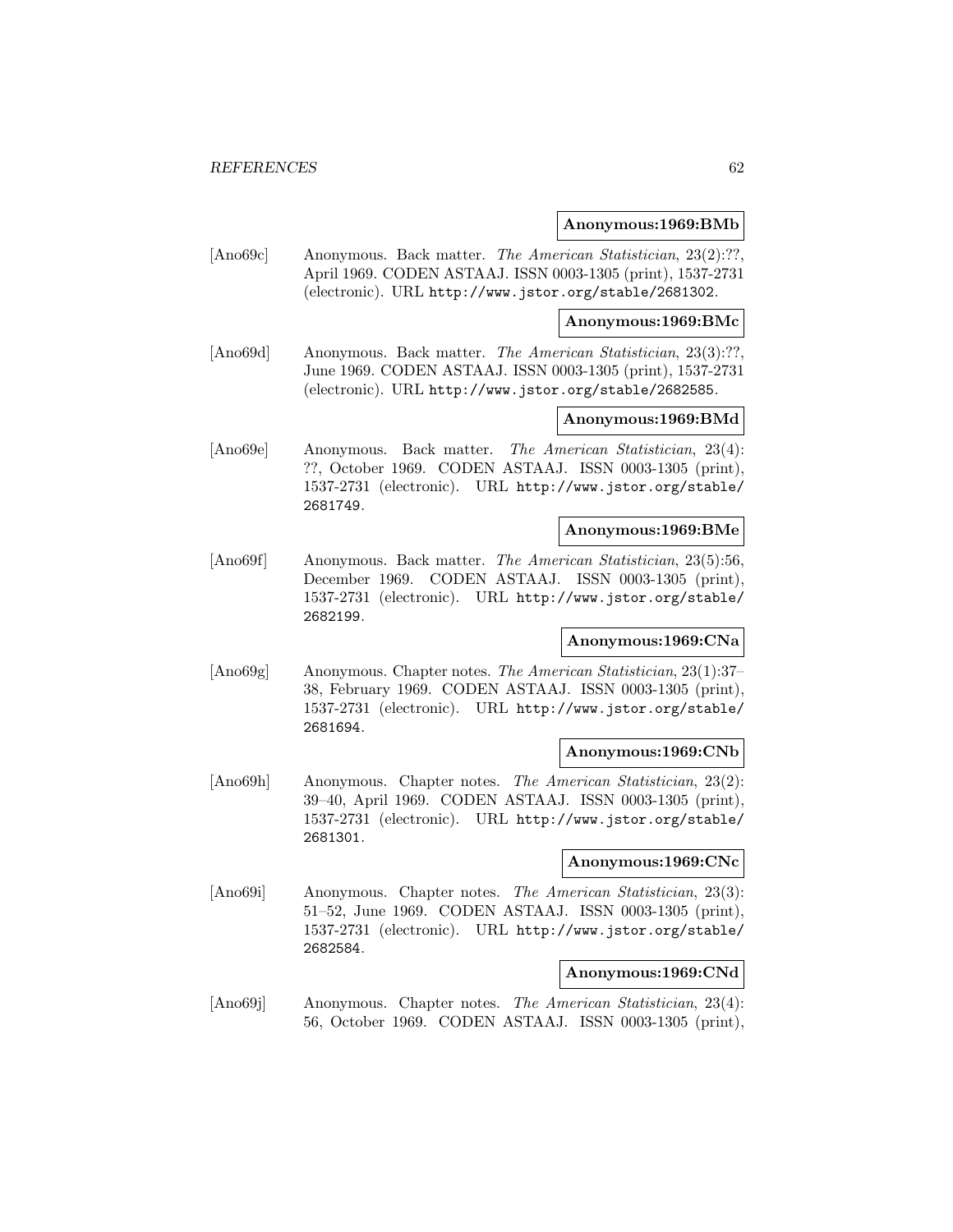1537-2731 (electronic). URL http://www.jstor.org/stable/ 2681748.

### **Anonymous:1969:CNe**

[Ano69k] Anonymous. Chapter notes. The American Statistician, 23(5):54– 55, December 1969. CODEN ASTAAJ. ISSN 0003-1305 (print), 1537-2731 (electronic). URL http://www.jstor.org/stable/ 2682198.

### **Anonymous:1969:CPS**

[Ano69l] Anonymous. Committee of Presidents of Statistical Societies. The American Statistician, 23(2):37–39, April 1969. CODEN ASTAAJ. ISSN 0003-1305 (print), 1537-2731 (electronic). URL http://www.jstor.org/stable/2681300.

### **Anonymous:1969:CSC**

[Ano69m] Anonymous. Conference on statistical computation. The American Statistician, 23(1):31, February 1969. CODEN ASTAAJ. ISSN 0003-1305 (print), 1537-2731 (electronic). URL http:// www.jstor.org/stable/2681690.

### **Anonymous:1969:CUS**

[Ano69n] Anonymous. Criteria for undertaking surveys for other Federal Government agencies. The American Statistician, 23(1):17–19, February 1969. CODEN ASTAAJ. ISSN 0003-1305 (print), 1537-2731 (electronic). URL http://www.jstor.org/stable/ 2681683.

### **Anonymous:1969:FAC**

[Ano69o] Anonymous. Fiftieth anniversary of census advisory committee. The American Statistician, 23(4):20–22, October 1969. CODEN ASTAAJ. ISSN 0003-1305 (print), 1537-2731 (electronic). URL http://www.jstor.org/stable/2681728.

## **Anonymous:1969:FQS**

[Ano69p] Anonymous. First quarter survey of the economic outlook. The American Statistician, 23(2):31–33, April 1969. CODEN AS-TAAJ. ISSN 0003-1305 (print), 1537-2731 (electronic). URL http://www.jstor.org/stable/2681296.

#### **Anonymous:1969:FMa**

[Ano69q] Anonymous. Front matter. The American Statistician, 23(1): 1, February 1969. CODEN ASTAAJ. ISSN 0003-1305 (print),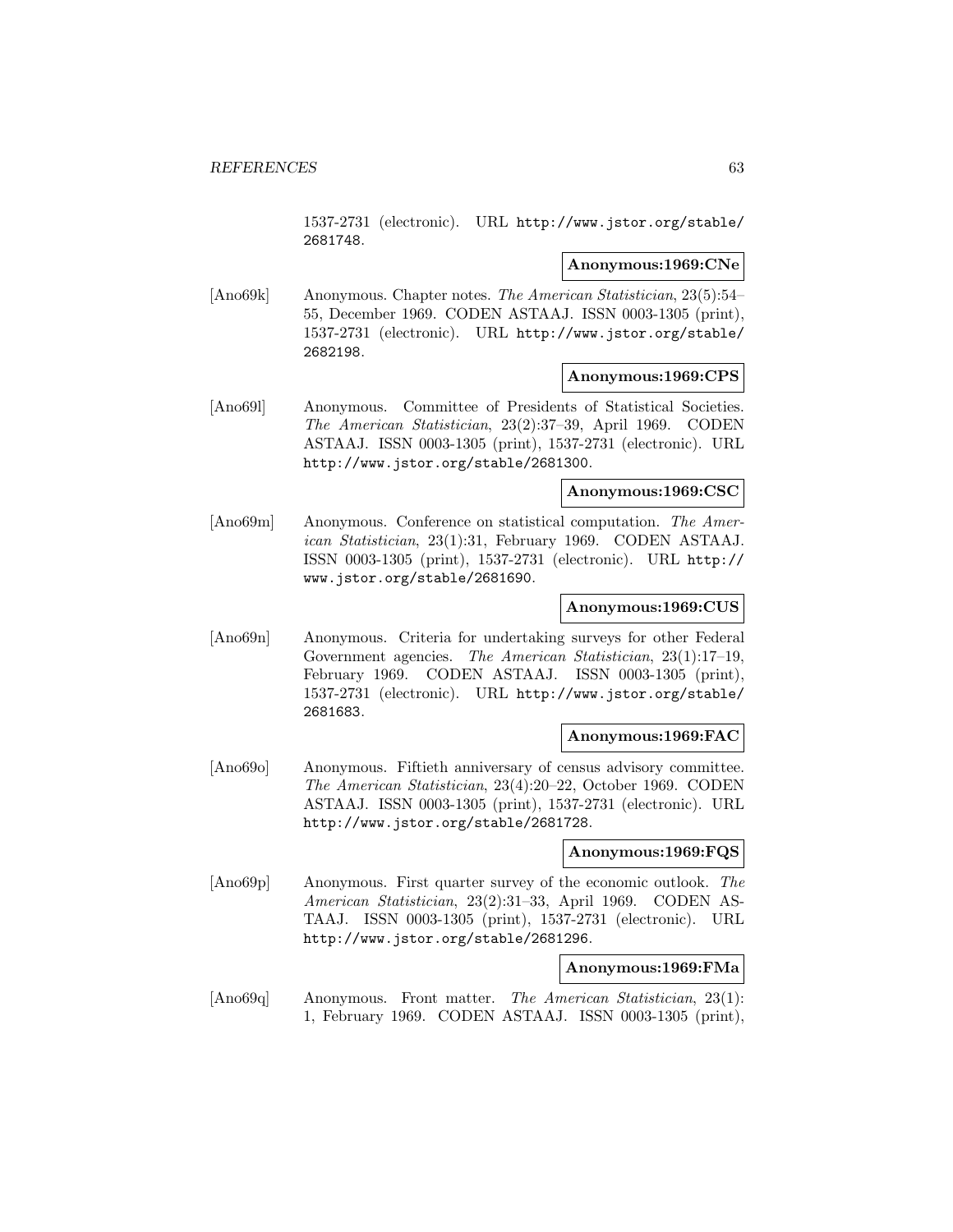1537-2731 (electronic). URL http://www.jstor.org/stable/ 2681680.

## **Anonymous:1969:FMb**

[Ano69r] Anonymous. Front matter. The American Statistician, 23(2):1, April 1969. CODEN ASTAAJ. ISSN 0003-1305 (print), 1537-2731 (electronic). URL http://www.jstor.org/stable/2681285.

## **Anonymous:1969:FMc**

[Ano69s] Anonymous. Front matter. The American Statistician, 23(3): 1–20, June 1969. CODEN ASTAAJ. ISSN 0003-1305 (print), 1537-2731 (electronic). URL http://www.jstor.org/stable/ 2682570.

# **Anonymous:1969:FMd**

[Ano69t] Anonymous. Front matter. The American Statistician, 23(4):1– 50, October 1969. CODEN ASTAAJ. ISSN 0003-1305 (print), 1537-2731 (electronic). URL http://www.jstor.org/stable/ 2681721.

### **Anonymous:1969:FMe**

[Ano69u] Anonymous. Front matter. The American Statistician, 23(5):1– 14, December 1969. CODEN ASTAAJ. ISSN 0003-1305 (print), 1537-2731 (electronic). URL http://www.jstor.org/stable/ 2682175.

# **Anonymous:1969:ISA**

[Ano69v] Anonymous. International statistical activities. The American Statistician, 23(5):12–13, December 1969. CODEN ASTAAJ. ISSN 0003-1305 (print), 1537-2731 (electronic). URL http:// www.jstor.org/stable/2682178.

#### **Anonymous:1969:Na**

[Ano69w] Anonymous. News. The American Statistician, 23(1):2–11, February 1969. CODEN ASTAAJ. ISSN 0003-1305 (print), 1537-2731 (electronic). URL http://www.jstor.org/stable/2681681.

#### **Anonymous:1969:Nb**

[Ano69x] Anonymous. News. The American Statistician, 23(2):2–8, April 1969. CODEN ASTAAJ. ISSN 0003-1305 (print), 1537-2731 (electronic). URL http://www.jstor.org/stable/2681286.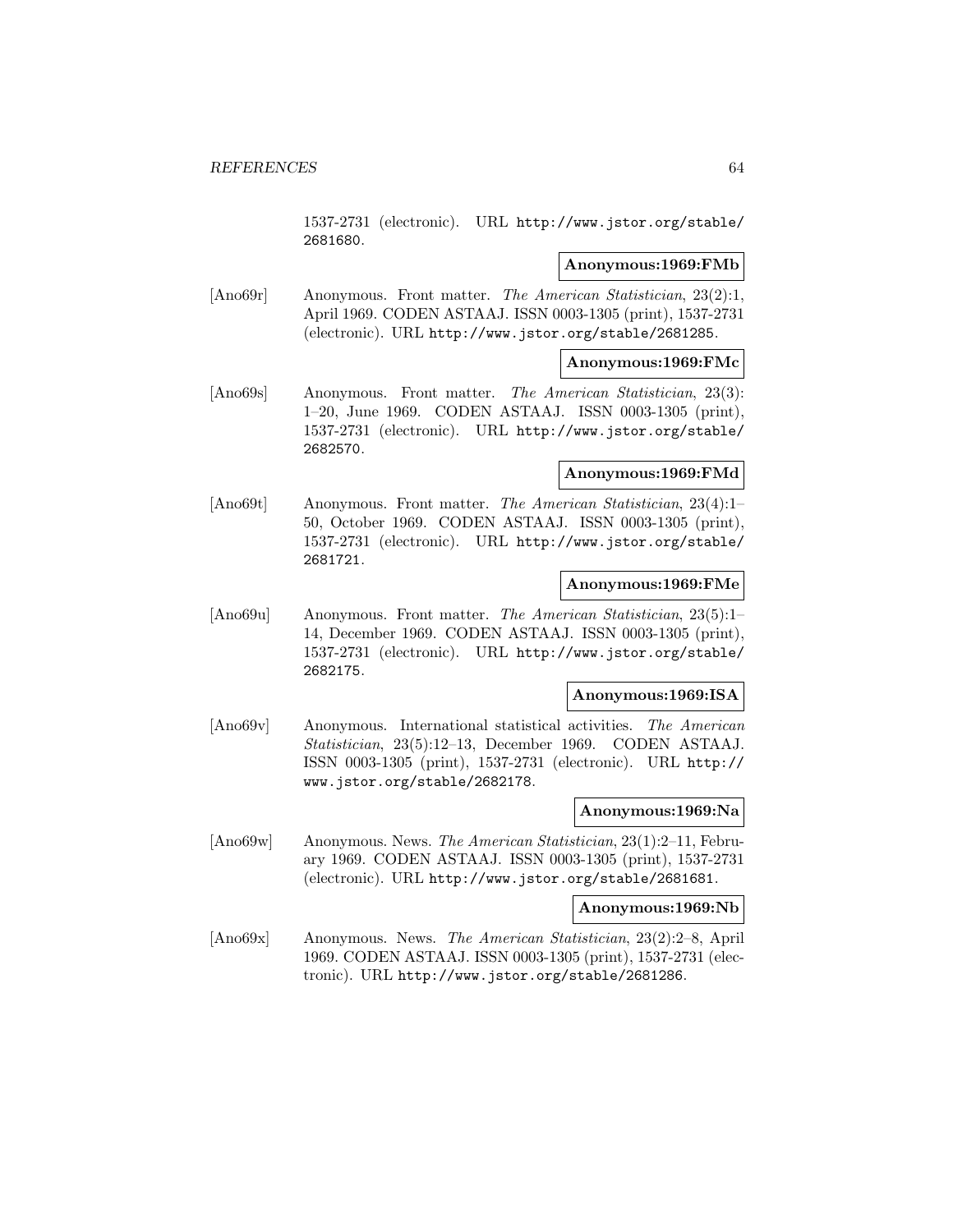#### **Anonymous:1969:Nc**

[Ano69y] Anonymous. News. The American Statistician, 23(3):2–9, June 1969. CODEN ASTAAJ. ISSN 0003-1305 (print), 1537-2731 (electronic). URL http://www.jstor.org/stable/2682571.

**Anonymous:1969:Nd**

[Ano69z] Anonymous. News. The American Statistician, 23(4):1–6, October 1969. CODEN ASTAAJ. ISSN 0003-1305 (print), 1537-2731 (electronic). URL http://www.jstor.org/stable/2681722.

### **Anonymous:1969:Ne**

[Ano69-27] Anonymous. News. The American Statistician, 23(5):2–11, December 1969. CODEN ASTAAJ. ISSN 0003-1305 (print), 1537-2731 (electronic). URL http://www.jstor.org/stable/ 2682176.

### **Anonymous:1969:PNa**

[Ano69-28] Anonymous. Personal news. The American Statistician, 23(1): 36, February 1969. CODEN ASTAAJ. ISSN 0003-1305 (print), 1537-2731 (electronic). URL http://www.jstor.org/stable/ 2681693.

# **Anonymous:1969:PNb**

[Ano69-29] Anonymous. Personal news. The American Statistician, 23(2):8, April 1969. CODEN ASTAAJ. ISSN 0003-1305 (print), 1537-2731 (electronic). URL http://www.jstor.org/stable/2681287.

#### **Anonymous:1969:PNc**

[Ano69-30] Anonymous. Personal news. The American Statistician, 23(3): 9–10, June 1969. CODEN ASTAAJ. ISSN 0003-1305 (print), 1537-2731 (electronic). URL http://www.jstor.org/stable/ 2682572.

## **Anonymous:1969:PNd**

[Ano69-31] Anonymous. Personal news. The American Statistician, 23(4): 6, October 1969. CODEN ASTAAJ. ISSN 0003-1305 (print), 1537-2731 (electronic). URL http://www.jstor.org/stable/ 2681723.

#### **Anonymous:1969:PNe**

[Ano69-32] Anonymous. Personal news. The American Statistician, 23(5): 11, December 1969. CODEN ASTAAJ. ISSN 0003-1305 (print),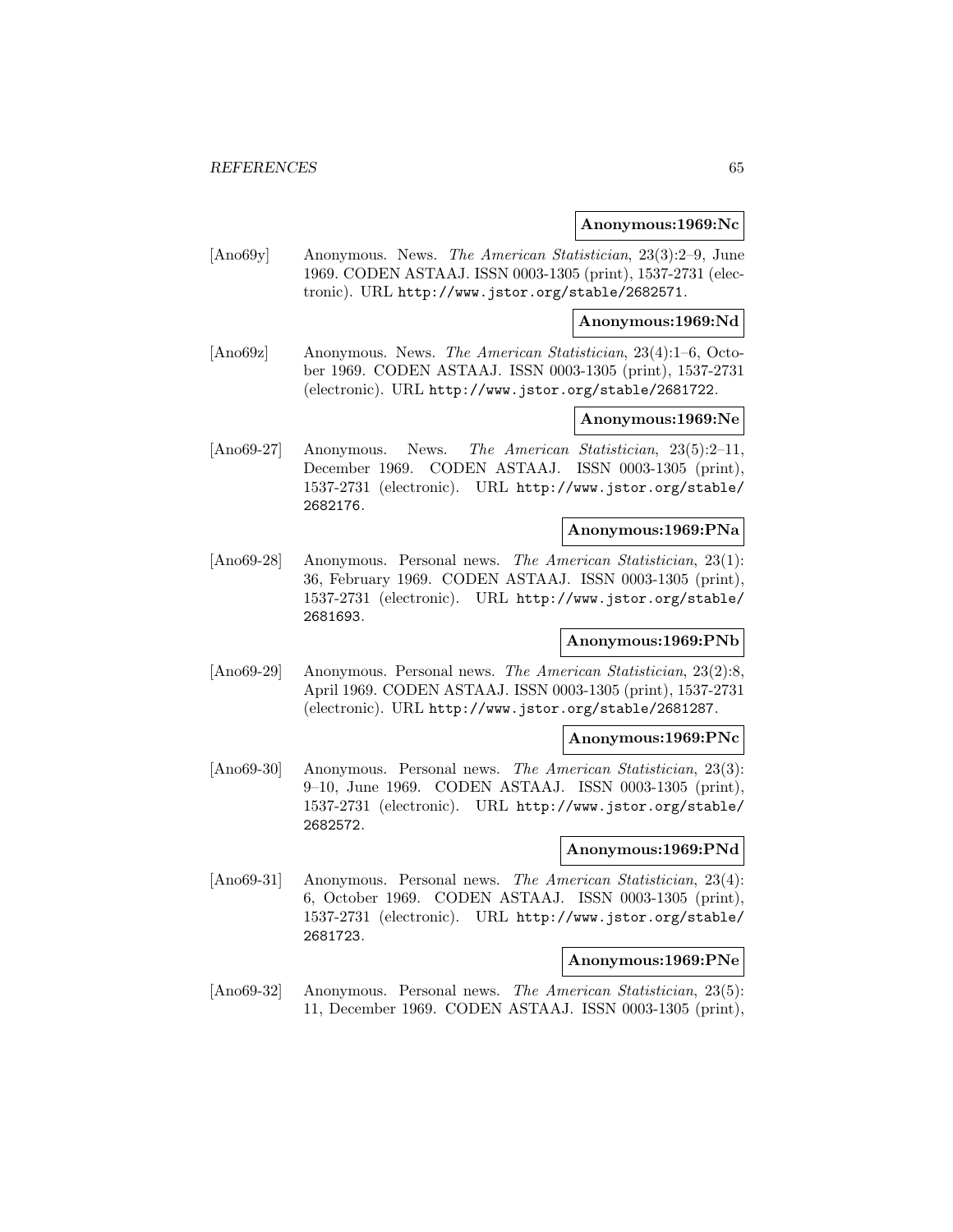1537-2731 (electronic). URL http://www.jstor.org/stable/ 2682177.

## **Anonymous:1969:SQS**

[Ano69-33] Anonymous. Second quarter survey of the economic outlook. The American Statistician, 23(3):46–47, June 1969. CODEN AS-TAAJ. ISSN 0003-1305 (print), 1537-2731 (electronic). URL http://www.jstor.org/stable/2682581.

### **Anonymous:1969:SRM**

[Ano69-34] Anonymous. Spring Regional Meetings of The Institute of Mathematical Statistics (Eastern Region), The Biometric Society (ENAR) and The American Statistical Association (Biometrics Section and Section on Physical and Engineering Sciences). The American Statistician, 23(1):29–30, February 1969. CODEN ASTAAJ. ISSN 0003-1305 (print), 1537-2731 (electronic). URL http://www.jstor.org/stable/2681689.

### **Anonymous:1969:SRR**

[Ano69-35] Anonymous. Stuart A. Rice/Robert W. Burgess. The American Statistician, 23(3):10, June 1969. CODEN ASTAAJ. ISSN 0003- 1305 (print), 1537-2731 (electronic). URL http://www.jstor. org/stable/2682573.

# **Anonymous:1969:TQS**

[Ano69-36] Anonymous. Third quarter survey of the economic outlook. The American Statistician, 23(4):45–46, October 1969. CODEN AS-TAAJ. ISSN 0003-1305 (print), 1537-2731 (electronic). URL http://www.jstor.org/stable/2681743.

#### **Anscombe:1961:BS**

[Ans61] F. J. Anscombe. Bayesian statistics. The American Statistician, 15(1):21–24, February 1961. CODEN ASTAAJ. ISSN 0003-1305 (print), 1537-2731 (electronic). URL http://www.jstor.org/ stable/2682504.

# **Alam:1967:NCC**

[AR67] Khursheed Alam and M. Haseeb Rizvi. On non-central chisquared and non-central  $F$  distributions. The American Statistician, 21(4):21–22, October 1967. CODEN ASTAAJ. ISSN 0003- 1305 (print), 1537-2731 (electronic). URL http://www.jstor. org/stable/2682098.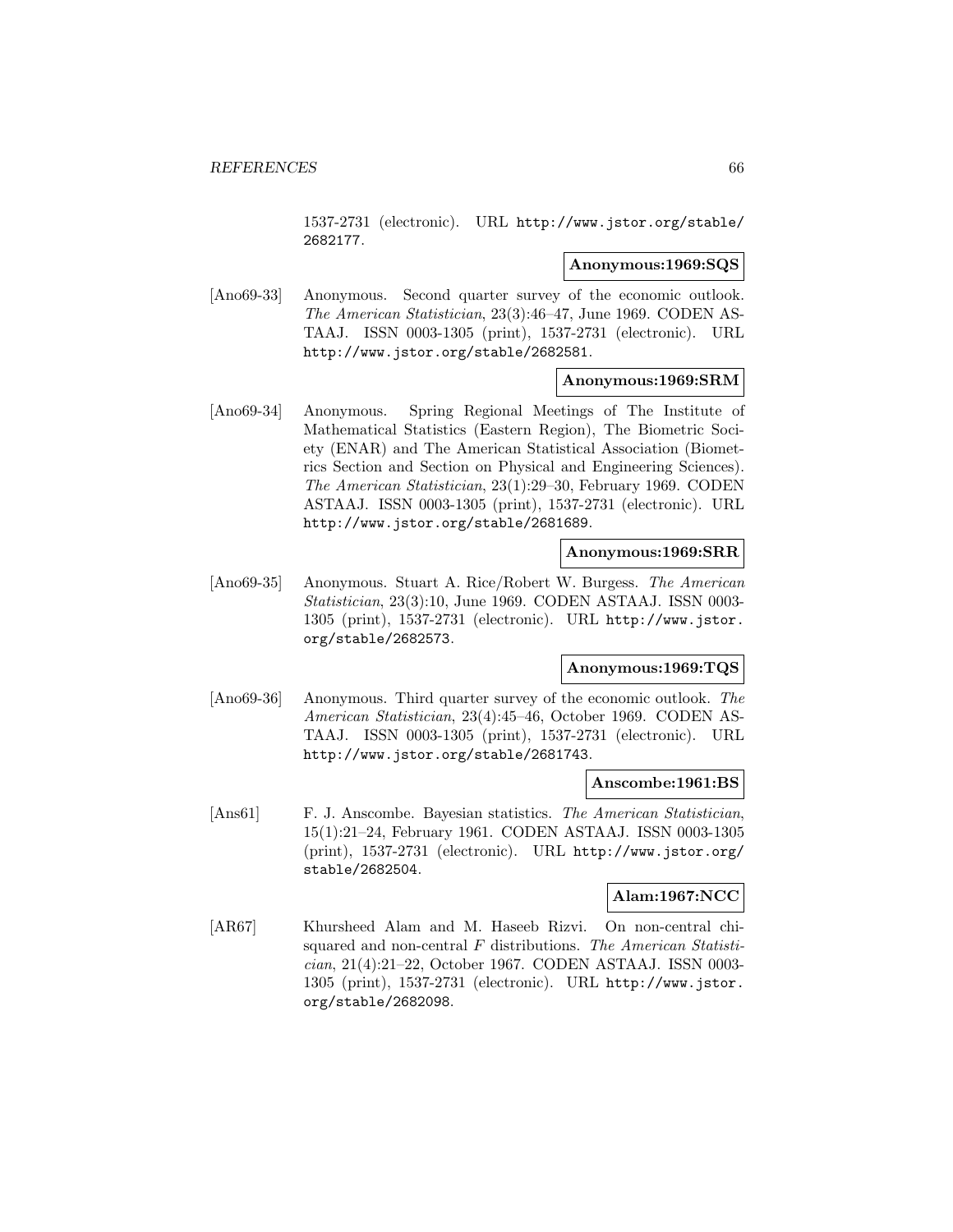### **Armstrong:1967:DTM**

[Arm67] J. Scott Armstrong. Derivation of theory by means of factor analysis or Tom Swift and his Electric Factor Analysis Machine. The American Statistician, 21(5):17–21, December 1967. CODEN ASTAAJ. ISSN 0003-1305 (print), 1537-2731 (electronic). URL http://www.jstor.org/stable/2682655.

# **Auble:1961:NDB**

[Aub61] Arthur G. Auble. A note on the demographic base of household formations in the 60's. The American Statistician, 15(1):25– 26, February 1961. CODEN ASTAAJ. ISSN 0003-1305 (print), 1537-2731 (electronic). URL http://www.jstor.org/stable/ 2682505.

## **B:1963:MJM**

[B.63] D. M. B. M. Joseph Meehan. The American Statistician, 17(3):54, June 1963. CODEN ASTAAJ. ISSN 0003-1305 (print), 1537-2731 (electronic). URL http://www.jstor.org/stable/2681348.

## **Baba:1960:TSJ**

[BA60] Yoshiyuki Baba and Shozo Arita. The teaching of statistics in Japan. The American Statistician, 14(2):13–16, April 1960. CO-DEN ASTAAJ. ISSN 0003-1305 (print), 1537-2731 (electronic). URL http://www.jstor.org/stable/2682242.

# **Bahn:1968:MPT**

[Bah68] Anita K. Bahn. Mathematical preparation for training statisticians in biomedical science and public health. The American Statistician, 22(4):18–22, October 1968. CODEN ASTAAJ. ISSN 0003-1305 (print), 1537-2731 (electronic). URL http:// www.jstor.org/stable/2682017.

# **Bain:1969:MNN**

[Bai69] Lee J. Bain. Moments of a noncentral t and noncentral  $F$ distribution. The American Statistician, 23(4):33–34, October 1969. CODEN ASTAAJ. ISSN 0003-1305 (print), 1537-2731 (electronic). URL http://www.jstor.org/stable/2681736.

## **Bak:1966:ORK**

[Bak66] K. Bak. Operations research at the kitchen sink and other applications. The American Statistician, 20(2):15–16, April 1966. CO-DEN ASTAAJ. ISSN 0003-1305 (print), 1537-2731 (electronic). URL http://www.jstor.org/stable/2682710.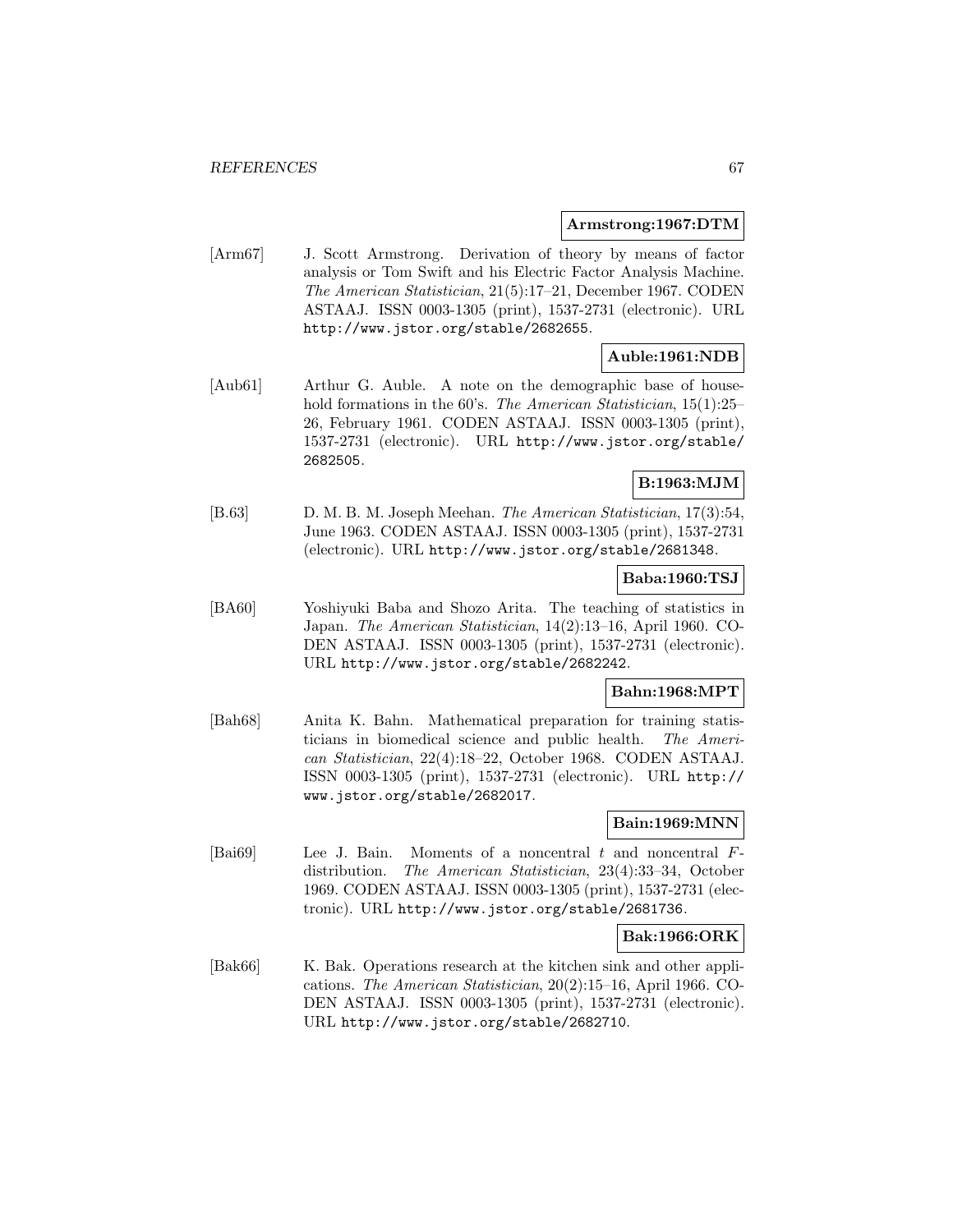# **Bak:1967:ORB**

[Bak67] K. Bak. Operations research in the bathtub and other applications. The American Statistician, 21(4):22–24, October 1967. CO-DEN ASTAAJ. ISSN 0003-1305 (print), 1537-2731 (electronic). URL http://www.jstor.org/stable/2682099.

## **Bancroft:1960:OSI**

[Ban60a] T. A. Bancroft. The organization of statistical instruction in colleges and universities. The American Statistician, 14(5):14–21, December 1960. CODEN ASTAAJ. ISSN 0003-1305 (print), 1537-2731 (electronic). URL http://www.jstor.org/stable/ 2682478.

# **Bantegui:1960:RSD**

[Ban60b] Bernardino G. Bantegui. Recent statistical development in the Philippines. The American Statistician, 14(4):19–32, October 1960. CODEN ASTAAJ. ISSN 0003-1305 (print), 1537-2731 (electronic). URL http://www.jstor.org/stable/2681379.

### **Bancroft:1961:POP**

[Ban61] T. A. Bancroft. Practical organizational plans for a complete university computing service. The American Statistician, 15(5):10– 18, December 1961. CODEN ASTAAJ. ISSN 0003-1305 (print), 1537-2731 (electronic). URL http://www.jstor.org/stable/ 2681612.

# **Barberi:1960:TSI**

[Bar60] Benedetto Barberi. On the teaching of statistics in Italy. The American Statistician, 14(2):17–18, April 1960. CODEN AS-TAAJ. ISSN 0003-1305 (print), 1537-2731 (electronic). URL http://www.jstor.org/stable/2682243.

# **Brown:1964:LE**

[BCU<sup>+</sup>64] Robert H. Brown, Joseph T. Crymes, Hans Ury, G. G. Eldredge, L. J. Jacobson, and Derrick G. Low Choy. Letters to the Editor. The American Statistician, 18(5):28–31, December 1964. CODEN ASTAAJ. ISSN 0003-1305 (print), 1537-2731 (electronic). URL http://www.jstor.org/stable/2682468.

# **Beach:1960:TSC**

[Bea60] E. F. Beach. The teaching of statistics in Canada. The American Statistician, 14(5):17–18, December 1960. CODEN ASTAAJ.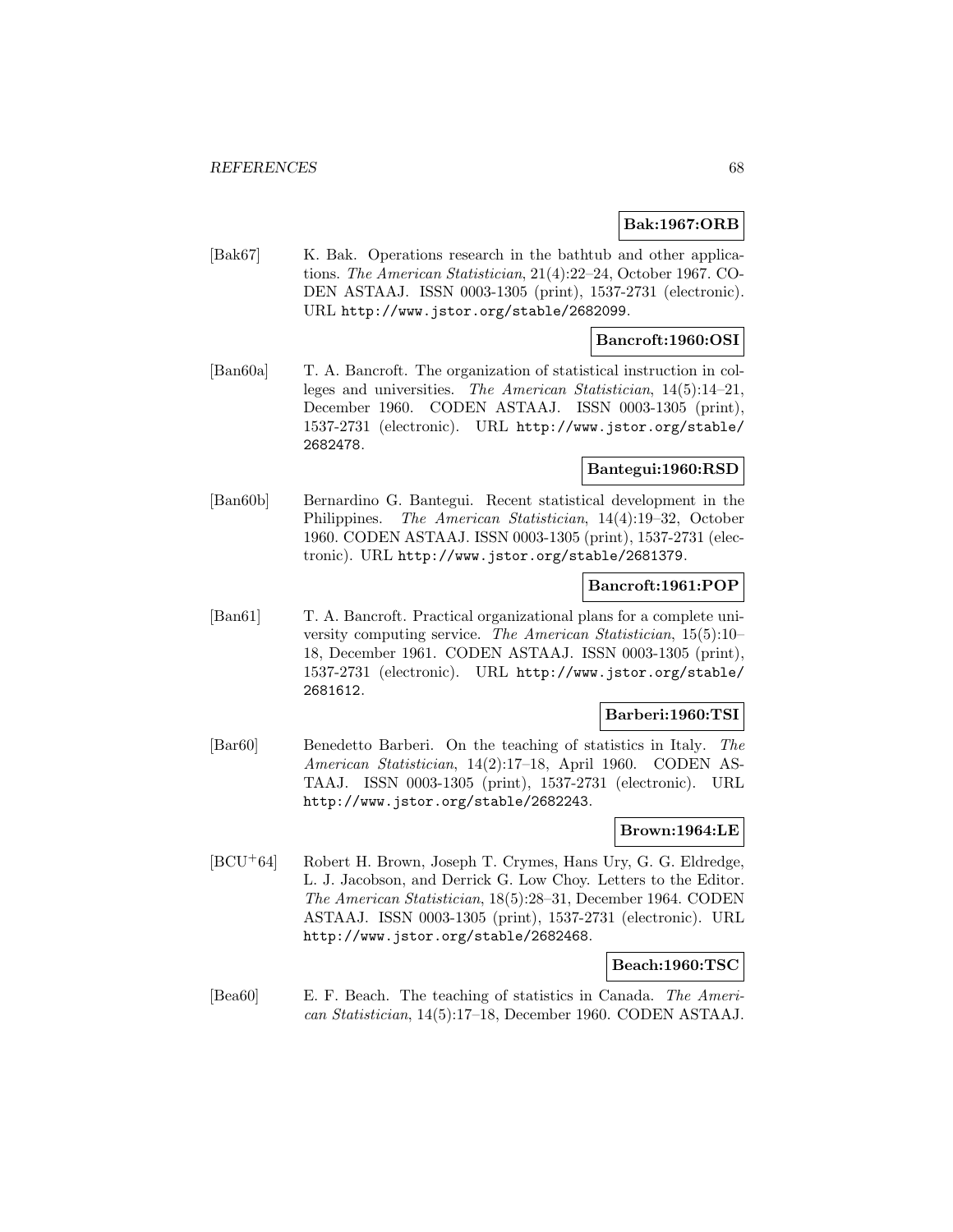ISSN 0003-1305 (print), 1537-2731 (electronic). URL http:// www.jstor.org/stable/2682479.

# **Bean:1967:CWA**

[Bea67a] Louis H. Bean. Crops, weather, and the agricultural revolution. The American Statistician, 21(3):10–14, June 1967. CODEN AS-TAAJ. ISSN 0003-1305 (print), 1537-2731 (electronic). URL http://www.jstor.org/stable/2682037.

# **Bean:1967:RMB**

[Bea67b] Louis H. Bean. Rejoinder to "Mr. Bean and the Weather". The American Statistician, 21(5):13–14, December 1967. CODEN AS-TAAJ. ISSN 0003-1305 (print), 1537-2731 (electronic). URL http://www.jstor.org/stable/2682652. See [Sha67].

# **Behboodian:1967:EAV**

[Beh67] Javad Behboodian. On the expectation of the absolute value of a random vector. The American Statistician, 21(4):25–26, October 1967. CODEN ASTAAJ. ISSN 0003-1305 (print), 1537-2731 (electronic). URL http://www.jstor.org/stable/2682101.

# **Berkson:1963:SLC**

[Ber63] Joseph Berkson. Smoking and lung cancer. The American Statistician, 17(4):15–22, October 1963. CODEN ASTAAJ. ISSN 0003- 1305 (print), 1537-2731 (electronic). URL http://www.jstor. org/stable/2682593.

## **Barnett:1968:OSA**

[BGB68] E. H. Barnett, G. E. Gautney, and Ernest E. Blanche. Opportunities for statisticians in the area of computers. The American Statistician, 22(4):46–47, October 1968. CODEN ASTAAJ. ISSN 0003-1305 (print), 1537-2731 (electronic). URL http:// www.jstor.org/stable/2682029.

# **Bancroft:1968:TRM**

[BH68] T. A. Bancroft and Roy D. Hickman. Thesis requirements for the Masters Degree in Statistics at American universities. The American Statistician, 22(4):28–30, October 1968. CODEN ASTAAJ. ISSN 0003-1305 (print), 1537-2731 (electronic). URL http:// www.jstor.org/stable/2682019.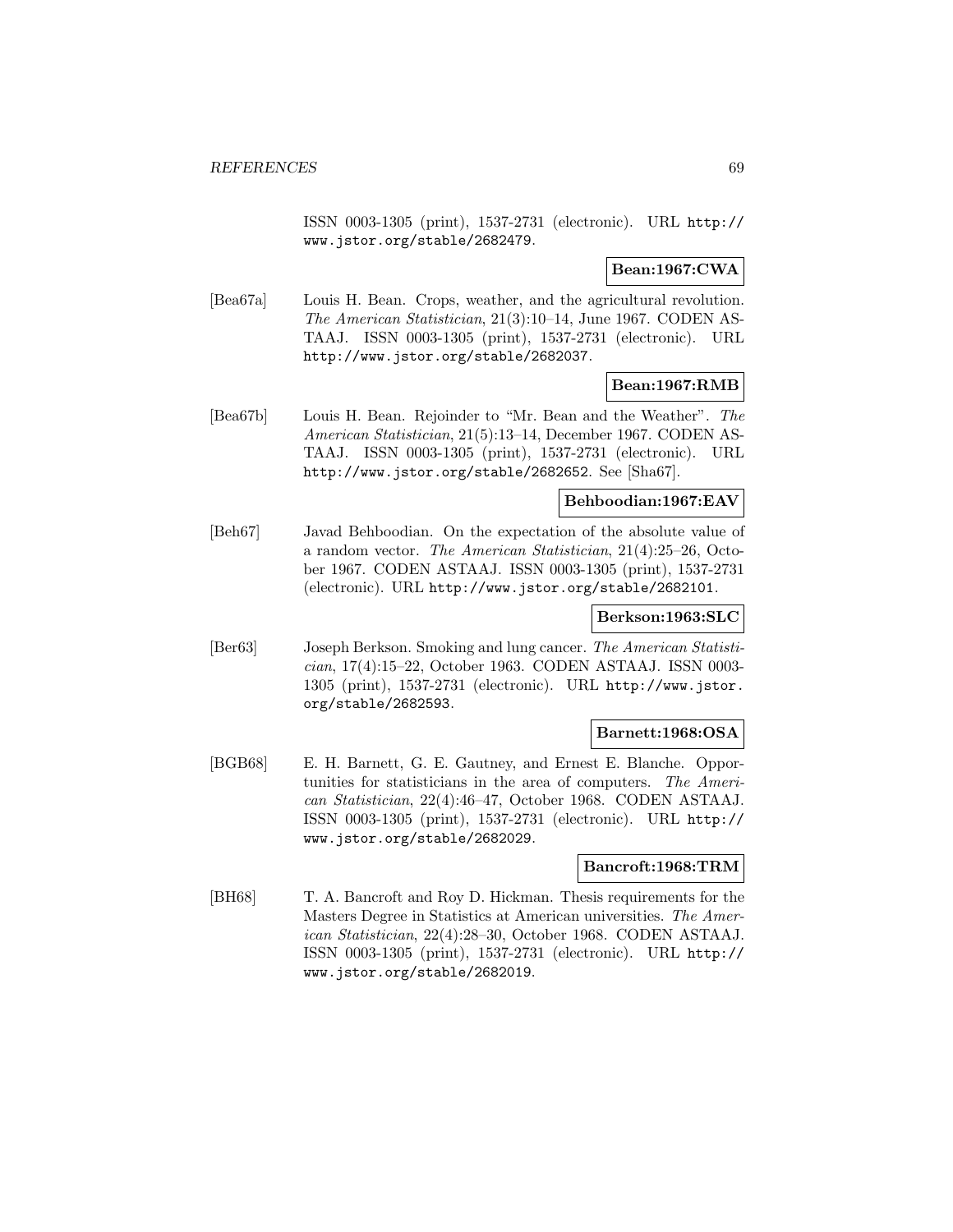# **Bross:1965:LE**

[BHD<sup>+</sup>65] Irwin D. J. Bross, J. A. Hartigan, John M. Dwyer, D. M. Olsson, Thomas M. Karunas, Max Halperin, and John E. Freund. Letters to the Editor. The American Statistician, 19(4):39–40, October 1965. CODEN ASTAAJ. ISSN 0003-1305 (print), 1537-2731 (electronic). URL http://www.jstor.org/stable/2681575.

# **Brunk:1968:CBA**

[BHW68] H. D. Brunk, James E. Holstein, and Frederick Williams. A comparison of binomial approximations to the hypergeometric distribution. The American Statistician, 22(1):24–26, February 1968. CODEN ASTAAJ. ISSN 0003-1305 (print), 1537-2731 (electronic). URL http://www.jstor.org/stable/2681878.

### **Birnbaum:1962:AVF**

[Bir62] Allan Birnbaum. Another view on the foundations of statistics. The American Statistician, 16(1):17–21, February 1962. CODEN ASTAAJ. ISSN 0003-1305 (print), 1537-2731 (electronic). URL http://www.jstor.org/stable/2681948.

#### **Bowman:1961:FSA**

[BKH61] Raymond T. Bowman, James W. Knowles, and Ray Hurley. Federal statistical activities. The American Statistician, 15(1):9– 15, February 1961. CODEN ASTAAJ. ISSN 0003-1305 (print), 1537-2731 (electronic). URL http://www.jstor.org/stable/ 2682502.

#### **Blanche:1968:OSA**

[Bla68] Ernest E. Blanche. Opportunities for statisticians in the area of computers. The American Statistician, 22(3):44–45, June 1968. CODEN ASTAAJ. ISSN 0003-1305 (print), 1537-2731 (electronic). URL http://www.jstor.org/stable/2681811.

### **Bliss:1969:CBB**

[Bli69] C. I. Bliss. Communication between biologists and statisticians, A case study. The American Statistician, 23(4):15–20, October 1969. CODEN ASTAAJ. ISSN 0003-1305 (print), 1537-2731 (electronic). URL http://www.jstor.org/stable/2681727.

#### **Bowman:1962:SRU**

[BM62] Raymond T. Bowman and Margaret E. Martin. Special report on unemployment statistics: Meaning and measurement. The American Statistician, 16(4):14–22, October 1962. CODEN ASTAAJ.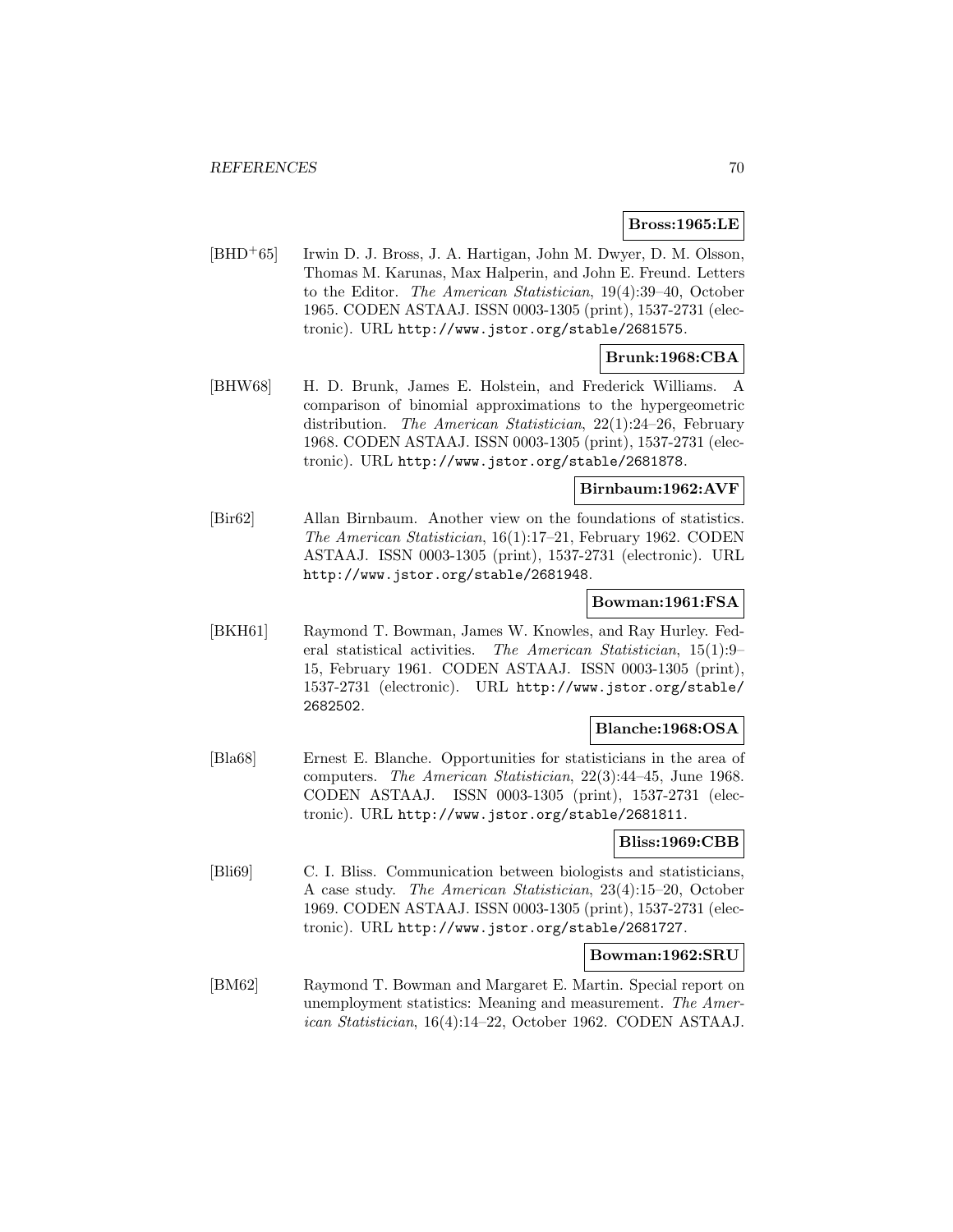ISSN 0003-1305 (print), 1537-2731 (electronic). URL http:// www.jstor.org/stable/2681432.

# **Bowman:1964:FSA**

[BM64] R. T. Bowman and Oskar Morgenstern. Fide sed ante vide. The American Statistician, 18(4):15–25, October 1964. CODEN AS-TAAJ. ISSN 0003-1305 (print), 1537-2731 (electronic). URL http://www.jstor.org/stable/2682151.

# **Bolch:1968:MUE**

[Bol68] Ben W. Bolch. More on unbiased estimation of the standard deviation. The American Statistician, 22(3):27, June 1968. CODEN ASTAAJ. ISSN 0003-1305 (print), 1537-2731 (electronic). URL http://www.jstor.org/stable/2681802. See [Mar68a, Cur68b, Bol68, Cur68a].

# **Bondy:1969:TEH**

[Bon69] Warren H. Bondy. A test of an experimental hypothesis of negligible difference between means. The American Statistician, 23 (5):28–30, December 1969. CODEN ASTAAJ. ISSN 0003-1305 (print), 1537-2731 (electronic). URL http://www.jstor.org/ stable/2682186.

# **Bowman:1963:PCa**

[Bow63a] Raymond T. Bowman. The President's column. The American Statistician, 17(1):1–32, February 1963. CODEN ASTAAJ. ISSN 0003-1305 (print), 1537-2731 (electronic). URL http:// www.jstor.org/stable/2682485.

# **Bowman:1963:PCb**

[Bow63b] Raymond T. Bowman. The President's column. The American Statistician, 17(2):1–35, April 1963. CODEN ASTAAJ. ISSN 0003-1305 (print), 1537-2731 (electronic). URL http://www. jstor.org/stable/2685508.

### **Bowman:1963:PCc**

[Bow63c] Raymond T. Bowman. The President's column. The American Statistician, 17(3):1–26, June 1963. CODEN ASTAAJ. ISSN 0003-1305 (print), 1537-2731 (electronic). URL http://www. jstor.org/stable/2681331.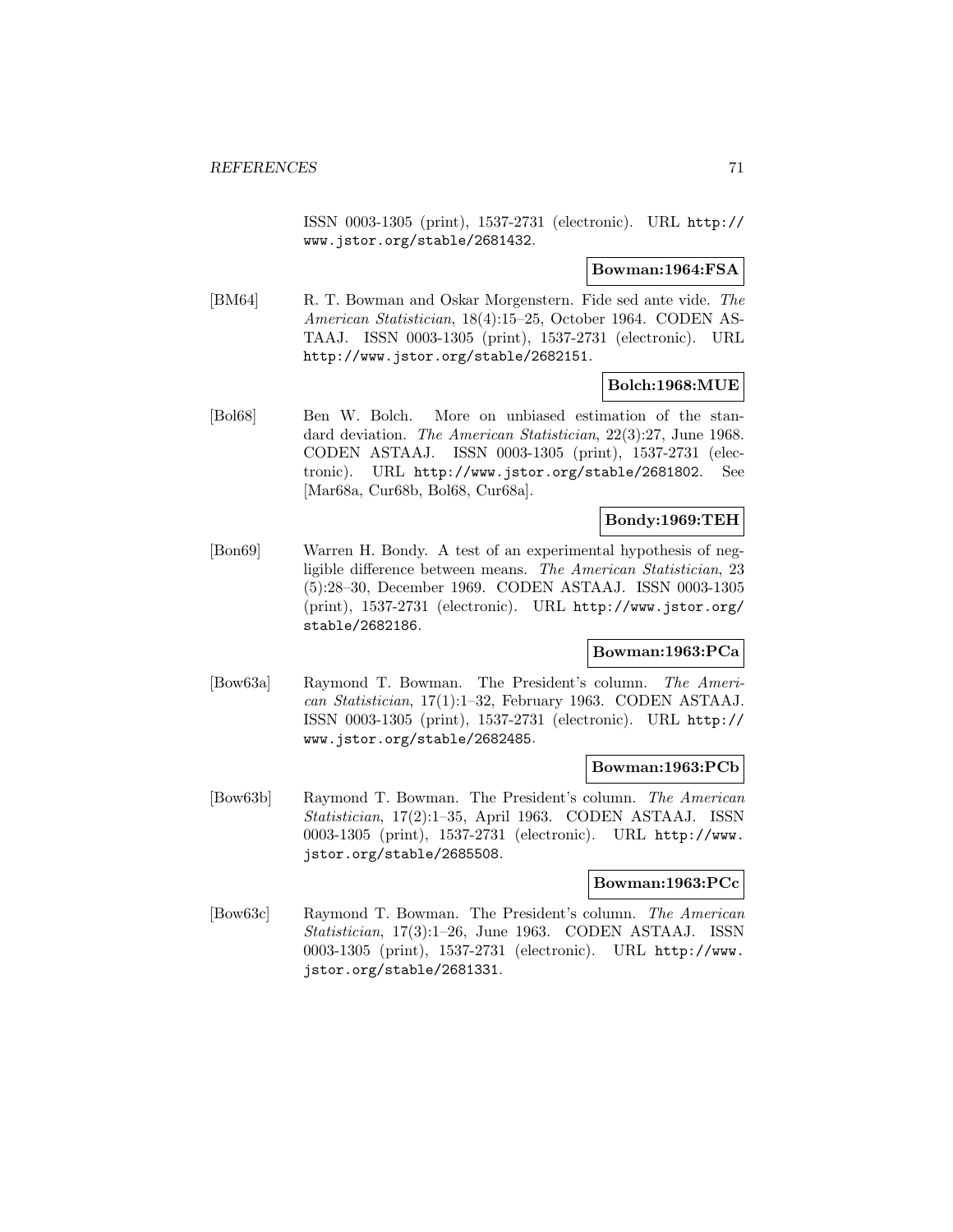### **Bowman:1963:PCd**

[Bow63d] Raymond T. Bowman. The President's column. The American Statistician, 17(4):1–24, October 1963. CODEN ASTAAJ. ISSN 0003-1305 (print), 1537-2731 (electronic). URL http:// www.jstor.org/stable/2682587.

# **Bowman:1963:PCe**

[Bow63e] Raymond T. Bowman. The President's column. The American Statistician, 17(5):1–15, December 1963. CODEN ASTAAJ. ISSN 0003-1305 (print), 1537-2731 (electronic). URL http:// www.jstor.org/stable/2685664.

# **Bowker:1964:PCa**

[Bow64a] Albert H. Bowker. The President's column. The American Statistician, 18(2):2, April 1964. CODEN ASTAAJ. ISSN 0003-1305 (print), 1537-2731 (electronic). URL http://www.jstor.org/ stable/2682388.

# **Bowker:1964:PCb**

[Bow64b] Albert H. Bowker. The President's column. The American Statistician, 18(4):2, October 1964. CODEN ASTAAJ. ISSN 0003- 1305 (print), 1537-2731 (electronic). URL http://www.jstor. org/stable/2682144.

# **Bowman:1964:CQN**

[Bow64c] Raymond T. Bowman. Comments on "Qui Numerare Incipit Errare Incipit" by Oskar Morgenstern. The American Statistician, 18 (3):10–20, June 1964. CODEN ASTAAJ. ISSN 0003-1305 (print), 1537-2731 (electronic). URL http://www.jstor.org/stable/ 2681478.

### **Bartko:1968:NCP**

[BP68] John J. Bartko and Karen D. Pettigrew. A note on the correlation of parts with wholes. The American Statistician, 22(4):41, October 1968. CODEN ASTAAJ. ISSN 0003-1305 (print), 1537-2731 (electronic). URL http://www.jstor.org/stable/2682026. See erratum [Ano68n].

## **Bradley:1963:ROC**

[Bra63] James V. Bradley. Rank order correlation scatter diagrams without plotting points. The American Statistician, 17(2):14–15, April 1963. CODEN ASTAAJ. ISSN 0003-1305 (print), 1537-2731 (electronic). URL http://www.jstor.org/stable/2685513.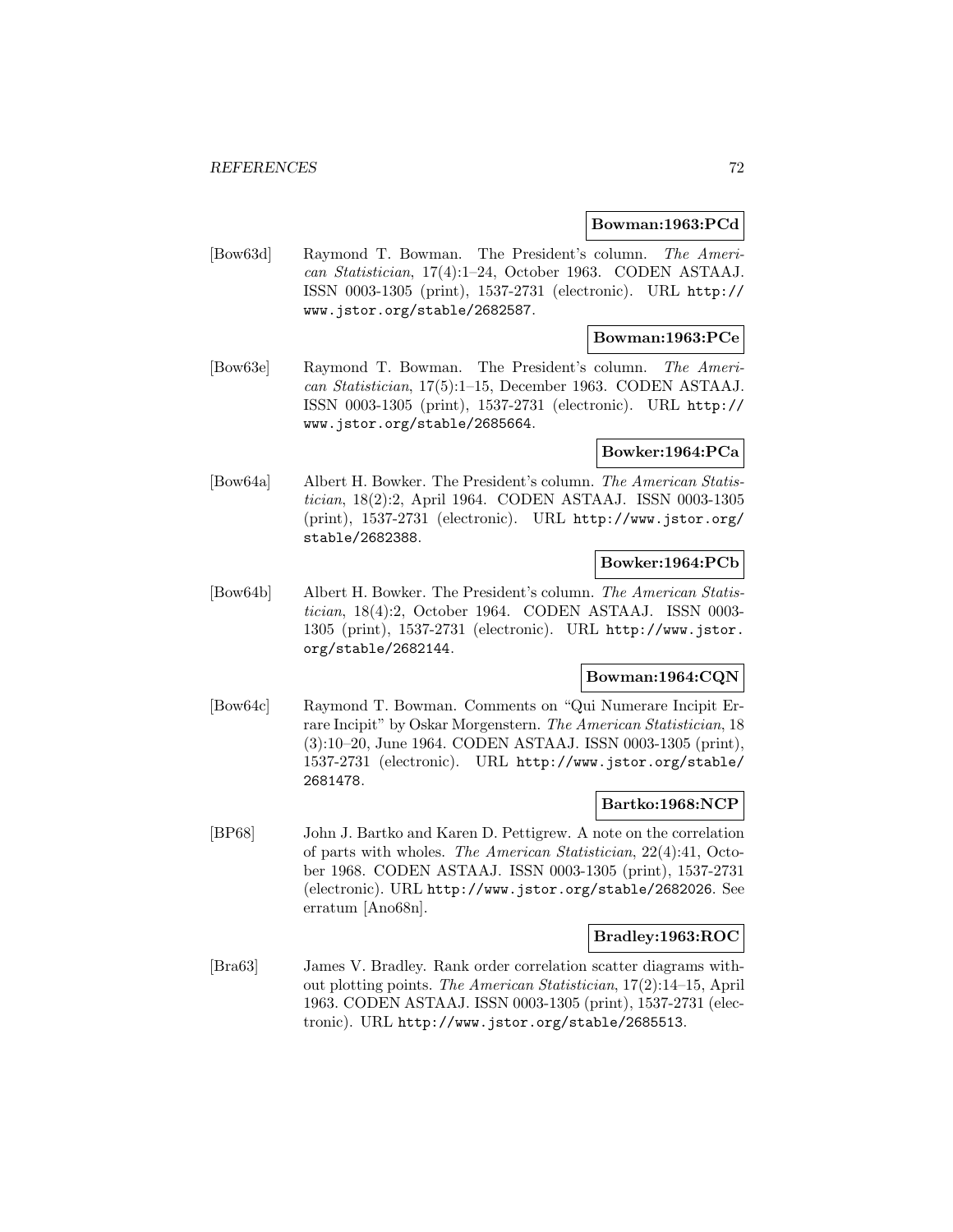#### **Bradley:1966:FW**

[Bra66] Ralph A. Bradley. Frank Wilcoxon. The American Statistician, 20(1):32–33, February 1966. CODEN ASTAAJ. ISSN 0003-1305 (print), 1537-2731 (electronic). URL http://www.jstor.org/ stable/2681676.

## **Braverman:1967:SSC**

[Bra67] Shirley Braverman. Sample size comparisons based on functions of order statistics. The American Statistician, 21(5):22–24, December 1967. CODEN ASTAAJ. ISSN 0003-1305 (print), 1537-2731 (electronic). URL http://www.jstor.org/stable/2682657.

## **Bross:1968:LE**

[BRG<sup>+</sup>68] Irwin D. J. Bross, Donald Richter, John Gurland, W. Duane Evans, and T. A. Bancroft. Letters to the Editor. The American Statistician, 22(5):37–38, December 1968. CODEN ASTAAJ. ISSN 0003-1305 (print), 1537-2731 (electronic). URL http:// www.jstor.org/stable/2681845.

# **Bross:1961:SDC**

[Bro61] Irwin D. J. Bross. Statistical dogma: A challenge. The American Statistician, 15(3):14–15, June 1961. CODEN ASTAAJ. ISSN 0003-1305 (print), 1537-2731 (electronic). URL http:// www.jstor.org/stable/2682625.

#### **Bross:1963:LAS**

[Bro63] Irwin D. J. Bross. Linguistic analysis of a statistical controversy. The American Statistician, 17(1):18–21, February 1963. CODEN ASTAAJ. ISSN 0003-1305 (print), 1537-2731 (electronic). URL http://www.jstor.org/stable/2682490.

## **Bross:1964:CIR**

[Bro64a] Irwin D. J. Bross. Correction: Is it really wrong? The American Statistician, 18(4):11, October 1964. CODEN ASTAAJ. ISSN 0003-1305 (print), 1537-2731 (electronic). URL http:// www.jstor.org/stable/2682146.

#### **Bross:1964:IRW**

[Bro64b] Irwin D. J. Bross. Is it really wrong? The American Statistician, 18(3):21–22, June 1964. CODEN ASTAAJ. ISSN 0003- 1305 (print), 1537-2731 (electronic). URL http://www.jstor. org/stable/2681480.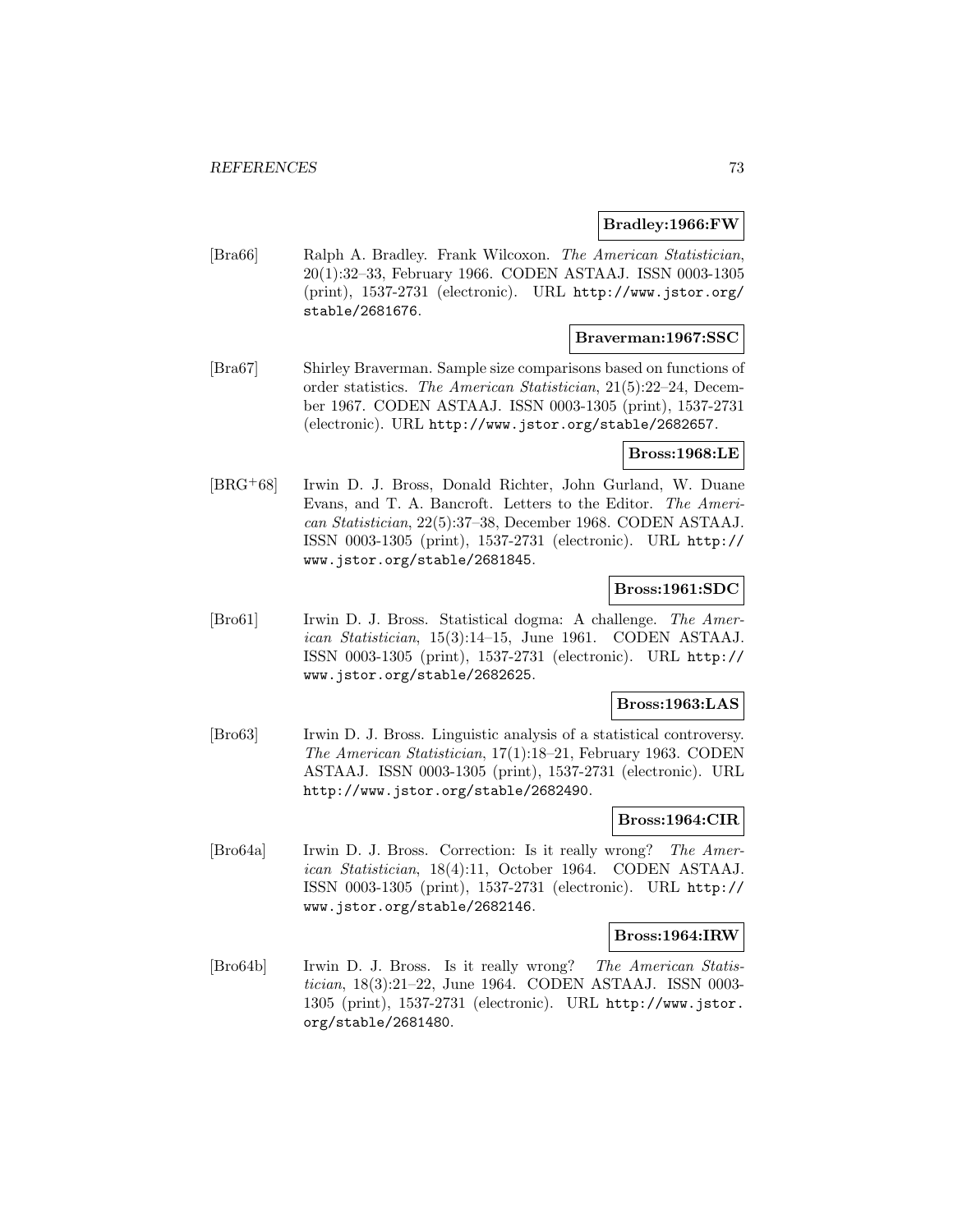### **Brugger:1969:NUE**

[Bru69] Richard M. Brugger. A note on unbiased estimation of the standard deviation. The American Statistician, 23(4):32, October 1969. CODEN ASTAAJ. ISSN 0003-1305 (print), 1537-2731 (electronic). URL http://www.jstor.org/stable/2681734.

## **Burdick:1960:SI**

[BS60] E. Douglass Burdick and K. C. Seal. Statistics in india. The American Statistician, 14(1):23–25, February 1960. CODEN ASTAAJ. ISSN 0003-1305 (print), 1537-2731 (electronic). URL http:// www.jstor.org/stable/2682130.

#### **Bowman:1960:FSA**

[BTGK60] Raymond T. Bowman, Conrad Taeuber, Clayton Gehman, and Frank S. Kristof. Federal statistical activities. The American Statistician, 14(1):10–14, February 1960. CODEN ASTAAJ. ISSN 0003-1305 (print), 1537-2731 (electronic). URL http://www. jstor.org/stable/2682126.

## **Burns:1962:SRE**

[Bur62] Arthur F. Burns. Some reflections on the employment act. The American Statistician, 16(5):10–18, December 1962. CODEN AS-TAAJ. ISSN 0003-1305 (print), 1537-2731 (electronic). URL http://www.jstor.org/stable/2681959.

## **Canner:1969:SCR**

[Can69] Paul L. Canner. Some curious results using minimum variance linear unbiased estimators. The American Statistician, 23(5):39– 40, December 1969. CODEN ASTAAJ. ISSN 0003-1305 (print), 1537-2731 (electronic). URL http://www.jstor.org/stable/ 2682191.

#### **Carmer:1969:CDG**

[CC69] S. G. Carmer and F. B. Cady. Computerized data generation for teaching statistics. The American Statistician, 23(5):33–35, December 1969. CODEN ASTAAJ. ISSN 0003-1305 (print), 1537-2731 (electronic). URL http://www.jstor.org/stable/ 2682188.

# **Clelland:1963:DC**

[CFG63] Richard Clelland, Denis A. Flagg, and Gerald J. Glasser. Discussants' comments. The American Statistician, 17(3):24–26, June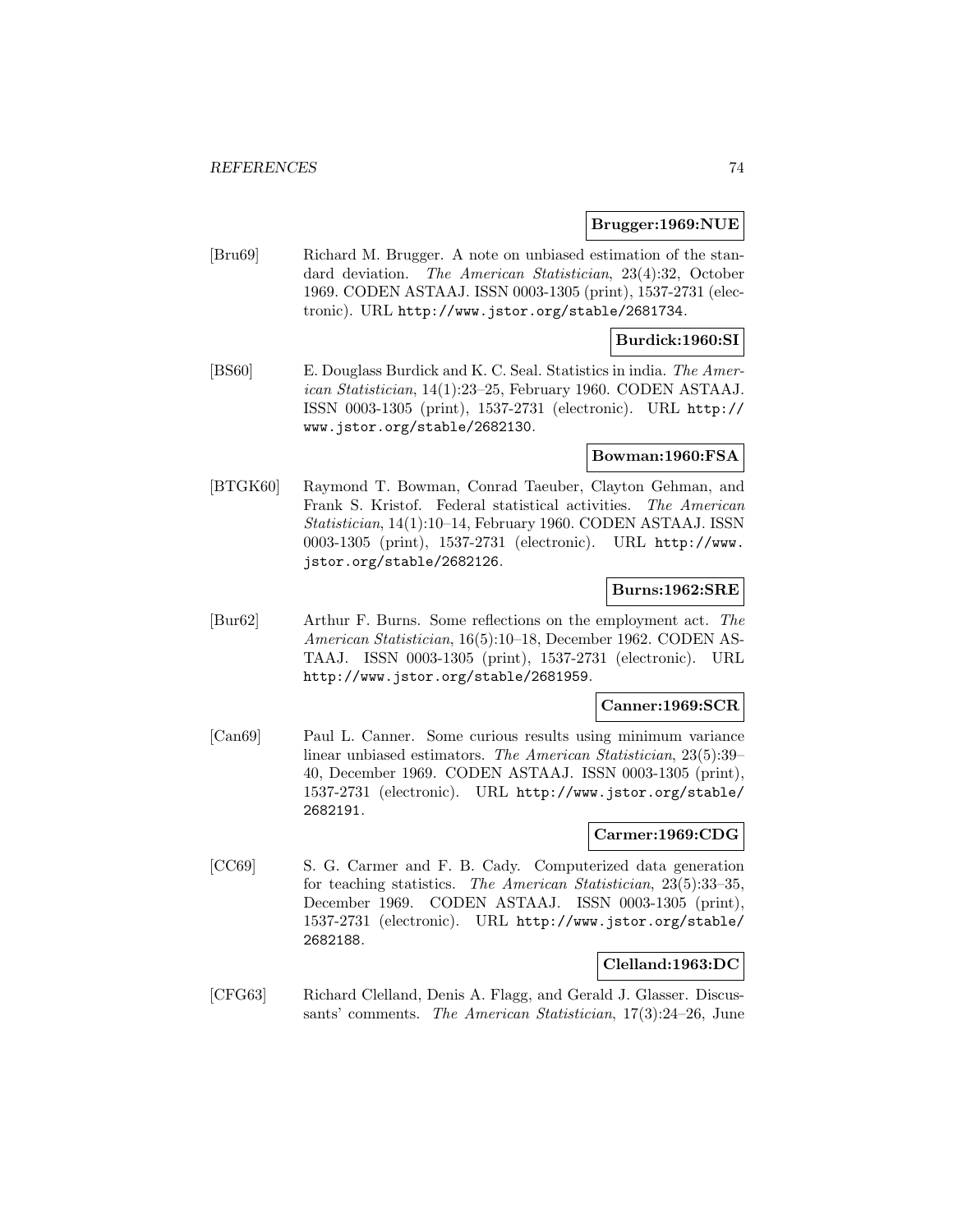1963. CODEN ASTAAJ. ISSN 0003-1305 (print), 1537-2731 (electronic). URL http://www.jstor.org/stable/2681338.

### **Chambers:1968:BWP**

[Cha68] John M. Chambers. A British Working Party on Statistical Computing. The American Statistician, 22(2):19–20, April 1968. CO-DEN ASTAAJ. ISSN 0003-1305 (print), 1537-2731 (electronic). URL http://www.jstor.org/stable/2681981.

# **Chew:1968:SUA**

[Che68] Victor Chew. Some useful alternatives to the normal distribution. The American Statistician, 22(3):22–24, June 1968. CO-DEN ASTAAJ. ISSN 0003-1305 (print), 1537-2731 (electronic). URL http://www.jstor.org/stable/2681799.

# **Chiang:1966:ERR**

[Chi66] C. L. Chiang. On the expectation of the reciprocal of a random variable. The American Statistician, 20(4):28, October 1966. CO-DEN ASTAAJ. ISSN 0003-1305 (print), 1537-2731 (electronic). URL http://www.jstor.org/stable/2685960.

# **Costis:1963:SEG**

[CL63] Harry G. Costis and P. John Lymberopoulos. Statistical education in Greece. The American Statistician, 17(4):27, October 1963. CODEN ASTAAJ. ISSN 0003-1305 (print), 1537-2731 (electronic). URL http://www.jstor.org/stable/2682595.

## **Clague:1968:JP**

[Cla68] Ewan Clague. Jacob Perlman, 1899–1968. The American Statistician, 22(3):45, June 1968. CODEN ASTAAJ. ISSN 0003-1305 (print), 1537-2731 (electronic). URL http://www.jstor.org/ stable/2681812.

# **Cohen:1968:SIS**

[Coh68] Wilbur J. Cohen. Social indicators: Statistics for public policy. The American Statistician, 22(4):14–16, October 1968. CODEN ASTAAJ. ISSN 0003-1305 (print), 1537-2731 (electronic). URL http://www.jstor.org/stable/2682015.

# **Cohen:1969:DSF**

[Coh69] Samuel E. Cohen. A device for sampling from finite populations on successive occasions. The American Statistician, 23(4):26–27, Oc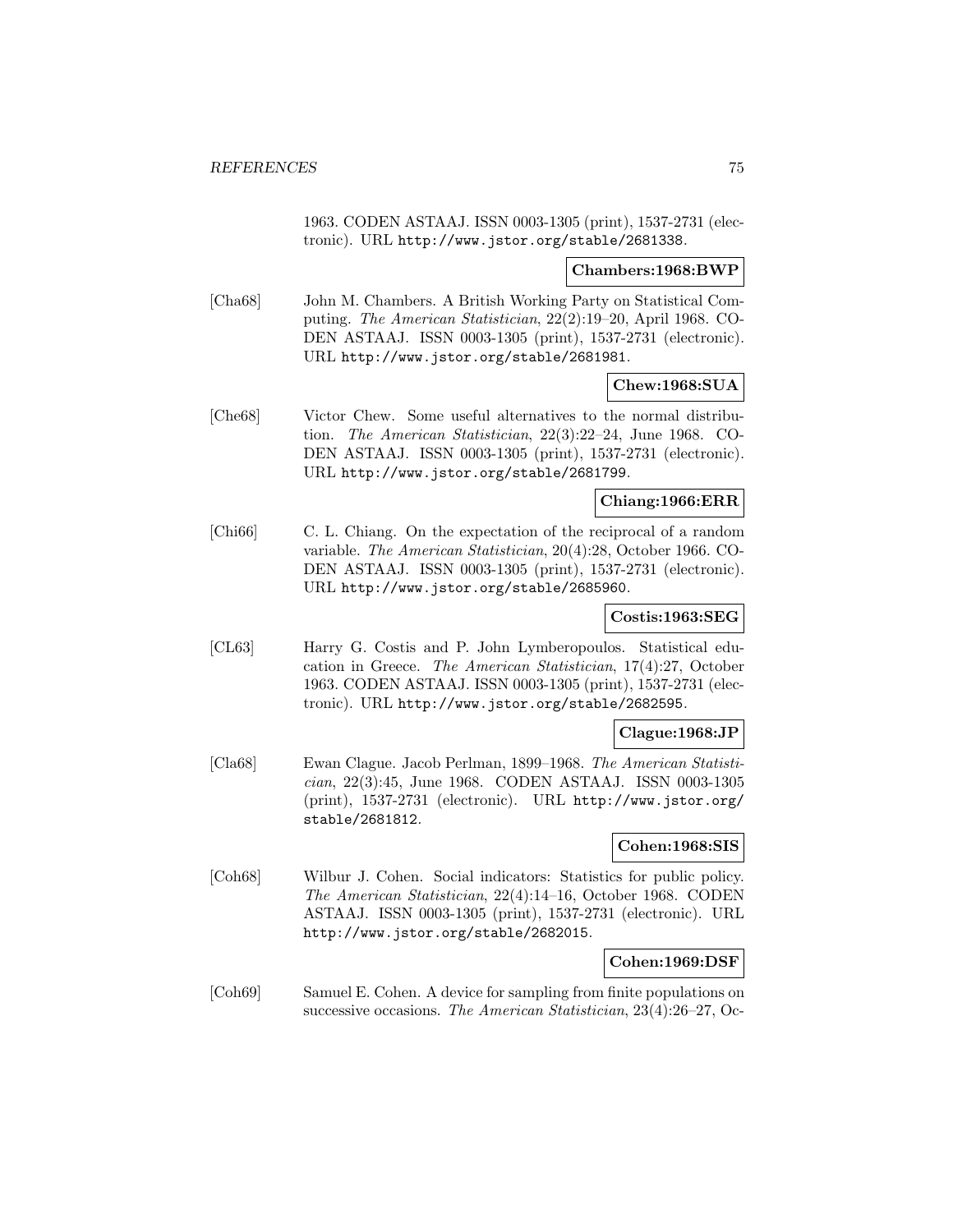tober 1969. CODEN ASTAAJ. ISSN 0003-1305 (print), 1537-2731 (electronic). URL http://www.jstor.org/stable/2681730.

# **Collins:1965:ARM**

[Col65] John F. Collins. Abstract of remarks by Mayor John F. Collins of Boston. The American Statistician, 19(2):18–19, April 1965. CO-DEN ASTAAJ. ISSN 0003-1305 (print), 1537-2731 (electronic). URL http://www.jstor.org/stable/2682372.

# **Conway:1965:RNM**

[Con65] Lawrence V. Conway. Report of National Membership Committee. The American Statistician, 19(3):40, June 1965. CODEN ASTAAJ. ISSN 0003-1305 (print), 1537-2731 (electronic). URL http://www.jstor.org/stable/2681422.

## **Corcoran:1963:CSC**

[Cor63a] Thomas F. Corcoran. On the confidential status of census reports. The American Statistician, 17(3):33–40, June 1963. CO-DEN ASTAAJ. ISSN 0003-1305 (print), 1537-2731 (electronic). URL http://www.jstor.org/stable/2681341.

# **Cornfield:1963:HFD**

[Cor63b] Jerome Cornfield. Harold Fred Dorn. The American Statistician, 17(3):53, June 1963. CODEN ASTAAJ. ISSN 0003-1305 (print), 1537-2731 (electronic). URL http://www.jstor.org/ stable/2681345.

#### **Cornfield:1966:STS**

[Cor66] Jerome Cornfield. Sequential trials, sequential analysis and the likelihood principle. The American Statistician, 20(2):18–23, April 1966. CODEN ASTAAJ. ISSN 0003-1305 (print), 1537-2731 (electronic). URL http://www.jstor.org/stable/2682711.

## **Cox:1962:HMS**

[Cox62] Edwin B. Cox. Henry Moore and the "statistical complement of pure economics". The American Statistician, 16(2):10–13, April 1962. CODEN ASTAAJ. ISSN 0003-1305 (print), 1537-2731 (electronic). URL http://www.jstor.org/stable/2681536.

## **Cox:1965:TSB**

 $[{\rm Cox}65]$  Edwin B. Cox. The teaching of statistics in business schools — a summary report. The American Statistician, 19(1):17-19, Febru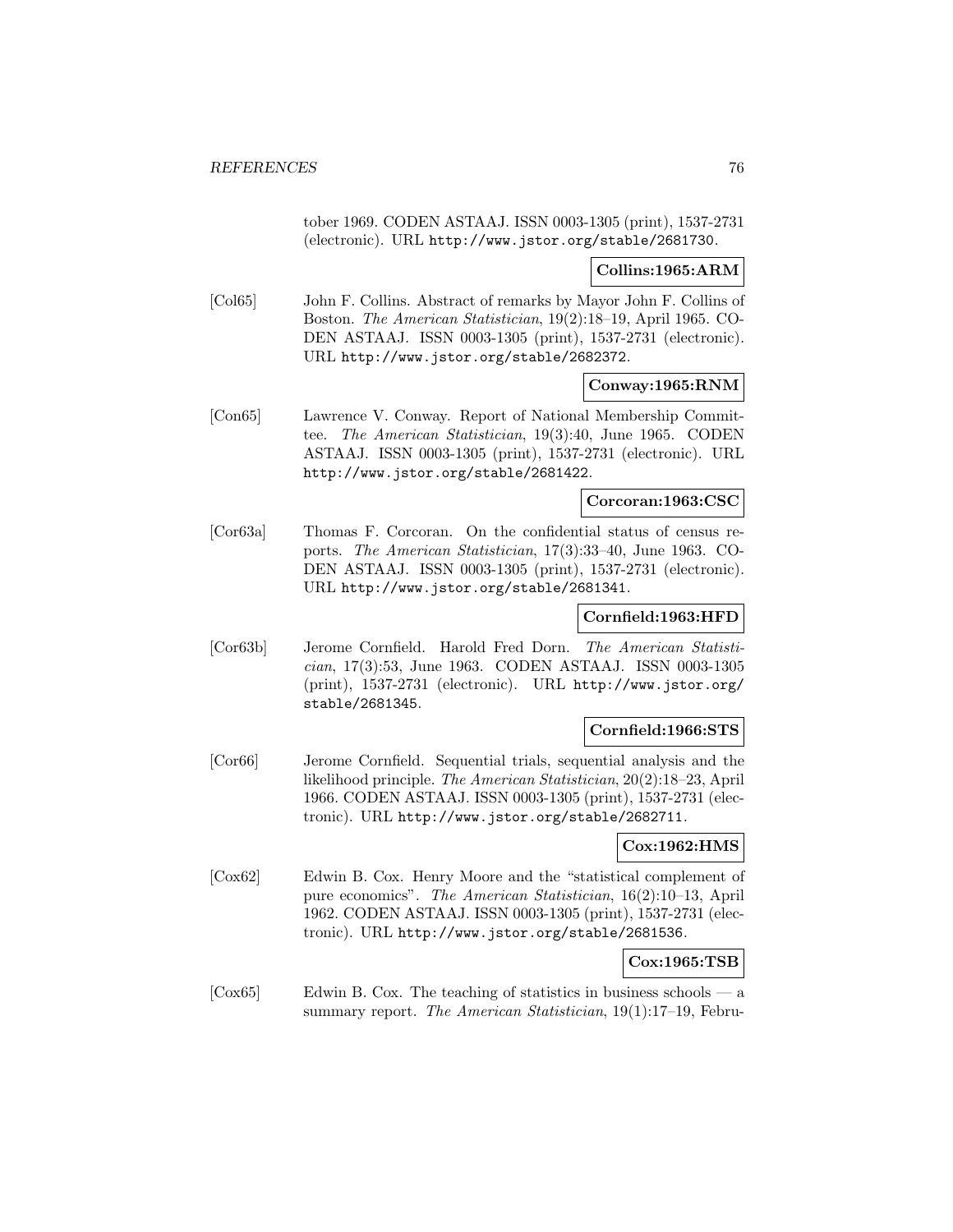ary 1965. CODEN ASTAAJ. ISSN 0003-1305 (print), 1537-2731 (electronic). URL http://www.jstor.org/stable/2682326.

# **Cox:1968:SAE**

[Cox68] C. Philip Cox. A statistical application of Euler's Theorem. The American Statistician, 22(2):29, April 1968. CODEN ASTAAJ. ISSN 0003-1305 (print), 1537-2731 (electronic). URL http:// www.jstor.org/stable/2681987.

# **Craig:1961:FCM**

[Cra61] C. C. Craig. The first course in mathematical statistics. The American Statistician, 15(5):14–25, December 1961. CODEN AS-TAAJ. ISSN 0003-1305 (print), 1537-2731 (electronic). URL http://www.jstor.org/stable/2681613.

# **Cureton:1964:X**

[Cur64] Edward E. Cureton. Z, t, F or  $\beta$  ? The American Statistician, 18(2):26–31, April 1964. CODEN ASTAAJ. ISSN 0003- 1305 (print), 1537-2731 (electronic). URL http://www.jstor. org/stable/2682398.

# **Cureton:1968:PCU**

[Cur68a] Edward E. Cureton. Priority correction to "Unbiased Estimation of the Standard Deviation". The American Statistician, 22(3):27, June 1968. CODEN ASTAAJ. ISSN 0003-1305 (print), 1537-2731 (electronic). URL http://www.jstor.org/stable/2681803. See [Mar68a, Cur68b, Bol68].

## **Cureton:1968:UES**

[Cur68b] Edward E. Cureton. Unbiased estimation of the standard deviation. The American Statistician, 22(1):22, February 1968. CODEN ASTAAJ. ISSN 0003-1305 (print), 1537-2731 (electronic). URL http://www.jstor.org/stable/2681876. See [Bol68, Cur68a].

## **Darlington:1969:DLS**

[Dar69] Richard B. Darlington. Deriving least-squares weights without calculus. The American Statistician, 23(5):41–42, December 1969. CODEN ASTAAJ. ISSN 0003-1305 (print), 1537-2731 (electronic). URL http://www.jstor.org/stable/2682193.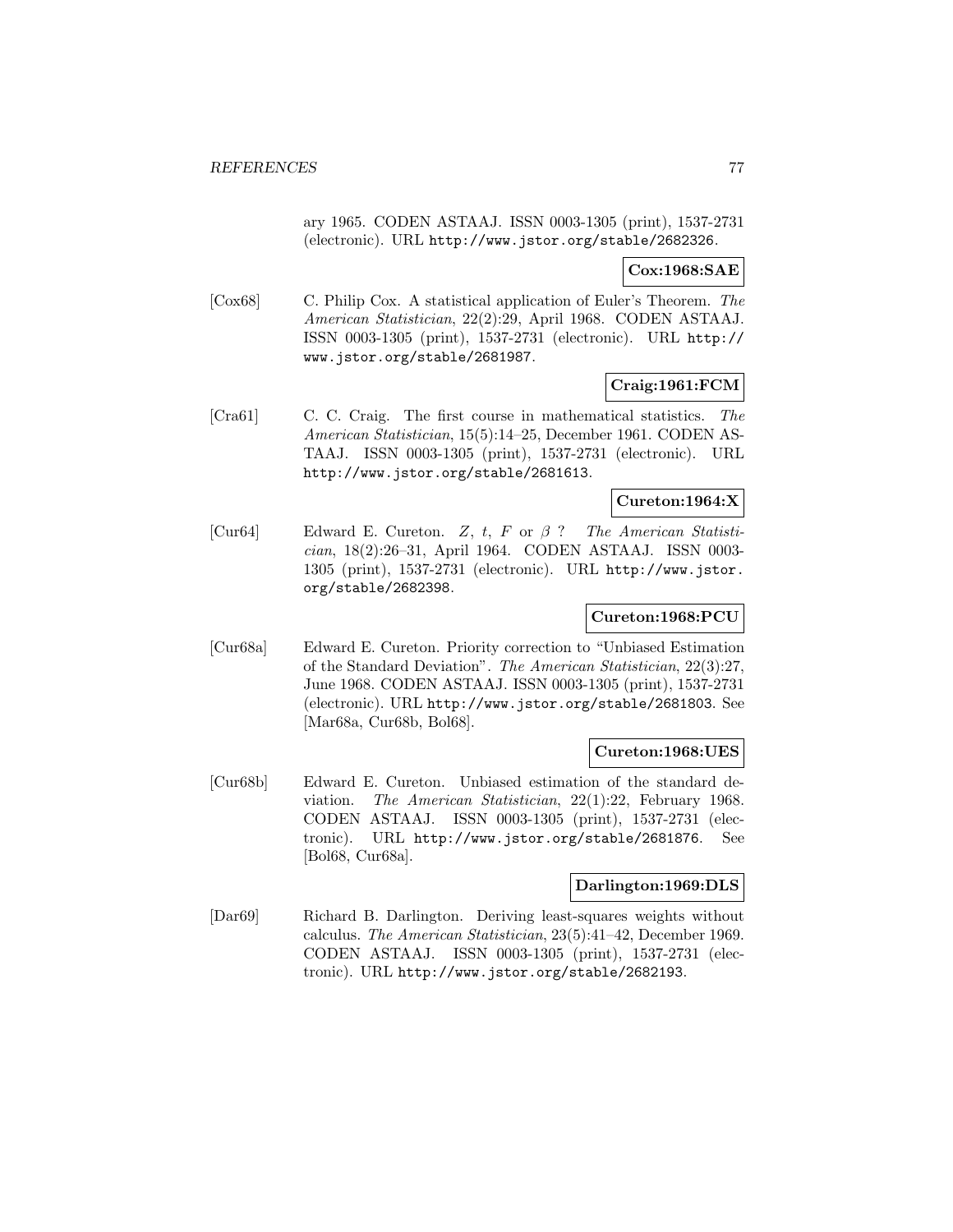## **Deming:1962:LE**

[Dem62] W. Edward Deming. Letter to the Editor. The American Statistician, 16(1):16, February 1962. CODEN ASTAAJ. ISSN 0003- 1305 (print), 1537-2731 (electronic). URL http://www.jstor. org/stable/2681947.

# **Deming:1965:KK**

[Dem65] W. Edwards Deming. Kenichi Koyanagi. The American Statistician, 19(2):53, April 1965. CODEN ASTAAJ. ISSN 0003-1305 (print), 1537-2731 (electronic). URL http://www.jstor.org/ stable/2682382.

# **Deming:1967:WS**

[Dem67] W. Edwards Deming. Walter A. Shewhart, 1891–1967. The American Statistician, 21(2):39–40, April 1967. CODEN ASTAAJ. ISSN 0003-1305 (print), 1537-2731 (electronic). URL http:// www.jstor.org/stable/2682615.

# **Davis:1965:RSC**

[DFSM65] Joseph S. Davis, Lester R. Frankel, Frederick F. Stephan, and Geoffrey H. Moore. Report of the subcommittee on criteria and principles. The American Statistician, 19(1):22–27, February 1965. CODEN ASTAAJ. ISSN 0003-1305 (print), 1537-2731 (electronic). URL http://www.jstor.org/stable/2682328.

# **Dyar:1969:CCH**

[DG69] Robert Dyar and William R. Gaffey. Current challenges to health statisticians. The American Statistician, 23(5):19–22, December 1969. CODEN ASTAAJ. ISSN 0003-1305 (print), 1537-2731 (electronic). URL http://www.jstor.org/stable/2682181.

# **Densen:1964:OAP**

[DS64] Paul M. Densen and Hyman Sardy. Official agencies and problems of recruitment to the statistical field. The American Statistician, 18(3):23–26, June 1964. CODEN ASTAAJ. ISSN 0003- 1305 (print), 1537-2731 (electronic). URL http://www.jstor. org/stable/2681481.

#### **Dubey:1965:SSC**

[Dub65] Satya D. Dubey. Statistical solutions of a combinatorial problem. The American Statistician, 19(4):30–31, October 1965. CODEN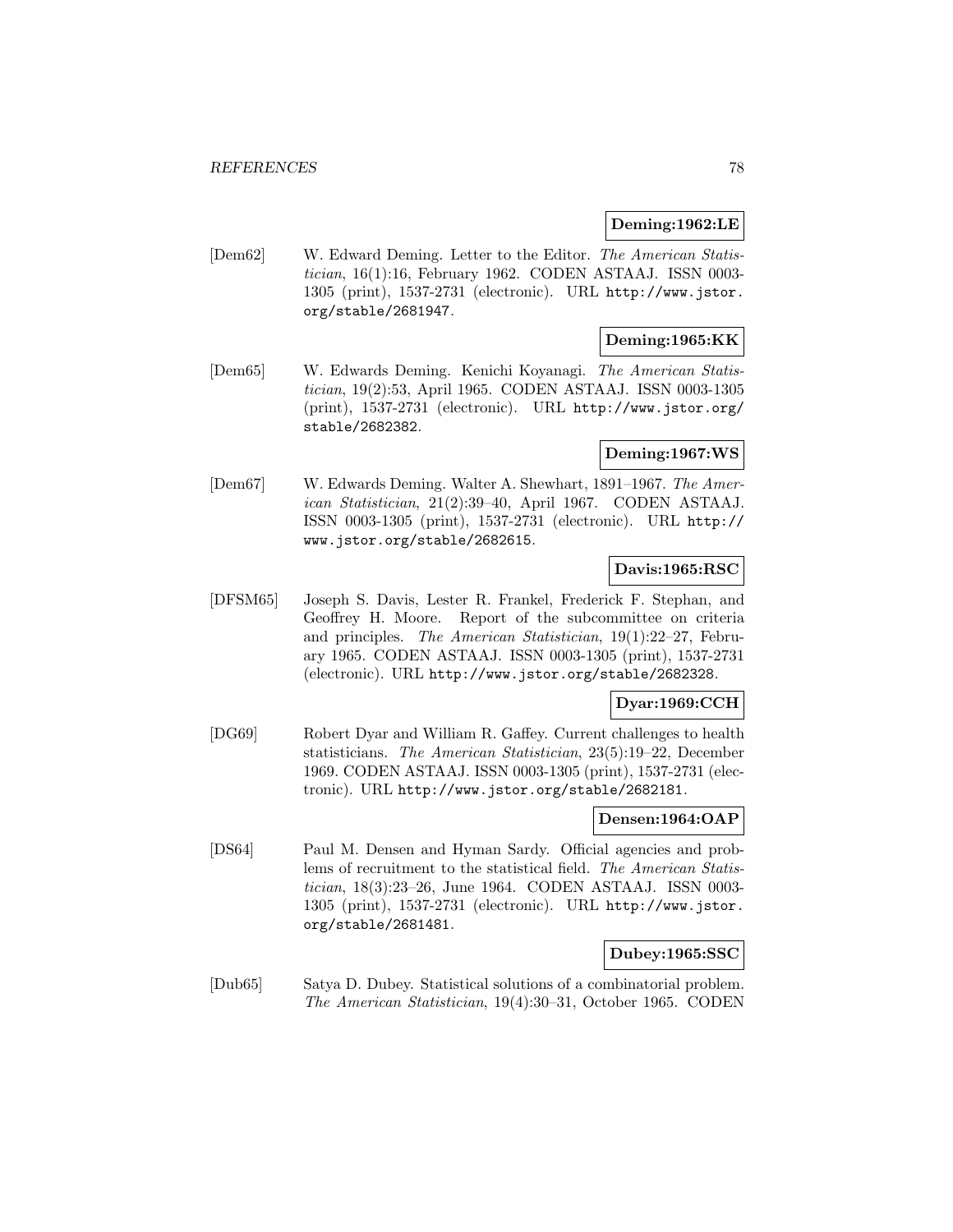ASTAAJ. ISSN 0003-1305 (print), 1537-2731 (electronic). URL http://www.jstor.org/stable/2681572.

## **Dubey:1966:GTD**

[Dub66] Satya D. Dubey. Graphical tests for discrete distributions. The American Statistician, 20(3):23–24, June 1966. CODEN AS-TAAJ. ISSN 0003-1305 (print), 1537-2731 (electronic). URL http://www.jstor.org/stable/2681494.

## **Duchan:1969:RBS**

[Duc69] Alan I. Duchan. A relationship between the  $F$  and  $t$  statistics and the simple correlation coefficients in classical least squares regression. The American Statistician, 23(3):27–28, June 1969. CODEN ASTAAJ. ISSN 0003-1305 (print), 1537-2731 (electronic). URL http://www.jstor.org/stable/2682578.

## **Dunn:1967:IND**

[Dun67] Edgar S. Dunn, Jr. The idea of a National Data Center and the issue of personal privacy. The American Statistician, 21(1):21– 27, February 1967. CODEN ASTAAJ. ISSN 0003-1305 (print), 1537-2731 (electronic). URL http://www.jstor.org/stable/ 2681910.

# **Dutton:1963:LC**

[Dut63] Arthur M. Dutton. S. Lee Crump. The American Statistician, 17 (3):54, June 1963. CODEN ASTAAJ. ISSN 0003-1305 (print), 1537-2731 (electronic). URL http://www.jstor.org/stable/ 2681347.

#### **Eisenhart:1967:AISb**

[EB67] Churchill Eisenhart and Allan Birnbaum. Anniversaries in 1966– 67 of interest to statisticians. The American Statistician, 21(3): 22–29, June 1967. CODEN ASTAAJ. ISSN 0003-1305 (print), 1537-2731 (electronic). URL http://www.jstor.org/stable/ 2682040.

## **Eckler:1969:RWB**

[Eck69] A. Ross Eckler. Robert Wilbur Burgess, 1887–1969. The American Statistician, 23(4):48–49, October 1969. CODEN ASTAAJ. ISSN 0003-1305 (print), 1537-2731 (electronic). URL http:// www.jstor.org/stable/2681745.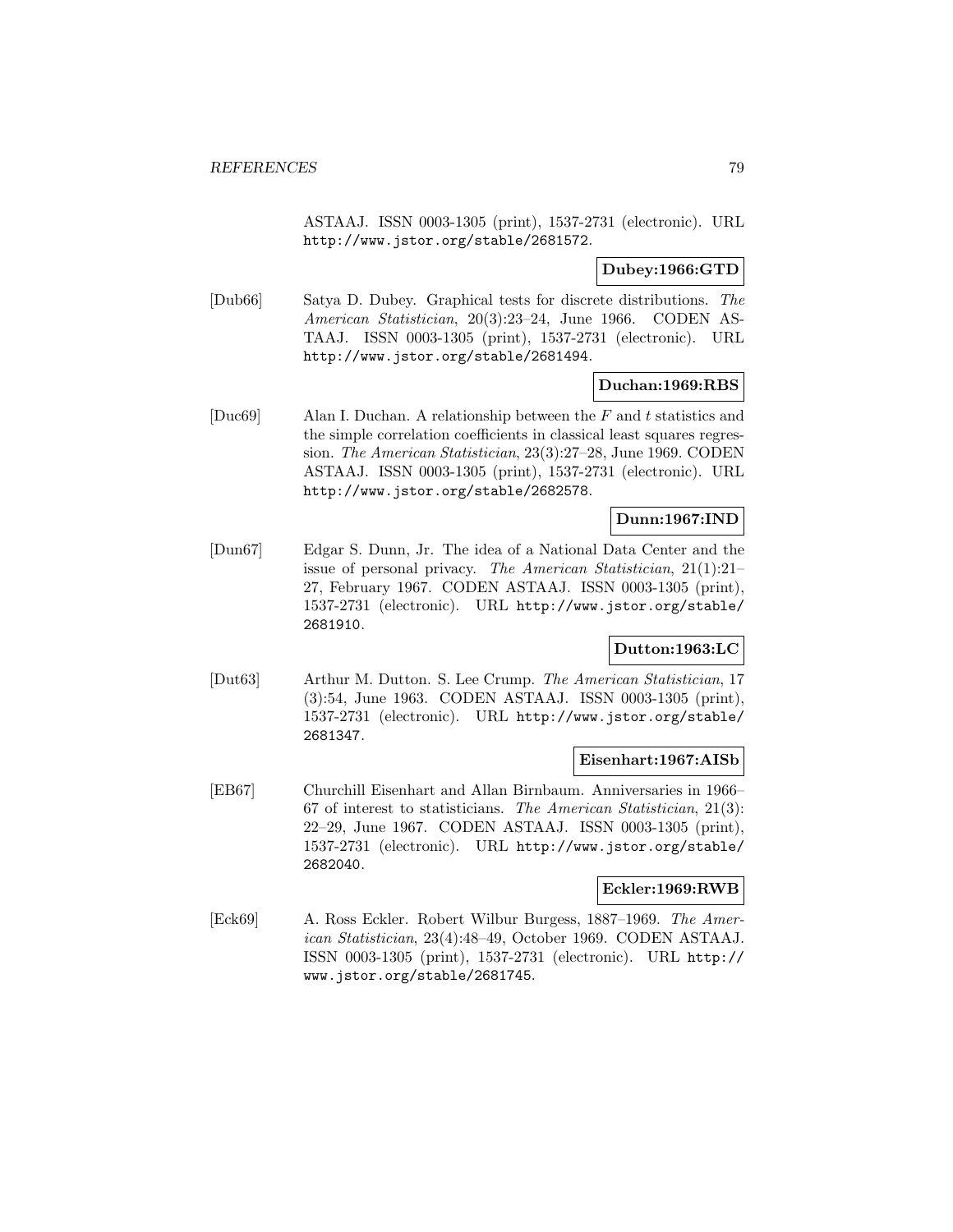#### **Edgington:1963:JAD**

[Edg63] Eugene S. Edgington. Joint analysis of differences in central tendency and variability. The American Statistician, 17(3):28–30, June 1963. CODEN ASTAAJ. ISSN 0003-1305 (print), 1537-2731 (electronic). URL http://www.jstor.org/stable/2681339.

#### **Edwards:1969:RBT**

[Edw69] John B. Edwards. The relation between the F-test and  $R^2$ . The American Statistician, 23(5):28, December 1969. CODEN AS-TAAJ. ISSN 0003-1305 (print), 1537-2731 (electronic). URL http://www.jstor.org/stable/2682185.

# **Eldridge:1963:LE**

[EH63] Paul Eldridge and H. Leon Harter. Letter to the Editor. The American Statistician, 17(1):21–32, February 1963. CODEN AS-TAAJ. ISSN 0003-1305 (print), 1537-2731 (electronic). URL http://www.jstor.org/stable/2682491.

# **Eisenhart:1965:AIS**

[Eis65] Churchill Eisenhart. Anniversaries in 1965 of interest to statisticians. The American Statistician, 19(5):21–29, December 1965. CODEN ASTAAJ. ISSN 0003-1305 (print), 1537-2731 (electronic). URL http://www.jstor.org/stable/2681894.

### **Eisenhart:1967:AISa**

[Eis67] Churchill Eisenhart. Anniversaries in 1966–67 of interest to statisticians. The American Statistician, 21(2):32–34, April 1967. CO-DEN ASTAAJ. ISSN 0003-1305 (print), 1537-2731 (electronic). URL http://www.jstor.org/stable/2682613.

### **Elston:1969:AFT**

[Els69] R. C. Elston. An analogue to Fieller's theorem using Scheffe's solution to the Fisher–Behrens problem. The American Statistician, 23(1):26–28, February 1969. CODEN ASTAAJ. ISSN 0003- 1305 (print), 1537-2731 (electronic). URL http://www.jstor. org/stable/2681688.

#### **Ferber:1966:ASC**

[Fer66] Robert Ferber. Anticipations statistics and consumer behavior. The American Statistician, 20(4):20–24, October 1966. CODEN ASTAAJ. ISSN 0003-1305 (print), 1537-2731 (electronic). URL http://www.jstor.org/stable/2685958.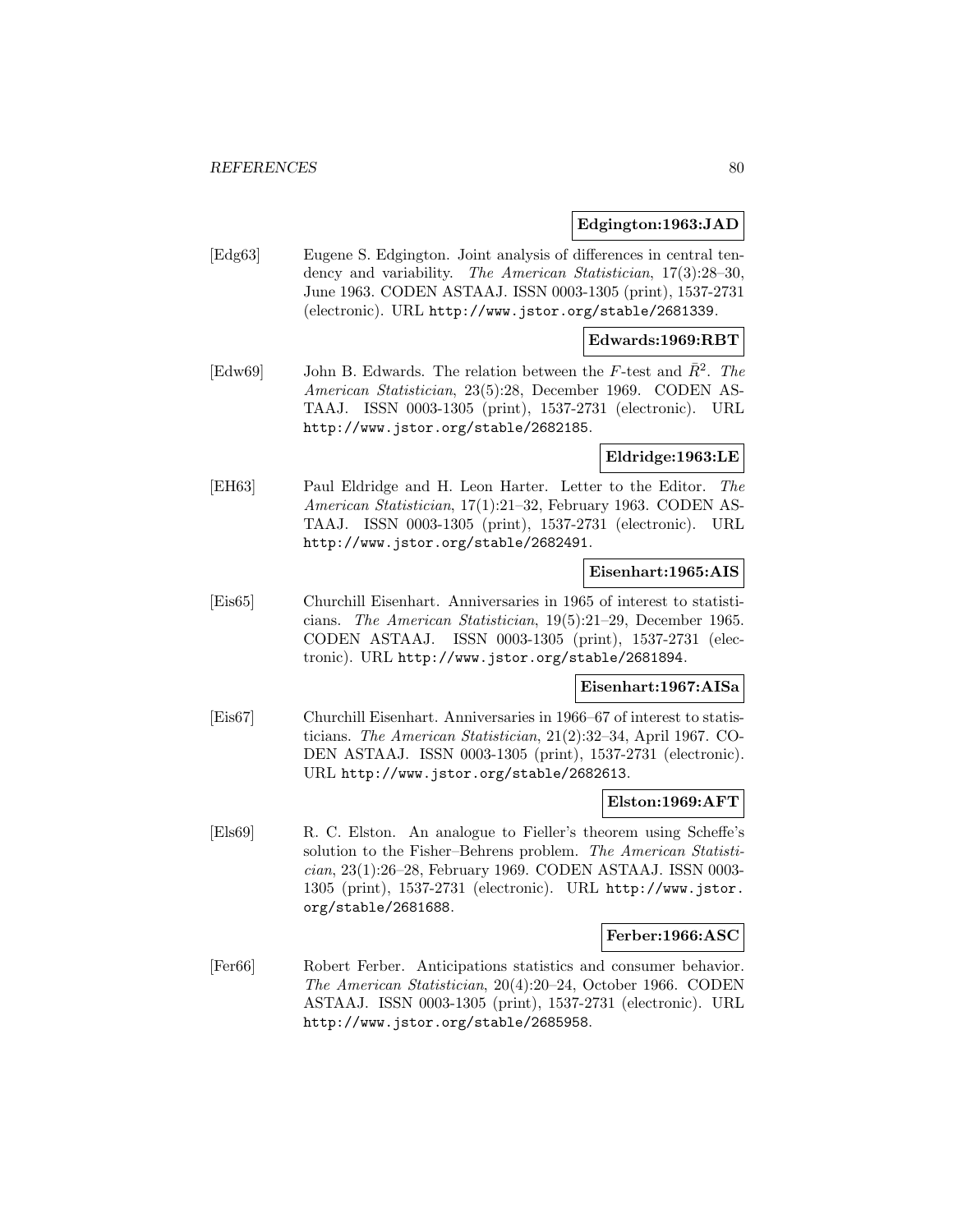### **Ferber:1967:ASC**

[Fer67] Robert Ferber. Anticipations statistics and consumer behavior: A rejoinder. The American Statistician, 21(2):14, April 1967. CO-DEN ASTAAJ. ISSN 0003-1305 (print), 1537-2731 (electronic). URL http://www.jstor.org/stable/2682606.

# **Fleiss:1966:NER**

[Fle66] Joseph L. Fleiss. A note on the expectation of the reciprocal of a random variable. The American Statistician, 20(1):25, February 1966. CODEN ASTAAJ. ISSN 0003-1305 (print), 1537-2731 (electronic). URL http://www.jstor.org/stable/2681673.

# **F:1967:LE**

[FNG<sup>+</sup>67] J. E. F., Gottfried E. Noether, N. T. Gridgeman, Lawrence Harris, A. F. Goodman, Ernest M. Scheuer, and H. Fairfield Smith. Letters to the Editor. The American Statistician, 21(2):41–44, April 1967. CODEN ASTAAJ. ISSN 0003-1305 (print), 1537-2731 (electronic). URL http://www.jstor.org/stable/2682616.

#### **Freeman:1963:TSD**

[Fre63a] William W. K. Freeman. Training of statisticians in diplomacy to maintain their integrity. The American Statistician, 17(5):16– 20, December 1963. CODEN ASTAAJ. ISSN 0003-1305 (print), 1537-2731 (electronic). URL http://www.jstor.org/stable/ 2685671.

### **Freund:1963:WRE**

[Fre63b] R. J. Freund. A warning of roundoff errors in regression. The American Statistician, 17(5):13–15, December 1963. CODEN AS-TAAJ. ISSN 0003-1305 (print), 1537-2731 (electronic). URL http://www.jstor.org/stable/2685670.

#### **Freund:1965:PP**

[Fre65] John E. Freund. Puzzle or paradox? The American Statistician, 19(4):29–44, October 1965. CODEN ASTAAJ. ISSN 0003- 1305 (print), 1537-2731 (electronic). URL http://www.jstor. org/stable/2681571.

#### **Freundenthal:1967:EJG**

[Fre67] Alfred M. Freundenthal. Emil J. Gumbel. The American Statistician, 21(1):41, February 1967. CODEN ASTAAJ. ISSN 0003- 1305 (print), 1537-2731 (electronic). URL http://www.jstor. org/stable/2681915.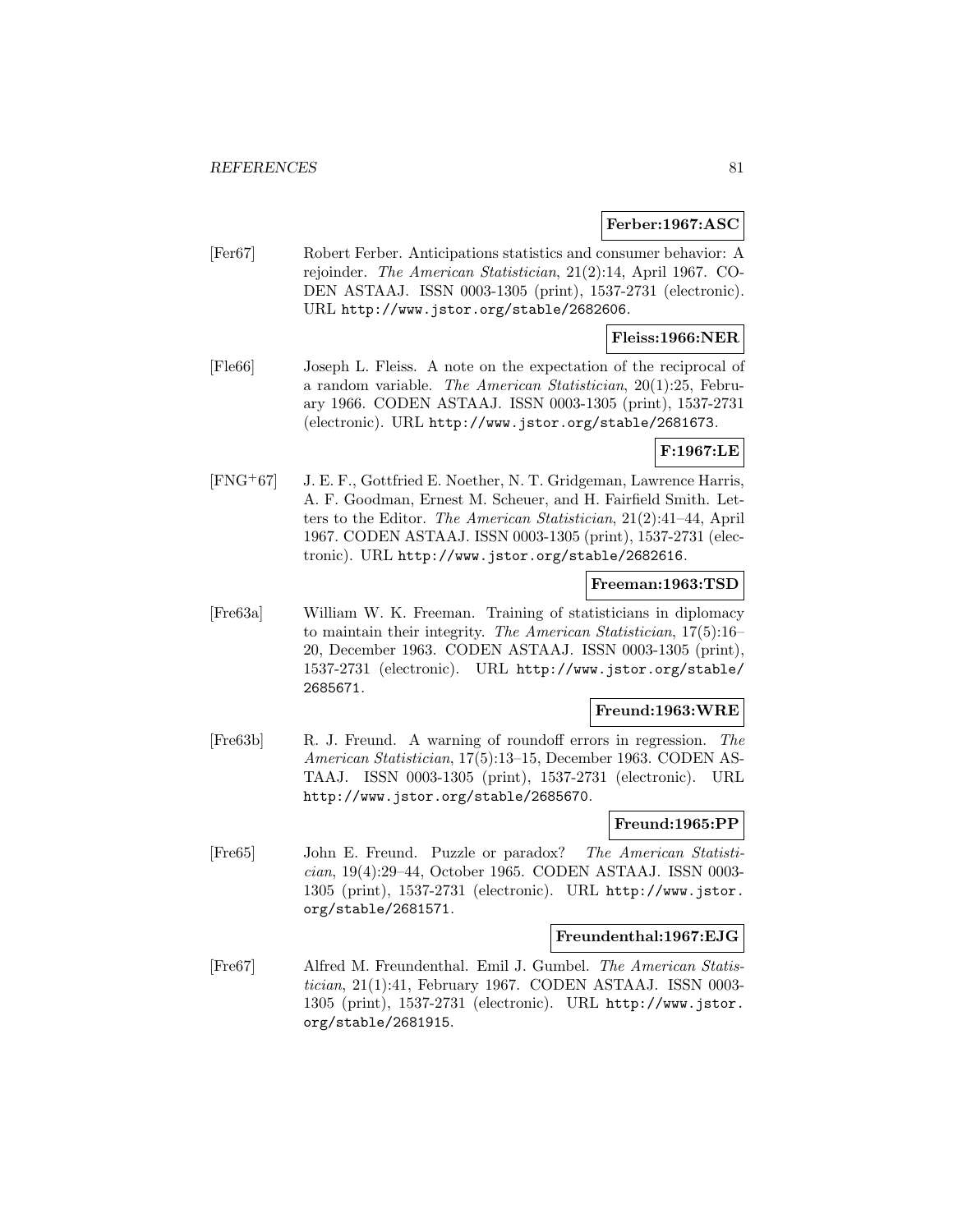## **Fattu:1964:BV**

[FU64] N. A. Fattu and V. R. Rao Uppuluri. On a bias in voting. The American Statistician, 18(5):19–20, December 1964. CODEN AS-TAAJ. ISSN 0003-1305 (print), 1537-2731 (electronic). URL http://www.jstor.org/stable/2682464.

### **Freeman:1964:SWP**

[FW64] Linton C. Freeman and Roland Werner. Statistical word play. The American Statistician, 18(5):18, December 1964. CODEN ASTAAJ. ISSN 0003-1305 (print), 1537-2731 (electronic). URL http://www.jstor.org/stable/2682463.

#### **Gainsbrugh:1961:PCa**

[Gai61a] Martin R. Gainsbrugh. The President's column. The American Statistician, 15(2):1–28, April 1961. CODEN ASTAAJ. ISSN 0003-1305 (print), 1537-2731 (electronic). URL http://www. jstor.org/stable/2682722.

# **Gainsbrugh:1961:PCb**

[Gai61b] Martin R. Gainsbrugh. The President's column. The American Statistician, 15(3):1–20, June 1961. CODEN ASTAAJ. ISSN 0003-1305 (print), 1537-2731 (electronic). URL http://www. jstor.org/stable/2682620.

## **Gainsbrugh:1961:PCc**

[Gai61c] Martin R. Gainsbrugh. The President's column. The American Statistician, 15(4):1–42, October 1961. CODEN ASTAAJ. ISSN 0003-1305 (print), 1537-2731 (electronic). URL http:// www.jstor.org/stable/2681816.

#### **Gainsbrugh:1961:PCd**

[Gai61d] Martin R. Gainsbrugh. The President's column. The American Statistician, 15(5):1–21, December 1961. CODEN ASTAAJ. ISSN 0003-1305 (print), 1537-2731 (electronic). URL http:// www.jstor.org/stable/2681607.

#### **Gardner:1968:NEV**

[Gar68] John W. Gardner. No easy victories. The American Statistician, 22(1):14–16, February 1968. CODEN ASTAAJ. ISSN 0003- 1305 (print), 1537-2731 (electronic). URL http://www.jstor. org/stable/2681873.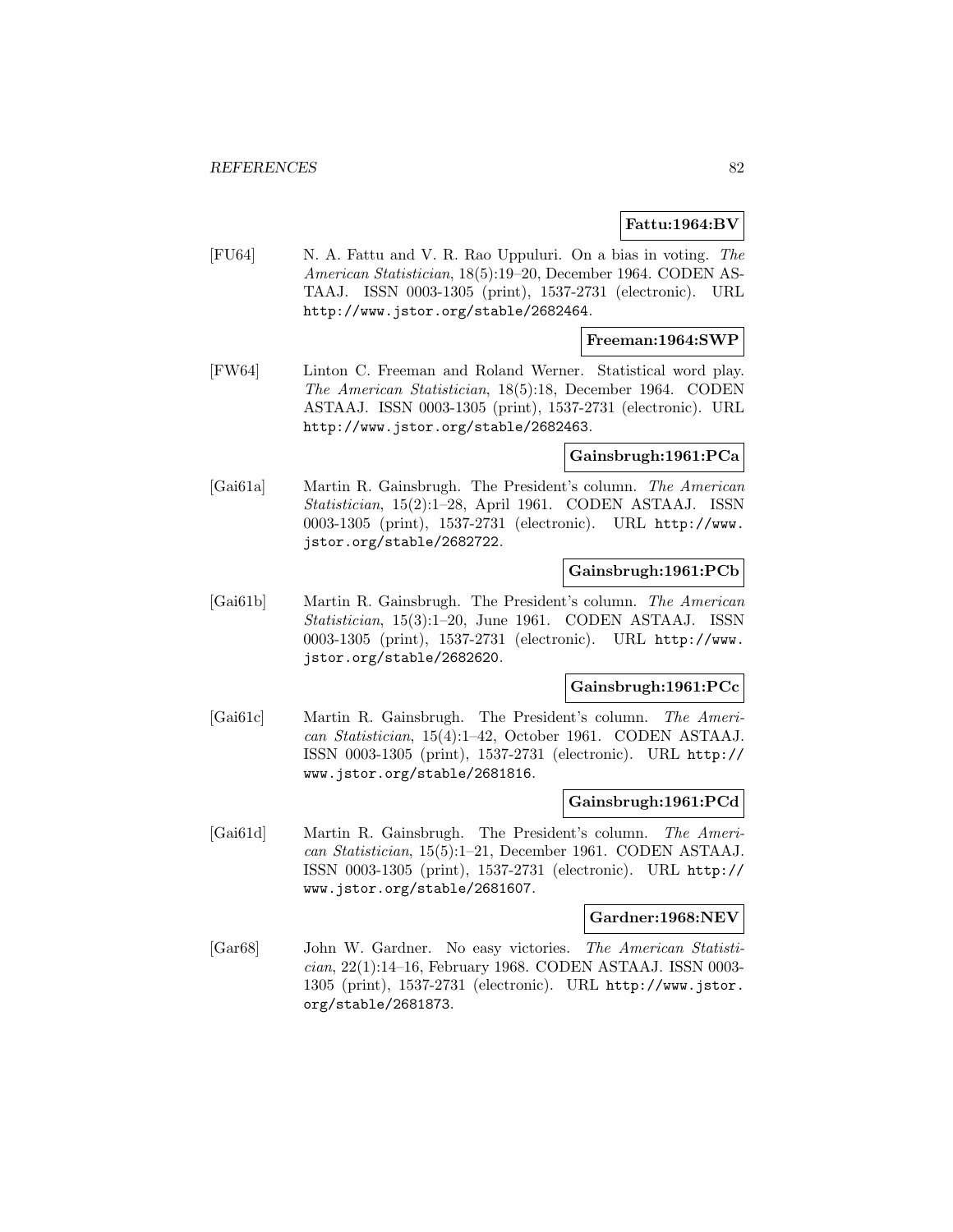## **Good:1969:LE**

[GBC69] I. J. Good, Richard M. Brugger, and W. P. Cooke. Letters to the Editor. The American Statistician, 23(1):35, February 1969. CO-DEN ASTAAJ. ISSN 0003-1305 (print), 1537-2731 (electronic). URL http://www.jstor.org/stable/2681692.

## **Grier:1968:EKM**

[GD68] J. Brown Grier and Raymond Ditrichs. The estimation of knowledge by multiple-choice tests. The American Statistician, 22(4): 35–36, October 1968. CODEN ASTAAJ. ISSN 0003-1305 (print), 1537-2731 (electronic). URL http://www.jstor.org/stable/ 2682022.

# **Geary:1966:NRH**

[Gea66] R. C. Geary. A note on residual heterovariance and estimation efficiency in regression. The American Statistician, 20(4):30–31, October 1966. CODEN ASTAAJ. ISSN 0003-1305 (print), 1537-2731 (electronic). URL http://www.jstor.org/stable/2685962.

#### **Gehan:1968:NBP**

[Geh68] Edmund A. Gehan. Note on the "Birthday Problem". The American Statistician, 22(2):28, April 1968. CODEN ASTAAJ. ISSN 0003-1305 (print), 1537-2731 (electronic). URL http:// www.jstor.org/stable/2681986. See [Nau68].

#### **Grove:1966:LE**

[GFB<sup>+</sup>66] Ernest Wilson Grove, John E. Freund, D. S. Burdick, Stanley L. Payne, J. C. Koop, G. Calot, Edward E. Cureton, C. Philip Cox, and Sherwood C. Frey, Jr. Letters to the Editor. The American Statistician, 20(3):47–49, June 1966. CODEN ASTAAJ. ISSN 0003-1305 (print), 1537-2731 (electronic). URL http:// www.jstor.org/stable/2681502.

# **Goldsmith:1965:LE**

[GFG<sup>+</sup>65] Charles H. Goldsmith, Joseph L. Fleiss, A. F. Goodman, Gene Laska, Henry Tucker, I. J. Good, Paul Eldridge, Michael F. Capobianco, N. F. Laubscher, and Ira Marshak. Letters to the Editor. The American Statistician, 19(3):42–44, June 1965. CODEN ASTAAJ. ISSN 0003-1305 (print), 1537-2731 (electronic). URL http://www.jstor.org/stable/2681423.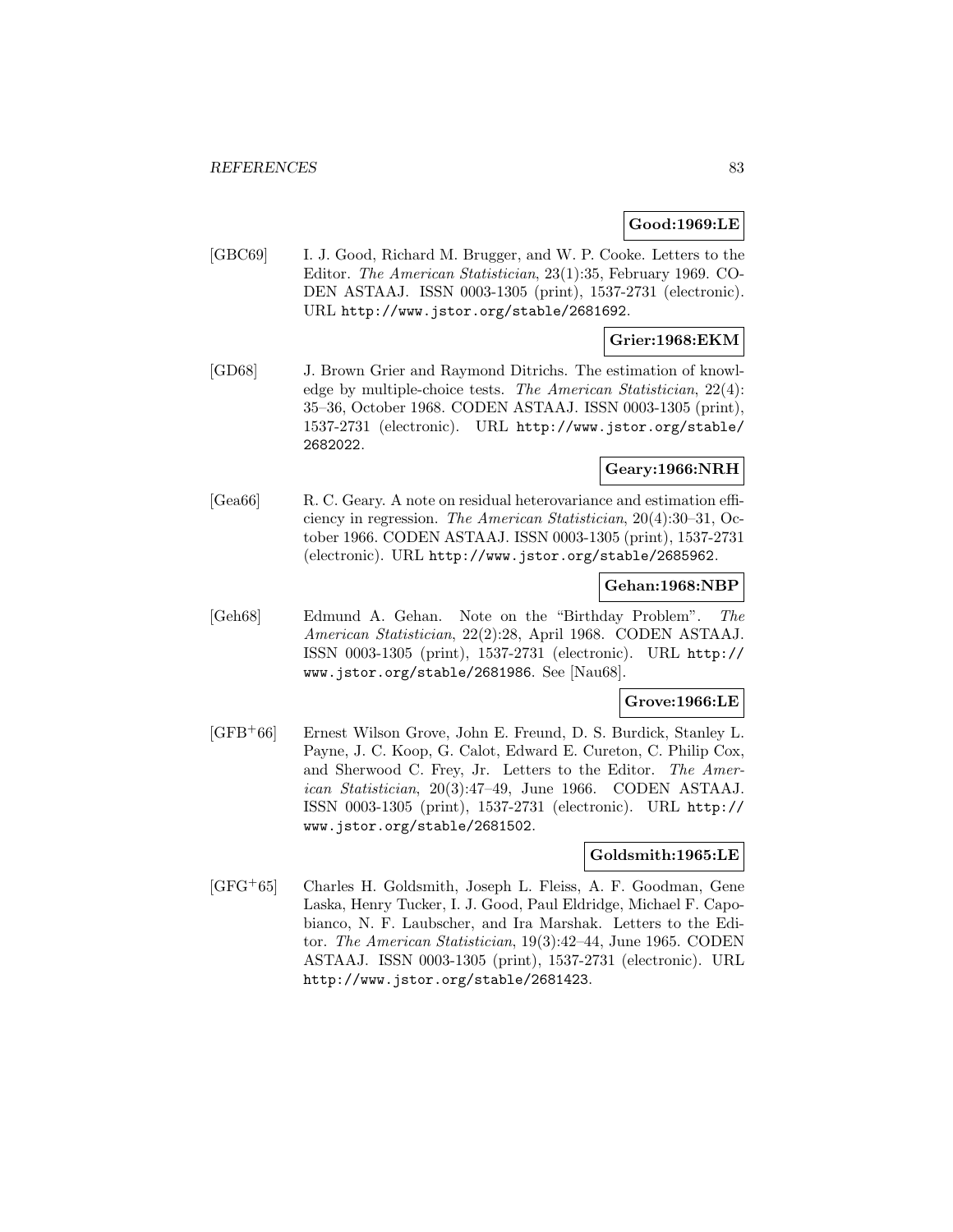#### **Gibbons:1968:MEE**

[Gib68] Jean D. Gibbons. Mutually exclusive events, independence and zero correlation. The American Statistician, 22(5):31–32, December 1968. CODEN ASTAAJ. ISSN 0003-1305 (print), 1537-2731 (electronic). URL http://www.jstor.org/stable/2681841.

### **Gittelsohn:1969:OP**

[Git69] Alan M. Gittelsohn. An occupancy problem. The American Statistician, 23(2):11–12, April 1969. CODEN ASTAAJ. ISSN 0003- 1305 (print), 1537-2731 (electronic). URL http://www.jstor. org/stable/2681289.

## **Graham:1968:LE**

[GKH<sup>+</sup>68] Jack E. Graham, Kern O. Kymn, R. J. Hader, Jaakko K. Kihlberg, Jay H. Herson, and William E. Schotz. Letters to the Editor. The American Statistician, 22(2):35, April 1968. CODEN ASTAAJ. ISSN 0003-1305 (print), 1537-2731 (electronic). URL http:// www.jstor.org/stable/2681991.

# **Gross:1969:LE**

[GKK<sup>+</sup>69] Alan J. Gross, William F. Kwolek, R. N. Kulkarni, Daniel Zelinsky, John P. Hoyt, James K. Brewer, William Knight, Nathan Mantel, C. Mitchell Dayton, W. P. Cooke, Harry D. Levine, and Robert F. Thimmesh. Letters to the Editor. The American Statistician, 23(5):49–53, December 1969. CODEN ASTAAJ. ISSN 0003-1305 (print), 1537-2731 (electronic). URL http:// www.jstor.org/stable/2682197.

#### **Geary:1968:STM**

[GL68] R. C. Geary and C. E. V. Leser. Significance tests in multiple regression. The American Statistician, 22(1):20–21, February 1968. CODEN ASTAAJ. ISSN 0003-1305 (print), 1537-2731 (electronic). URL http://www.jstor.org/stable/2681875.

#### **Greenhouse:1966:MBS**

[GMN66] Samuel W. Greenhouse, Margaret P. Martin, and Horace W. Norton. To members of the Biometrics Section, ASA. The American Statistician, 20(3):44–46, June 1966. CODEN ASTAAJ. ISSN 0003-1305 (print), 1537-2731 (electronic). URL http:// www.jstor.org/stable/2681501.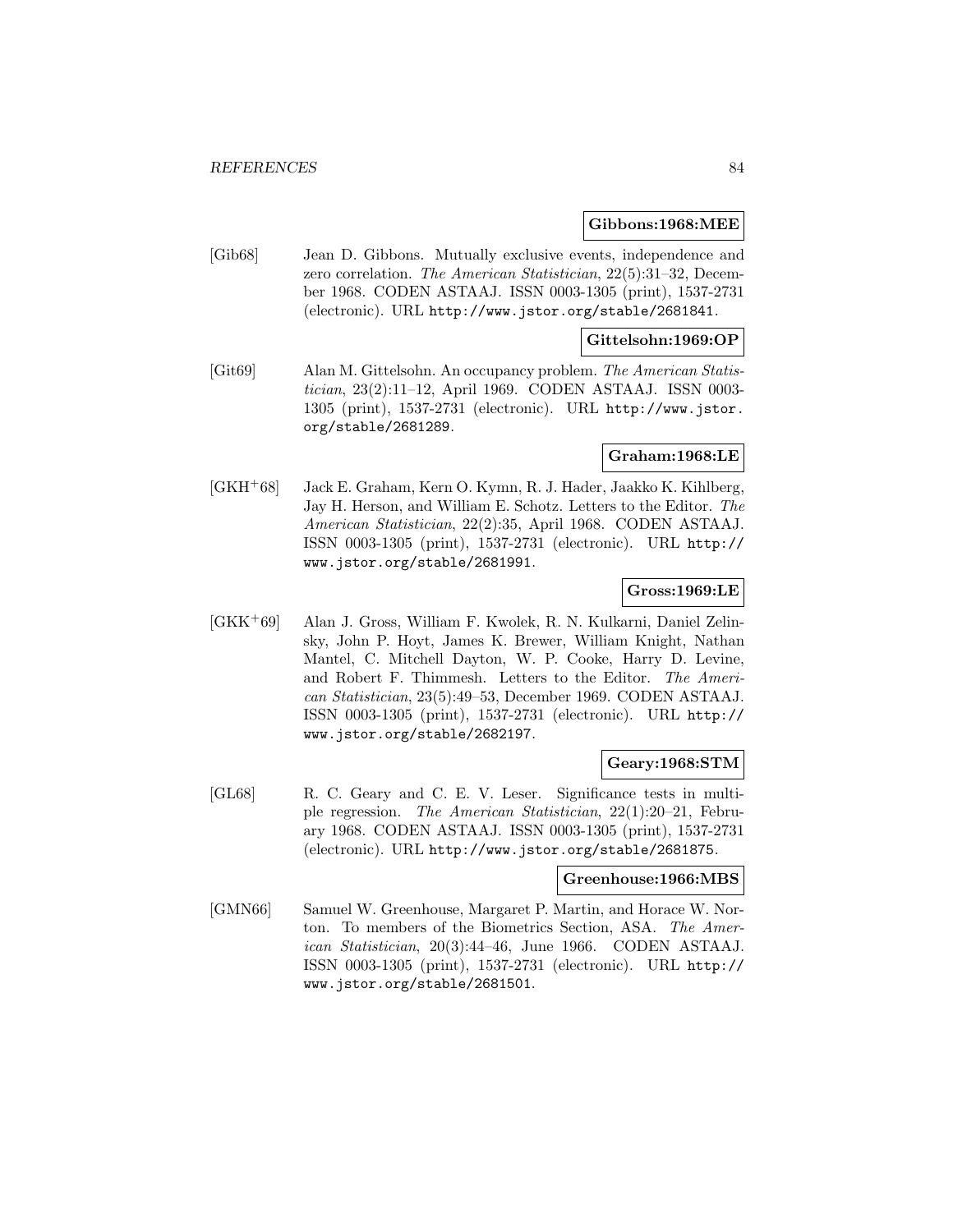#### **Goldman:1961:LE**

[Gol61] Thomas A. Goldman. Letter to the Editor. The American Statistician, 15(1):36, February 1961. CODEN ASTAAJ. ISSN 0003- 1305 (print), 1537-2731 (electronic). URL http://www.jstor. org/stable/2682510.

# **Good:1965:LE**

[Goo65] I. J. Good. Letter to the Editor. The American Statistician, 19 (3):43, June 1965. CODEN ASTAAJ. ISSN 0003-1305 (print), 1537-2731 (electronic). URL http://www.jstor.org/stable/ 2681423.

## **Goodman:1968:ICS**

[Goo68] A. F. Goodman. The interface of computer science and statistics: An historical perspective. The American Statistician, 22(3):17–20, June 1968. CODEN ASTAAJ. ISSN 0003-1305 (print), 1537-2731 (electronic). URL http://www.jstor.org/stable/2681797.

# **Good:1969:HRR**

[Goo69a] I. J. Good. How random are random numbers? The American Statistician, 23(4):42–45, October 1969. CODEN ASTAAJ. ISSN 0003-1305 (print), 1537-2731 (electronic). URL http:// www.jstor.org/stable/2681742.

# **Goodman:1969:ISD**

[Goo69b] Michael L. Goodman. On the incidence of swept double-headers. The American Statistician, 23(5):15–17, December 1969. CODEN ASTAAJ. ISSN 0003-1305 (print), 1537-2731 (electronic). URL http://www.jstor.org/stable/2682179.

## **Gordon:1964:PPV**

[Gor64] Charles K. Gordon, Jr. On the probability of past vs. future events. The American Statistician, 18(2):20–24, April 1964. CO-DEN ASTAAJ. ISSN 0003-1305 (print), 1537-2731 (electronic). URL http://www.jstor.org/stable/2682395.

#### **Grizzle:1967:CCT**

[Gri67] James E. Grizzle. Continuity correction in the  $\chi^2$ -test for  $2 \times 2$  tables. The American Statistician, 21(4):28–32, October 1967. CO-DEN ASTAAJ. ISSN 0003-1305 (print), 1537-2731 (electronic). URL http://www.jstor.org/stable/2682103.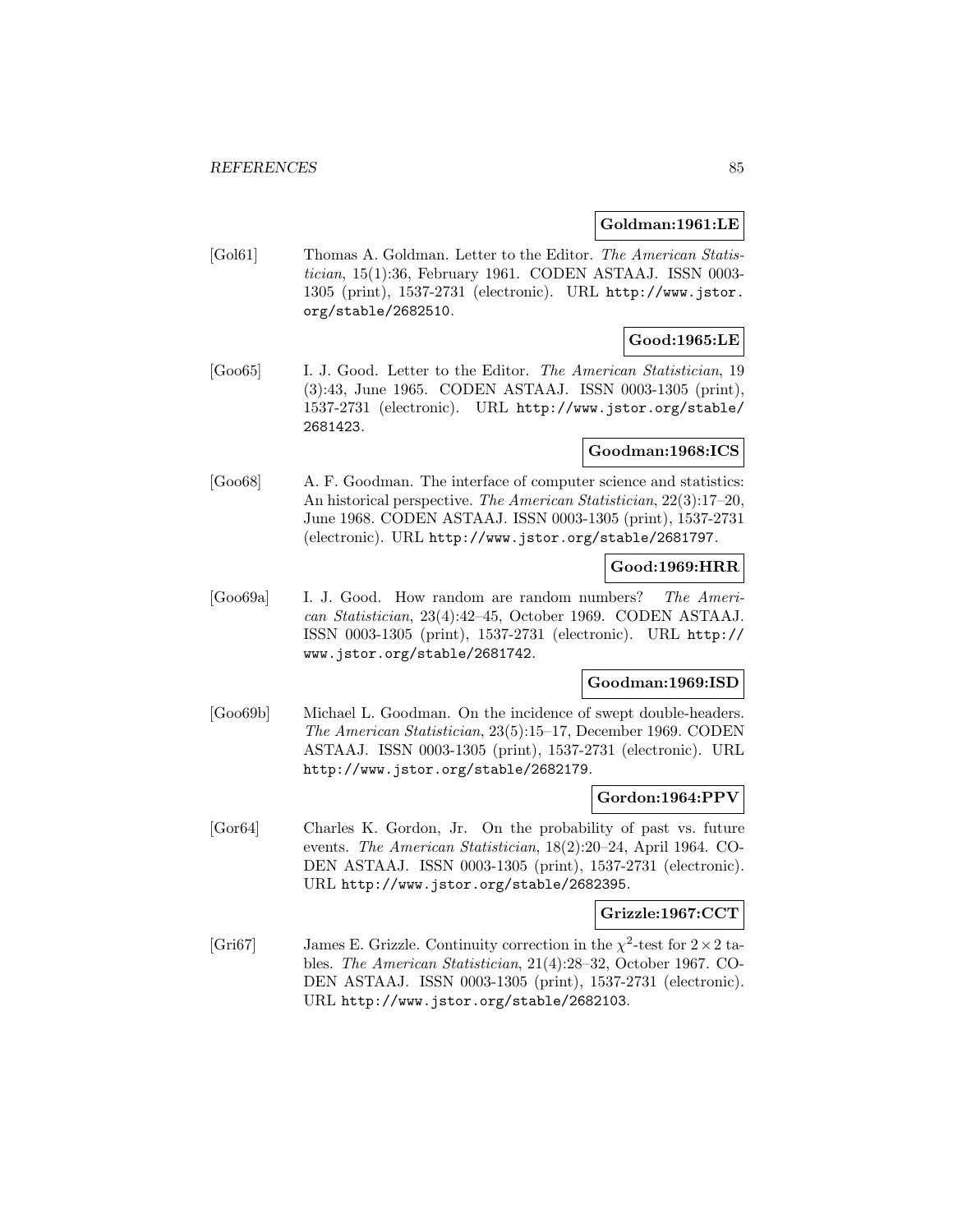#### **Gridgeman:1968:PS**

[Gri68] N. T. Gridgeman. Probability and sex. The American Statistician, 22(3):29, June 1968. CODEN ASTAAJ. ISSN 0003-1305 (print), 1537-2731 (electronic). URL http://www.jstor.org/ stable/2681805.

# **Glaser:1967:DFS**

[GRW67] E. Glaser, D. Rosenblatt, and M. K. Wood. The design of a Federal Statistical Data Center. The American Statistician, 21 (1):12–20, February 1967. CODEN ASTAAJ. ISSN 0003-1305 (print), 1537-2731 (electronic). URL http://www.jstor.org/ stable/2681908.

# **Gani:1965:BJA**

[GS65] J. Gani and A. Spier. The birth of the journal of applied probability. The American Statistician, 19(4):18–36, October 1965. CO-DEN ASTAAJ. ISSN 0003-1305 (print), 1537-2731 (electronic). URL http://www.jstor.org/stable/2681569.

#### **Gurney:1969:MB**

[GT69] Margaret Gurney and Benjamin F. Tepping. Max A. Bershad, 1913–1969. The American Statistician, 23(4):49, October 1969. CODEN ASTAAJ. ISSN 0003-1305 (print), 1537-2731 (electronic). URL http://www.jstor.org/stable/2681746.

#### **Guenther:1969:SCI**

[Gue69] William C. Guenther. Shortest confidence intervals. The American Statistician, 23(1):22–25, February 1969. CODEN ASTAAJ. ISSN 0003-1305 (print), 1537-2731 (electronic). URL http:// www.jstor.org/stable/2681686.

## **Gurland:1967:ISE**

[Gur67] John Gurland. An inequality satisfied by the expectation of the reciprocal of a random variable. The American Statistician, 21(2): 24–25, April 1967. CODEN ASTAAJ. ISSN 0003-1305 (print), 1537-2731 (electronic). URL http://www.jstor.org/stable/ 2682610.

#### **Gurland:1968:IER**

[Gur68] John Gurland. Inequalities of expectations of random variables derived by monotonicity or convexity. The American Statistician, 22(2):26–27, April 1968. CODEN ASTAAJ. ISSN 0003-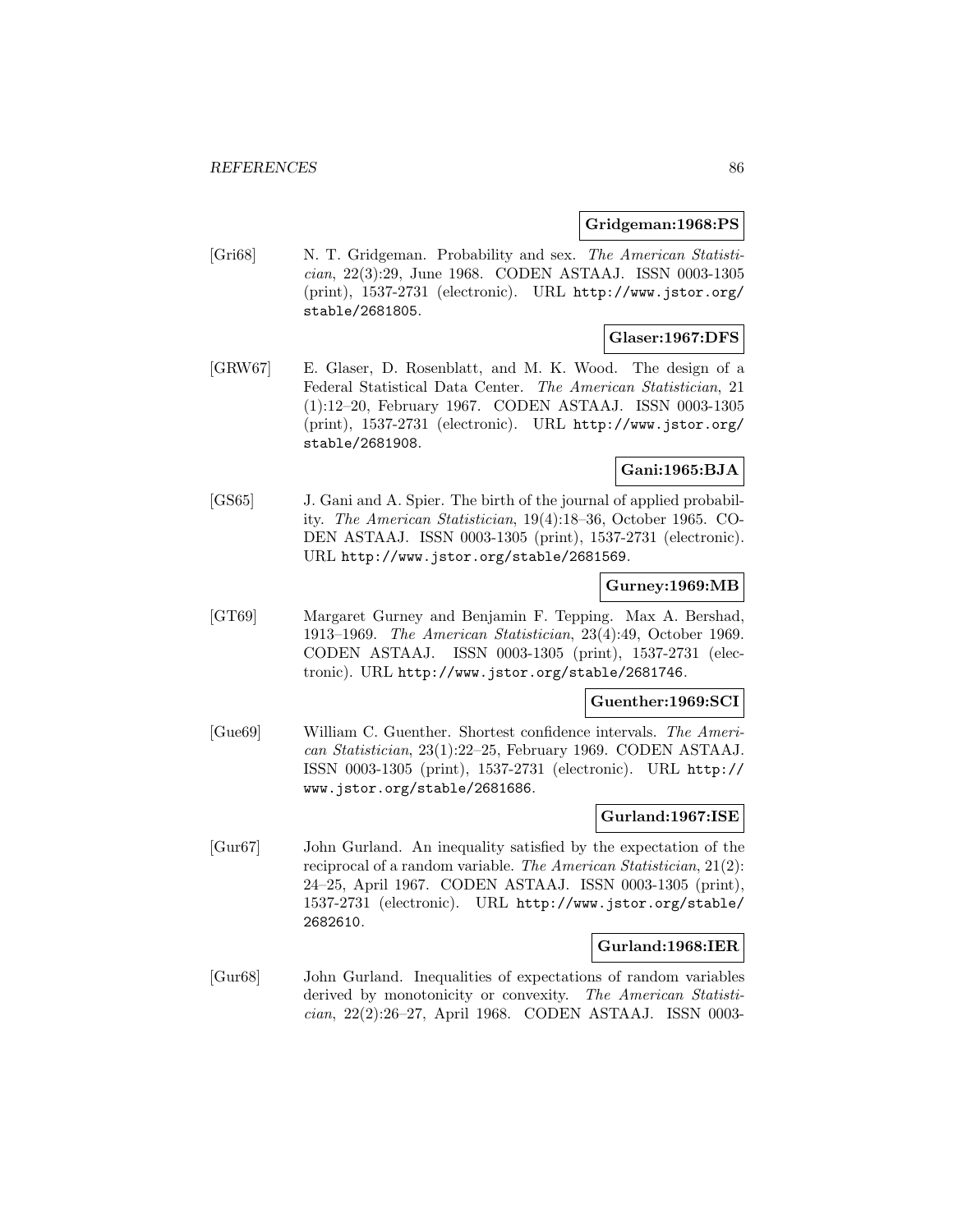1305 (print), 1537-2731 (electronic). URL http://www.jstor. org/stable/2681985.

# **Hamdan:1969:NBP**

[HAB69] M. A. Hamdan and H. A. Al-Bayyati. A note on the bivariate Poisson distribution. The American Statistician, 23(4):32–33, October 1969. CODEN ASTAAJ. ISSN 0003-1305 (print), 1537-2731 (electronic). URL http://www.jstor.org/stable/2681735.

## **Hader:1967:RRP**

[Had67] R. J. Hader. Random roommate pairing of Negro and White students. The American Statistician, 21(5):24–26, December 1967. CODEN ASTAAJ. ISSN 0003-1305 (print), 1537-2731 (electronic). URL http://www.jstor.org/stable/2682658.

## **Hahn:1968:SUT**

[Hah68] Gerald J. Hahn. Some uses of time-sharing computers in statistical analysis. The American Statistician, 22(5):14–18, December 1968. CODEN ASTAAJ. ISSN 0003-1305 (print), 1537-2731 (electronic). URL http://www.jstor.org/stable/2681832.

# **Haitovsky:1966:NRP**

[Hai66] Yoel Haitovsky. A note on regression on principal components. The American Statistician, 20(4):28–29, October 1966. CODEN ASTAAJ. ISSN 0003-1305 (print), 1537-2731 (electronic). URL http://www.jstor.org/stable/2685961.

## **Haitovsky:1969:NMR**

[Hai69] Yoel Haitovsky. A note on the maximization of  $R^2$ . The American Statistician, 23(1):20–21, February 1969. CODEN ASTAAJ. ISSN 0003-1305 (print), 1537-2731 (electronic). URL http:// www.jstor.org/stable/2681684.

# **Hamburg:1961:EN**

[Ham61] Morris Hamburg. Editor's note. The American Statistician, 15 (1):1, February 1961. CODEN ASTAAJ. ISSN 0003-1305 (print), 1537-2731 (electronic). URL http://www.jstor.org/stable/ 2682498.

# **Hamburg:1963:JPB**

[Ham63] Morris Hamburg. J. Parker Bursk. The American Statistician, 17 (3):53–54, June 1963. CODEN ASTAAJ. ISSN 0003-1305 (print),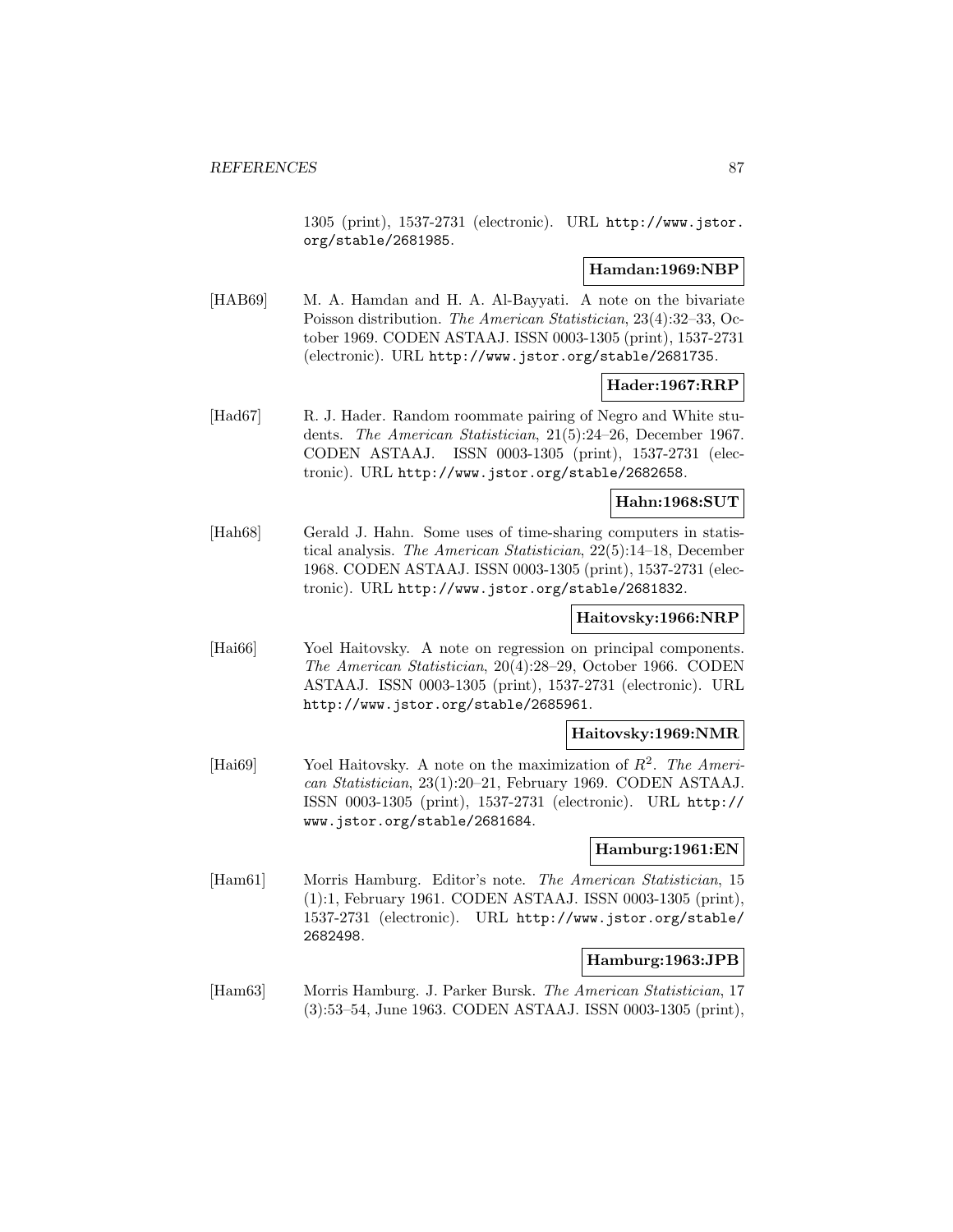1537-2731 (electronic). URL http://www.jstor.org/stable/ 2681346.

# **Hansen:1960:PCa**

[Han60a] Morris H. Hansen. The President's column. The American Statistician, 14(1):1–38, February 1960. CODEN ASTAAJ. ISSN 0003- 1305 (print), 1537-2731 (electronic). URL http://www.jstor. org/stable/2682123.

## **Hansen:1960:PCb**

[Han60b] Morris H. Hansen. The President's column. The American Statistician, 14(2):1–34, April 1960. CODEN ASTAAJ. ISSN 0003- 1305 (print), 1537-2731 (electronic). URL http://www.jstor. org/stable/2682238.

# **Hansen:1960:PCc**

[Han60c] Morris H. Hansen. The President's column. The American Statistician, 14(3):1–45, June 1960. CODEN ASTAAJ. ISSN 0003- 1305 (print), 1537-2731 (electronic). URL http://www.jstor. org/stable/2682161.

### **Hansen:1960:PCd**

[Han60d] Morris H. Hansen. The President's column. The American Statistician, 14(4):1–41, October 1960. CODEN ASTAAJ. ISSN 0003- 1305 (print), 1537-2731 (electronic). URL http://www.jstor. org/stable/2681374.

## **Hansen:1960:PCe**

[Han60e] Morris H. Hansen. The President's column. The American Statistician, 14(5):1–26, December 1960. CODEN ASTAAJ. ISSN 0003- 1305 (print), 1537-2731 (electronic). URL http://www.jstor. org/stable/2682472.

# **Hanurav:1968:SRA**

[Han68] T. V. Hanurav. Some remarks on Ajgaonkar's paper "The Effect of Increasing Sample Size on the Precision of an Estimator". The American Statistician, 22(4):39–40, October 1968. CODEN ASTAAJ. ISSN 0003-1305 (print), 1537-2731 (electronic). URL http://www.jstor.org/stable/2682025. See [Ajg67].

# **Harter:1962:SAF**

[Har62] H. Leon Harter. Statistics in the Air Force Research Program. The American Statistician, 16(4):23–24, October 1962. CODEN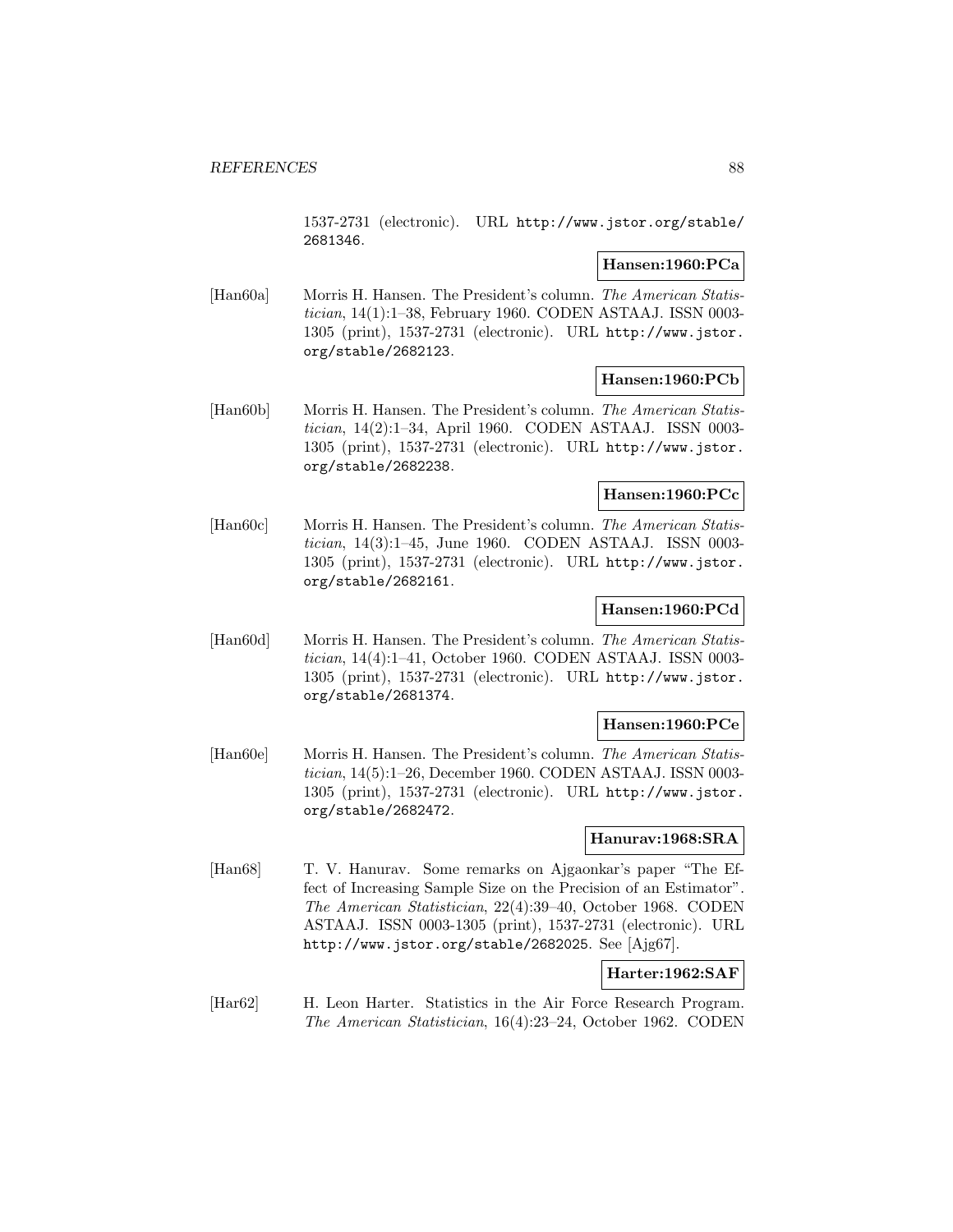ASTAAJ. ISSN 0003-1305 (print), 1537-2731 (electronic). URL http://www.jstor.org/stable/2681433.

### **Hartley:1963:DBC**

[Har63] H. O. Hartley. In Dr. Bayes' consulting Room. The American Statistician, 17(1):22–24, February 1963. CODEN ASTAAJ. ISSN 0003-1305 (print), 1537-2731 (electronic). URL http:// www.jstor.org/stable/2682492.

# **Harris:1965:NDB**

[Har65] Lawrence Harris. A note on the distinction between enumerative and analytical surveys for business decisions. The American Statistician, 19(5):29, December 1965. CODEN ASTAAJ. ISSN 0003-1305 (print), 1537-2731 (electronic). URL http:// www.jstor.org/stable/2681895.

#### **Hauser:1960:SAS**

[Hau60] Philip M. Hauser. Samuel Andrew Stouffer, 1900–1960. The American Statistician, 14(4):36, October 1960. CODEN ASTAAJ. ISSN 0003-1305 (print), 1537-2731 (electronic). URL http:// www.jstor.org/stable/2681384.

# **Hauser:1962:PCa**

[Hau62a] Philip M. Hauser. The President's column. The American Statistician, 16(1):1–32, February 1962. CODEN ASTAAJ. ISSN 0003- 1305 (print), 1537-2731 (electronic). URL http://www.jstor. org/stable/2681941.

## **Hauser:1962:PCb**

[Hau62b] Philip M. Hauser. The President's column. The American Statistician, 16(2):1–24, April 1962. CODEN ASTAAJ. ISSN 0003- 1305 (print), 1537-2731 (electronic). URL http://www.jstor. org/stable/2681531.

## **Hauser:1962:PCc**

[Hau62c] Philip M. Hauser. The President's column. The American Statistician, 16(3):1–46, June 1962. CODEN ASTAAJ. ISSN 0003- 1305 (print), 1537-2731 (electronic). URL http://www.jstor. org/stable/2682064.

# **Hauser:1962:PCd**

[Hau62d] Philip M. Hauser. The President's column. The American Statistician, 16(4):1–22, October 1962. CODEN ASTAAJ. ISSN 0003-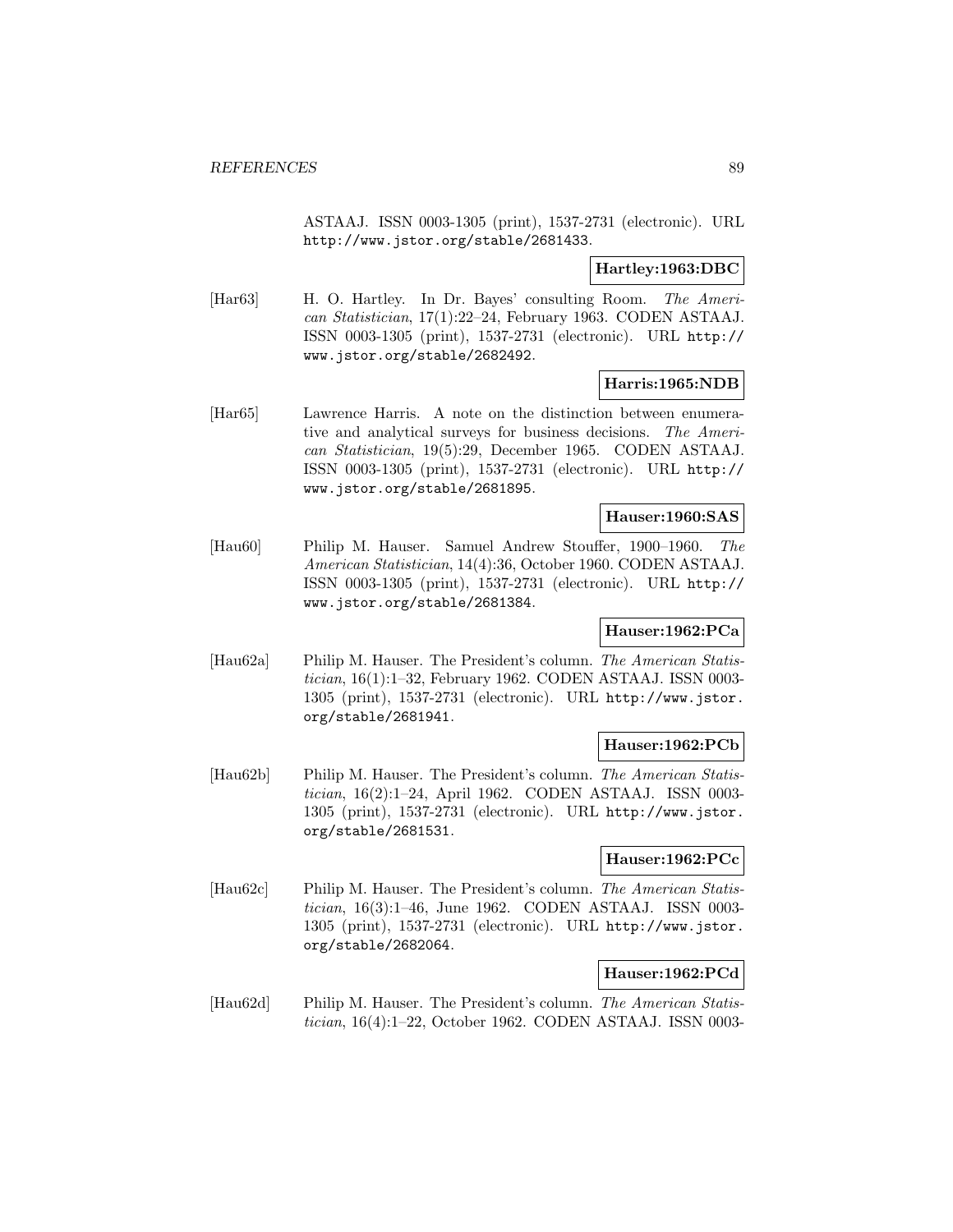1305 (print), 1537-2731 (electronic). URL http://www.jstor. org/stable/2681427.

## **Hauser:1962:PCe**

[Hau62e] Philip M. Hauser. The President's column. The American Statistician, 16(5):1–35, December 1962. CODEN ASTAAJ. ISSN 0003- 1305 (print), 1537-2731 (electronic). URL http://www.jstor. org/stable/2681953.

# **Hauser:1968:MT**

[Hau68] Philip M. Hauser. Martin Taitel. The American Statistician, 22 (1):30–36, February 1968. CODEN ASTAAJ. ISSN 0003-1305 (print), 1537-2731 (electronic). URL http://www.jstor.org/ stable/2681881.

# **Houseman:1967:CPM**

[HB67] Earl E. Houseman and Joseph A. Becker. A centenary profile of methods for agricultural surveys. The American Statistician, 21 (2):15–21, April 1967. CODEN ASTAAJ. ISSN 0003-1305 (print), 1537-2731 (electronic). URL http://www.jstor.org/stable/ 2682607.

# **Hagans:1963:LE**

[HDC63] James A. Hagans, Lawrence Danziger, and Jerome Cornfield. Letters to the Editor. The American Statistician, 17(5):21–24, December 1963. CODEN ASTAAJ. ISSN 0003-1305 (print), 1537-2731 (electronic). URL http://www.jstor.org/stable/ 2685672.

# **Herbach:1963:MN**

[Her63] Leon H. Herbach. Monroe L. Norden. The American Statistician, 17(3):54, June 1963. CODEN ASTAAJ. ISSN 0003-1305 (print), 1537-2731 (electronic). URL http://www.jstor.org/ stable/2681349.

## **Harter:1961:LE**

[HGH61] H. Leon Harter, Paul C. Glick, and David M. Heer. Letter to the Editor. The American Statistician, 15(3):21–27, June 1961. CO-DEN ASTAAJ. ISSN 0003-1305 (print), 1537-2731 (electronic). URL http://www.jstor.org/stable/2682627.

# **Halperin:1965:RSS**

[HHH65] Max Halperin, H. O. Hartley, and P. G. Hoel. Recommended standards for statistical symbols and notation. COPSS Committee on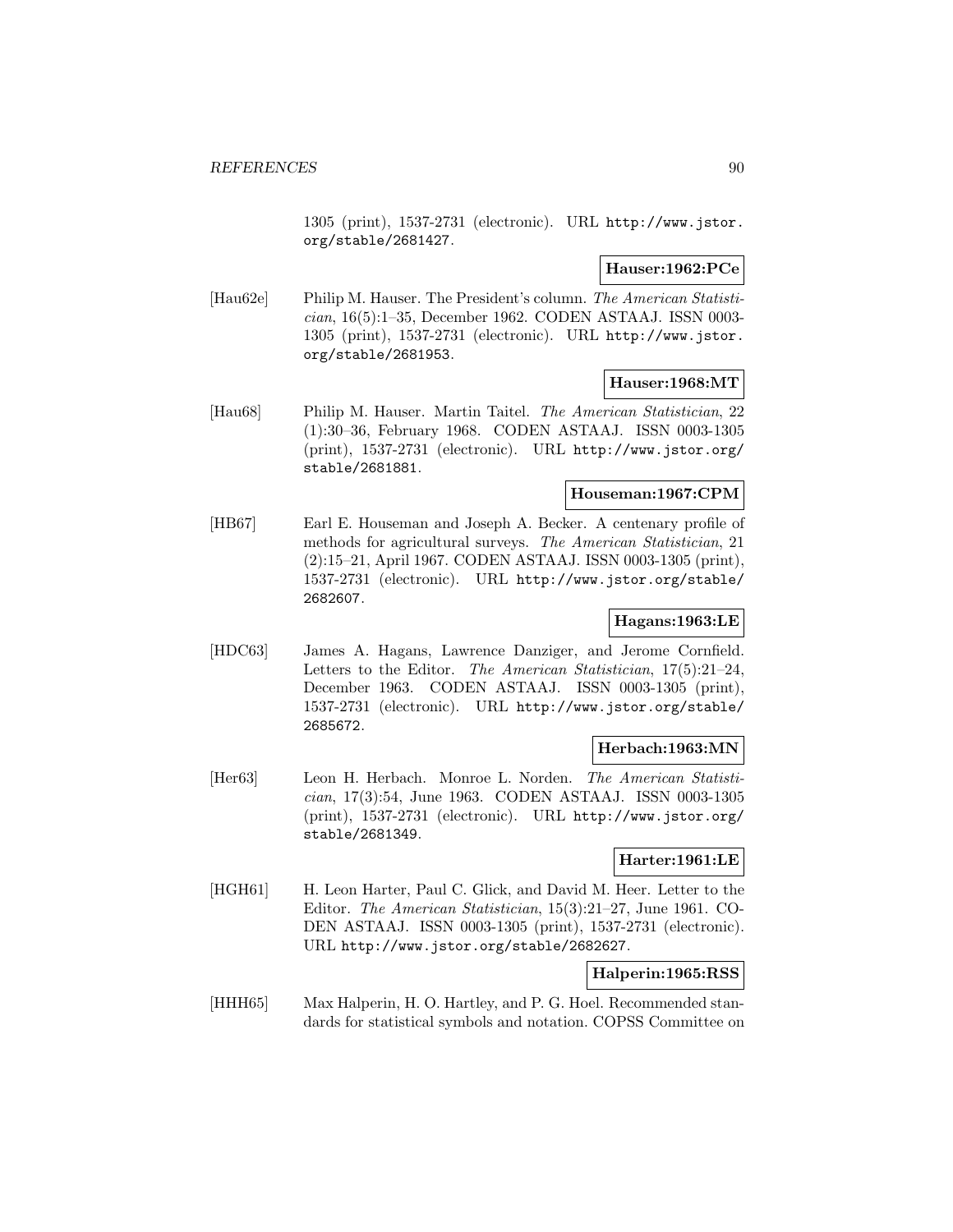Symbols and Notation. The American Statistician, 19(3):12–14, June 1965. CODEN ASTAAJ. ISSN 0003-1305 (print), 1537-2731 (electronic). URL http://www.jstor.org/stable/2681417.

#### **Hoffmann:1961:TS**

[Hof61] Robert G. Hoffmann. On teaching statistics. The American Statistician, 15(5):17–18, December 1961. CODEN ASTAAJ. ISSN 0003-1305 (print), 1537-2731 (electronic). URL http:// www.jstor.org/stable/2681614.

## **Hogben:1968:DSV**

[Hog68] David Hogben. The distribution of the sample variance from a two-point binomial population. The American Statistician, 22(5): 30, December 1968. CODEN ASTAAJ. ISSN 0003-1305 (print), 1537-2731 (electronic). URL http://www.jstor.org/stable/ 2681840.

# **Hogg:1969:SOU**

[Hog69] Robert V. Hogg. Some observations on undergraduate programs for statistics majors. The American Statistician, 23(3):21–24, June 1969. CODEN ASTAAJ. ISSN 0003-1305 (print), 1537-2731 (electronic). URL http://www.jstor.org/stable/2682575.

## **Horowitz:1960:CTA**

[Hor60] C. Morris Horowitz. Card tabulation by adding machine. The American Statistician, 14(2):21–25, April 1960. CODEN AS-TAAJ. ISSN 0003-1305 (print), 1537-2731 (electronic). URL http://www.jstor.org/stable/2682245.

## **Hoyt:1968:SAS**

[Hoy68] John P. Hoyt. A simple approximation to the standard normal probability density function. The American Statistician, 22(2): 25–26, April 1968. CODEN ASTAAJ. ISSN 0003-1305 (print), 1537-2731 (electronic). URL http://www.jstor.org/stable/ 2681984.

#### **Hoyt:1969:TIE**

[Hoy69] John P. Hoyt. Two instructive examples of maximum likelihood estimates. The American Statistician, 23(2):14, April 1969. CO-DEN ASTAAJ. ISSN 0003-1305 (print), 1537-2731 (electronic). URL http://www.jstor.org/stable/2681291.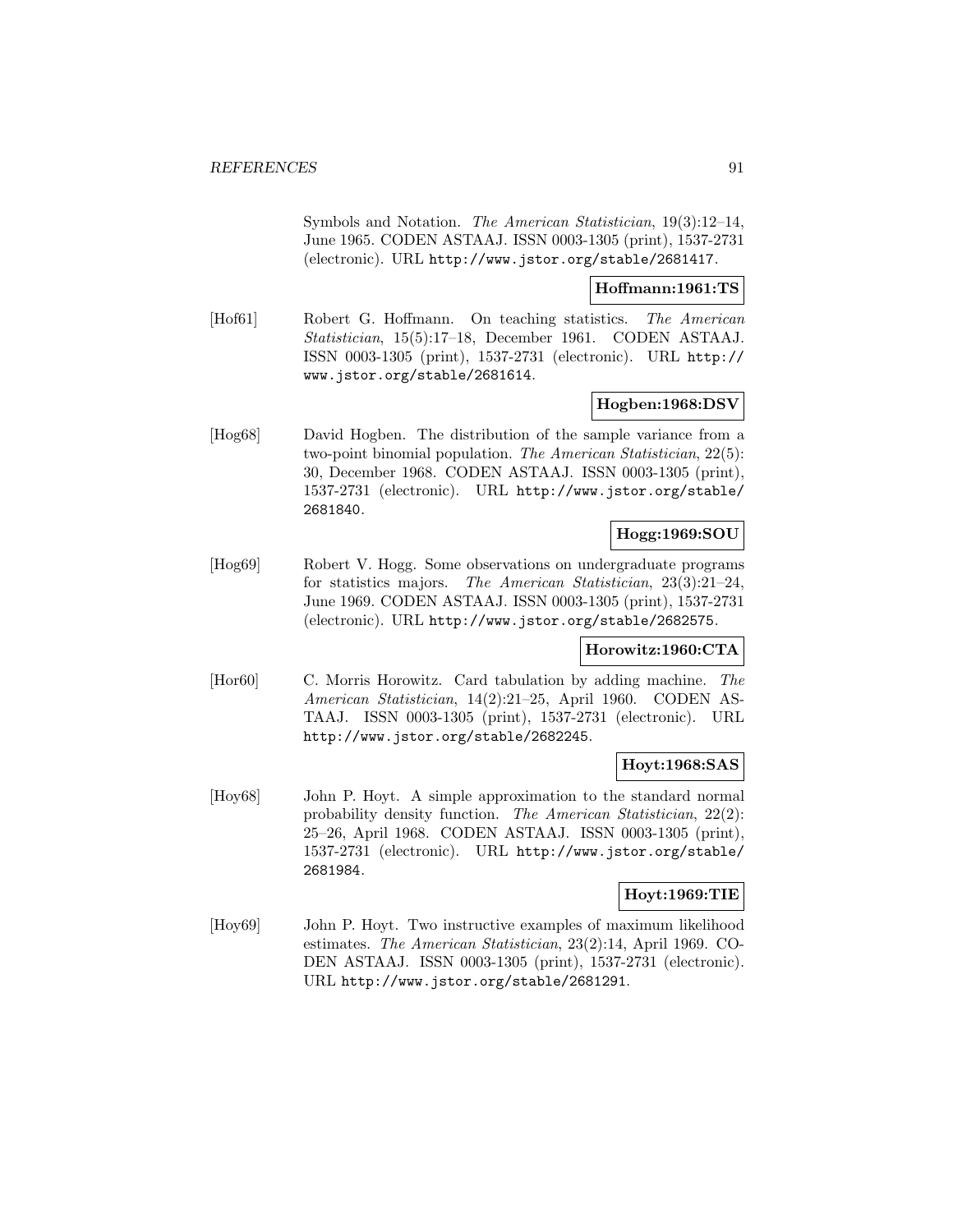# **Hartley:1963:LE**

[HPWQ63] H. O. Hartley, M. C. Pike, Edwin B. Wilson, and Marian W. Quirk. Letters to the Editor. The American Statistician, 17(4): 31–32, October 1963. CODEN ASTAAJ. ISSN 0003-1305 (print), 1537-2731 (electronic). URL http://www.jstor.org/stable/ 2682597.

# **Hunter:1967:LE**

[HSG<sup>+</sup>67] J. Stuart Hunter, David Salsburg, Ernest Wilson Grove, Irwin D. J. Bross, and Gabriel Alon. Letters to the Editor. The American Statistician, 21(1):9–40, February 1967. CODEN ASTAAJ. ISSN 0003-1305 (print), 1537-2731 (electronic). URL http:// www.jstor.org/stable/2681907.

# **Hudson:1968:SCM**

[Hud68] Derek J. Hudson. A short cut method for estimating only one of two parameters from a set of order statistics. The American Statistician, 22(5):23–24, December 1968. CODEN ASTAAJ. ISSN 0003-1305 (print), 1537-2731 (electronic). URL http:// www.jstor.org/stable/2681836.

# **Hultquist:1966:DTR**

[Hul66] Robert Hultquist. Diagramming theorems relative to quadratic forms. The American Statistician, 20(5):31, December 1966. CO-DEN ASTAAJ. ISSN 0003-1305 (print), 1537-2731 (electronic). URL http://www.jstor.org/stable/2682641.

## **Ifram:1969:NST**

[Ifr69] Adnan F. Ifram. A note on sequential tests. The American Statistician, 23(4):36–37, October 1969. CODEN ASTAAJ. ISSN 0003- 1305 (print), 1537-2731 (electronic). URL http://www.jstor. org/stable/2681738.

# **Ives:1967:CMN**

[IG67] Kenneth H. Ives and Jean D. Gibbons. A correlation measure for nominal data. The American Statistician, 21(5):16–17, December 1967. CODEN ASTAAJ. ISSN 0003-1305 (print), 1537-2731 (electronic). URL http://www.jstor.org/stable/2682654.

## **Ipsen:1965:SHM**

[Ips65] Johannes Ipsen. Statistical hurdles in the medical career. The American Statistician, 19(3):22–24, June 1965. CODEN AS-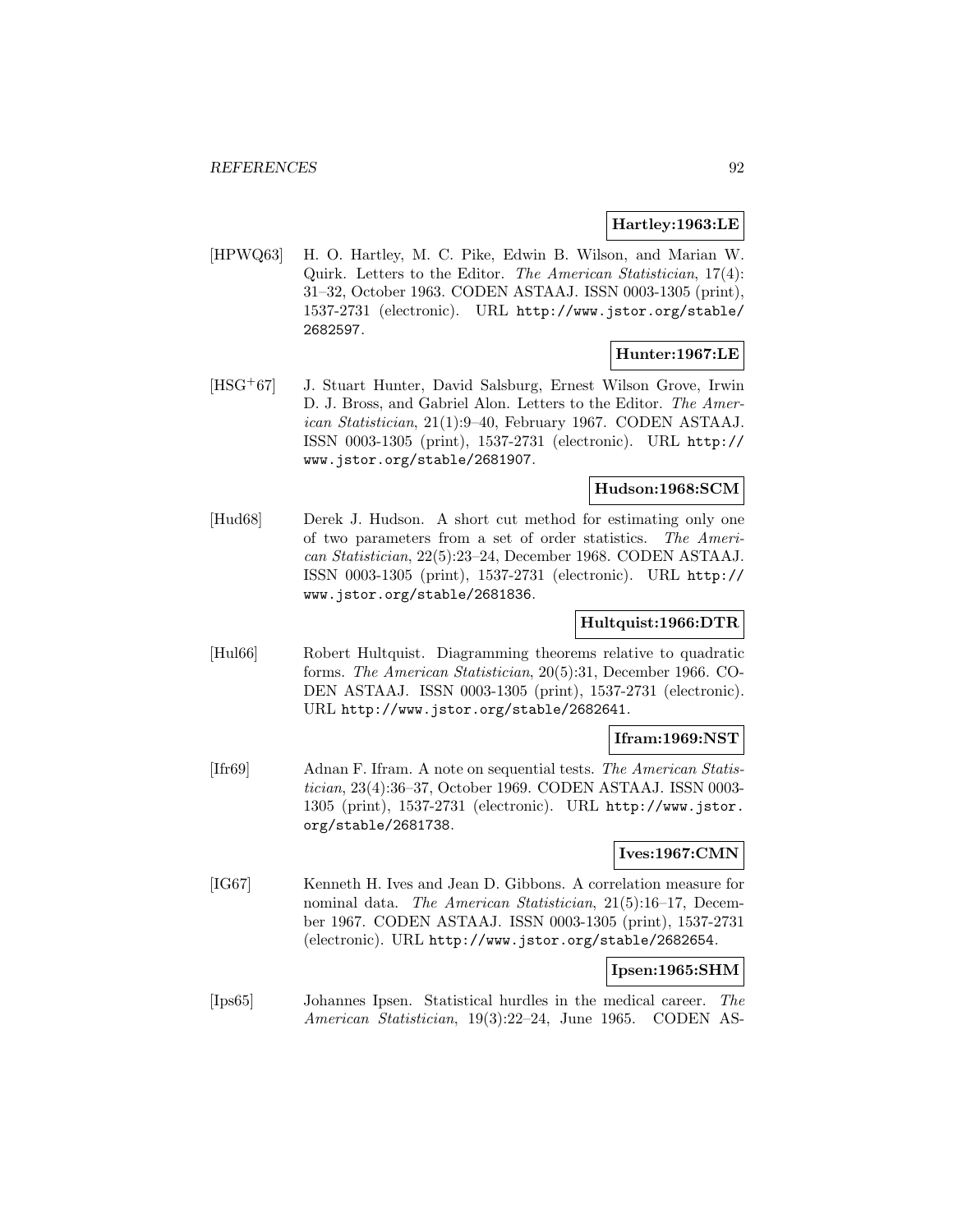TAAJ. ISSN 0003-1305 (print), 1537-2731 (electronic). URL http://www.jstor.org/stable/2681419.

# **Jaech:1966:AAM**

[Jae66] John L. Jaech. An alternate approach to missing value estimation. The American Statistician, 20(5):27–29, December 1966. CODEN ASTAAJ. ISSN 0003-1305 (print), 1537-2731 (electronic). URL http://www.jstor.org/stable/2682639.

# **Jaffe:1960:NCM**

[Jaf60] A. J. Jaffe. A note on "Characteristics of the Membership of the American Statistical Association, 1958". The American Statistician, 14(1):27–31, February 1960. CODEN ASTAAJ. ISSN 0003- 1305 (print), 1537-2731 (electronic). URL http://www.jstor. org/stable/2682131.

### **Jarrett:1968:MEH**

[Jar68] Rheem F. Jarrett. A minor exercise in history. The American Statistician, 22(3):25–26, June 1968. CODEN ASTAAJ. ISSN 0003-1305 (print), 1537-2731 (electronic). URL http://www. jstor.org/stable/2681800.

## **Jen:1967:PT**

[JF67] Frank C. Jen and Walter Feibes. A permutation theorem. The American Statistician, 21(3):31, June 1967. CODEN ASTAAJ. ISSN 0003-1305 (print), 1537-2731 (electronic). URL http:// www.jstor.org/stable/2682043.

## **Johnson:1967:MLD**

[JH67] Arthur F. Johnson and Edward Hines, Jr. Minimum location design for the r th order polynomial in  $k$  variables. The American Statistician, 21(3):30, June 1967. CODEN ASTAAJ. ISSN 0003- 1305 (print), 1537-2731 (electronic). URL http://www.jstor. org/stable/2682041.

## **Johnson:1965:NCI**

[Joh65] M. Clemens Johnson. Note on the computer as an instructional tool in statistics. The American Statistician, 19(4):32–36, October 1965. CODEN ASTAAJ. ISSN 0003-1305 (print), 1537-2731 (electronic). URL http://www.jstor.org/stable/2681573.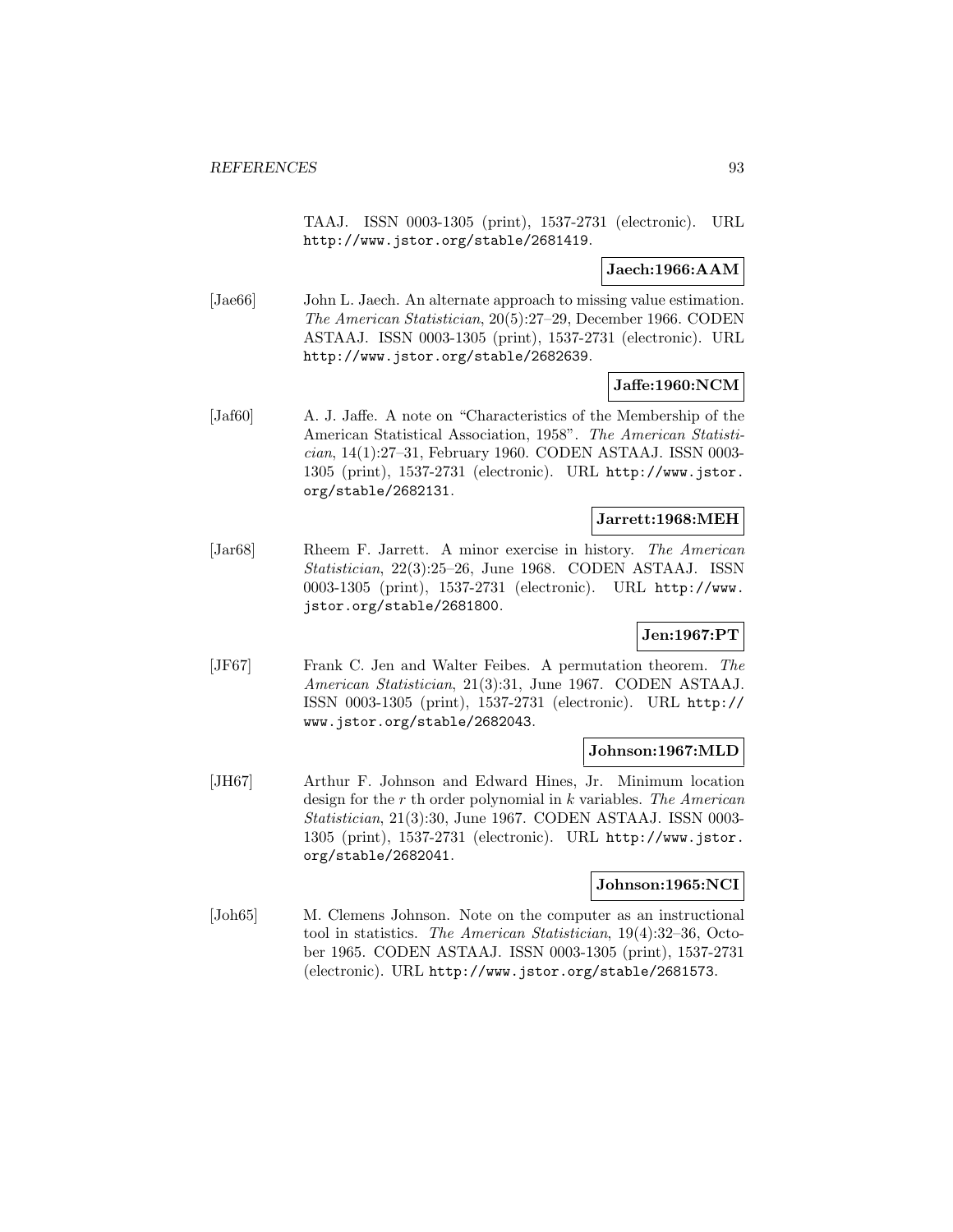#### **Johnson:1968:FM**

[Joh68] Robert E. Johnson. Francis E. McIntyre. The American Statistician, 22(1):36–37, February 1968. CODEN ASTAAJ. ISSN 0003- 1305 (print), 1537-2731 (electronic). URL http://www.jstor. org/stable/2681885.

# **Joiner:1968:MDR**

[JR68] Brian L. Joiner and Joan R. Rosenblatt. The mean deviation and range for  $n = 3$ . The American Statistician, 22(4):37-38, October 1968. CODEN ASTAAJ. ISSN 0003-1305 (print), 1537-2731 (electronic). URL http://www.jstor.org/stable/2682024.

#### **Karon:1964:NTA**

[Kar64] Bertram P. Karon. A note on the treatment of age as a variable in regression equations. The American Statistician, 18(3):27–28, June 1964. CODEN ASTAAJ. ISSN 0003-1305 (print), 1537-2731 (electronic). URL http://www.jstor.org/stable/2681482.

# **Katona:1967:ASC**

[Kat67] George Katona. Anticipations statistics and consumer behavior. The American Statistician, 21(2):12–13, April 1967. CODEN ASTAAJ. ISSN 0003-1305 (print), 1537-2731 (electronic). URL http://www.jstor.org/stable/2682605.

## **Knowles:1961:FSA**

[KCSP61] James W. Knowles, Tom Corcoran, Jane Samuels, and Jacob Perlman. Federal statistical activities. The American Statistician, 15 (2):11–13, April 1961. CODEN ASTAAJ. ISSN 0003-1305 (print), 1537-2731 (electronic). URL http://www.jstor.org/stable/ 2682726.

## **King:1961:LE**

[KDMS61] E. P. King, W. Edwards Deming, Leo Mandel, and W. H. Somermeijer. Letters to the Editor. The American Statistician, 15(4): 12–23, October 1961. CODEN ASTAAJ. ISSN 0003-1305 (print), 1537-2731 (electronic). URL http://www.jstor.org/stable/ 2681822.

#### **Kenadjian:1965:TDE**

[Ken65] Berdj Kenadjian. A tribute to Dr. Ernest J. Engquist. The American Statistician, 19(1):2–27, February 1965. CODEN ASTAAJ. ISSN 0003-1305 (print), 1537-2731 (electronic). URL http:// www.jstor.org/stable/2682320.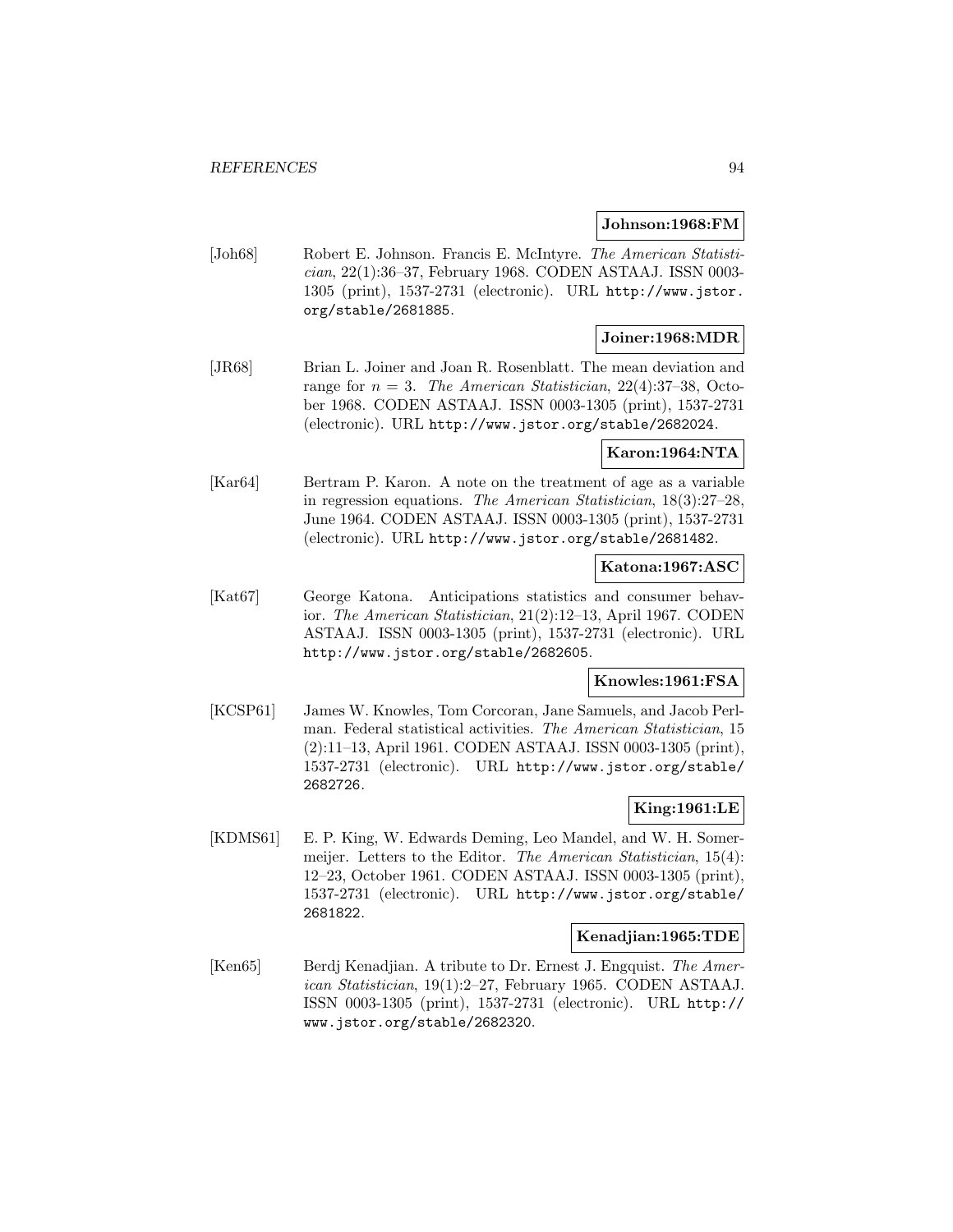### **Keppel:1963:ESE**

[Kep63] Francis Keppel. Educational statistics and educational policy. The American Statistician, 17(5):9–12, December 1963. CODEN ASTAAJ. ISSN 0003-1305 (print), 1537-2731 (electronic). URL http://www.jstor.org/stable/2685669.

# **Kerrich:1961:RR**

[Ker61] J. E. Kerrich. Random remarks. The American Statistician, 15 (3):16–20, June 1961. CODEN ASTAAJ. ISSN 0003-1305 (print), 1537-2731 (electronic). URL http://www.jstor.org/stable/ 2682626.

# **Kerrich:1966:FLW**

[Ker66] J. E. Kerrich. Fitting the line  $y = ax$  when errors of observation are present in both variables. The American Statistician, 20(1):24, February 1966. CODEN ASTAAJ. ISSN 0003-1305 (print), 1537-2731 (electronic). URL http://www.jstor.org/ stable/2681672.

# **Kerrich:1964:LE**

[KGvdB<sup>+</sup>64] J. E. Kerrich, N. T. Gridgeman, Anthony R. van der Burg, Bert van Uitert, Robert W. Hiorns, Gilbert M. Oster, Walter D. Fisher, Ed Capen, and Hugh J. Miser. Letters to the Editor. The American Statistician, 18(4):41–44, October 1964. CODEN ASTAAJ. ISSN 0003-1305 (print), 1537-2731 (electronic). URL http:// www.jstor.org/stable/2682157.

## **Kaysen:1969:RTF**

[KHH<sup>+</sup>69] Carl Kaysen, Charles C. Holt, Richard Holton, George Kozmetsky, H. Russell Morrison, and Richard Ruggles. Report of the task force on the storage of and access to government statistics. The American Statistician, 23(3):11–19, June 1969. CODEN AS-TAAJ. ISSN 0003-1305 (print), 1537-2731 (electronic). URL http://www.jstor.org/stable/2682574.

# **King:1966:CFS**

[Kin66] Arnold J. King. Charles F. Sarle. The American Statistician, 20 (4):43, October 1966. CODEN ASTAAJ. ISSN 0003-1305 (print), 1537-2731 (electronic). URL http://www.jstor.org/stable/ 2685966.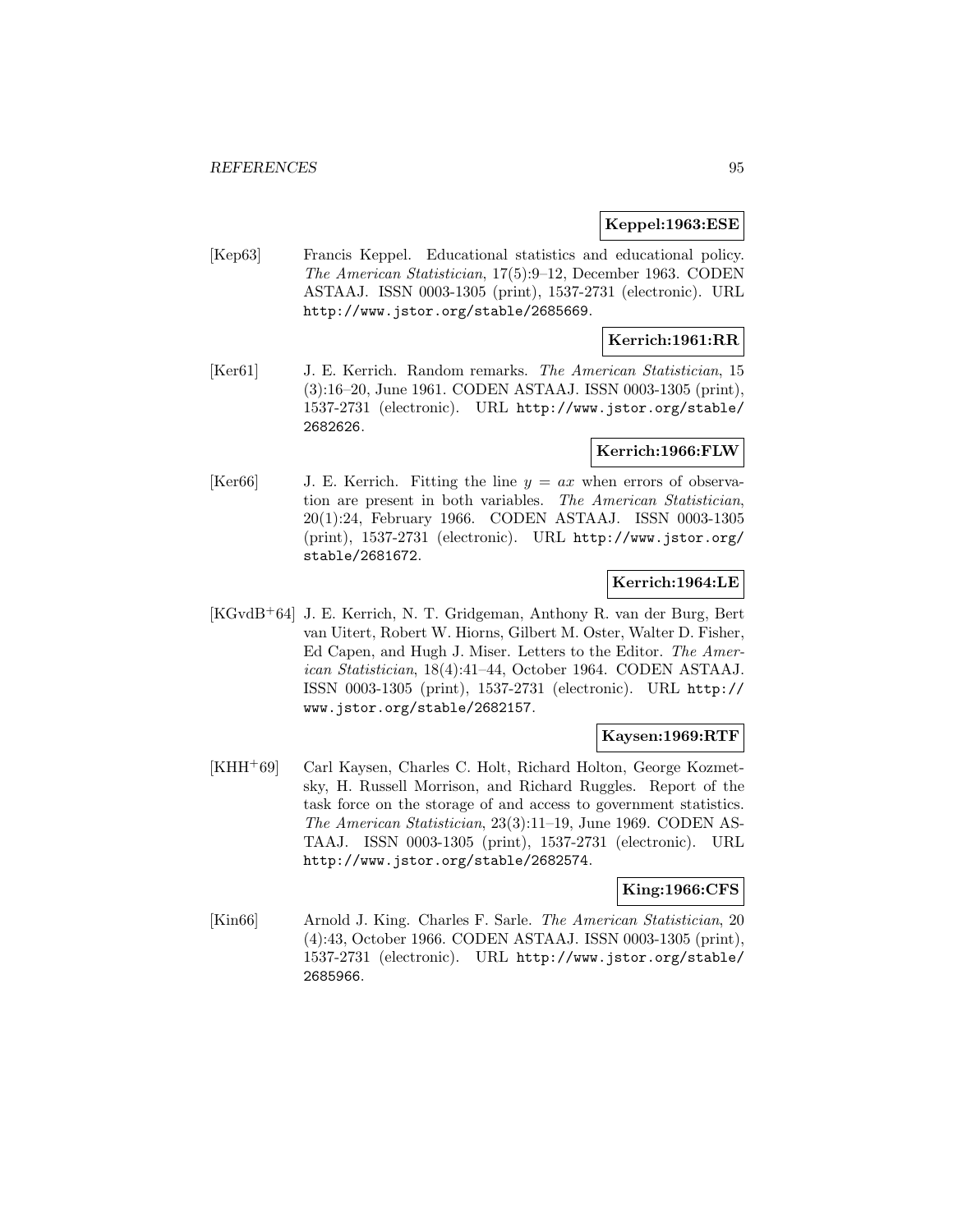# **Kirkpatrick:1968:IAV**

[Kir68] R. L. Kirkpatrick. An inequality for  $R/X$  — and an application to variables sampling. The American Statistician, 22(2):29–30, April 1968. CODEN ASTAAJ. ISSN 0003-1305 (print), 1537-2731 (electronic). URL http://www.jstor.org/stable/2681988. See correction [Ano68l].

# **Kish:1962:LE**

[KJ62] Leslie Kish and Denis F. Johnston. Letters to the Editor. The American Statistician, 16(3):39, June 1962. CODEN ASTAAJ. ISSN 0003-1305 (print), 1537-2731 (electronic). URL http:// www.jstor.org/stable/2682074.

### **Klotz:1969:SPS**

[Klo69] Jerome Klotz. A simple proof of Scheffe's multiple comparison theorem for contrasts in the one-way layout. The American Statistician, 23(5):44–45, December 1969. CODEN ASTAAJ. ISSN 0003- 1305 (print), 1537-2731 (electronic). URL http://www.jstor. org/stable/2682195.

## **Knapp:1962:CUR**

[Kna62] Thomas R. Knapp. Classroom use of rank-order data. The American Statistician, 16(4):25–26, October 1962. CODEN ASTAAJ. ISSN 0003-1305 (print), 1537-2731 (electronic). URL http:// www.jstor.org/stable/2681434.

## **Koop:1968:ERE**

[Koo68] J. C. Koop. An exercise in ratio estimation. The American Statistician, 22(1):29–30, February 1968. CODEN ASTAAJ. ISSN 0003-1305 (print), 1537-2731 (electronic). URL http://www. jstor.org/stable/2681880.

## **Kotz:1965:STR**

[Kot65] Samuel Kotz. Statistical terminology — Russian vs. English — in the light of the development of statistics in the U.S.S.R. The American Statistician, 19(3):16–22, June 1965. CODEN AS-TAAJ. ISSN 0003-1305 (print), 1537-2731 (electronic). URL http://www.jstor.org/stable/2681418.

#### **Kramer:1966:SRM**

[Kra66] Clyde Young Kramer. Simple regression in multiple regression notation. The American Statistician, 20(3):25, June 1966. CODEN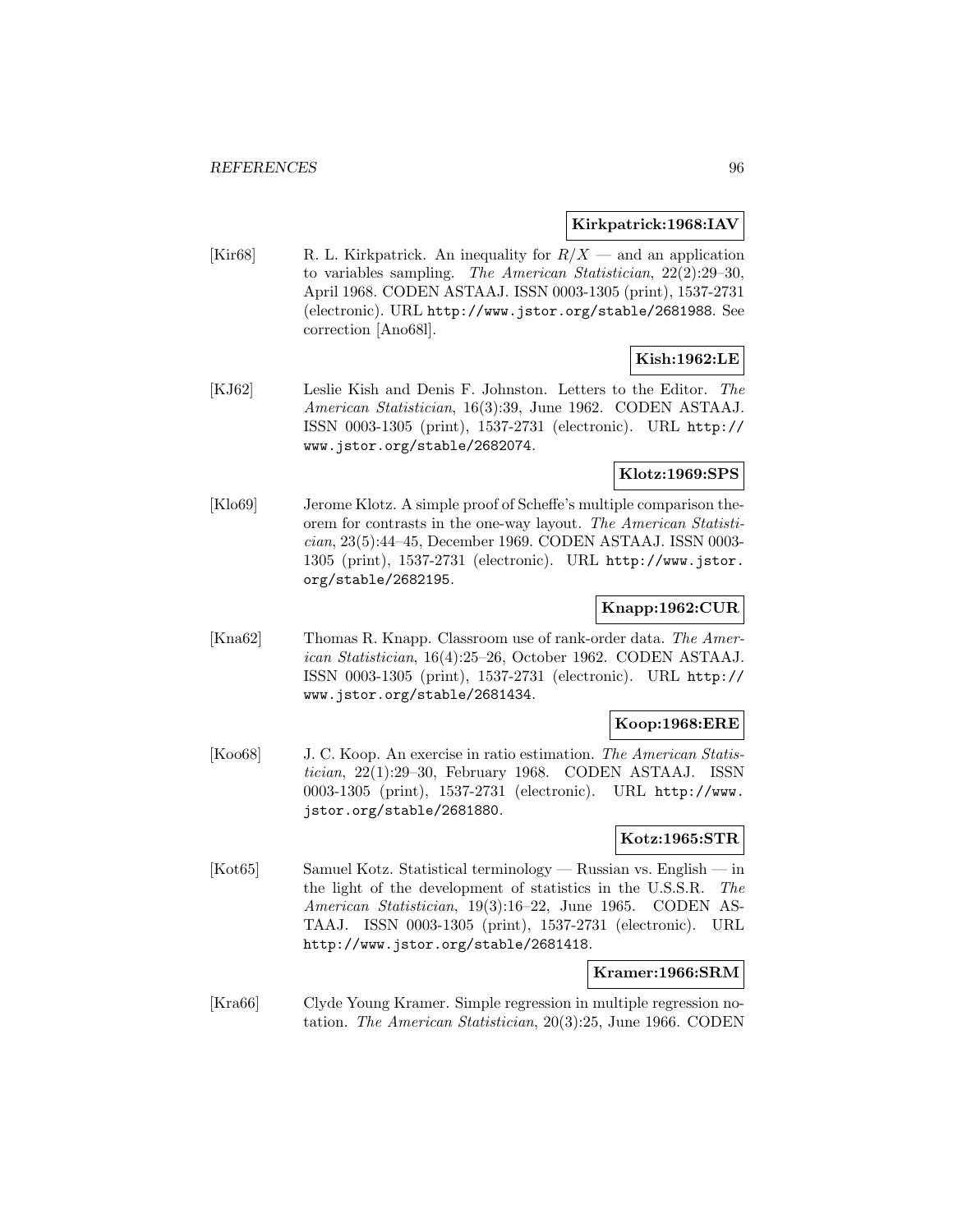ASTAAJ. ISSN 0003-1305 (print), 1537-2731 (electronic). URL http://www.jstor.org/stable/2681496.

# **Kruskal:1968:NNC**

[Kru68] William Kruskal. Note on a note by C. S. Pillai. The American Statistician, 22(5):24–25, December 1968. CODEN ASTAAJ. ISSN 0003-1305 (print), 1537-2731 (electronic). URL http:// www.jstor.org/stable/2681837. See [Pil68].

# **Kullback:1968:ATS**

[Kul68] S. Kullback. An application of tables of symmetric functions to certain distributions. The American Statistician, 22(5):25–27, December 1968. CODEN ASTAAJ. ISSN 0003-1305 (print), 1537-2731 (electronic). URL http://www.jstor.org/stable/ 2681838.

# **Kurtz:1968:RTS**

[Kur68] Thomas E. Kurtz. A role of time-sharing computing in statistical research. The American Statistician, 22(5):19–21, December 1968. CODEN ASTAAJ. ISSN 0003-1305 (print), 1537-2731 (electronic). URL http://www.jstor.org/stable/2681833.

# **Kullback:1967:PSI**

[KY67] S. Kullback and H. Y. Yasaimaibodi. A property of symmetric (interchangeable) random variables. The American Statistician, 21 (1):32–33, February 1967. CODEN ASTAAJ. ISSN 0003-1305 (print), 1537-2731 (electronic). URL http://www.jstor.org/ stable/2681913.

# **Kymn:1968:LE**

[Kym68] Kern O. Kymn. Letters to the Editor. The American Statistician, 22(1):36, February 1968. CODEN ASTAAJ. ISSN 0003- 1305 (print), 1537-2731 (electronic). URL http://www.jstor. org/stable/2681884.

## **Laubscher:1965:IT**

[Lau65] Nico F. Laubscher. Interpolation in F-tables. The American Statistician, 19(1):28–28, 40–40, February 1965. CODEN AS-TAAJ. ISSN 0003-1305 (print), 1537-2731 (electronic). URL http://www.jstor.org/stable/2682329.

# **Lin:1969:SPB**

[LB69] Chi-Yuan Lin and Paul D. Berger. On the selling price and buying price of a lottery. The American Statistician, 23(5):25–26, Decem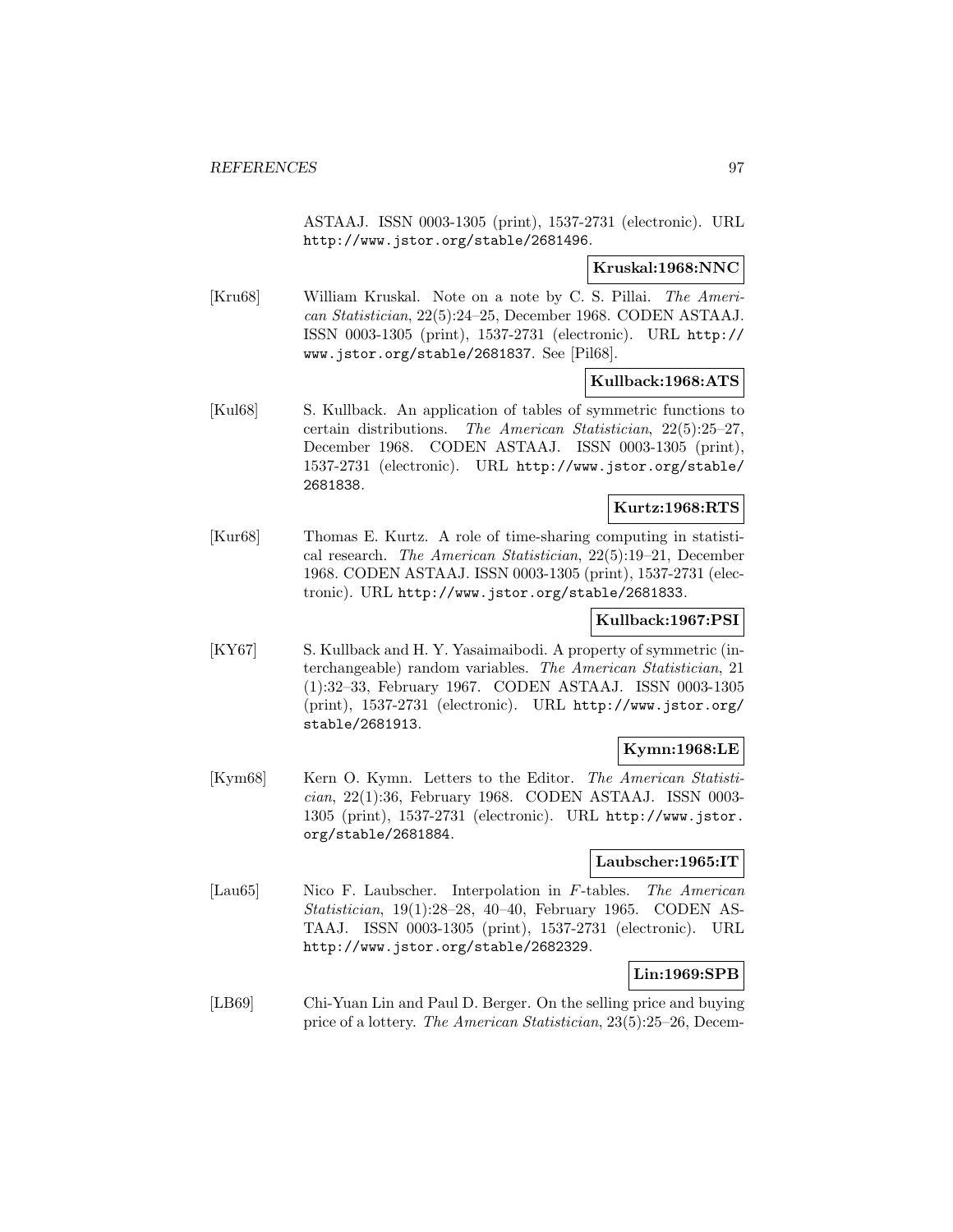ber 1969. CODEN ASTAAJ. ISSN 0003-1305 (print), 1537-2731 (electronic). URL http://www.jstor.org/stable/2682183.

# **Lerner:1960:FSA**

[LCD60] William Lerner, Frank A. Cisar, and Samuel J. Dennis. Federal statistical activities. The American Statistician, 14(4):11–40, October 1960. CODEN ASTAAJ. ISSN 0003-1305 (print), 1537-2731 (electronic). URL http://www.jstor.org/stable/2681377.

# **Lee:1960:SEB**

[Lee60] Maurice W. Lee. Statistics and education for business. The American Statistician, 14(1):16–19, February 1960. CODEN ASTAAJ. ISSN 0003-1305 (print), 1537-2731 (electronic). URL http:// www.jstor.org/stable/2682128.

# **Lerner:1968:TSP**

[Ler68] Monroe Lerner. Training of statistical personnel for state health departments. The American Statistician, 22(4):22–27, October 1968. CODEN ASTAAJ. ISSN 0003-1305 (print), 1537-2731 (electronic). URL http://www.jstor.org/stable/2682018.

# **Lew:1969:LD**

[Lew69a] Edward A. Lew. Louis I. Dublin, 1882–1969. The American Statistician, 23(2):33, April 1969. CODEN ASTAAJ. ISSN 0003-1305 (print), 1537-2731 (electronic). URL http://www.jstor.org/ stable/2681297.

## **Lew:1969:MS**

[Lew69b] Edward A. Lew. Mortimer Spiegelman, 1901–1969. The American Statistician, 23(3):47, June 1969. CODEN ASTAAJ. ISSN 0003- 1305 (print), 1537-2731 (electronic). URL http://www.jstor. org/stable/2682582.

# **Li:1964:TAV**

[Li64] C. C. Li. Two additional views of linear regression coefficients. The American Statistician, 18(4):27–28, October 1964. CODEN ASTAAJ. ISSN 0003-1305 (print), 1537-2731 (electronic). URL http://www.jstor.org/stable/2682154.

# **Lieberson:1961:NGC**

[Lie61] Stanley Lieberson. Non-graphic computation of Kendall's tau. The American Statistician, 15(4):20–21, October 1961. CODEN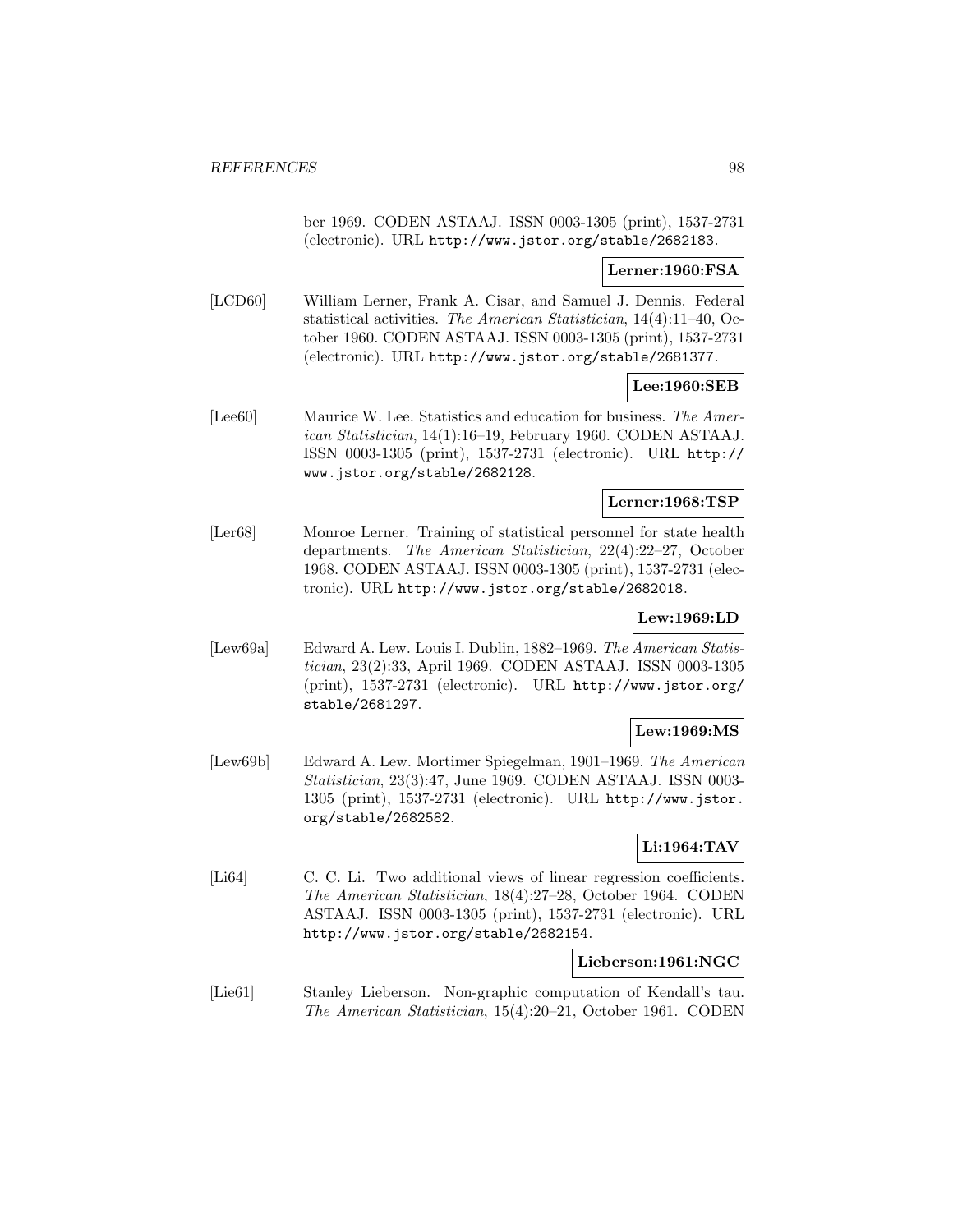ASTAAJ. ISSN 0003-1305 (print), 1537-2731 (electronic). URL http://www.jstor.org/stable/2681824.

# **Litwin:1967:DBE**

[Lit67] Samuel Litwin. A decision not based on expected monetary values. The American Statistician, 21(4):25, October 1967. CODEN ASTAAJ. ISSN 0003-1305 (print), 1537-2731 (electronic). URL http://www.jstor.org/stable/2682100.

# **Lindley:1969:LE**

[LOG<sup>+</sup>69] D. V. Lindley, Edward T. O'Donnell, I. J. Good, M. Subramanian, R. Van Wyk, James Pachares, Max L. Eaton, James Stapleton, Bale S. Gurunanjappa, and Richard M. Brugger. Letters to the Editor. The American Statistician, 23(3):48–50, June 1969. CO-DEN ASTAAJ. ISSN 0003-1305 (print), 1537-2731 (electronic). URL http://www.jstor.org/stable/2682583.

# **Levin:1961:ASP**

[LS61] Bernard M. Levin and Norman C. Severo. Applications of statistics in post office automation. The American Statistician, 15(4): 14–18, October 1961. CODEN ASTAAJ. ISSN 0003-1305 (print), 1537-2731 (electronic). URL http://www.jstor.org/stable/ 2681823.

# **Lund:1963:SMM**

[Lun63] Iver A. Lund. On statistical methods in meteorology. The American Statistician, 17(2):12–13, April 1963. CODEN ASTAAJ. ISSN 0003-1305 (print), 1537-2731 (electronic). URL http:// www.jstor.org/stable/2685512.

## **Lunde:1968:AST**

[Lun68] Anders S. Lunde. The Applied Statistics Training Institute (ASTI). The American Statistician, 22(4):17, October 1968. CO-DEN ASTAAJ. ISSN 0003-1305 (print), 1537-2731 (electronic). URL http://www.jstor.org/stable/2682016.

## **Madow:1960:HHT**

[Mad60] William G. Madow. Harold Hotelling as a teacher. The American Statistician, 14(3):15–17, June 1960. CODEN ASTAAJ. ISSN 0003-1305 (print), 1537-2731 (electronic). URL http:// www.jstor.org/stable/2682166.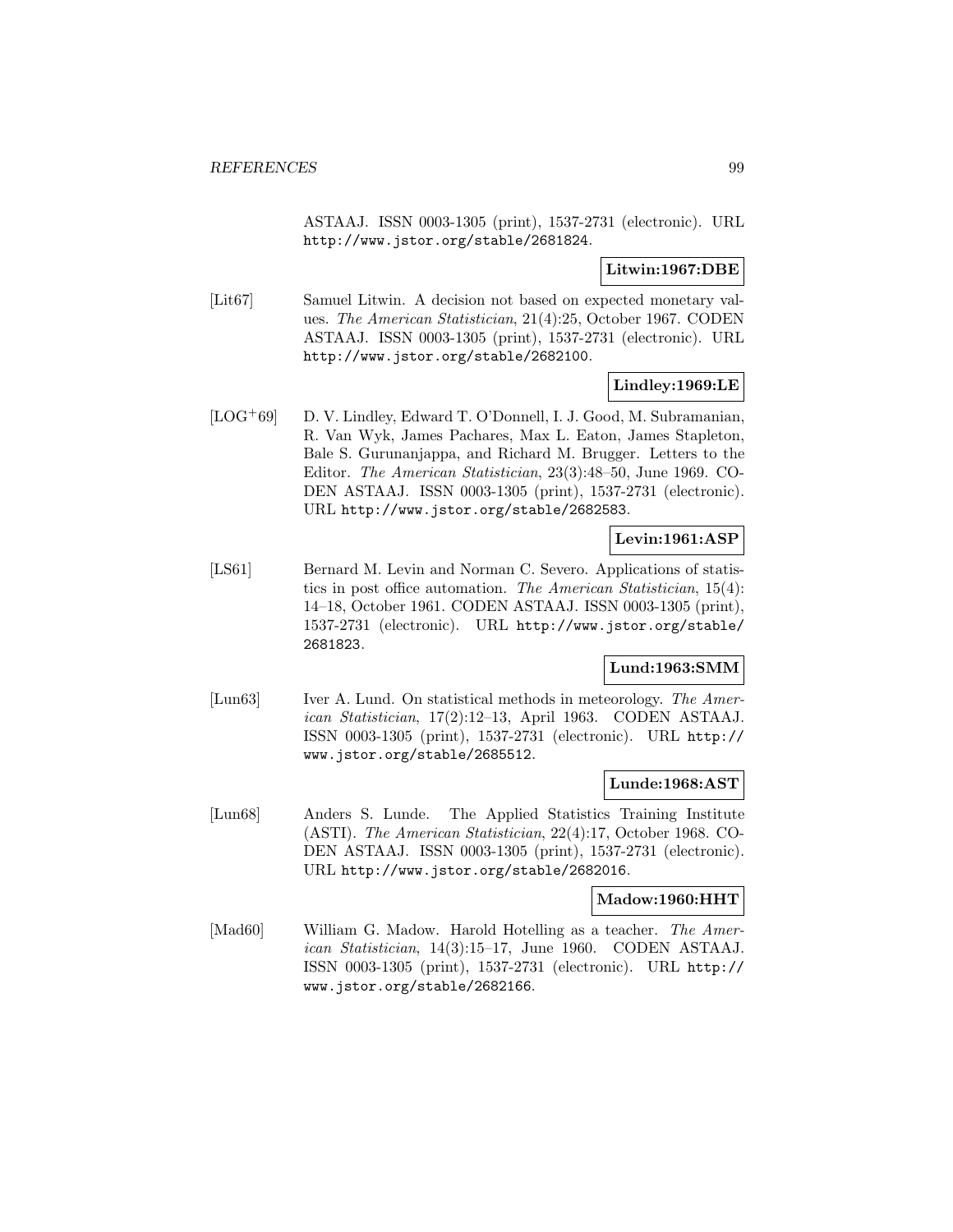#### **Mahalanobis:1965:SKT**

[Mah65] P. C. Mahalanobis. Statistics as a key technology. The American Statistician, 19(2):43–46, April 1965. CODEN ASTAAJ. ISSN 0003-1305 (print), 1537-2731 (electronic). URL http:// www.jstor.org/stable/2682378.

# **Maloney:1962:SAR**

[Mal62] Clifford J. Maloney. Statistics in Army research development and testing. The American Statistician, 16(3):13–17, June 1962. CO-DEN ASTAAJ. ISSN 0003-1305 (print), 1537-2731 (electronic). URL http://www.jstor.org/stable/2682069.

## **Mantel:1969:FAV**

[Man69a] Nathan Mantel. Functional averages of a variable. The American Statistician, 23(1):21–22, February 1969. CODEN ASTAAJ. ISSN 0003-1305 (print), 1537-2731 (electronic). URL http:// www.jstor.org/stable/2681685.

## **Mantel:1969:MLB**

[Man69b] Nathan Mantel. More light bulb statistics. The American Statistician, 23(2):21–23, April 1969. CODEN ASTAAJ. ISSN 0003- 1305 (print), 1537-2731 (electronic). URL http://www.jstor. org/stable/2681293.

# **Mark:1960:FCC**

[Mar60] Mary Louise Mark. Fred C. Croxton, 1871–1960. The American Statistician, 14(3):43, June 1960. CODEN ASTAAJ. ISSN 0003- 1305 (print), 1537-2731 (electronic). URL http://www.jstor. org/stable/2682173.

## **Markowitz:1968:MMS**

[Mar68a] Etan Markowitz. Minimum mean-square-error estimation of the standard deviation of the normal distribution. The American Statistician, 22(3):26, June 1968. CODEN ASTAAJ. ISSN 0003- 1305 (print), 1537-2731 (electronic). URL http://www.jstor. org/stable/2681801. See comments [Bol68, Cur68b, Bol68] and priority acknowledgement [Mar68b].

## **Markowitz:1968:PAM**

[Mar68b] Etan Markowitz. Priority acknowledgement to "Minimum Mean-Square-Error Estimation of the Standard Deviation of the Normal Distribution". The American Statistician, 22(4):42, October 1968. CODEN ASTAAJ. ISSN 0003-1305 (print), 1537-2731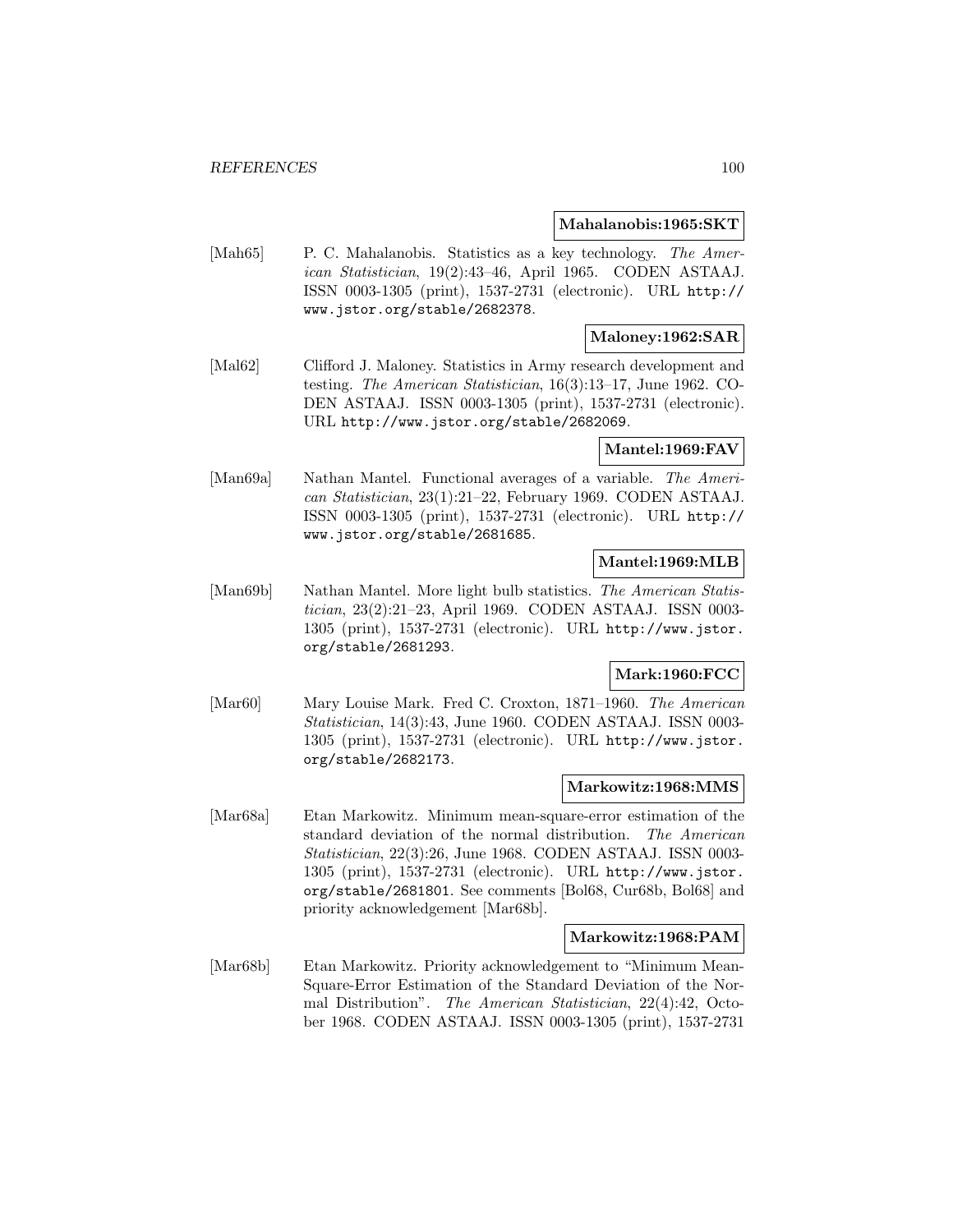(electronic). URL http://www.jstor.org/stable/2682027. See [Mar68a].

### **McCracken:1969:GPE**

[McC69] Paul W. McCracken. The game plan for economic policy. The American Statistician, 23(4):7–10, October 1969. CODEN AS-TAAJ. ISSN 0003-1305 (print), 1537-2731 (electronic). URL http://www.jstor.org/stable/2681724.

# **McHugh:1961:CII**

[McH61] Richard B. McHugh. Confidence interval inference and sample size determination. The American Statistician, 15(2):14–17, April 1961. CODEN ASTAAJ. ISSN 0003-1305 (print), 1537-2731 (electronic). URL http://www.jstor.org/stable/2682727.

#### **Mathusz:1965:LE**

[MDS<sup>+</sup>65] D. V. Mathusz, Stuart C. Dodd, Joseph N. Skwish, James G. Wendel, Donald E. Gates, and Nura D. Turner. Letters to the Editor. The American Statistician, 19(2):57–58, April 1965. CO-DEN ASTAAJ. ISSN 0003-1305 (print), 1537-2731 (electronic). URL http://www.jstor.org/stable/2682385.

# **Meissner:1960:ASE**

[Mei60] Frank Meissner. Adventures in statistics via educational TV. The American Statistician, 14(2):19–20, April 1960. CODEN ASTAAJ. ISSN 0003-1305 (print), 1537-2731 (electronic). URL http://www.jstor.org/stable/2682244.

## **Mendelssohn:1968:CEA**

[Men68] Rudolph C. Mendelssohn. The computer and economic analysis at the Bureau of Labor Statistics. The American Statistician, 22 (2):16–19, April 1968. CODEN ASTAAJ. ISSN 0003-1305 (print), 1537-2731 (electronic). URL http://www.jstor.org/stable/ 2681980.

# **Meyer:1969:LCO**

[Mey69] Richard M. Meyer. The k-th largest coordinate of an ordered  $n$ tuple. The American Statistician, 23(5):27, December 1969. CO-DEN ASTAAJ. ISSN 0003-1305 (print), 1537-2731 (electronic). URL http://www.jstor.org/stable/2682184.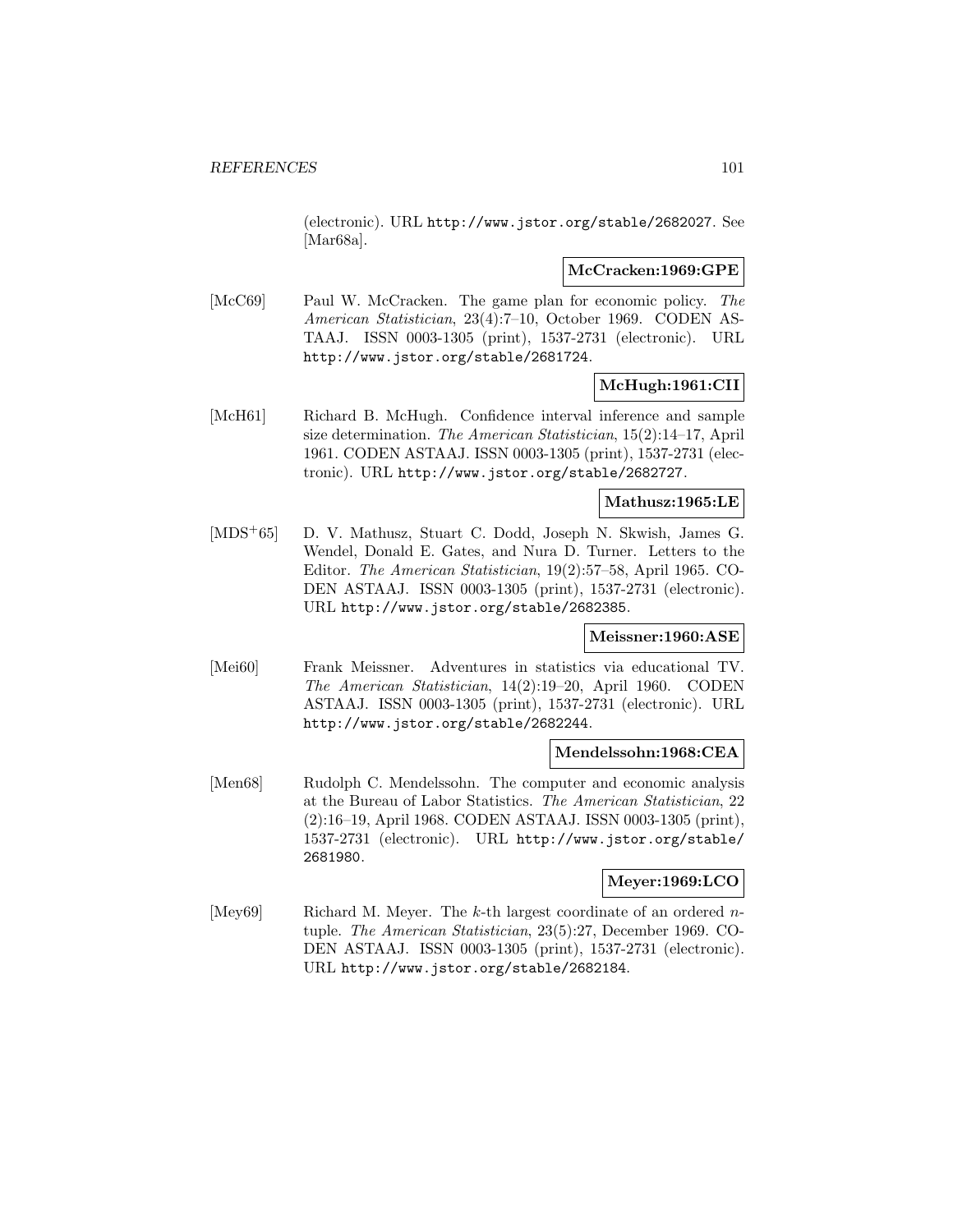## **Mantel:1968:WCC**

[MG68] Nathan Mantel and Samuel W. Greenhouse. What is the continuity correction? The American Statistician, 22(5):27–30, December 1968. CODEN ASTAAJ. ISSN 0003-1305 (print), 1537-2731 (electronic). URL http://www.jstor.org/stable/2681839.

## **Mihram:1969:CNR**

[Mih69] George A. Mihram. A cautionary note regarding invocation of the central limit theorem. The American Statistician, 23(5):38, December 1969. CODEN ASTAAJ. ISSN 0003-1305 (print), 1537-2731 (electronic). URL http://www.jstor.org/stable/ 2682190.

# **McKenna:1966:LE**

[MING66] James F. McKenna, David Ibbetson, Hans Neisser, and N. T. Gridgeman. Letters to the Editor. The American Statistician, 20 (4):41–42, October 1966. CODEN ASTAAJ. ISSN 0003-1305 (print), 1537-2731 (electronic). URL http://www.jstor.org/ stable/2685965.

# **Mitra:1969:AAA**

[Mit69] S. Mitra. An alternative approach to the analysis of a fourfold table. The American Statistician, 23(5):22–24, December 1969. CO-DEN ASTAAJ. ISSN 0003-1305 (print), 1537-2731 (electronic). URL http://www.jstor.org/stable/2682182.

# **Moore:1966:LE**

[MNC<sup>+</sup>66] Geoffrey H. Moore, Hans Neisser, F. Eugene Clark, Morton J. Netzorg, and Lurgan Sahib. Letters to the Editor. The American Statistician, 20(2):37–38, April 1966. CODEN ASTAAJ. ISSN 0003-1305 (print), 1537-2731 (electronic). URL http:// www.jstor.org/stable/2682716.

## **Moore:1967:WR**

[Moo67] Geoffrey H. Moore. What is a recession? The American Statistician, 21(4):16–19, October 1967. CODEN ASTAAJ. ISSN 0003- 1305 (print), 1537-2731 (electronic). URL http://www.jstor. org/stable/2682096.

#### **Moriyama:1966:LJR**

[Mor66] Iwao M. Moriyama. Lowell J. Reed, 1886–1966. The American Statistician, 20(3):50, June 1966. CODEN ASTAAJ. ISSN 0003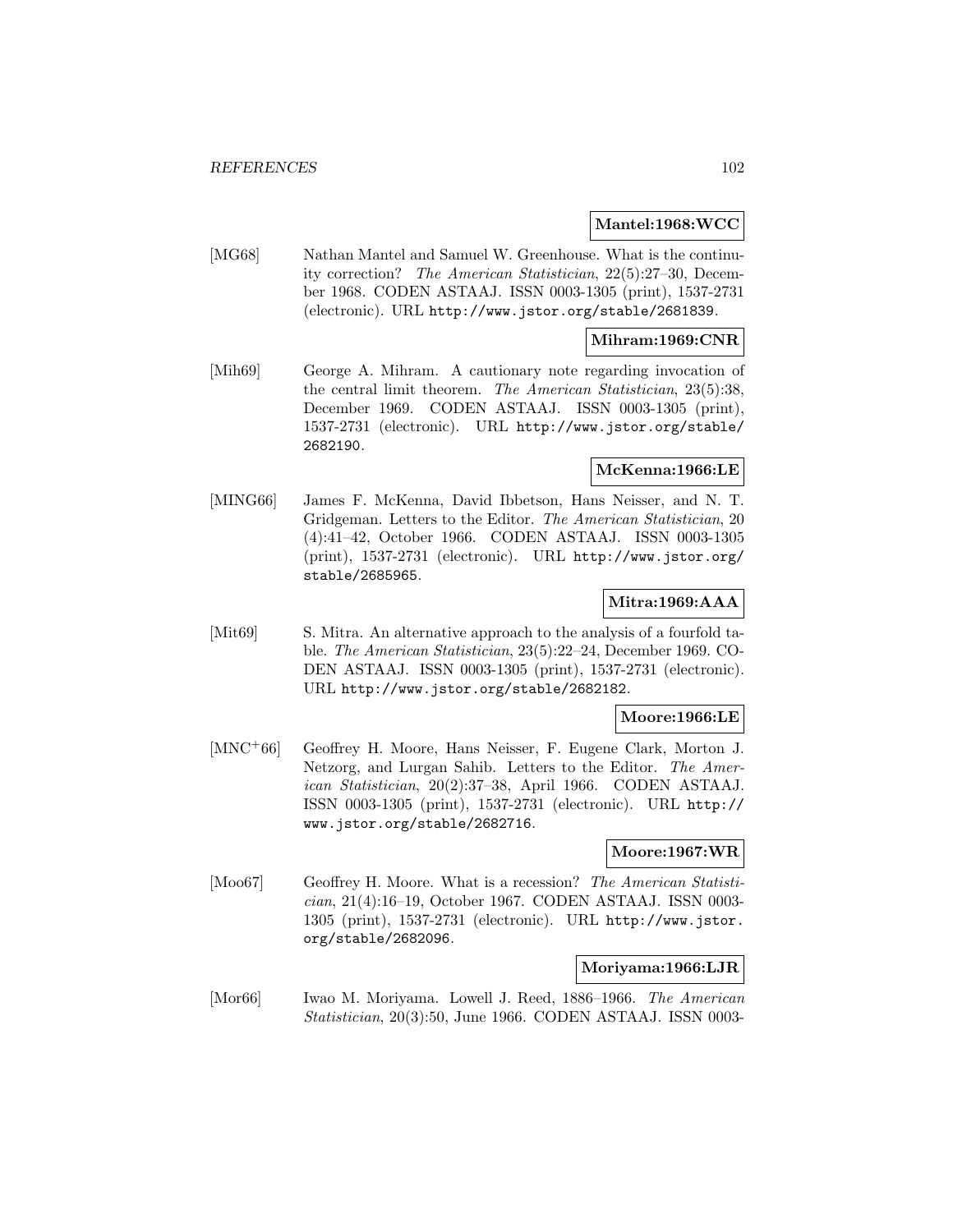1305 (print), 1537-2731 (electronic). URL http://www.jstor. org/stable/2681503.

# **Mosteller:1962:CCT**

[Mos62] Frederick Mosteller. Continental Classroom's TV course in probability and statistics. The American Statistician, 16(5):20–25, December 1962. CODEN ASTAAJ. ISSN 0003-1305 (print), 1537-2731 (electronic). URL http://www.jstor.org/stable/ 2681960.

#### **Mosteller:1964:SWS**

[Mos64] Frederick Mosteller. Samuel S. Wilks: Statesman of statistics. The American Statistician, 18(2):11–17, April 1964. CODEN ASTAAJ. ISSN 0003-1305 (print), 1537-2731 (electronic). URL http://www.jstor.org/stable/2682393.

#### **Mosteller:1967:PRT**

[Mos67] Frederick Mosteller. The President reports: Three major ASA actions. The American Statistician, 21(4):2–4, October 1967. CO-DEN ASTAAJ. ISSN 0003-1305 (print), 1537-2731 (electronic). URL http://www.jstor.org/stable/2682092.

## **Murthy:1966:NER**

[MP66] V. N. Murthy and C. S. Pillai. A note on the expectation of the reciprocal and square root of a random variable. The American Statistician, 20(5):30, December 1966. CODEN ASTAAJ. ISSN 0003-1305 (print), 1537-2731 (electronic). URL http:// www.jstor.org/stable/2682640.

#### **Mantel:1968:COP**

[MP68] Nathan Mantel and Bernard S. Pasternack. A class of occupancy problems. The American Statistician, 22(2):23–24, April 1968. CODEN ASTAAJ. ISSN 0003-1305 (print), 1537-2731 (electronic). URL http://www.jstor.org/stable/2681983.

#### **Minton:1969:FYC**

[MS69] Paul D. Minton and Mary Howard Smith. Fifteen years of cooperation: The Southern Regional Committee on Statistics. The American Statistician, 23(4):23–26, October 1969. CODEN AS-TAAJ. ISSN 0003-1305 (print), 1537-2731 (electronic). URL http://www.jstor.org/stable/2681729.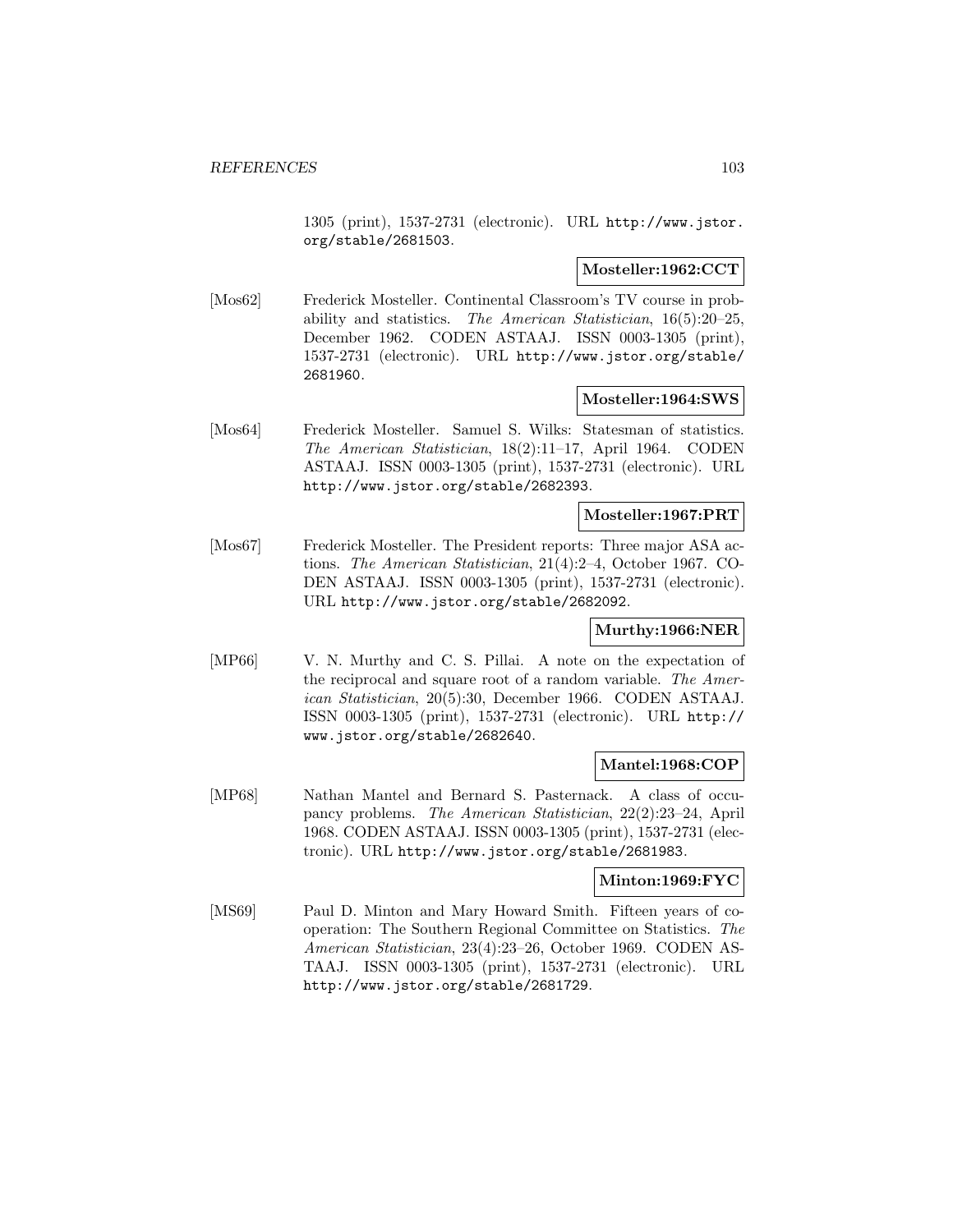#### **Mullen:1967:NRT**

[Mul67] Kenneth Mullen. A note on the ratio of two independent random variables. The American Statistician, 21(3):30–31, June 1967. CODEN ASTAAJ. ISSN 0003-1305 (print), 1537-2731 (electronic). URL http://www.jstor.org/stable/2682042.

### **Mullen:1969:NPC**

[Mul69] K. Mullen. A note on particle counting. The American Statistician, 23(4):40–41, October 1969. CODEN ASTAAJ. ISSN 0003- 1305 (print), 1537-2731 (electronic). URL http://www.jstor. org/stable/2681741.

#### **Murphy:1962:WIK**

[Mur62] Thomas E. Murphy. Willford Isbell King. The American Statistician, 16(5):30, December 1962. CODEN ASTAAJ. ISSN 0003- 1305 (print), 1537-2731 (electronic). URL http://www.jstor. org/stable/2681962.

# **Magill:1960:GCS**

[MWR60] W. A. Magill, Fred. E. Whitworth, and D. L. Ralston. Government of Canada statistical activities. The American Statistician, 14(1):15, February 1960. CODEN ASTAAJ. ISSN 0003-1305 (print), 1537-2731 (electronic). URL http://www.jstor.org/ stable/2682127.

# **Natrella:1960:RBC**

[Nat60] Mary G. Natrella. The relation between confidence intervals and tests of significance — a teaching aid. The American Statistician, 14(1):20–38, February 1960. CODEN ASTAAJ. ISSN 0003- 1305 (print), 1537-2731 (electronic). URL http://www.jstor. org/stable/2682129.

#### **Naus:1968:EBP**

[Nau68] Joseph I. Naus. An extension of the birthday problem. The American Statistician, 22(1):27–29, February 1968. CODEN ASTAAJ. ISSN 0003-1305 (print), 1537-2731 (electronic). URL http:// www.jstor.org/stable/2681879. See note [Geh68].

## **Nelson:1967:EPD**

[Nel67] Wayne Nelson. Estimation for a population depleted by sampling. The American Statistician, 21(4):19–21, October 1967. CODEN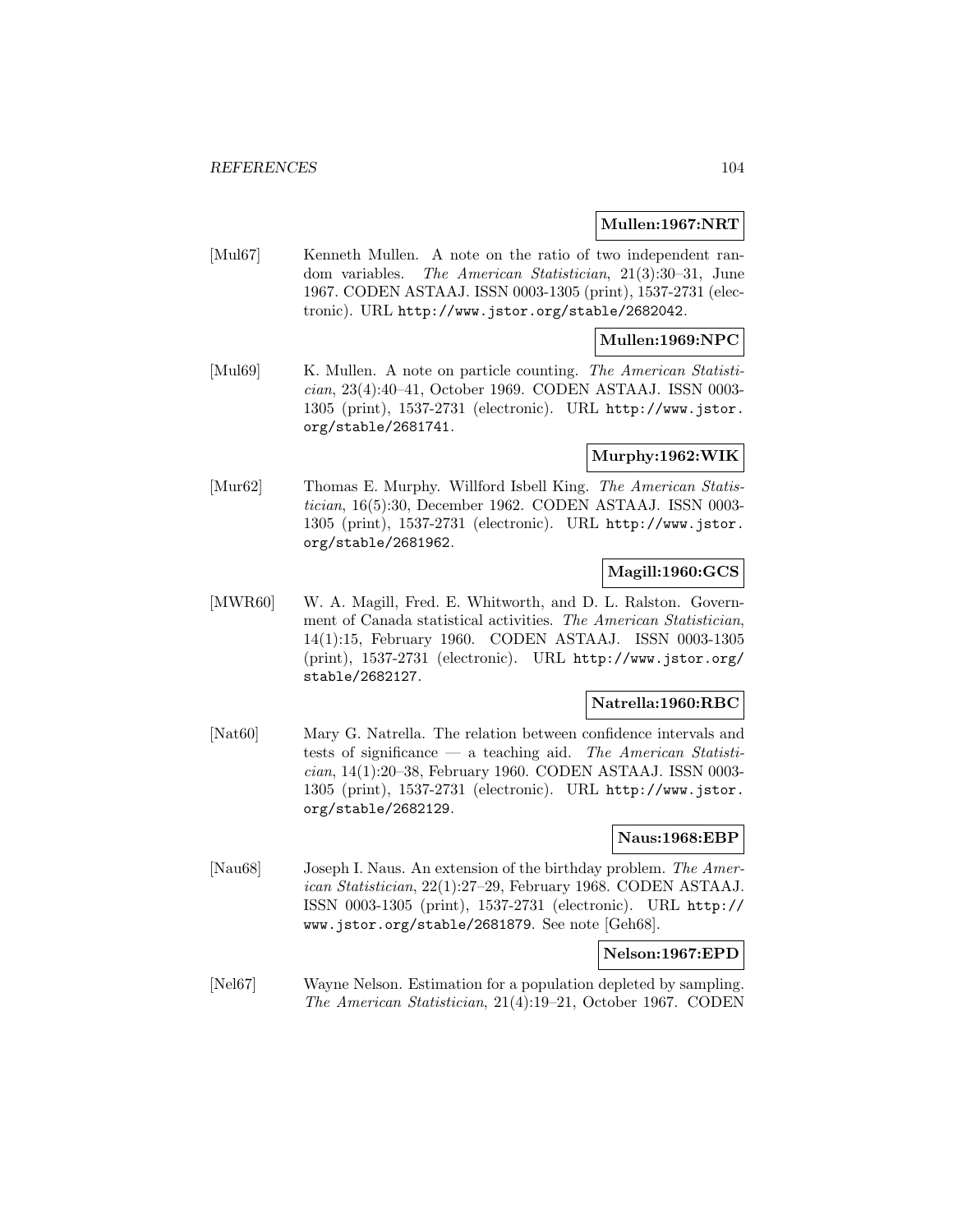ASTAAJ. ISSN 0003-1305 (print), 1537-2731 (electronic). URL http://www.jstor.org/stable/2682097.

# **Nemenyi:1969:VEP**

[Nem69] Peter Nemenyi. Variances: An elementary proof and a nearly distribution-free test. The American Statistician, 23(5):35–37, December 1969. CODEN ASTAAJ. ISSN 0003-1305 (print), 1537-2731 (electronic). URL http://www.jstor.org/stable/ 2682189.

# **Nelson:1968:NRT**

[NFE68] Norma Nelson, Arnold Feldman, and Lila Elveback. A note on response-to-treatment percentages in cancer. The American Statistician, 22(1):22–23, February 1968. CODEN ASTAAJ. ISSN 0003-1305 (print), 1537-2731 (electronic). URL http://www. jstor.org/stable/2681877.

## **onHistory:1969:APA**

[oH69] CBMS Advisory Committee on History. An appeal for preservation of archival materials. The American Statistician, 23(5):17– 18, December 1969. CODEN ASTAAJ. ISSN 0003-1305 (print), 1537-2731 (electronic). URL http://www.jstor.org/stable/ 2682180.

# **Oster:1962:LE**

[Ost62] Gilbert M. Oster. Letter to the Editor. The American Statistician, 16(5):36, December 1962. CODEN ASTAAJ. ISSN 0003- 1305 (print), 1537-2731 (electronic). URL http://www.jstor. org/stable/2681964.

## **OToole:1966:PST**

[O'T66a] A. L. O'Toole. Probability and statistics teaching in Western European secondary schools. The American Statistician, 20(2): 23–24, April 1966. CODEN ASTAAJ. ISSN 0003-1305 (print), 1537-2731 (electronic). URL http://www.jstor.org/stable/ 2682712.

#### **OToole:1966:SPS**

[O'T66b] A. L. O'Toole. Status of probability and statistics in some European universities. The American Statistician, 20(5):22–25, December 1966. CODEN ASTAAJ. ISSN 0003-1305 (print), 1537-2731 (electronic). URL http://www.jstor.org/stable/2682638.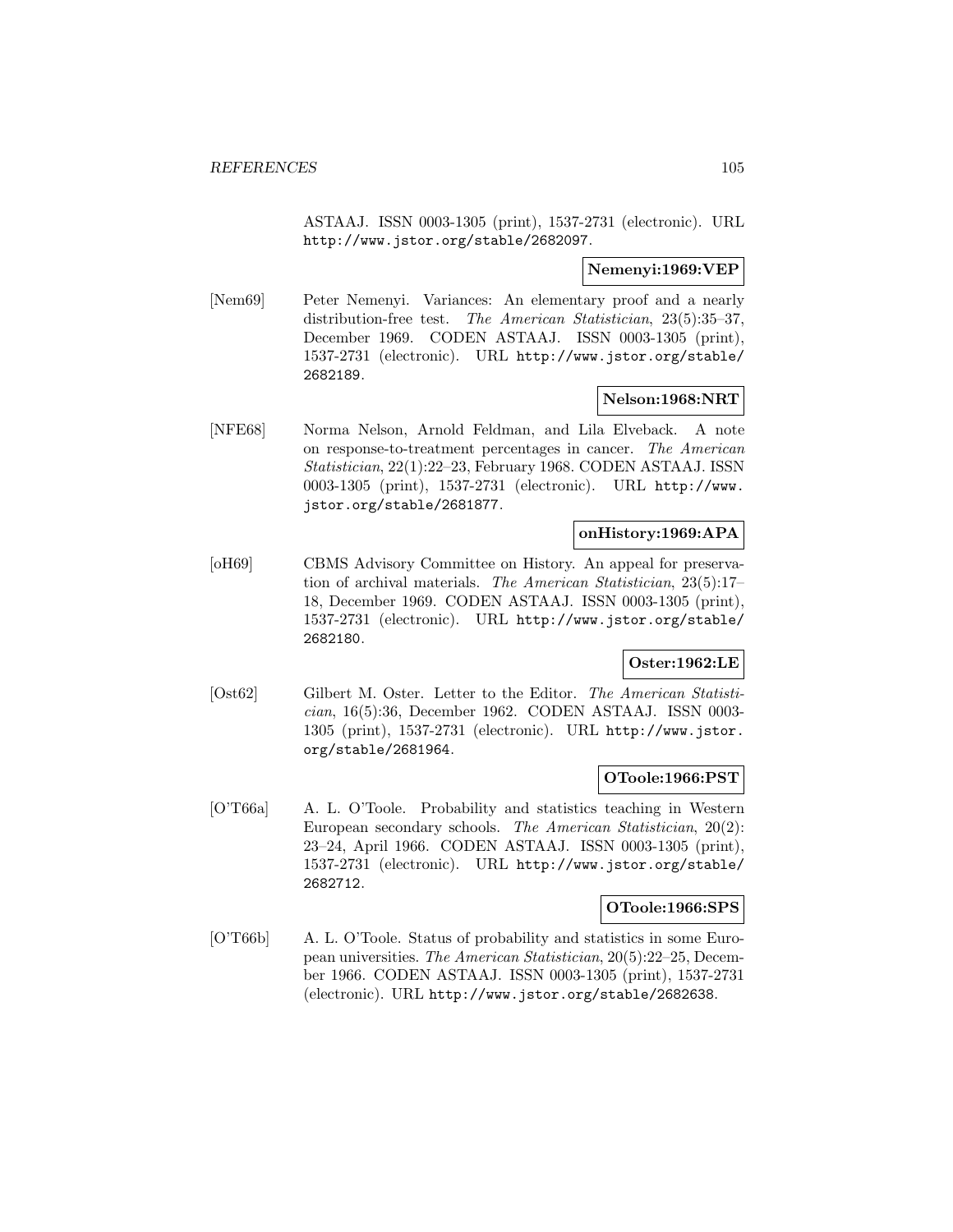# **Pabst:1960:GB**

[Pab60] William R. Pabst, Jr. Grant I. Butterbaugh, 1893–1960. The American Statistician, 14(5):24, December 1960. CODEN AS-TAAJ. ISSN 0003-1305 (print), 1537-2731 (electronic). URL http://www.jstor.org/stable/2682482.

## **Paroush:1969:IPT**

[Par69] Jacob Paroush. Integer programming technique to construct statistical tests. The American Statistician, 23(5):43–44, December 1969. CODEN ASTAAJ. ISSN 0003-1305 (print), 1537-2731 (electronic). URL http://www.jstor.org/stable/2682194.

**Pierce:1969:IND**

[PD69] David A. Pierce and Richard L. Dykstra. Independence and the normal distribution. The American Statistician, 23(4):39, October 1969. CODEN ASTAAJ. ISSN 0003-1305 (print), 1537-2731 (electronic). URL http://www.jstor.org/stable/2681740.

## **Peters:1965:SEF**

[Pet65] William S. Peters. Some error formulas when occurrences are known but non-occurrences must be estimated. The American Statistician, 19(5):30–31, December 1965. CODEN ASTAAJ. ISSN 0003-1305 (print), 1537-2731 (electronic). URL http:// www.jstor.org/stable/2681896.

## **Pratt:1969:LE**

[PGH<sup>+</sup>69] John W. Pratt, Ernest W. Grove, H. O. Hartley, James E. Grizzle, Salem H. Khamis, and Richard M. Brugger. Letters to the Editor. The American Statistician, 23(2):34–35, April 1969. CO-DEN ASTAAJ. ISSN 0003-1305 (print), 1537-2731 (electronic). URL http://www.jstor.org/stable/2681298.

#### **Pachares:1968:LE**

[PH68] James Pachares and Peter J. Huber. Letters to the Editor. The American Statistician, 22(4):50, October 1968. CODEN ASTAAJ. ISSN 0003-1305 (print), 1537-2731 (electronic). URL http:// www.jstor.org/stable/2682030.

## **Pillai:1968:NEI**

[Pil68] C. S. Pillai. A note on the expectation of an irrational function of a random variable. The American Statistician, 22(3):31, June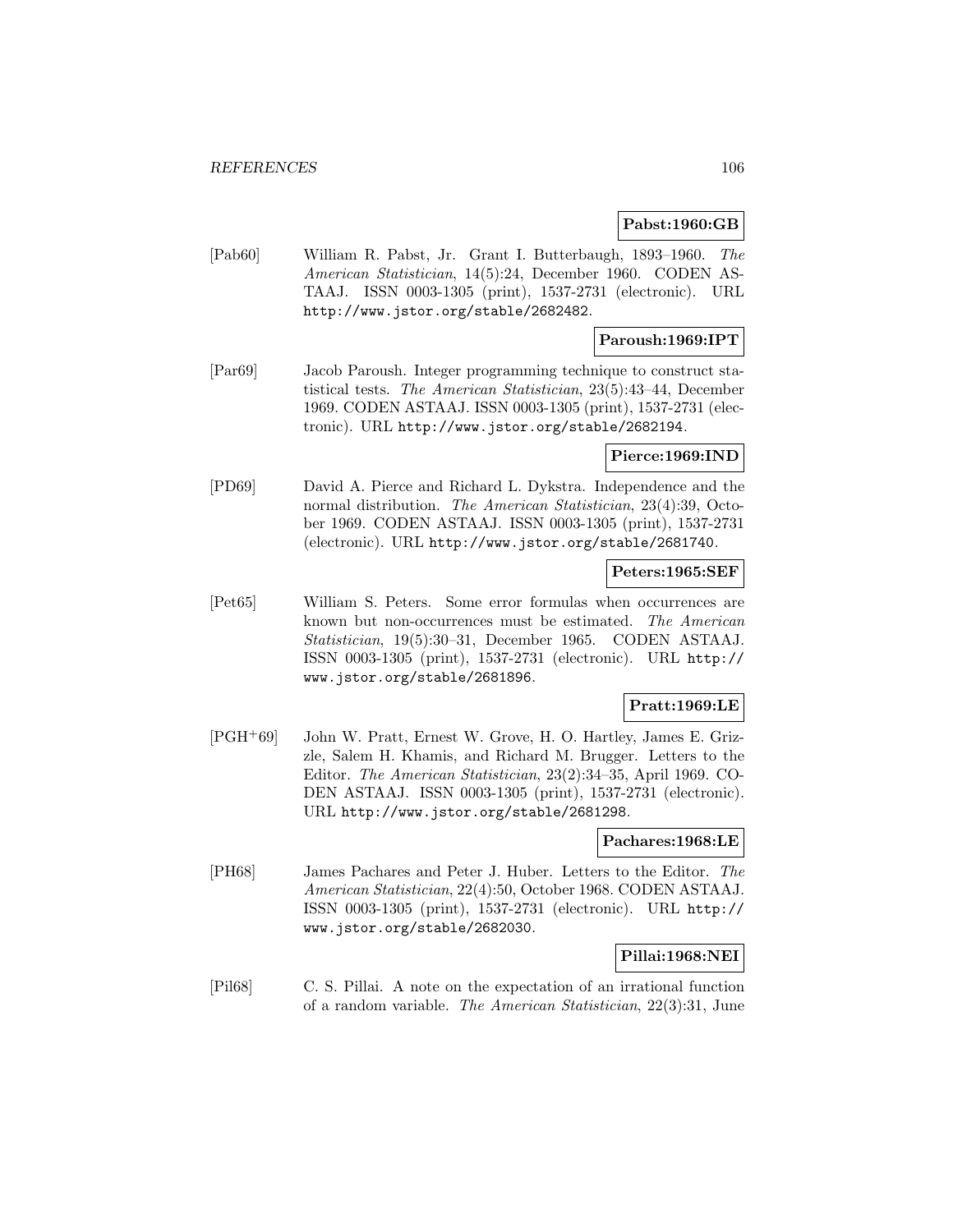1968. CODEN ASTAAJ. ISSN 0003-1305 (print), 1537-2731 (electronic). URL http://www.jstor.org/stable/2681808. See note [Kru68].

# **Pabst:1967:LE**

[PKC67] William R. Pabst, Jr., Richard G. Krutchkoff, and Victor Chew. Letters to the Editor. The American Statistician, 21(5):33–35, December 1967. CODEN ASTAAJ. ISSN 0003-1305 (print), 1537-2731 (electronic). URL http://www.jstor.org/stable/ 2682660.

# **Poch:1960:TSS**

[Poc60] F. Azorin Poch. The teaching of statistics in Spain. The American Statistician, 14(4):23–26, October 1960. CODEN ASTAAJ. ISSN 0003-1305 (print), 1537-2731 (electronic). URL http:// www.jstor.org/stable/2681380.

## **Porter:1967:EPS**

[Por67] Richard C. Porter. Extra-point strategy in football. The American Statistician, 21(5):14–15, December 1967. CODEN ASTAAJ. ISSN 0003-1305 (print), 1537-2731 (electronic). URL http:// www.jstor.org/stable/2682653.

# **Pratt:1962:LE**

[Pra62] John W. Pratt. Letter to the Editor. The American Statistician, 16(2):24, April 1962. CODEN ASTAAJ. ISSN 0003-1305 (print), 1537-2731 (electronic). URL http://www.jstor.org/ stable/2681540.

## **Prince:1967:LTA**

[Pri67] Melvin Prince. Life table analysis of prime time programs on a television network. The American Statistician, 21(2):21–23, April 1967. CODEN ASTAAJ. ISSN 0003-1305 (print), 1537-2731 (electronic). URL http://www.jstor.org/stable/2682608.

## **Potthoff:1965:LE**

[PWBR65] Richard F. Potthoff, Maurice Whittinghill, Clyde A. Bridger, and David Rothman. Letters to the Editor. The American Statistician, 19(5):41–43, December 1965. CODEN ASTAAJ. ISSN 0003- 1305 (print), 1537-2731 (electronic). URL http://www.jstor. org/stable/2681900.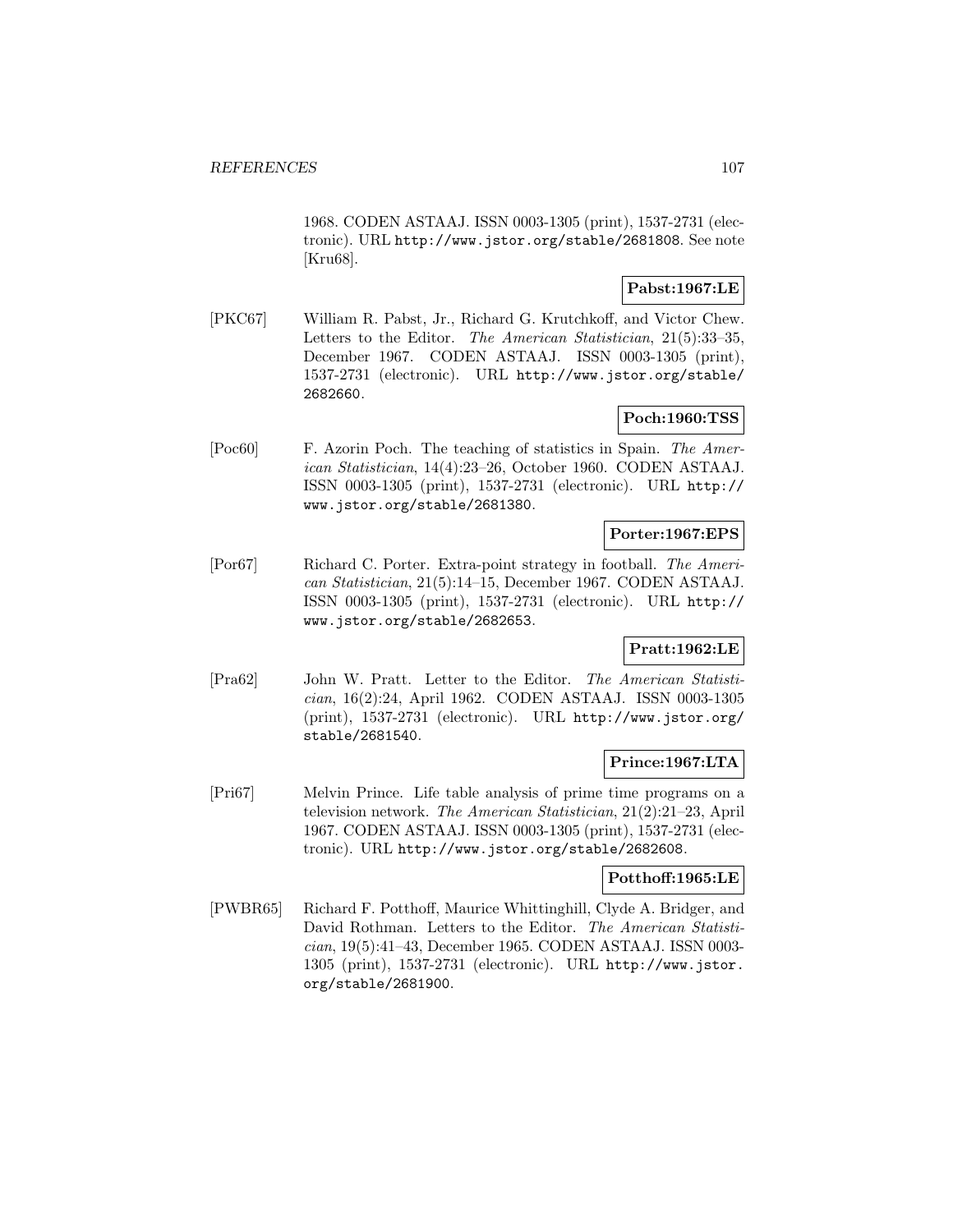### **Quenouille:1967:LE**

[QGS<sup>+</sup>67] M. H. Quenouille, N. T. Gridgeman, Irving H. Siegel, J. C. Koop, N. L. Johnson, Armand Seri, Richard M. Brugger, David Gomberg, Robert S. Weiss, Thomas A. Goldman, Michael H. Hoyle, Lawrence P. Seidman, Herbert Sichel, Arthur F. Johnson, James A. Hagans, Joseph Berkson, H. W. Norton, and László Palfalvi. Letters to the Editor. The American Statistician, 21(3): 38–44, June 1967. CODEN ASTAAJ. ISSN 0003-1305 (print), 1537-2731 (electronic). URL http://www.jstor.org/stable/ 2682045.

# **R:1968:SS**

[R.68] E. R. The study of statistics. The American Statistician, 22 (1):33–35, February 1968. CODEN ASTAAJ. ISSN 0003-1305 (print), 1537-2731 (electronic). URL http://www.jstor.org/ stable/2681883.

# **Rubin:1966:QAb**

[RA66] Ernest Rubin and Henry Anderson. Questions and answers. The American Statistician, 20(2):29–33, April 1966. CODEN AS-TAAJ. ISSN 0003-1305 (print), 1537-2731 (electronic). URL http://www.jstor.org/stable/2682714.

# **Rastogi:1969:NDT**

[Ras69] Suresh C. Rastogi. Note on the distribution of a test statistic. The American Statistician, 23(5):40–41, December 1969. CODEN ASTAAJ. ISSN 0003-1305 (print), 1537-2731 (electronic). URL http://www.jstor.org/stable/2682192.

#### **Rothman:1965:CAS**

[RBB65] Abe Rothman, Robert S. Barker, and Edgar M. Bisgyer. Characteristics of the American Statistical Association membership, 1964. The American Statistician, 19(5):32–36, December 1965. CODEN ASTAAJ. ISSN 0003-1305 (print), 1537-2731 (electronic). URL http://www.jstor.org/stable/2681897.

#### **Rangarajan:1969:NCB**

[RC69] C. Rangarajan and S. Chatterjee. A note on comparison between correlation coefficients of original and transformed variables. The American Statistician, 23(4):28–29, October 1969. CODEN AS-TAAJ. ISSN 0003-1305 (print), 1537-2731 (electronic). URL http://www.jstor.org/stable/2681732.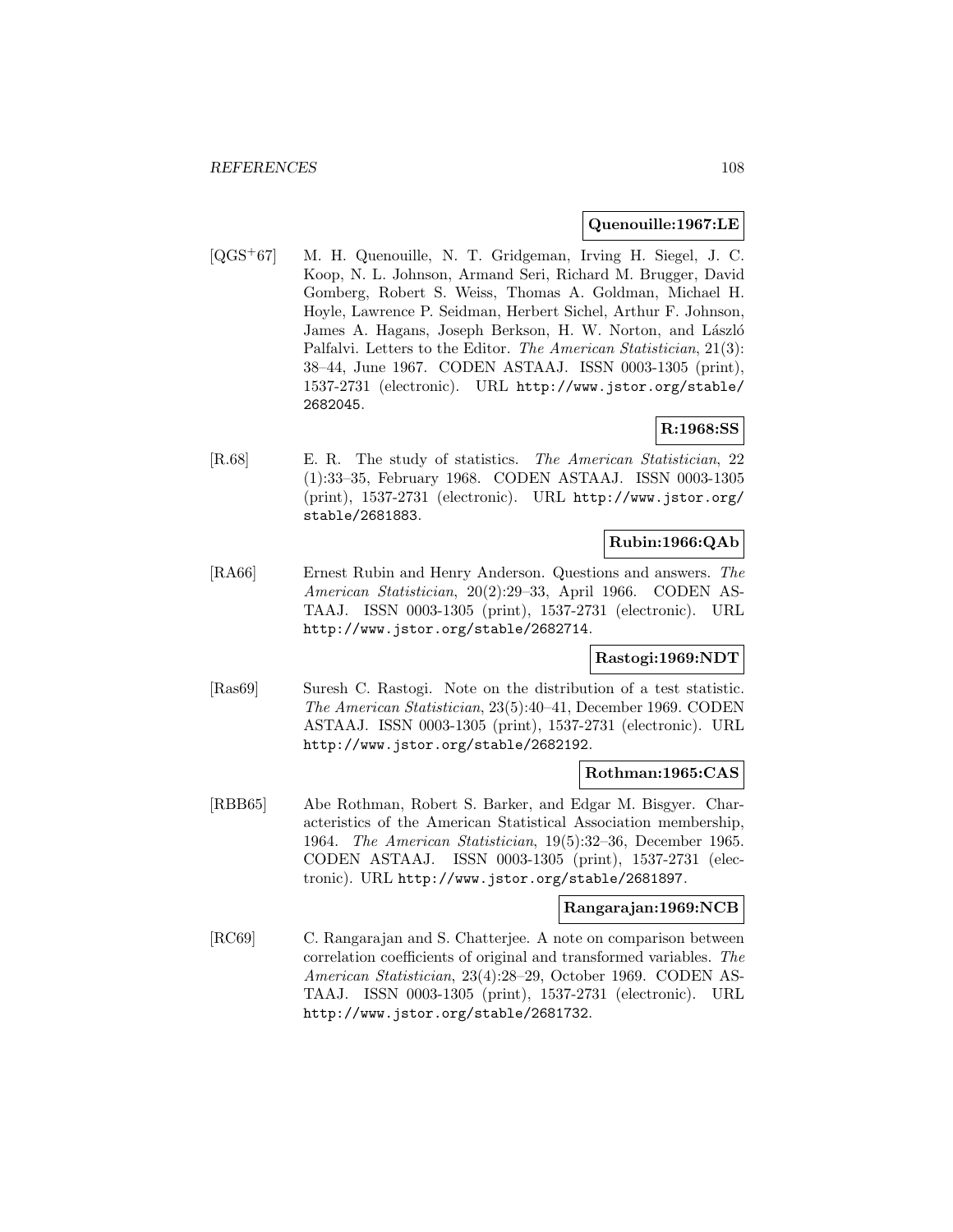### **Rubin:1963:QAd**

[RCF63] Ernest Rubin, Leo G. Connolly, and A. Gerald Fryling. Questions and answers. The American Statistician, 17(4):28–30, October 1963. CODEN ASTAAJ. ISSN 0003-1305 (print), 1537-2731 (electronic). URL http://www.jstor.org/stable/2682596.

### **Rubin:1961:QAb**

[RE61] Ernest Rubin and J. Edward Ely. Questions and answers. The American Statistician, 15(2):23–26, April 1961. CODEN AS-TAAJ. ISSN 0003-1305 (print), 1537-2731 (electronic). URL http://www.jstor.org/stable/2682730.

### **Riley:1960:SDS**

[RF60] Donald C. Riley and David L. Futransky. The supply of and demand for statisticians. The American Statistician, 14(4):25– 26, October 1960. CODEN ASTAAJ. ISSN 0003-1305 (print), 1537-2731 (electronic). URL http://www.jstor.org/stable/ 2681381.

## **Rubin:1969:QAd**

[RG69] Ernest Rubin and I. J. Good. Questions and answers. The American Statistician, 23(4):42–45, October 1969. CODEN ASTAAJ. ISSN 0003-1305 (print), 1537-2731 (electronic). URL http:// www.jstor.org/stable/2681742.

## **Raff:1966:LE**

[RGH66] Morton S. Raff, Ernest Wilson Grove, and Ralph Haertel. Letters to the Editor. The American Statistician, 20(1):34–36, February 1966. CODEN ASTAAJ. ISSN 0003-1305 (print), 1537-2731 (electronic). URL http://www.jstor.org/stable/2681677.

# **Rubin:1961:QAd**

[RH61] Ernest Rubin and Ethel D. Hoover. Questions and answers. The American Statistician, 15(4):32–34, October 1961. CODEN AS-TAAJ. ISSN 0003-1305 (print), 1537-2731 (electronic). URL http://www.jstor.org/stable/2681826.

## **Rubin:1966:QAa**

[RH66] Ernest Rubin and John Joseph Hooker. Questions and answers. The American Statistician, 20(1):29–31, February 1966. CODEN ASTAAJ. ISSN 0003-1305 (print), 1537-2731 (electronic). URL http://www.jstor.org/stable/2681675.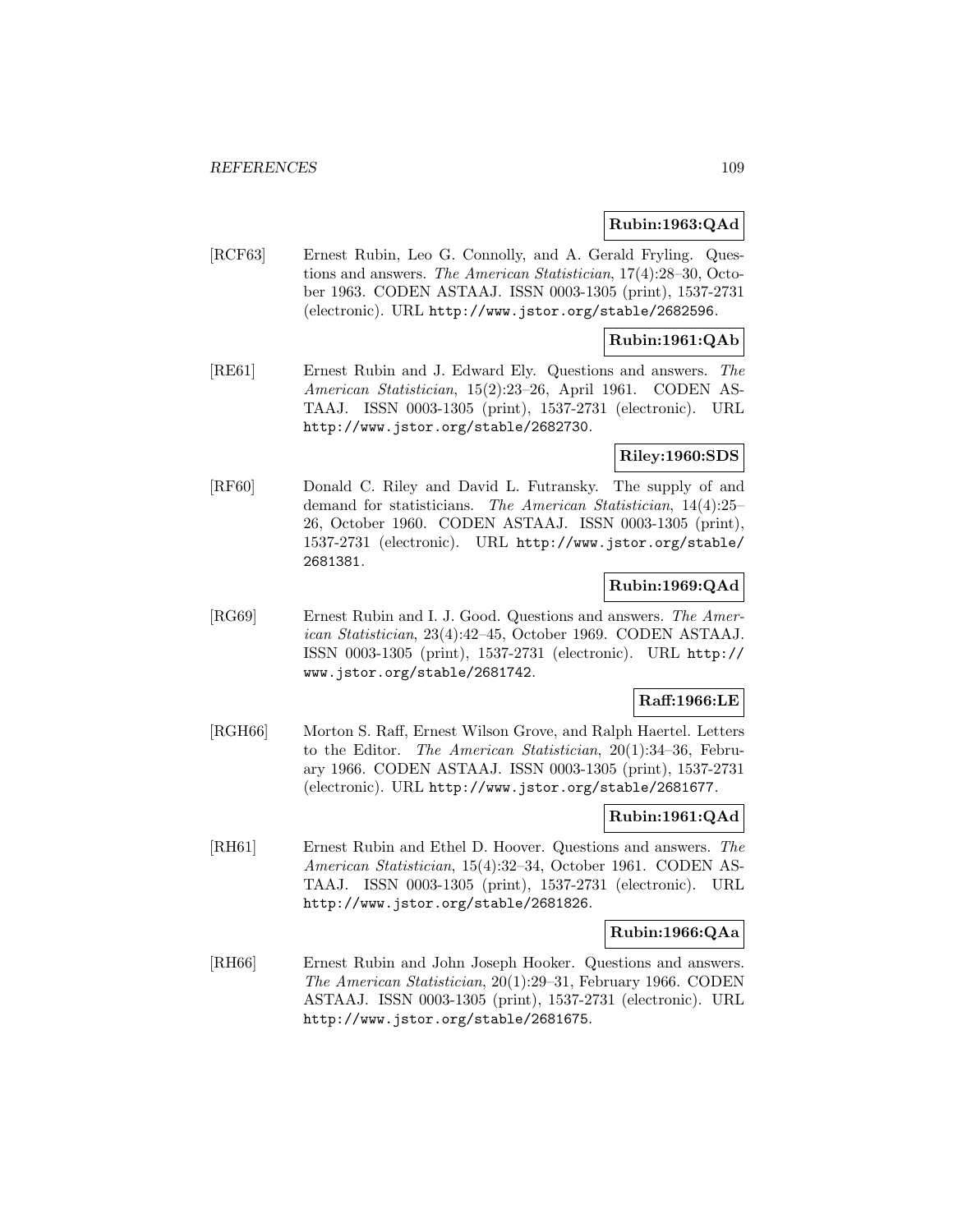### **Rice:1964:WFW**

[Ric64] Stuart A. Rice. Walter Francis Willcox, March 22, 1861–October 30, 1964. The American Statistician, 18(5):25–26, December 1964. CODEN ASTAAJ. ISSN 0003-1305 (print), 1537-2731 (electronic). URL http://www.jstor.org/stable/2682466.

### **Rice:1967:CGB**

[Ric67] Stuart A. Rice. Conception, gestation and birth of IASI. The American Statistician, 21(3):15–19, June 1967. CODEN AS-TAAJ. ISSN 0003-1305 (print), 1537-2731 (electronic). URL http://www.jstor.org/stable/2682038.

### **Riley:1960:FSA**

[RK60] Donald C. Riley and James W. Knowles. Federal statistical activities. The American Statistician, 14(5):10–11, December 1960. CO-DEN ASTAAJ. ISSN 0003-1305 (print), 1537-2731 (electronic). URL http://www.jstor.org/stable/2682475.

## **Rubin:1967:QAe**

[RM67] Ernest Rubin and Geoffrey H. Moore. Questions and answers. The American Statistician, 21(5):27–32, December 1967. CODEN ASTAAJ. ISSN 0003-1305 (print), 1537-2731 (electronic). URL http://www.jstor.org/stable/2682659.

## **Rubin:1967:QAa**

[RNCE67] Ernest Rubin, A. M. Niessen, Charles A. Church, Jr., and Paul M. Ellner. Questions and answers. The American Statistician, 21 (1):34–36, February 1967. CODEN ASTAAJ. ISSN 0003-1305 (print), 1537-2731 (electronic). URL http://www.jstor.org/ stable/2681914.

## **Rubin:1966:QAc**

[RNWR66] Ernest Rubin, Joseph I. Naus, Colin White, and R. S. G. Rutherford. Questions and answers. The American Statistician, 20(3): 42–43, June 1966. CODEN ASTAAJ. ISSN 0003-1305 (print), 1537-2731 (electronic). URL http://www.jstor.org/stable/ 2681499.

### **Roberts:1966:SDO**

[Rob66] Harry V. Roberts. Statistical dogma: One response to a challenge. The American Statistician, 20(4):25–27, October 1966. CODEN ASTAAJ. ISSN 0003-1305 (print), 1537-2731 (electronic). URL http://www.jstor.org/stable/2685959.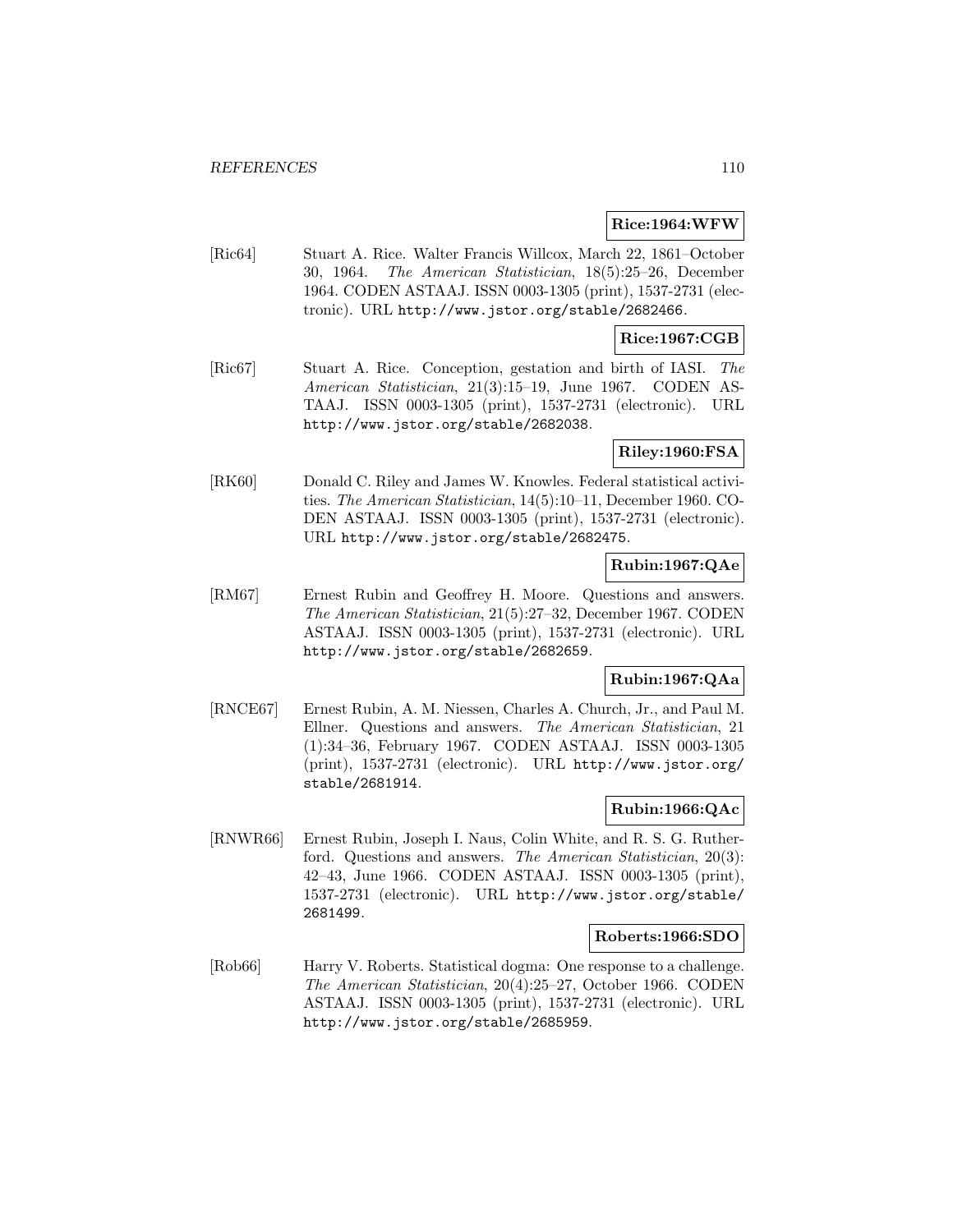#### **Roberts:1969:ISP**

[Rob69] Charles DeWitt Roberts. The infinite stamp problem. The American Statistician, 23(2):9–10, April 1969. CODEN ASTAAJ. ISSN 0003-1305 (print), 1537-2731 (electronic). URL http://www. jstor.org/stable/2681288.

### **Rose:1964:SNR**

[Ros64] R. C. Rose. Samarendra Nath Roy, December 11, 1906–July 23, 1964. The American Statistician, 18(5):26–27, December 1964. CODEN ASTAAJ. ISSN 0003-1305 (print), 1537-2731 (electronic). URL http://www.jstor.org/stable/2682467.

#### **Ross:1966:LS**

[Ros66] Arthur M. Ross. Living with symbols. The American Statistician, 20(3):15–18, June 1966. CODEN ASTAAJ. ISSN 0003- 1305 (print), 1537-2731 (electronic). URL http://www.jstor. org/stable/2681492.

### **Rosenberg:1968:MWT**

[Ros68] Lloyd Rosenberg. Mean waiting time as a measure of effectiveness. The American Statistician, 22(4):31–34, October 1968. CODEN ASTAAJ. ISSN 0003-1305 (print), 1537-2731 (electronic). URL http://www.jstor.org/stable/2682020.

### **Rothman:1967:PSI**

[Rot67] David Rothman. The principle of significant inconsistency: How to profit from dependent events. The American Statistician, 21 (2):23–24, April 1967. CODEN ASTAAJ. ISSN 0003-1305 (print), 1537-2731 (electronic). URL http://www.jstor.org/stable/ 2682609.

## **Rubin:1963:QAc**

[RPG<sup>+</sup>63] Ernest Rubin, Edward B. Perrin, Bud Goode, Harold E. Young, Earl L. Atwood, Jack Straley Battell, and Al Horowitz. Questions and answers. The American Statistician, 17(3):41–42, June 1963. CODEN ASTAAJ. ISSN 0003-1305 (print), 1537-2731 (electronic). URL http://www.jstor.org/stable/2681342.

## **Rubin:1961:QAc**

[RR61] Ernest Rubin and Luba Richter. Questions and answers. The American Statistician, 15(3):24–27, June 1961. CODEN AS-TAAJ. ISSN 0003-1305 (print), 1537-2731 (electronic). URL http://www.jstor.org/stable/2682629.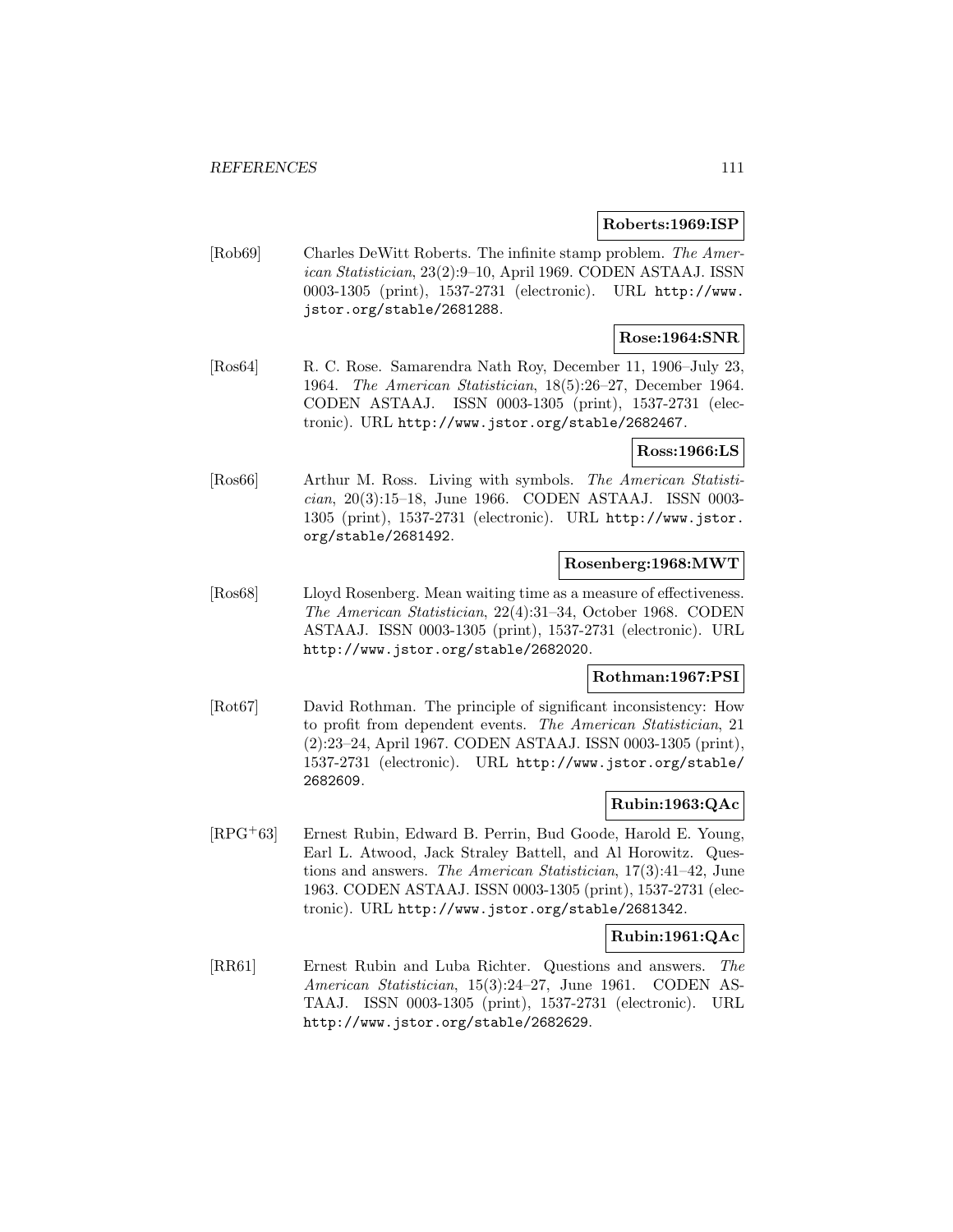### **Rubin:1965:QAc**

[RR65] Ernest Rubin and David Rosenblatt. Questions and answers. The American Statistician, 19(3):36–39, June 1965. CODEN AS-TAAJ. ISSN 0003-1305 (print), 1537-2731 (electronic). URL http://www.jstor.org/stable/2681421.

## **Rubin:1967:QAc**

[RR67] Ernest Rubin and David Rosenblatt. Questions and answers. The American Statistician, 21(3):32–37, June 1967. CODEN AS-TAAJ. ISSN 0003-1305 (print), 1537-2731 (electronic). URL http://www.jstor.org/stable/2682044.

## **Rubin:1960:QAc**

[RS60] Ernest Rubin and Emil D. Schell. Questions and answers. The American Statistician, 14(4):27–30, October 1960. CODEN AS-TAAJ. ISSN 0003-1305 (print), 1537-2731 (electronic). URL http://www.jstor.org/stable/2681382.

## **Rubin:1961:QAe**

[RS61] Ernest Rubin and O. M. Sostad. Questions and answers. The American Statistician, 15(5):19–21, December 1961. CODEN AS-TAAJ. ISSN 0003-1305 (print), 1537-2731 (electronic). URL http://www.jstor.org/stable/2681615.

## **Rubin:1960:P**

[Rub60a] Ernest Rubin. Preface. The American Statistician, 14(3):15, June 1960. CODEN ASTAAJ. ISSN 0003-1305 (print), 1537-2731 (electronic). URL http://www.jstor.org/stable/2682165.

### **Rubin:1960:QAa**

[Rub60b] Ernest Rubin. Questions and answers. The American Statistician, 14(1):28–31, February 1960. CODEN ASTAAJ. ISSN 0003- 1305 (print), 1537-2731 (electronic). URL http://www.jstor. org/stable/2682132.

## **Rubin:1960:QAb**

[Rub60c] Ernest Rubin. Questions and answers. The American Statistician, 14(2):23–25, April 1960. CODEN ASTAAJ. ISSN 0003- 1305 (print), 1537-2731 (electronic). URL http://www.jstor. org/stable/2682246.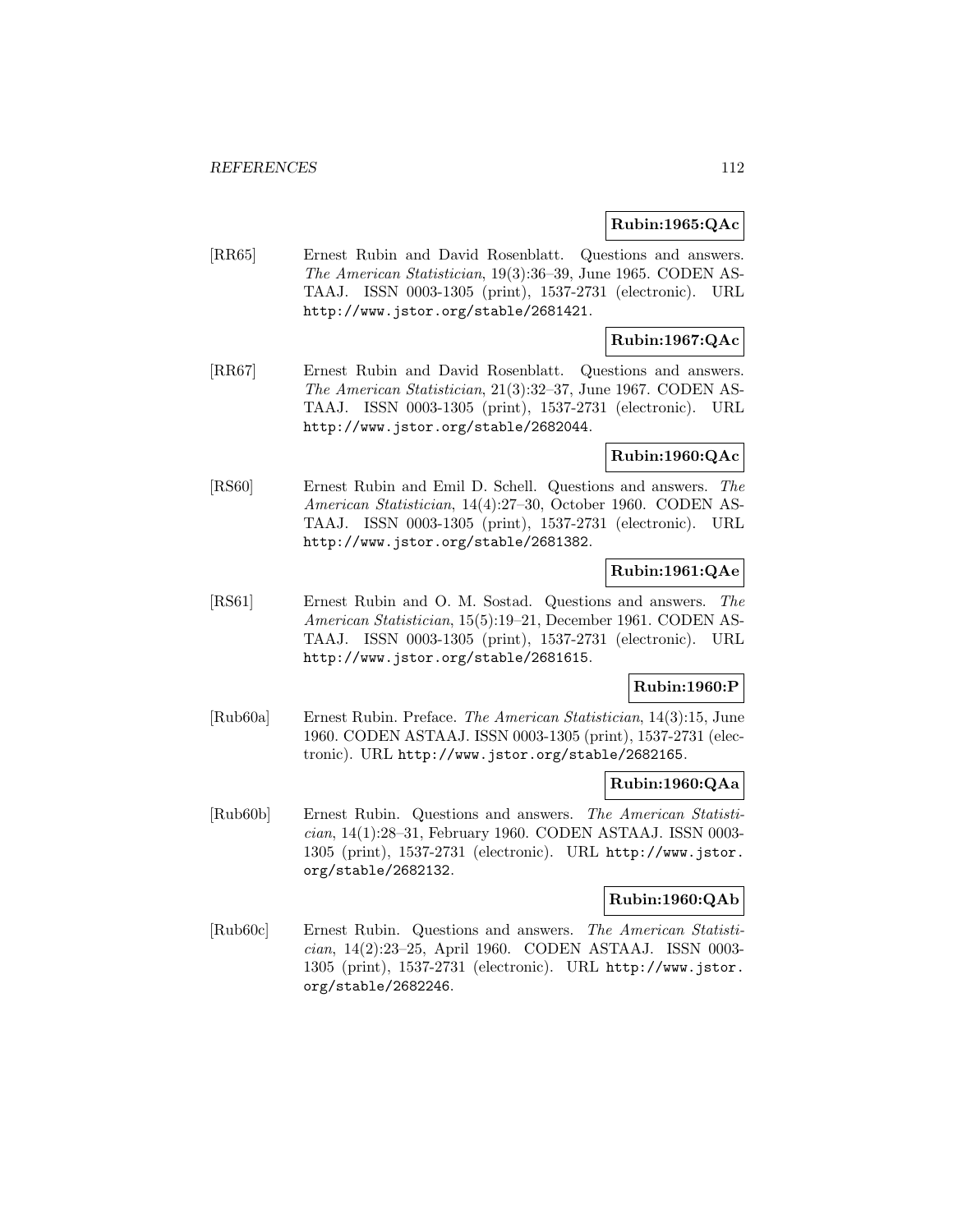### **Rubin:1960:QAd**

[Rub60d] Ernest Rubin. Questions and answers. The American Statistician, 14(5):19–21, December 1960. CODEN ASTAAJ. ISSN 0003-1305 (print), 1537-2731 (electronic). URL http://www.jstor.org/ stable/2682480.

# **Rubin:1961:QAa**

[Rub61] Ernest Rubin. Questions and answers. The American Statistician, 15(1):29–30, February 1961. CODEN ASTAAJ. ISSN 0003- 1305 (print), 1537-2731 (electronic). URL http://www.jstor. org/stable/2682508.

## **Rubin:1962:QAa**

[Rub62a] Ernest Rubin. Questions and answers. The American Statistician, 16(1):22–24, February 1962. CODEN ASTAAJ. ISSN 0003- 1305 (print), 1537-2731 (electronic). URL http://www.jstor. org/stable/2681949.

## **Rubin:1962:QAb**

[Rub62b] Ernest Rubin. Questions and answers. The American Statistician, 16(2):15–17, April 1962. CODEN ASTAAJ. ISSN 0003- 1305 (print), 1537-2731 (electronic). URL http://www.jstor. org/stable/2681538.

## **Rubin:1962:QAc**

[Rub62c] Ernest Rubin. Questions and answers. The American Statistician, 16(3):37–39, June 1962. CODEN ASTAAJ. ISSN 0003- 1305 (print), 1537-2731 (electronic). URL http://www.jstor. org/stable/2682073.

## **Rubin:1962:QAd**

[Rub62d] Ernest Rubin. Questions and answers. The American Statistician, 16(4):27–30, October 1962. CODEN ASTAAJ. ISSN 0003- 1305 (print), 1537-2731 (electronic). URL http://www.jstor. org/stable/2681435.

## **Rubin:1962:QAe**

[Rub62e] Ernest Rubin. Questions and answers. The American Statistician, 16(5):27–29, December 1962. CODEN ASTAAJ. ISSN 0003-1305 (print), 1537-2731 (electronic). URL http://www.jstor.org/ stable/2681961.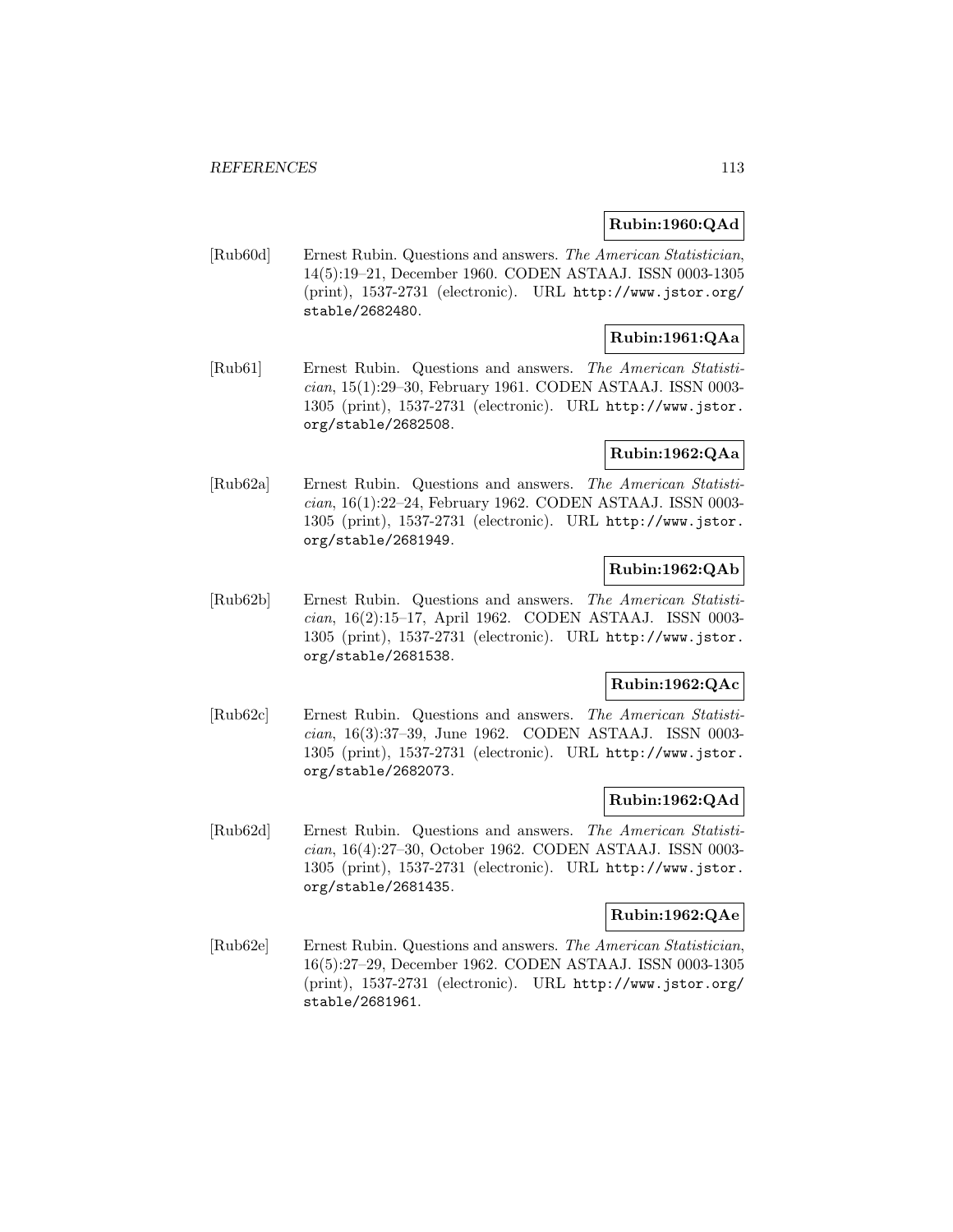### **Rubin:1963:QAa**

[Rub63a] Ernest Rubin. Questions and answers. The American Statistician, 17(1):25–26, February 1963. CODEN ASTAAJ. ISSN 0003- 1305 (print), 1537-2731 (electronic). URL http://www.jstor. org/stable/2682493.

## **Rubin:1963:QAb**

[Rub63b] Ernest Rubin. Questions and answers. The American Statistician, 17(2):19–24, April 1963. CODEN ASTAAJ. ISSN 0003- 1305 (print), 1537-2731 (electronic). URL http://www.jstor. org/stable/2685515.

## **Rubin:1963:QAe**

[Rub63c] Ernest Rubin. Questions and answers. The American Statistician, 17(5):22–24, December 1963. CODEN ASTAAJ. ISSN 0003-1305 (print), 1537-2731 (electronic). URL http://www.jstor.org/ stable/2685673.

## **Rubin:1964:QAa**

[Rub64a] Ernest Rubin. Questions and answers. The American Statistician, 18(2):27–29, April 1964. CODEN ASTAAJ. ISSN 0003- 1305 (print), 1537-2731 (electronic). URL http://www.jstor. org/stable/2682399.

## **Rubin:1964:QAb**

[Rub64b] Ernest Rubin. Questions and answers. The American Statistician, 18(3):29–32, June 1964. CODEN ASTAAJ. ISSN 0003- 1305 (print), 1537-2731 (electronic). URL http://www.jstor. org/stable/2681483.

## **Rubin:1964:QAc**

[Rub64c] Ernest Rubin. Questions and answers. The American Statistician, 18(4):38–40, October 1964. CODEN ASTAAJ. ISSN 0003- 1305 (print), 1537-2731 (electronic). URL http://www.jstor. org/stable/2682156.

### **Rubin:1964:QAd**

[Rub64d] Ernest Rubin. Questions and answers. The American Statistician, 18(5):22–24, December 1964. CODEN ASTAAJ. ISSN 0003-1305 (print), 1537-2731 (electronic). URL http://www.jstor.org/ stable/2682465.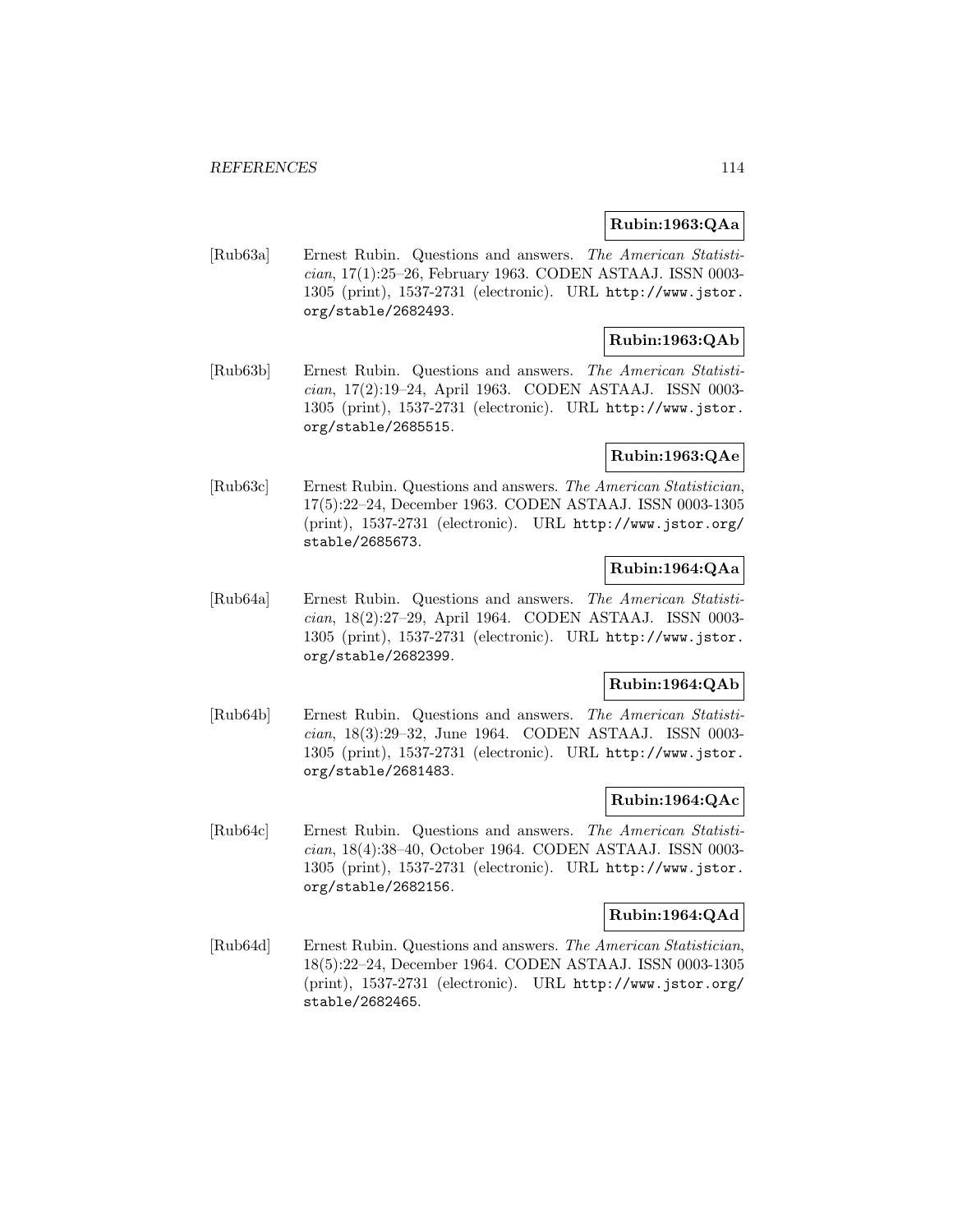### **Rubin:1965:QAa**

[Rub65a] Ernest Rubin. Questions and answers. The American Statistician, 19(1):33–35, February 1965. CODEN ASTAAJ. ISSN 0003- 1305 (print), 1537-2731 (electronic). URL http://www.jstor. org/stable/2682331.

## **Rubin:1965:QAb**

[Rub65b] Ernest Rubin. Questions and answers. The American Statistician, 19(2):49–51, April 1965. CODEN ASTAAJ. ISSN 0003- 1305 (print), 1537-2731 (electronic). URL http://www.jstor. org/stable/2682380.

### **Rubin:1965:QAd**

[Rub65c] Ernest Rubin. Questions and answers. The American Statistician, 19(4):33–36, October 1965. CODEN ASTAAJ. ISSN 0003- 1305 (print), 1537-2731 (electronic). URL http://www.jstor. org/stable/2681574.

## **Rubin:1965:QAe**

[Rub65d] Ernest Rubin. Questions and answers. The American Statistician, 19(5):37–40, December 1965. CODEN ASTAAJ. ISSN 0003-1305 (print), 1537-2731 (electronic). URL http://www.jstor.org/ stable/2681898.

## **Rubin:1966:QAd**

[Rub66a] Ernest Rubin. Questions and answers. The American Statistician, 20(4):32–34, October 1966. CODEN ASTAAJ. ISSN 0003- 1305 (print), 1537-2731 (electronic). URL http://www.jstor. org/stable/2685963.

### **Rubin:1966:QAe**

[Rub66b] Ernest Rubin. Questions and answers. The American Statistician, 20(5):32–34, December 1966. CODEN ASTAAJ. ISSN 0003-1305 (print), 1537-2731 (electronic). URL http://www.jstor.org/ stable/2682642.

### **Rubin:1967:QAb**

[Rub67a] Ernest Rubin. Questions and answers. The American Statistician, 21(2):35–38, April 1967. CODEN ASTAAJ. ISSN 0003- 1305 (print), 1537-2731 (electronic). URL http://www.jstor. org/stable/2682614.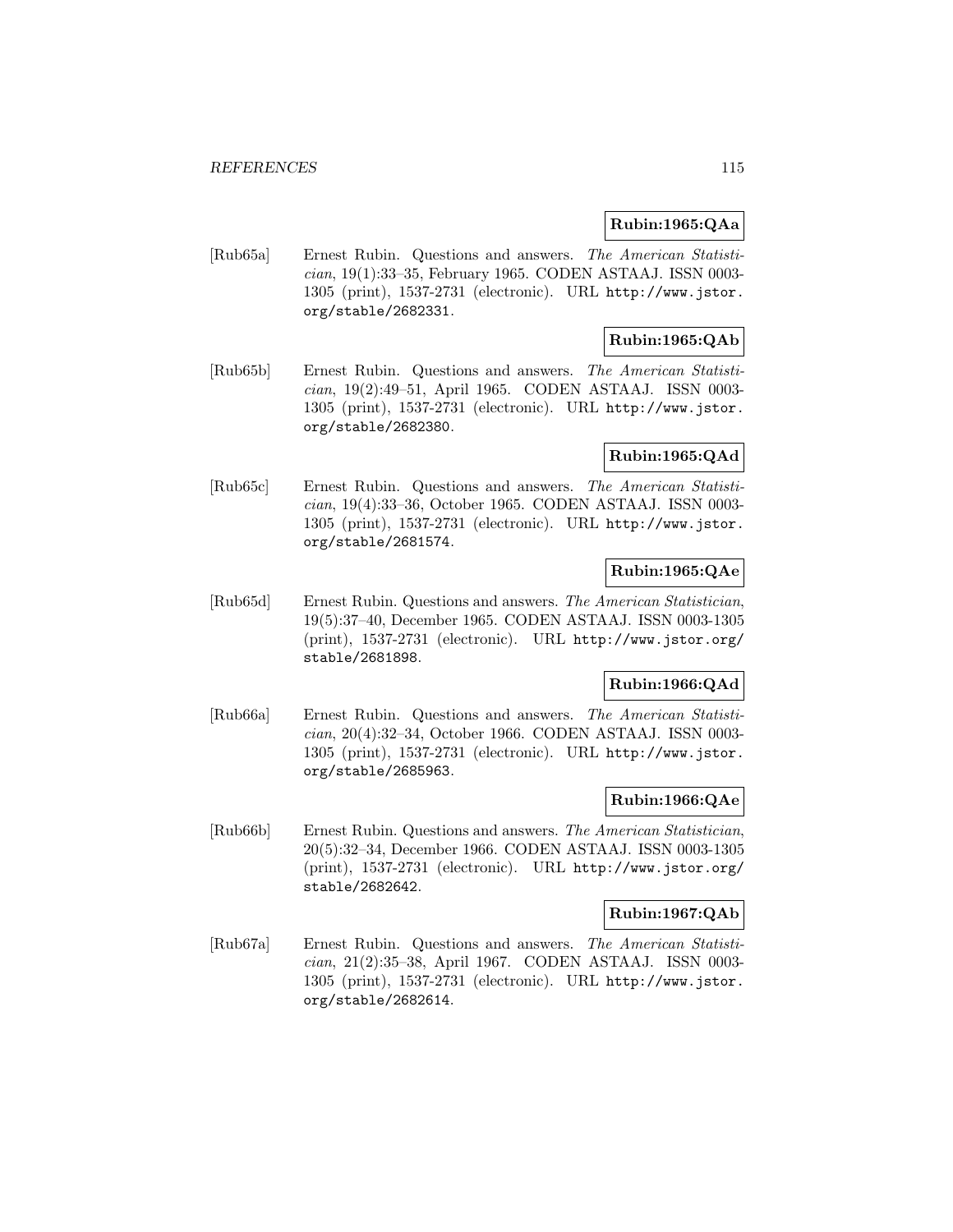### **Rubin:1967:QAd**

[Rub67b] Ernest Rubin. Questions and answers. The American Statistician, 21(4):45–48, October 1967. CODEN ASTAAJ. ISSN 0003- 1305 (print), 1537-2731 (electronic). URL http://www.jstor. org/stable/2682107.

# **Rubin:1968:QAa**

[Rub68a] Ernest Rubin. Questions and answers. The American Statistician, 22(1):31–33, February 1968. CODEN ASTAAJ. ISSN 0003- 1305 (print), 1537-2731 (electronic). URL http://www.jstor. org/stable/2681882.

### **Rubin:1968:QAb**

[Rub68b] Ernest Rubin. Questions and answers. The American Statistician, 22(2):31–33, April 1968. CODEN ASTAAJ. ISSN 0003- 1305 (print), 1537-2731 (electronic). URL http://www.jstor. org/stable/2681989.

## **Rubin:1968:QAc**

[Rub68c] Ernest Rubin. Questions and answers. The American Statistician, 22(3):42–43, June 1968. CODEN ASTAAJ. ISSN 0003- 1305 (print), 1537-2731 (electronic). URL http://www.jstor. org/stable/2681810.

### **Rubin:1968:QAd**

[Rub68d] Ernest Rubin. Questions and answers. The American Statistician, 22(4):43–45, October 1968. CODEN ASTAAJ. ISSN 0003- 1305 (print), 1537-2731 (electronic). URL http://www.jstor. org/stable/2682028.

### **Rubin:1968:QAe**

[Rub68e] Ernest Rubin. Questions and answers. The American Statistician, 22(5):33–35, December 1968. CODEN ASTAAJ. ISSN 0003-1305 (print), 1537-2731 (electronic). URL http://www.jstor.org/ stable/2681842.

### **Rubin:1968:SPK**

[Rub68f] Ernest Rubin. Statistics and the perimeters of knowledge. The American Statistician, 22(5):35–36, December 1968. CODEN AS-TAAJ. ISSN 0003-1305 (print), 1537-2731 (electronic). URL http://www.jstor.org/stable/2681843.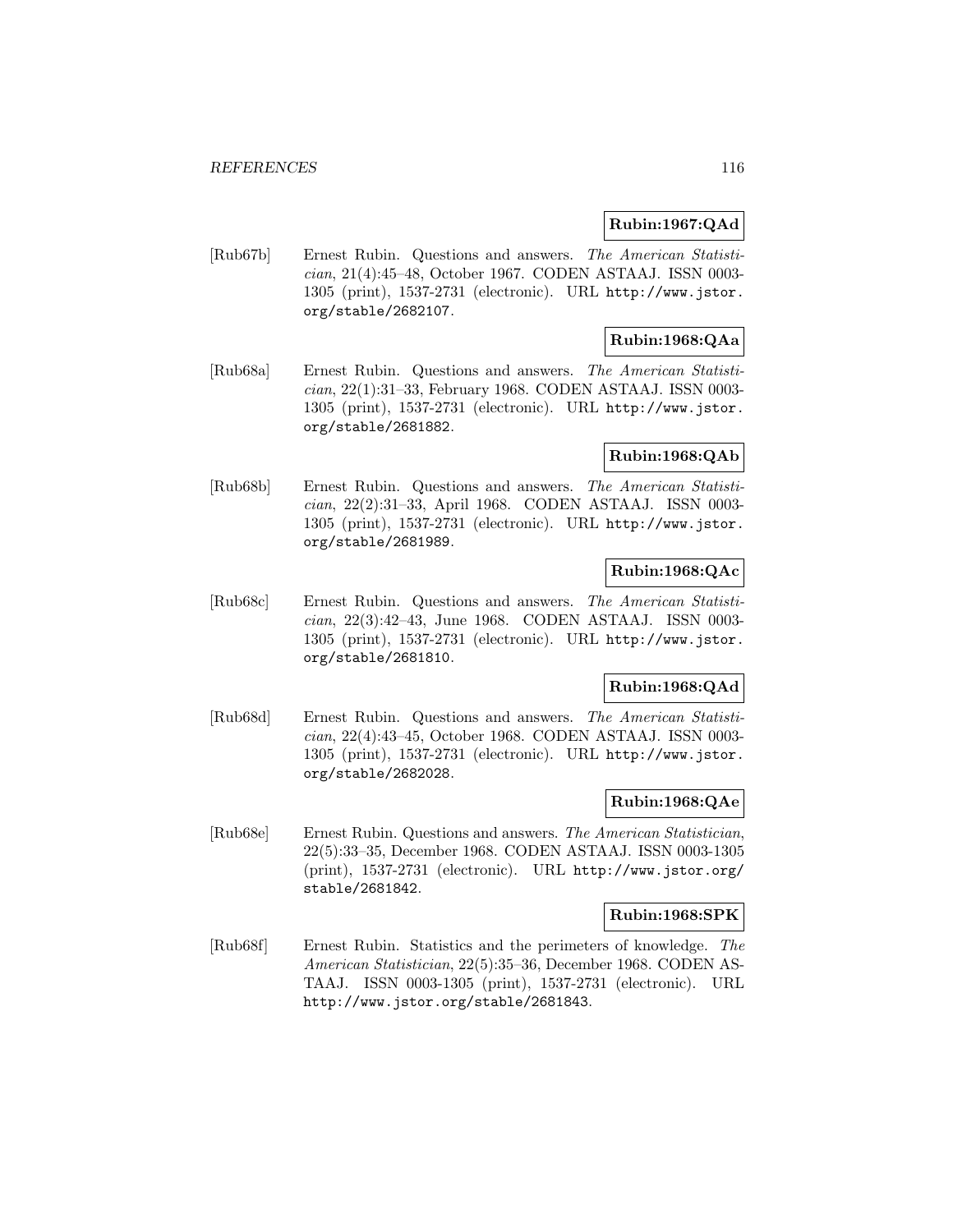### **Rubin:1969:QAa**

[Rub69a] Ernest Rubin. Questions and answers. The American Statistician, 23(1):32–34, February 1969. CODEN ASTAAJ. ISSN 0003- 1305 (print), 1537-2731 (electronic). URL http://www.jstor. org/stable/2681691.

## **Rubin:1969:QAb**

[Rub69b] Ernest Rubin. Questions and answers. The American Statistician, 23(2):25–30, April 1969. CODEN ASTAAJ. ISSN 0003- 1305 (print), 1537-2731 (electronic). URL http://www.jstor. org/stable/2681295.

### **Rubin:1969:QAc**

[Rub69c] Ernest Rubin. Questions and answers. The American Statistician, 23(3):43–46, June 1969. CODEN ASTAAJ. ISSN 0003- 1305 (print), 1537-2731 (electronic). URL http://www.jstor. org/stable/2682580.

## **Rubin:1969:QAe**

[Rub69d] Ernest Rubin. Questions and answers. The American Statistician, 23(5):46–48, December 1969. CODEN ASTAAJ. ISSN 0003-1305 (print), 1537-2731 (electronic). URL http://www.jstor.org/ stable/2682196.

### **Sakuntala:1969:SSC**

[Sak69] Velpuri Sakuntala. Simulation studies for comparison of different estimators. The American Statistician, 23(5):31–32, December 1969. CODEN ASTAAJ. ISSN 0003-1305 (print), 1537-2731 (electronic). URL http://www.jstor.org/stable/2682187.

#### **Samuelson:1960:HHM**

[Sam60] Paul A. Samuelson. Harold Hotelling as mathematical economist. The American Statistician, 14(3):21–25, June 1960. CODEN AS-TAAJ. ISSN 0003-1305 (print), 1537-2731 (electronic). URL http://www.jstor.org/stable/2682168.

#### **Sandelius:1967:NVD**

[San67] Martin Sandelius. A note on the variance of a discrete uniform distribution. The American Statistician, 21(5):21, December 1967. CODEN ASTAAJ. ISSN 0003-1305 (print), 1537-2731 (electronic). URL http://www.jstor.org/stable/2682656.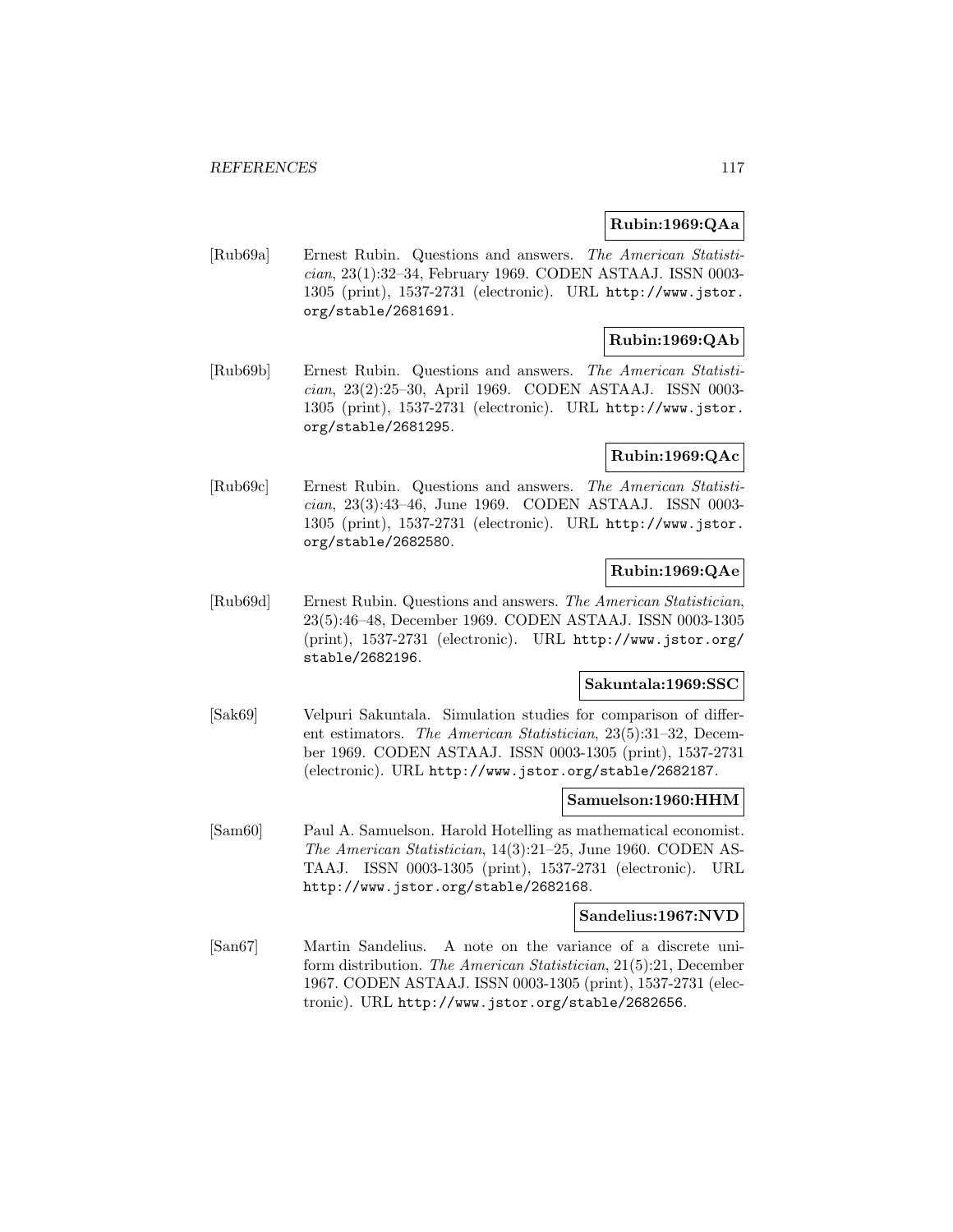#### **Sasso:1961:TSC**

[Sas61] Roberto Sasso. The teaching of statistics in Costa Rica. The American Statistician, 15(2):20–22, April 1961. CODEN AS-TAAJ. ISSN 0003-1305 (print), 1537-2731 (electronic). URL http://www.jstor.org/stable/2682729.

## **Shaw:1965:RCA**

[SBB<sup>+</sup>65] William H. Shaw, Murray R. Benedict, David H. Blackwell, Lester R. Frankel, Philip H. Hauser, Arnold J. King, Kenneth E. Miller, Geoffrey H. Moore, Marc Nerlove, Chester Rapkin, Lazare Teper, and Ralph J. Watkins. Report of the Census Advisory Committee of the American Statistical Association. The American Statistician, 19(1):22, February 1965. CODEN ASTAAJ. ISSN 0003-1305 (print), 1537-2731 (electronic). URL http:// www.jstor.org/stable/2682327.

### **Shiskin:1969:RPC**

[SBB<sup>+</sup>69] Julius Shiskin, Z. W. Birnbaum, Ralph A. Bradley, Herbert A. David, Murray F. Foss, J. Stuart Hunter, John W. Lehman, Fred C. Leone, Margaret E. Martin, John W. Pratt, Ernest Rubin, and David L. Wallace. 1968 report of the publications committee. The American Statistician, 23(2):36–37, April 1969. CODEN ASTAAJ. ISSN 0003-1305 (print), 1537-2731 (electronic). URL http://www.jstor.org/stable/2681299.

### **Stringham:1960:FSA**

[SBFC60] Luther Stringham, Gertrude Bancroft, M. Douglas Fahey, and Edward T. Crowder. Federal statistical activities. The American Statistician, 14(3):11–13, June 1960. CODEN ASTAAJ. ISSN 0003-1305 (print), 1537-2731 (electronic). URL http:// www.jstor.org/stable/2682164.

### **Simon:1966:LE**

[SBSK66] Julian L. Simon, Donald C. Butler, John H. Smith, and Richard G. Krutchkoff. Letters to the Editor. The American Statistician, 20 (5):35–37, December 1966. CODEN ASTAAJ. ISSN 0003-1305 (print), 1537-2731 (electronic). URL http://www.jstor.org/ stable/2682643.

#### **Schmitt:1961:SNS**

[Sch61] Robert C. Schmitt. Statehood and national statistics. The American Statistician, 15(1):27–30, February 1961. CODEN ASTAAJ.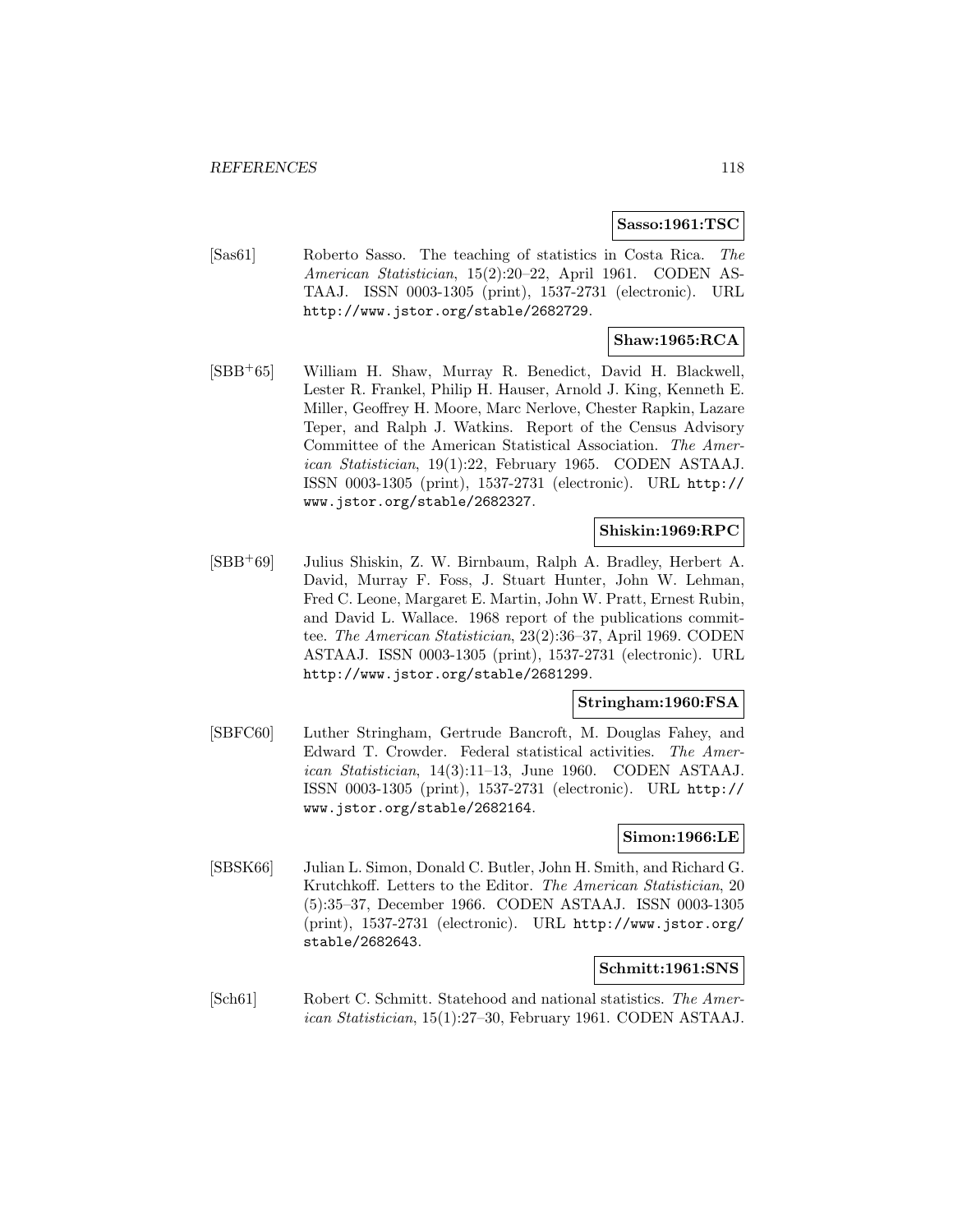ISSN 0003-1305 (print), 1537-2731 (electronic). URL http:// www.jstor.org/stable/2682507.

**Schlaifer:1963:LE**

[Sch63a] Robert Schlaifer. Letter to the Editor. The American Statistician, 17(2):36, April 1963. CODEN ASTAAJ. ISSN 0003-1305 (print), 1537-2731 (electronic). URL http://www.jstor.org/ stable/2685519.

### **Schleifer:1963:NBS**

[Sch63b] Arthur Schleifer, Jr. The new business statistics: Its implementation in the basic required course. The American Statistician, 17 (3):18–23, June 1963. CODEN ASTAAJ. ISSN 0003-1305 (print), 1537-2731 (electronic). URL http://www.jstor.org/stable/ 2681337.

## **Schor:1967:SRP**

[Sch67] Stanley Schor. Statistical reviewing program for medical manuscripts. *The American Statistician*, 21(1):28–31, February 1967. CODEN ASTAAJ. ISSN 0003-1305 (print), 1537-2731 (electronic). URL http://www.jstor.org/stable/2681911.

### **Schmitt:1968:MSI**

[Sch68] Robert C. Schmitt. Migration statistics in an island state: The Hawaii experience. The American Statistician, 22(2):20–23, April 1968. CODEN ASTAAJ. ISSN 0003-1305 (print), 1537-2731 (electronic). URL http://www.jstor.org/stable/2681982.

### **Searls:1967:NUA**

[Sea67] Donald T. Searls. A note on the use of an approximately known coefficient of variation. The American Statistician, 21(3):20–21, June 1967. CODEN ASTAAJ. ISSN 0003-1305 (print), 1537-2731 (electronic). URL http://www.jstor.org/stable/2682039.

### **Searle:1969:CBM**

[Sea69] S. R. Searle. Correlation between means of parts and wholes. The American Statistician, 23(2):23–24, April 1969. CODEN ASTAAJ. ISSN 0003-1305 (print), 1537-2731 (electronic). URL http://www.jstor.org/stable/2681294.

### **Semon:1964:MAD**

[Sem64] Thomas T. Semon. Minimizing absolute deviations. The American Statistician, 18(2):25, April 1964. CODEN ASTAAJ. ISSN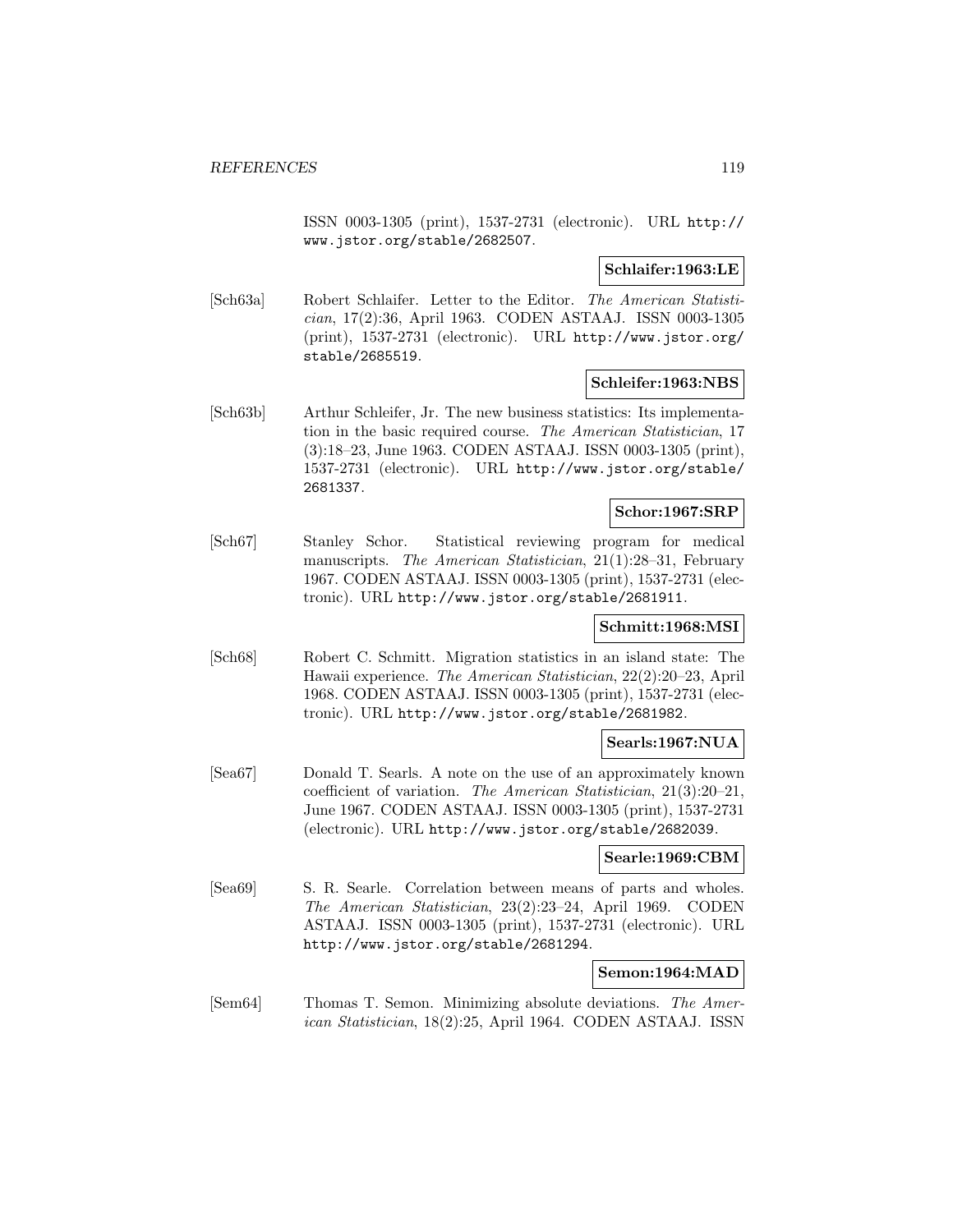0003-1305 (print), 1537-2731 (electronic). URL http://www. jstor.org/stable/2682397.

### **Serfling:1967:NCR**

[Ser67] R. J. Serfling. A note on the covariance of a random variable and its reciprocal. The American Statistician, 21(4):33, October 1967. CODEN ASTAAJ. ISSN 0003-1305 (print), 1537-2731 (electronic). URL http://www.jstor.org/stable/2682104.

#### **Stanley:1969:APS**

[SG69] Julian C. Stanley and Gene V. Glass. An algebraic proof that the sum of the squared errors in estimating Y from X via  $b_1$  and  $b_0$  is minimal. The American Statistician, 23(1):25–26, February 1969. CODEN ASTAAJ. ISSN 0003-1305 (print), 1537-2731 (electronic). URL http://www.jstor.org/stable/2681687.

### **Smith:1968:SMO**

[SH68] William B. Smith and R. R. Hocking. A simple method for obtaining the information matrix for a multivariate normal distribution. The American Statistician, 22(1):18–20, February 1968. CODEN ASTAAJ. ISSN 0003-1305 (print), 1537-2731 (electronic). URL http://www.jstor.org/stable/2681874.

### **Shaw:1967:MBW**

[Sha67] Lawrence H. Shaw. Mr. Bean and the weather. The American Statistician, 21(5):12–13, December 1967. CODEN ASTAAJ. ISSN 0003-1305 (print), 1537-2731 (electronic). URL http:// www.jstor.org/stable/2682651. See rejoinder [Bea67b].

#### **Shah:1969:MPF**

[Sha69] S. M. Shah. On the minimum property of the first absolute moment. The American Statistician, 23(3):27, June 1969. CODEN ASTAAJ. ISSN 0003-1305 (print), 1537-2731 (electronic). URL http://www.jstor.org/stable/2682577.

### **Shiskin:1960:HA**

[Shi60] Julius Shiskin. How accurate? The American Statistician, 14 (4):15–17, October 1960. CODEN ASTAAJ. ISSN 0003-1305 (print), 1537-2731 (electronic). URL http://www.jstor.org/ stable/2681378.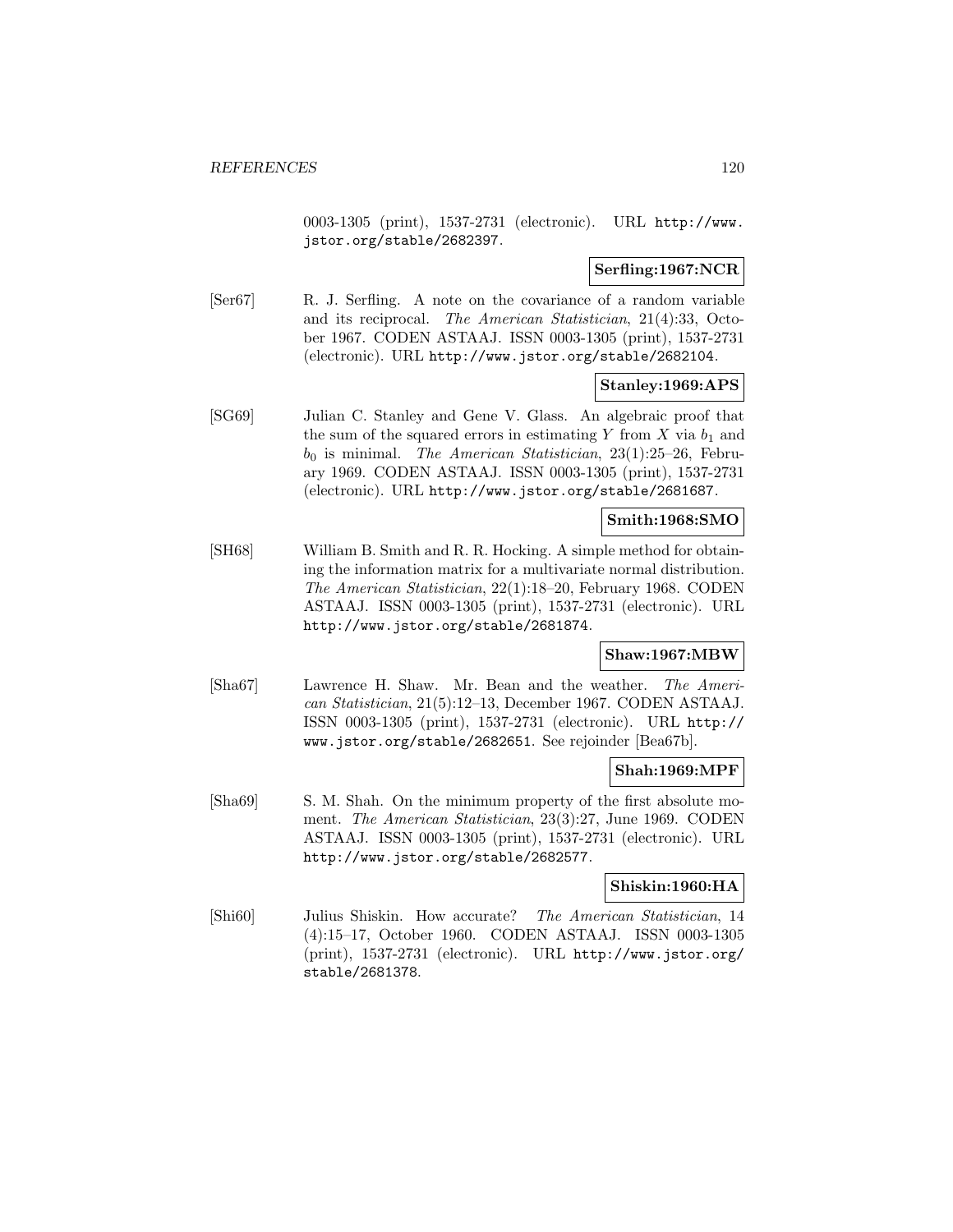#### **Shultz:1969:LSN**

[Shu69] George P. Shultz. Labor statistics for national decision making. The American Statistician, 23(4):11–14, October 1969. CODEN ASTAAJ. ISSN 0003-1305 (print), 1537-2731 (electronic). URL http://www.jstor.org/stable/2681725.

## **Sibley:1969:SAR**

[Sib69] Elbridge Sibley. Stuart Arthur Rice, 1889–1969. The American Statistician, 23(4):47–48, October 1969. CODEN ASTAAJ. ISSN 0003-1305 (print), 1537-2731 (electronic). URL http:// www.jstor.org/stable/2681744.

#### **Siegel:1968:SAL**

[Sie68] Irving H. Siegel. Supermatrix approach to least-squares adjustment. The American Statistician, 22(5):22–23, December 1968. CODEN ASTAAJ. ISSN 0003-1305 (print), 1537-2731 (electronic). URL http://www.jstor.org/stable/2681835.

### **Sealy:1968:FR**

[SK68] Elbridge Sealy and Clyde V. Kiser. Frank A. Ross, 1888–1968. The American Statistician, 22(3):14, June 1968. CODEN ASTAAJ. ISSN 0003-1305 (print), 1537-2731 (electronic). URL http:// www.jstor.org/stable/2681793.

### **Sanders:1964:LE**

[SLG<sup>+</sup>64] Paul G. Sanders, James A. Lechner, L. V. Goodman, William L. Hafley, J. Hunter McDowell, H. W. Norton, and M. T. L. Bizley. Letters to the Editor. The American Statistician, 18(2):30–31, April 1964. CODEN ASTAAJ. ISSN 0003-1305 (print), 1537-2731 (electronic). URL http://www.jstor.org/stable/2682400.

## **Smith:1963:FSA**

[Smi63] Mapheus Smith. Federal statistical activities. The American Statistician, 17(3):13–42, June 1963. CODEN ASTAAJ. ISSN 0003-1305 (print), 1537-2731 (electronic). URL http://www. jstor.org/stable/2681335.

#### **Smillie:1964:RRP**

[Smi64a] K. W. Smillie. Remarks on a recent paper on round-off errors in regression analysis. The American Statistician, 18(4):26–40, October 1964. CODEN ASTAAJ. ISSN 0003-1305 (print), 1537-2731 (electronic). URL http://www.jstor.org/stable/2682153.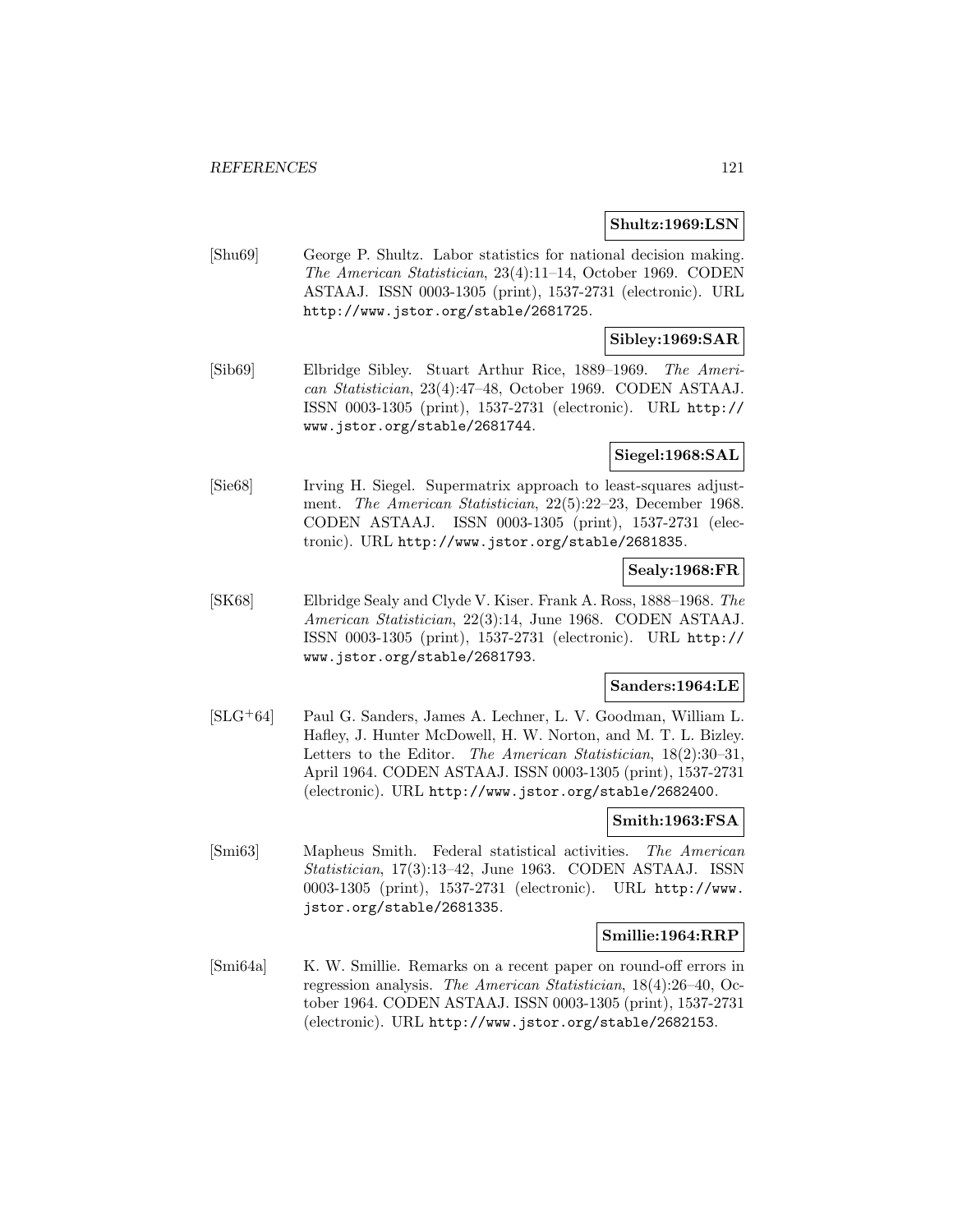### **Smith:1964:LFF**

[Smi64b] George Cline Smith. The law of forecast feedback. The American Statistician, 18(5):11–14, December 1964. CODEN ASTAAJ. ISSN 0003-1305 (print), 1537-2731 (electronic). URL http:// www.jstor.org/stable/2682461.

### **Smith:1964:STW**

[Smi64c] H. Smith. Statistical training within an industrial firm. The American Statistician, 18(2):22–24, April 1964. CODEN ASTAAJ. ISSN 0003-1305 (print), 1537-2731 (electronic). URL http:// www.jstor.org/stable/2682396.

### **Smith:1968:CS**

[Smi68a] John H. Smith. Careers in statistics. The American Statistician, 22(2):34, April 1968. CODEN ASTAAJ. ISSN 0003-1305 (print), 1537-2731 (electronic). URL http://www.jstor.org/ stable/2681990.

## **Smith:1968:SPP**

[Smi68b] Armand V. Smith, Jr. Some probability problems in the game of "craps". The American Statistician, 22(3):29–30, June 1968. CO-DEN ASTAAJ. ISSN 0003-1305 (print), 1537-2731 (electronic). URL http://www.jstor.org/stable/2681806.

### **Smith:1969:AFB**

[Smi69] H. Fairfield Smith. Approximate formulae for bias and variance of ratios. The American Statistician, 23(4):29–31, October 1969. CODEN ASTAAJ. ISSN 0003-1305 (print), 1537-2731 (electronic). URL http://www.jstor.org/stable/2681733.

## **Somberg:1967:SMS**

[Som67] Seymour I. Somberg. A simplified method of solving simple and multiple regression equations. The American Statistician, 21(1): 31–32, February 1967. CODEN ASTAAJ. ISSN 0003-1305 (print), 1537-2731 (electronic). URL http://www.jstor.org/stable/ 2681912.

### **Sprott:1969:NCO**

[Spr69] D. A. Sprott. A note on a class of occupancy problems. The American Statistician, 23(2):12–13, April 1969. CODEN ASTAAJ. ISSN 0003-1305 (print), 1537-2731 (electronic). URL http:// www.jstor.org/stable/2681290.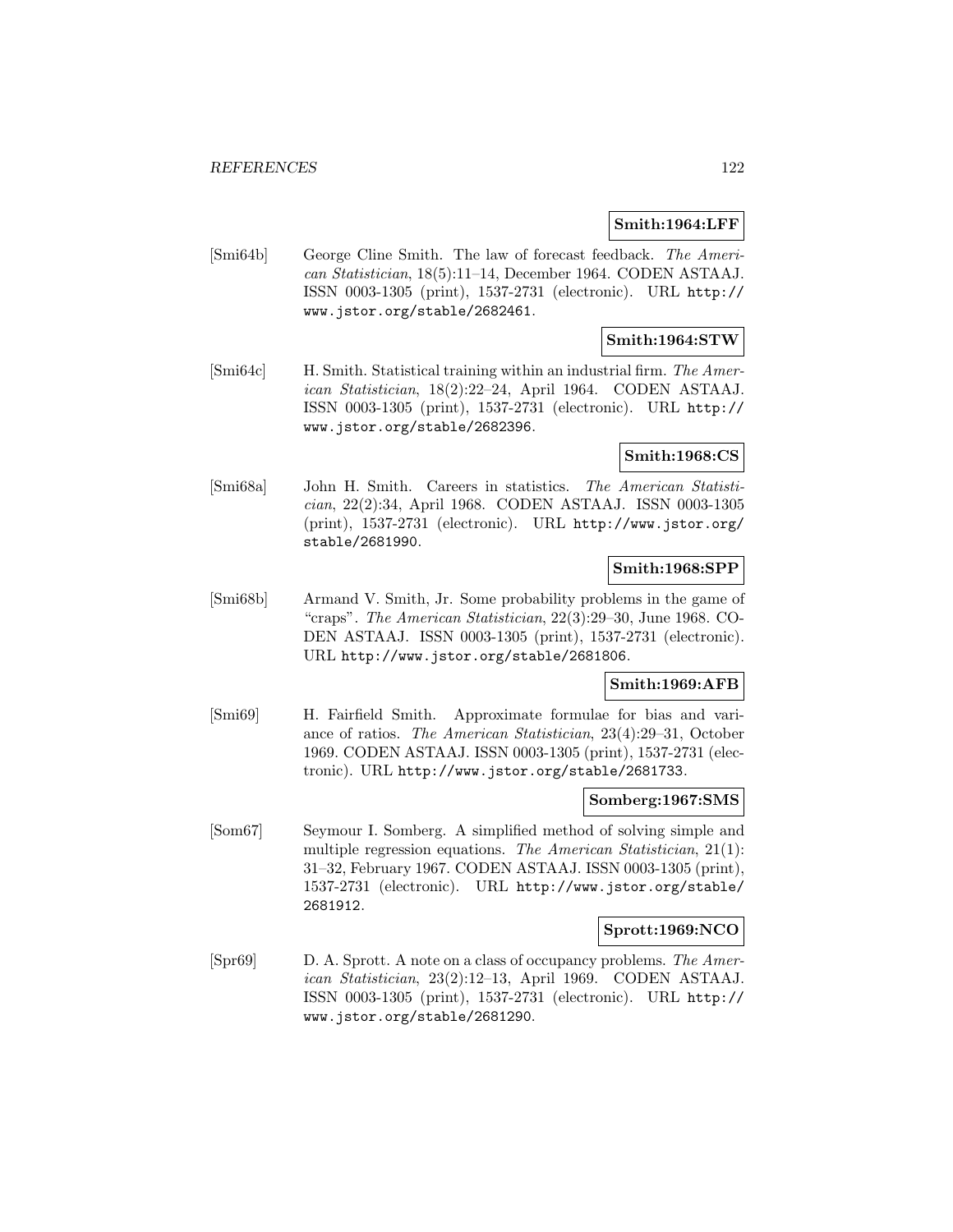#### **Selvin:1966:DDP**

[SS66] Hanan C. Selvin and Alan Stuart. Data-dredging procedures in survey analysis. The American Statistician, 20(3):20–23, June 1966. CODEN ASTAAJ. ISSN 0003-1305 (print), 1537-2731 (electronic). URL http://www.jstor.org/stable/2681493.

### **Sclove:1967:FRE**

[SSV67] Stanley L. Sclove, Gordon Simons, and J. Van Ryzin. Further remarks on the expectation of the reciprocal of a positive random variable. The American Statistician, 21(4):33–34, October 1967. CODEN ASTAAJ. ISSN 0003-1305 (print), 1537-2731 (electronic). URL http://www.jstor.org/stable/2682105.

### **Stekler:1960:SL**

[Ste60a] Herman O. Stekler. On smoothing and lags. The American Statistician, 14(5):13, December 1960. CODEN ASTAAJ. ISSN 0003- 1305 (print), 1537-2731 (electronic). URL http://www.jstor. org/stable/2682477.

#### **Stevenson:1960:RHC**

[Ste60b] John A. Stevenson. Robert Hamilton Coats, 1874–1960. The American Statistician, 14(2):28–29, April 1960. CODEN AS-TAAJ. ISSN 0003-1305 (print), 1537-2731 (electronic). URL http://www.jstor.org/stable/2682248.

#### **Stuart:1963:CSR**

[Stu63] Alan Stuart. Calculation of Spearman's rho for ordered two-way classifications. The American Statistician, 17(4):23–24, October 1963. CODEN ASTAAJ. ISSN 0003-1305 (print), 1537-2731 (electronic). URL http://www.jstor.org/stable/2682594.

### **Stuart:1969:RMS**

[Stu69] Alan Stuart. Reduced mean-square-error estimation of  $\sigma^p$  in normal samples. The American Statistician, 23(4):27–28, October 1969. CODEN ASTAAJ. ISSN 0003-1305 (print), 1537-2731 (electronic). URL http://www.jstor.org/stable/2681731.

#### **Subramanian:1963:PSG**

[Sub63] S. Subramanian. The present state of government statistics in India. The American Statistician, 17(3):31–40, June 1963. CODEN ASTAAJ. ISSN 0003-1305 (print), 1537-2731 (electronic). URL http://www.jstor.org/stable/2681340.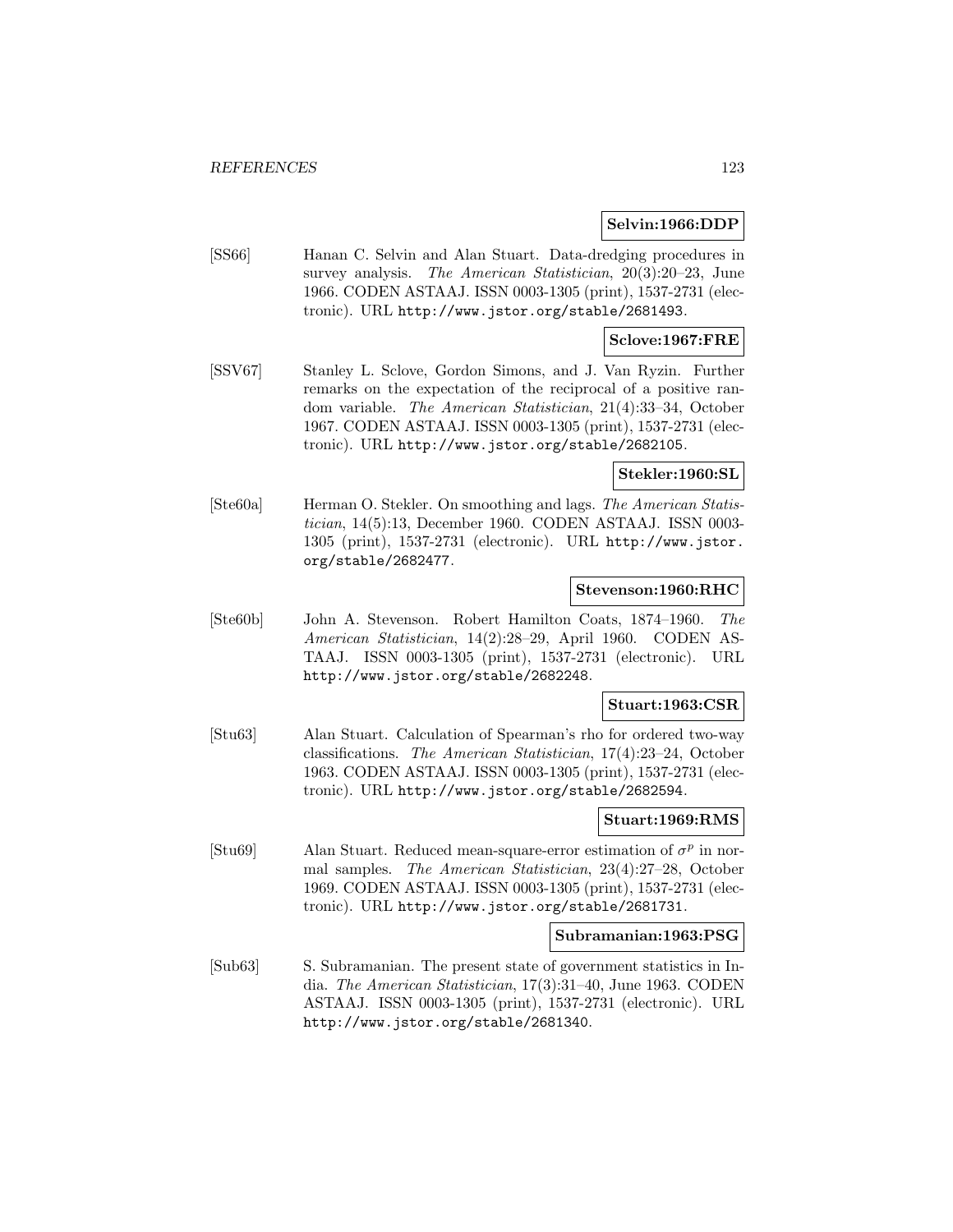#### **Taeuber:1963:MJH**

[Tae63] Conrad Taeuber. Margaret Jarman Hagood, 1908–1963. The American Statistician, 17(4):37, October 1963. CODEN ASTAAJ. ISSN 0003-1305 (print), 1537-2731 (electronic). URL http:// www.jstor.org/stable/2682599.

### **Taeuber:1964:PKW**

[Tae64] Conrad Taeuber. P. K. Whelpton. The American Statistician, 18 (3):20, June 1964. CODEN ASTAAJ. ISSN 0003-1305 (print), 1537-2731 (electronic). URL http://www.jstor.org/stable/ 2681479.

### **Tanner:1960:FGS**

[Tan60] William F. Tanner. Filtering in geological sampling. The American Statistician, 14(5):12–21, December 1960. CODEN ASTAAJ. ISSN 0003-1305 (print), 1537-2731 (electronic). URL http:// www.jstor.org/stable/2682476.

## **Tarter:1967:PIS**

[Tar67] Michael Tarter. Programmed instruction in statistics from the professor's point of view. The American Statistician, 21(2):28–31, April 1967. CODEN ASTAAJ. ISSN 0003-1305 (print), 1537-2731 (electronic). URL http://www.jstor.org/stable/2682612.

## **Taylor:1965:LE**

[Tay65] Kenneth D. Taylor. Letters to the Editor. The American Statistician, 19(1):16, February 1965. CODEN ASTAAJ. ISSN 0003- 1305 (print), 1537-2731 (electronic). URL http://www.jstor. org/stable/2682325.

### **Taylor:1966:RIB**

[Tay66] William F. Taylor. A report on an inventory of biometry. The American Statistician, 20(5):16–20, December 1966. CODEN AS-TAAJ. ISSN 0003-1305 (print), 1537-2731 (electronic). URL http://www.jstor.org/stable/2682637.

#### **Thompson:1961:RSS**

[TE61] W. A. Thompson, Jr. and Jack Endriss. The required sample size when estimating variances. The American Statistician, 15(3): 22–23, June 1961. CODEN ASTAAJ. ISSN 0003-1305 (print), 1537-2731 (electronic). URL http://www.jstor.org/stable/ 2682628.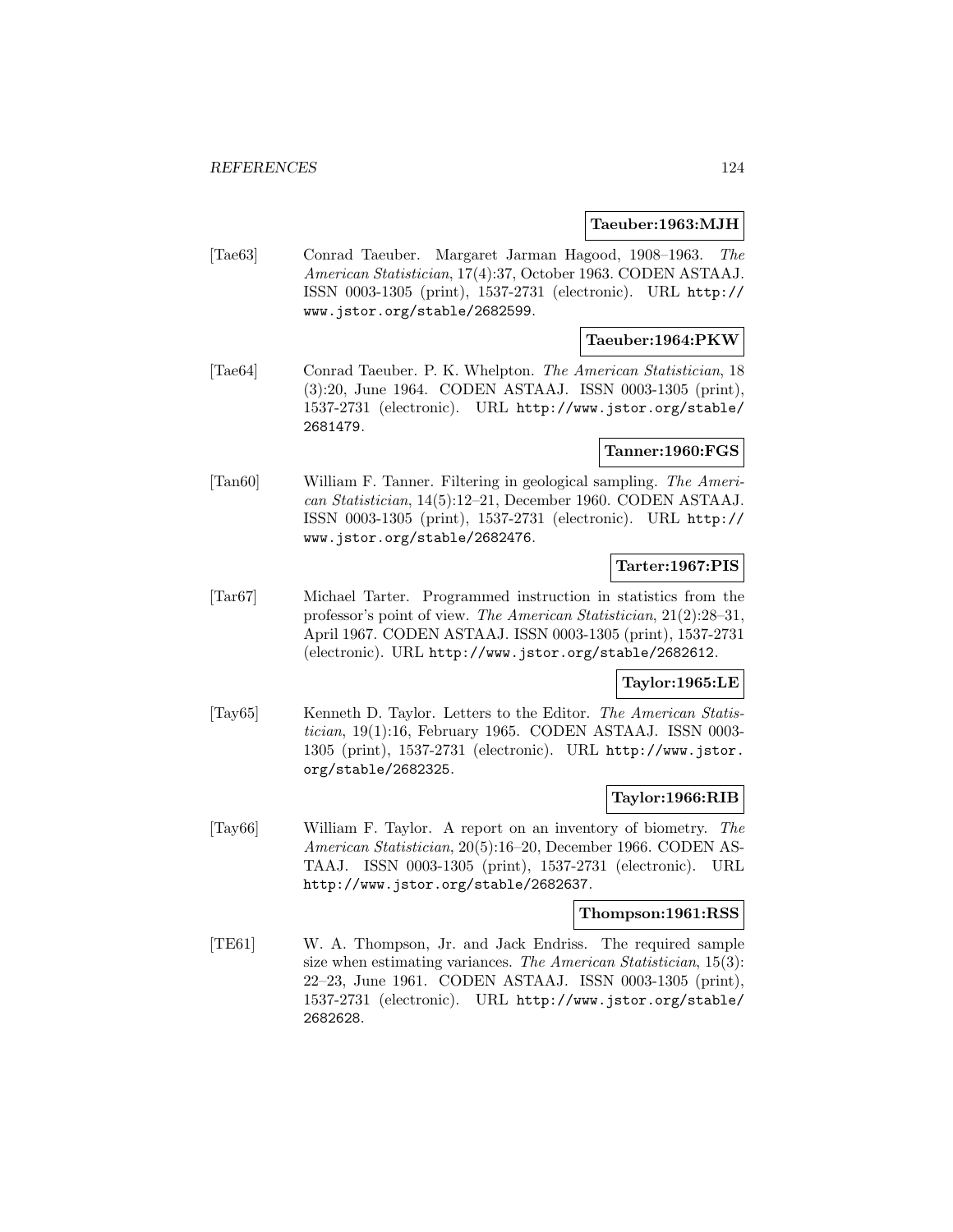### **Terry:1968:CLM**

[Ter68] Edwin F. Terry. Class limits and midpoints. The American Statistician, 22(3):28, June 1968. CODEN ASTAAJ. ISSN 0003-1305 (print), 1537-2731 (electronic). URL http://www.jstor.org/ stable/2681804.

## **Thompson:1967:EP**

[Tho67] W. A. Thompson, Jr. Economic probability. The American Statistician, 21(2):26–27, April 1967. CODEN ASTAAJ. ISSN 0003- 1305 (print), 1537-2731 (electronic). URL http://www.jstor. org/stable/2682611.

### **Taeuber:1967:SSR**

[TMW67] Conrad Taeuber, Frederick Mosteller, and Paul Webbink. Social Science Research Council Committee on Statistical Training. The American Statistician, 21(5):10–11, December 1967. CODEN ASTAAJ. ISSN 0003-1305 (print), 1537-2731 (electronic). URL http://www.jstor.org/stable/2682650.

### **Tukey:1965:TTSb**

[Tuk65] John W. Tukey. The technical tools of statistics. The American Statistician, 19(2):23–28, April 1965. CODEN ASTAAJ. ISSN 0003-1305 (print), 1537-2731 (electronic). URL http:// www.jstor.org/stable/2682374.

### **Turner:1962:EDS**

[Tur62] Nura D. Turner. The expected dependency of students. The American Statistician, 16(2):14, April 1962. CODEN ASTAAJ. ISSN 0003-1305 (print), 1537-2731 (electronic). URL http:// www.jstor.org/stable/2681537.

# **Ury:1963:LE**

[Ury63] Hans Ury. Letter to the Editor. The American Statistician, 17 (3):54, June 1963. CODEN ASTAAJ. ISSN 0003-1305 (print), 1537-2731 (electronic). URL http://www.jstor.org/stable/ 2681350.

#### **VanderNoot:1968:CSS**

[Van68] T. J. Vander Noot. Computers, social science statisticians, and the A.S.A. The American Statistician, 22(3):20–22, June 1968. CO-DEN ASTAAJ. ISSN 0003-1305 (print), 1537-2731 (electronic). URL http://www.jstor.org/stable/2681798.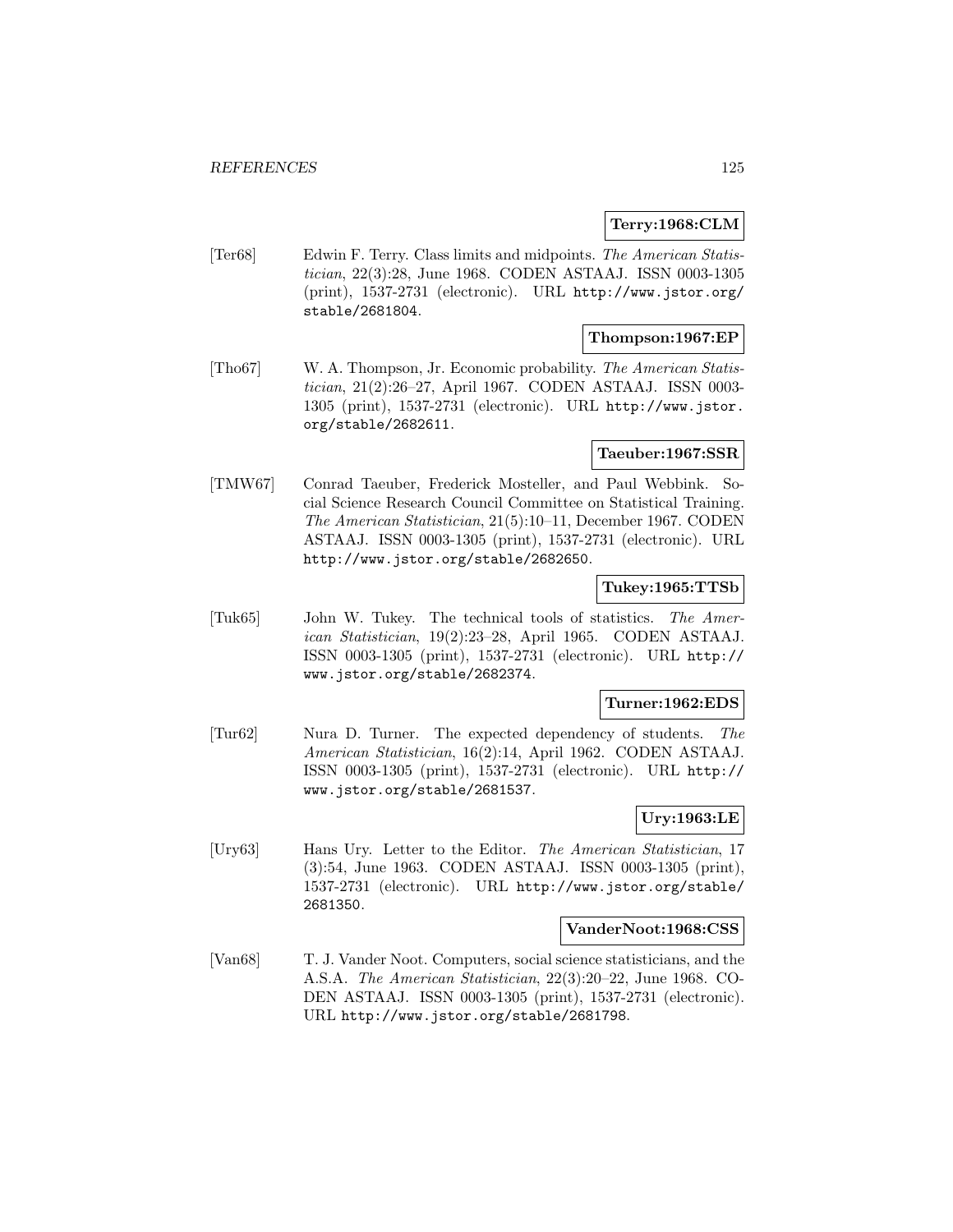#### **Valentine:1969:LE**

[VKT<sup>+</sup>69] Thomas J. Valentine, Salem H. Khamis, C. J. Thomas, Francis Emeric Binet, R. C. Juola, John H. Smith, I. J. Good, W. Edwards Deming, James A. Merrill, Samuel H. Plotkin, A. L. Wilson, and Jack Tomsky. Letters to the Editor. The American Statistician, 23(4):51–55, October 1969. CODEN ASTAAJ. ISSN 0003- 1305 (print), 1537-2731 (electronic). URL http://www.jstor. org/stable/2681747.

### **Wallis:1965:NYA**

[Wal65a] W. Allen Wallis. The next 125 years of the American Statistical Association. The American Statistician, 19(2):39–43, April 1965. CODEN ASTAAJ. ISSN 0003-1305 (print), 1537-2731 (electronic). URL http://www.jstor.org/stable/2682377.

## **Wallis:1965:PCa**

[Wal65b] W. Allen Wallis. The President's column. The American Statistician, 19(1):2, February 1965. CODEN ASTAAJ. ISSN 0003- 1305 (print), 1537-2731 (electronic). URL http://www.jstor. org/stable/2682319.

## **Wallis:1965:PCb**

[Wal65c] W. Allen Wallis. The President's column. The American Statistician, 19(2):2, April 1965. CODEN ASTAAJ. ISSN 0003-1305 (print), 1537-2731 (electronic). URL http://www.jstor.org/ stable/2682367.

## **Ward:1969:SRM**

[War69] Joe H. Ward, Jr. Synthesizing regression models — an aid to learning effective problem analysis. The American Statistician, 23(2):14–20, April 1969. CODEN ASTAAJ. ISSN 0003-1305 (print), 1537-2731 (electronic). URL http://www.jstor.org/ stable/2681292.

#### **Wasserman:1963:FSG**

[Was63] William Wasserman. Foundations of statistics and goals of the basic required course. The American Statistician, 17(3):15–18, June 1963. CODEN ASTAAJ. ISSN 0003-1305 (print), 1537-2731 (electronic). URL http://www.jstor.org/stable/2681336.

## **Watts:1965:TGP**

[Wat65] Harold W. Watts. The Test-O-Gram: a pedagogical and presentational device. The American Statistician, 19(4):22–28, October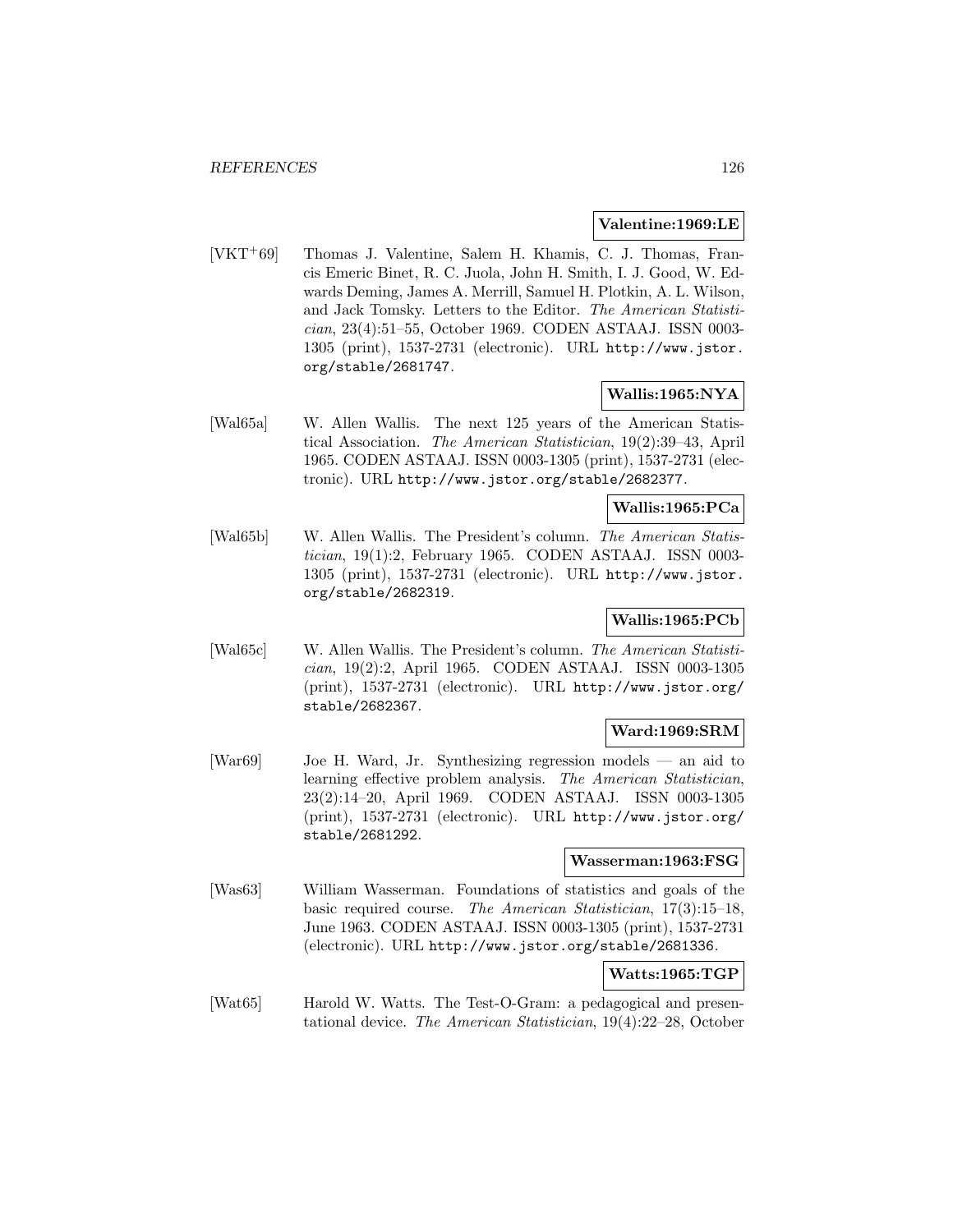1965. CODEN ASTAAJ. ISSN 0003-1305 (print), 1537-2731 (electronic). URL http://www.jstor.org/stable/2681570.

### **Watkins:1960:DD**

[WCC<sup>+</sup>60] Ralph J. Watkins, William J. Carson, Gertrude M. Cox, Martin R. Gainsbrugh, Walter E. Hoadley, Jr., Howard L. Jones, William R. Leonard, Rensis Likert, Isador Lubin, Frederick F. Stephan, Willard L. Thorp, and Samuel S. Wilks. E. Dana Durand. The American Statistician, 14(2):29, April 1960. CODEN ASTAAJ. ISSN 0003-1305 (print), 1537-2731 (electronic). URL http://www.jstor.org/stable/2682249.

### **Wilson:1969:NNL**

[WD69] A. L. Wilson and A. W. Douglas. A note on non-linear curve fitting. The American Statistician, 23(4):37–38, October 1969. CO-DEN ASTAAJ. ISSN 0003-1305 (print), 1537-2731 (electronic). URL http://www.jstor.org/stable/2681739.

#### **Woolsey:1960:FSA**

[WDC<sup>+</sup>60] Theodore D. Woolsey, Samuel J. Dennis, Hugh Carter, Thomas J. Mills, Raymond Nassimbene, and Helen F. Demond. Federal statistical activities. The American Statistician, 14(2):8–25, April 1960. CODEN ASTAAJ. ISSN 0003-1305 (print), 1537-2731 (electronic). URL http://www.jstor.org/stable/2682241.

### **Webb:1965:DMS**

[Web65] James E. Webb. Decision-making and statistical standards. The American Statistician, 19(5):16–20, December 1965. CODEN AS-TAAJ. ISSN 0003-1305 (print), 1537-2731 (electronic). URL http://www.jstor.org/stable/2681893.

#### **Wernimont:1966:RAC**

[Wer66] Grant Wernimont. Report to ASTM Committee E-11 of round table discussion on statistics in the testing of materials. The American Statistician, 20(2):42–43, April 1966. CODEN ASTAAJ. ISSN 0003-1305 (print), 1537-2731 (electronic). URL http:// www.jstor.org/stable/2682719.

### **Wolfbein:1961:FSA**

[WGW<sup>+</sup>61] Seymour L. Wolfbein, Edwin D. Goldfield, Robert M. Walsh, Max Schiferl, and Saul Hern. Federal statistical activities. The American Statistician, 15(3):11–13, June 1961. CODEN ASTAAJ.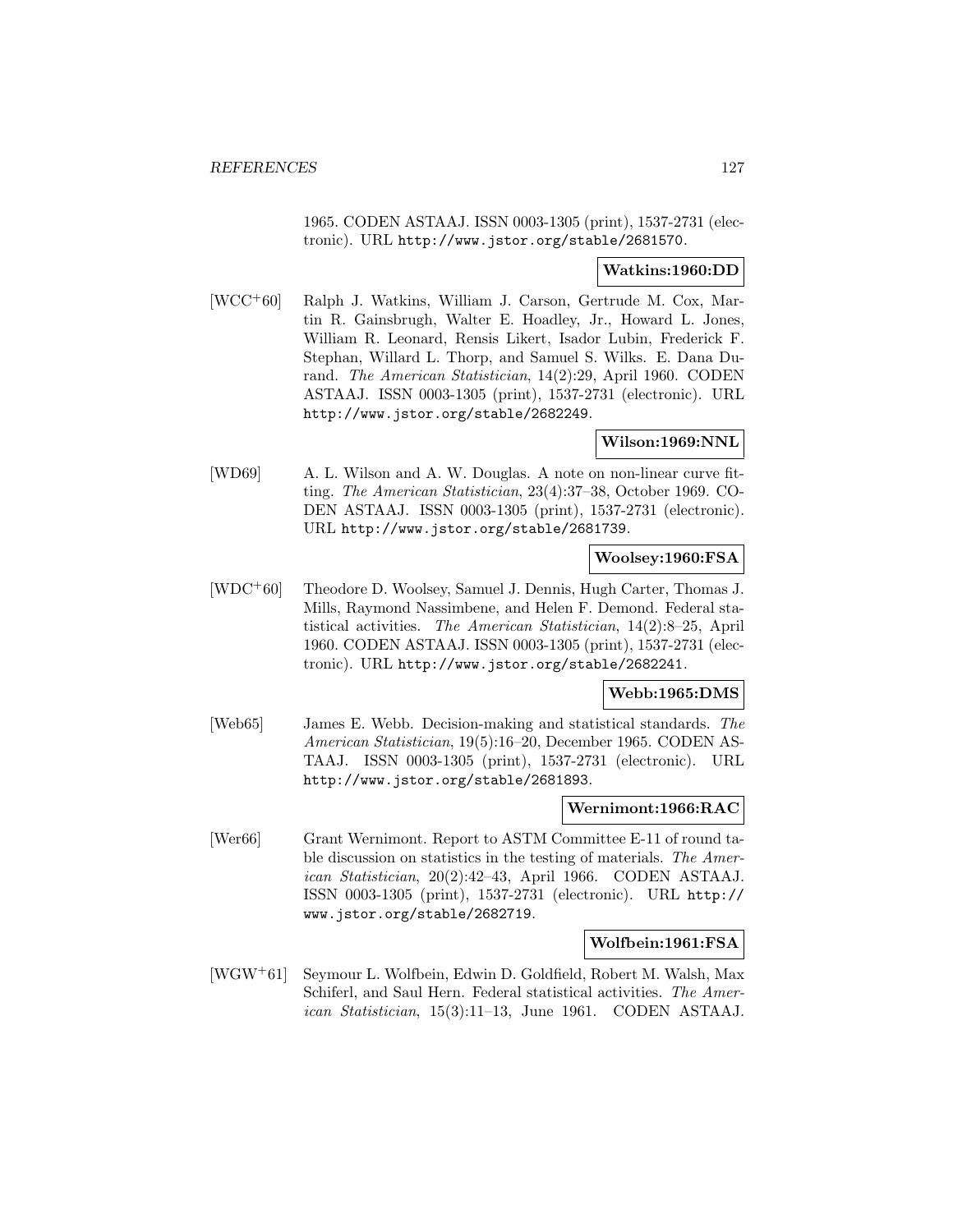ISSN 0003-1305 (print), 1537-2731 (electronic). URL http:// www.jstor.org/stable/2682623.

**White:1964:UCS**

[Whi64] Colin White. Unkind cuts at statisticians. The American Statistician, 18(5):15–17, December 1964. CODEN ASTAAJ. ISSN 0003- 1305 (print), 1537-2731 (electronic). URL http://www.jstor. org/stable/2682462.

**Wilson:1965:STN**

[Wil65] Edwin B. Wilson. Statistics, then and now. The American Statistician, 19(2):37–38, April 1965. CODEN ASTAAJ. ISSN 0003- 1305 (print), 1537-2731 (electronic). URL http://www.jstor. org/stable/2682376.

#### **Wilkinson:1968:WSP**

[Wil68] Bryan Wilkinson. World series pools. The American Statistician, 22(4):35, October 1968. CODEN ASTAAJ. ISSN 0003- 1305 (print), 1537-2731 (electronic). URL http://www.jstor. org/stable/2682021.

### **Wisniewski:1966:ASS**

[Wis66] T. K. M. Wisniewski. Another statistical solution of a combinatorial problem. The American Statistician, 20(3):25, June 1966. CO-DEN ASTAAJ. ISSN 0003-1305 (print), 1537-2731 (electronic). URL http://www.jstor.org/stable/2681495.

### **Willcox:1961:WFW**

[WL61] Walter F. Willcox and William R. Leonard. Walter F. Willcox: Statist. The American Statistician, 15(1):16–19, February 1961. CODEN ASTAAJ. ISSN 0003-1305 (print), 1537-2731 (electronic). URL http://www.jstor.org/stable/2682503.

### **Wolfbein:1965:NCW**

[Wol65] Seymour L. Wolfbein. On the nature and conditions of working life. The American Statistician, 19(2):19–23, April 1965. CODEN ASTAAJ. ISSN 0003-1305 (print), 1537-2731 (electronic). URL http://www.jstor.org/stable/2682373.

### **Worcester:1965:EBW**

[Wor65] Jane Worcester. Edwin Bidwell Wilson. The American Statistician, 19(2):52–53, April 1965. CODEN ASTAAJ. ISSN 0003-